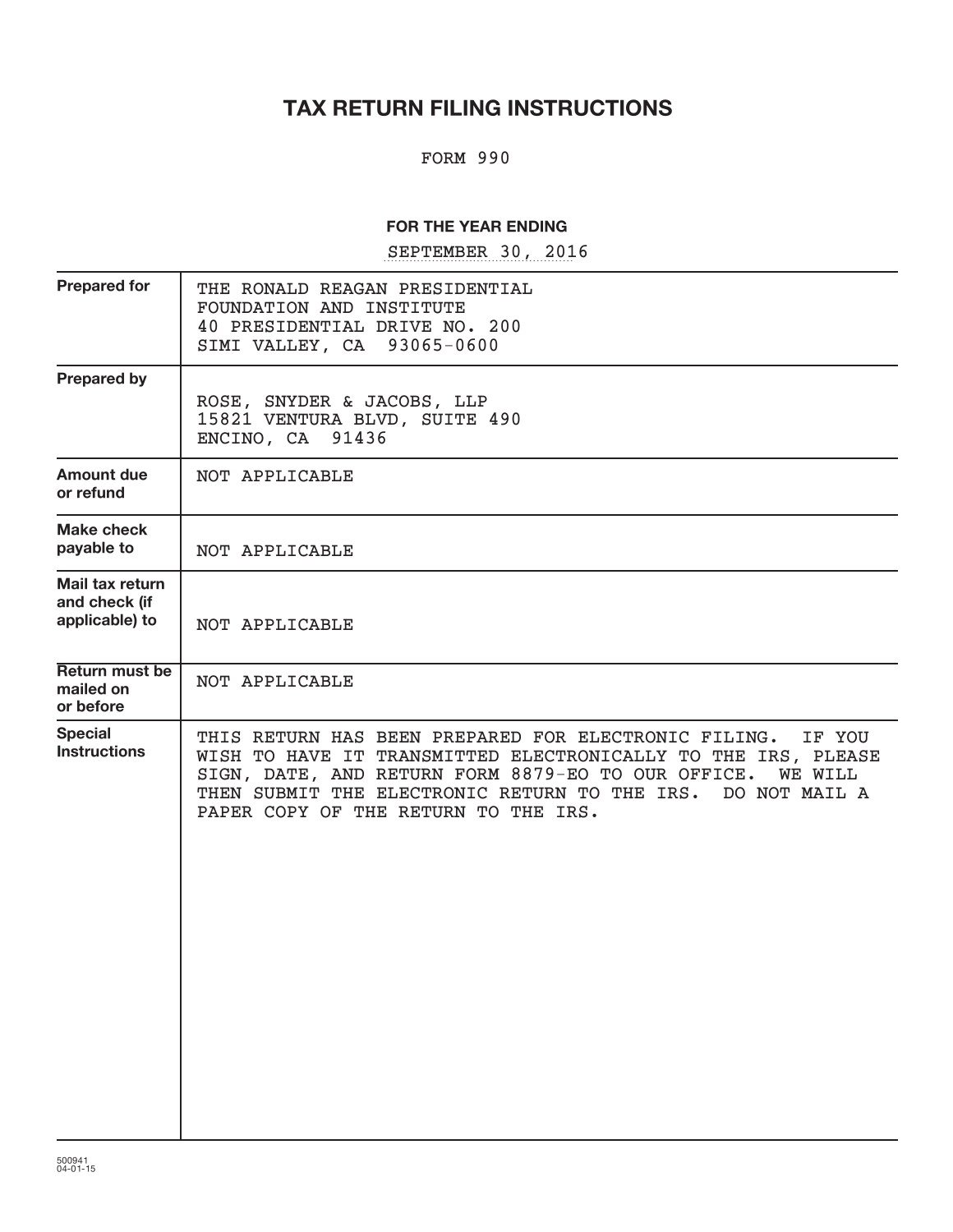|                                                        | <b>IRS e-file Signature Authorization</b>                                                                                                                                                                                                                                                                                                                                                                                                                                                                                                                                                                                                                                                                                                                                                                                                                                                                                                                                                           |                 | OMB No. 1545-1878                                 |
|--------------------------------------------------------|-----------------------------------------------------------------------------------------------------------------------------------------------------------------------------------------------------------------------------------------------------------------------------------------------------------------------------------------------------------------------------------------------------------------------------------------------------------------------------------------------------------------------------------------------------------------------------------------------------------------------------------------------------------------------------------------------------------------------------------------------------------------------------------------------------------------------------------------------------------------------------------------------------------------------------------------------------------------------------------------------------|-----------------|---------------------------------------------------|
| Form 8879-EO                                           | for an Exempt Organization<br>For calendar year 2015, or fiscal year beginning $\it{OCT~1}$ , 2015, and ending $\it{SEP~30}$ , 20 $16$                                                                                                                                                                                                                                                                                                                                                                                                                                                                                                                                                                                                                                                                                                                                                                                                                                                              |                 |                                                   |
|                                                        | Do not send to the IRS. Keep for your records.                                                                                                                                                                                                                                                                                                                                                                                                                                                                                                                                                                                                                                                                                                                                                                                                                                                                                                                                                      |                 | 2015                                              |
| Department of the Treasury<br>Internal Revenue Service | Information about Form 8879-EO and its instructions is at www.irs.gov/form8879eo.                                                                                                                                                                                                                                                                                                                                                                                                                                                                                                                                                                                                                                                                                                                                                                                                                                                                                                                   |                 |                                                   |
| Name of exempt organization                            |                                                                                                                                                                                                                                                                                                                                                                                                                                                                                                                                                                                                                                                                                                                                                                                                                                                                                                                                                                                                     |                 | <b>Employer identification number</b>             |
|                                                        | THE RONALD REAGAN PRESIDENTIAL                                                                                                                                                                                                                                                                                                                                                                                                                                                                                                                                                                                                                                                                                                                                                                                                                                                                                                                                                                      |                 |                                                   |
| FOUNDATION AND INSTITUTE                               |                                                                                                                                                                                                                                                                                                                                                                                                                                                                                                                                                                                                                                                                                                                                                                                                                                                                                                                                                                                                     |                 | 77-0054631                                        |
| Name and title of officer                              |                                                                                                                                                                                                                                                                                                                                                                                                                                                                                                                                                                                                                                                                                                                                                                                                                                                                                                                                                                                                     |                 |                                                   |
| <b>JERRY ZUK</b>                                       |                                                                                                                                                                                                                                                                                                                                                                                                                                                                                                                                                                                                                                                                                                                                                                                                                                                                                                                                                                                                     |                 |                                                   |
| CHIEF FIN OFFICER                                      |                                                                                                                                                                                                                                                                                                                                                                                                                                                                                                                                                                                                                                                                                                                                                                                                                                                                                                                                                                                                     |                 |                                                   |
| Part I                                                 | Type of Return and Return Information (Whole Dollars Only)                                                                                                                                                                                                                                                                                                                                                                                                                                                                                                                                                                                                                                                                                                                                                                                                                                                                                                                                          |                 |                                                   |
| than 1 line in Part I.                                 | Check the box for the return for which you are using this Form 8879-EO and enter the applicable amount, if any, from the return. If you check the box<br>on line 1a, 2a, 3a, 4a, or 5a, below, and the amount on that line for the return being filed with this form was blank, then leave line 1b, 2b, 3b, 4b, or 5b,<br>whichever is applicable, blank (do not enter -0-). But, if you entered -0- on the return, then enter -0- on the applicable line below. Do not complete more                                                                                                                                                                                                                                                                                                                                                                                                                                                                                                               |                 |                                                   |
| <b>1a</b> Form 990 check here                          | <b>b</b> Total revenue, if any (Form 990, Part VIII, column (A), line 12)  1b $34,960,756$ .<br>$\blacktriangleright$ $\vert$ X $\vert$                                                                                                                                                                                                                                                                                                                                                                                                                                                                                                                                                                                                                                                                                                                                                                                                                                                             |                 |                                                   |
| 2a Form 990-EZ check here                              |                                                                                                                                                                                                                                                                                                                                                                                                                                                                                                                                                                                                                                                                                                                                                                                                                                                                                                                                                                                                     |                 |                                                   |
| 3a Form 1120-POL check here                            |                                                                                                                                                                                                                                                                                                                                                                                                                                                                                                                                                                                                                                                                                                                                                                                                                                                                                                                                                                                                     |                 |                                                   |
| 4a Form 990-PF check here                              | b Tax based on investment income (Form 990-PF, Part VI, line 5)  4b ______________________                                                                                                                                                                                                                                                                                                                                                                                                                                                                                                                                                                                                                                                                                                                                                                                                                                                                                                          |                 |                                                   |
| 5a Form 8868 check here $\blacktriangleright$          | <b>b</b> Balance Due (Form 8868, Part I, line 3c or Part II, line 8c) <b>[18]</b> 50                                                                                                                                                                                                                                                                                                                                                                                                                                                                                                                                                                                                                                                                                                                                                                                                                                                                                                                |                 | <u> 1980 - Jan James, maria politik (</u>         |
| Part II                                                | <b>Declaration and Signature Authorization of Officer</b>                                                                                                                                                                                                                                                                                                                                                                                                                                                                                                                                                                                                                                                                                                                                                                                                                                                                                                                                           |                 |                                                   |
| Officer's PIN: check one box only                      | the date of any refund. If applicable, I authorize the U.S. Treasury and its designated Financial Agent to initiate an electronic funds withdrawal (direct<br>debit) entry to the financial institution account indicated in the tax preparation software for payment of the organization's federal taxes owed on this<br>return, and the financial institution to debit the entry to this account. To revoke a payment, I must contact the U.S. Treasury Financial Agent at<br>1-888-353-4537 no later than 2 business days prior to the payment (settlement) date. I also authorize the financial institutions involved in the<br>processing of the electronic payment of taxes to receive confidential information necessary to answer inquiries and resolve issues related to the<br>payment. I have selected a personal identification number (PIN) as my signature for the organization's electronic return and, if applicable, the<br>organization's consent to electronic funds withdrawal. |                 |                                                   |
|                                                        | $\overline{X}$ authorize ROSE, SNYDER & JACOBS, LLP                                                                                                                                                                                                                                                                                                                                                                                                                                                                                                                                                                                                                                                                                                                                                                                                                                                                                                                                                 | to enter my PIN | 12345                                             |
|                                                        | <b>ERO</b> firm name                                                                                                                                                                                                                                                                                                                                                                                                                                                                                                                                                                                                                                                                                                                                                                                                                                                                                                                                                                                |                 | Enter five numbers, but<br>do not enter all zeros |
|                                                        | as my signature on the organization's tax year 2015 electronically filed return. If I have indicated within this return that a copy of the return<br>is being filed with a state agency(ies) regulating charities as part of the IRS Fed/State program, I also authorize the aforementioned ERO to<br>enter my PIN on the return's disclosure consent screen.<br>As an officer of the organization, I will enter my PIN as my signature on the organization's tax year 2015 electronically filed return. If I have<br>indicated within this return that a copy of the return is being filed with a state agency(ies) regulating charities as part of the IRS Fed/State<br>program, I will enter my PIN on the return's disclosure consent screen.                                                                                                                                                                                                                                                   |                 |                                                   |
| Officer's signature                                    | Date $\blacktriangleright$                                                                                                                                                                                                                                                                                                                                                                                                                                                                                                                                                                                                                                                                                                                                                                                                                                                                                                                                                                          |                 |                                                   |
| Part III                                               | <b>Certification and Authentication</b>                                                                                                                                                                                                                                                                                                                                                                                                                                                                                                                                                                                                                                                                                                                                                                                                                                                                                                                                                             |                 |                                                   |
|                                                        | ERO's EFIN/PIN. Enter your six-digit electronic filing identification                                                                                                                                                                                                                                                                                                                                                                                                                                                                                                                                                                                                                                                                                                                                                                                                                                                                                                                               |                 |                                                   |
|                                                        | 96785312851<br>number (EFIN) followed by your five-digit self-selected PIN.<br>do not enter all zeros                                                                                                                                                                                                                                                                                                                                                                                                                                                                                                                                                                                                                                                                                                                                                                                                                                                                                               |                 |                                                   |
| e-file Providers for Business Returns.                 | I certify that the above numeric entry is my PIN, which is my signature on the 2015 electronically filed return for the organization indicated above. I<br>confirm that I am submitting this return in accordance with the requirements of Pub. 4163, Modernized e-File (MeF) Information for Authorized IRS                                                                                                                                                                                                                                                                                                                                                                                                                                                                                                                                                                                                                                                                                        |                 |                                                   |
| ERO's signature $\blacktriangleright$                  | Date $\triangleright$ 07/26/17                                                                                                                                                                                                                                                                                                                                                                                                                                                                                                                                                                                                                                                                                                                                                                                                                                                                                                                                                                      |                 |                                                   |
|                                                        | <b>ERO Must Retain This Form - See Instructions</b><br>Do Not Submit This Form To the IRS Unless Requested To Do So                                                                                                                                                                                                                                                                                                                                                                                                                                                                                                                                                                                                                                                                                                                                                                                                                                                                                 |                 |                                                   |
| 523051<br>$10 - 19 - 15$                               | LHA For Paperwork Reduction Act Notice, see instructions.                                                                                                                                                                                                                                                                                                                                                                                                                                                                                                                                                                                                                                                                                                                                                                                                                                                                                                                                           |                 | Form 8879-EO (2015)                               |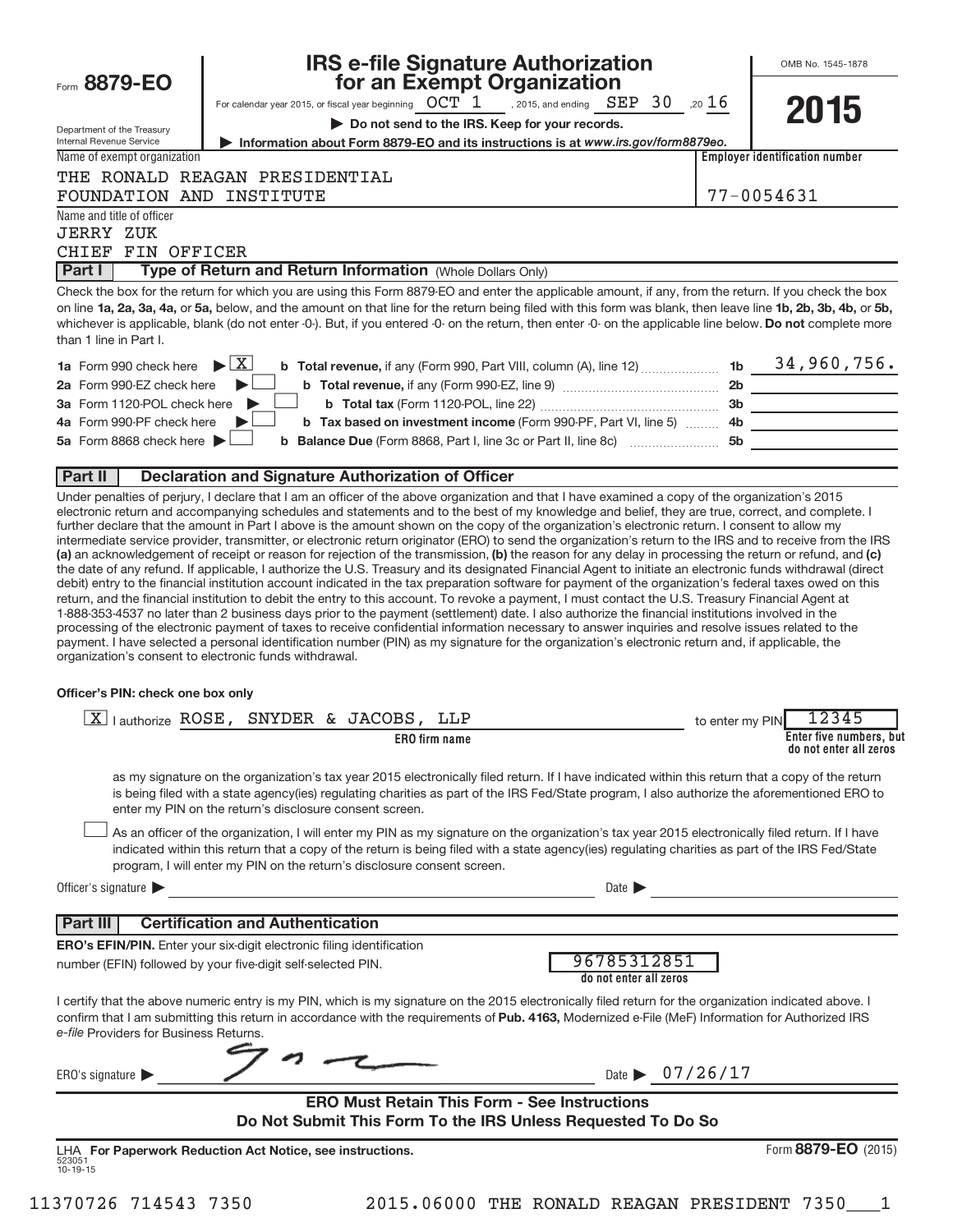|                                               |                             |                                                        |                                                                                                                                             |            |                                   | EXTENDED TO AUGUST 15, 2017 |                 |            |                                                                                            |                         |                                                                                                                                                                            |
|-----------------------------------------------|-----------------------------|--------------------------------------------------------|---------------------------------------------------------------------------------------------------------------------------------------------|------------|-----------------------------------|-----------------------------|-----------------|------------|--------------------------------------------------------------------------------------------|-------------------------|----------------------------------------------------------------------------------------------------------------------------------------------------------------------------|
|                                               | 990                         |                                                        |                                                                                                                                             |            |                                   |                             |                 |            | <b>Return of Organization Exempt From Income Tax</b>                                       |                         | OMB No. 1545-0047                                                                                                                                                          |
| Form                                          |                             |                                                        | Under section 501(c), 527, or 4947(a)(1) of the Internal Revenue Code (except private foundations)                                          |            |                                   |                             |                 |            |                                                                                            |                         |                                                                                                                                                                            |
|                                               |                             | Department of the Treasury<br>Internal Revenue Service |                                                                                                                                             |            |                                   |                             |                 |            | Do not enter social security numbers on this form as it may be made public.                |                         | <b>Open to Public</b><br>Inspection                                                                                                                                        |
|                                               |                             |                                                        | A For the 2015 calendar year, or tax year beginning                                                                                         |            | OCT 1, 2015                       |                             |                 | and ending | Information about Form 990 and its instructions is at www.irs.gov/form990.<br>SEP 30, 2016 |                         |                                                                                                                                                                            |
|                                               | <b>B</b> Check if           |                                                        | C Name of organization                                                                                                                      |            |                                   |                             |                 |            | D Employer identification number                                                           |                         |                                                                                                                                                                            |
|                                               | applicable:                 |                                                        | THE RONALD REAGAN PRESIDENTIAL                                                                                                              |            |                                   |                             |                 |            |                                                                                            |                         |                                                                                                                                                                            |
| Address<br>change<br>FOUNDATION AND INSTITUTE |                             |                                                        |                                                                                                                                             |            |                                   |                             |                 |            |                                                                                            |                         |                                                                                                                                                                            |
|                                               | Name<br>change              |                                                        | Doing business as                                                                                                                           |            |                                   |                             |                 |            |                                                                                            | 77-0054631              |                                                                                                                                                                            |
|                                               | Initial<br>return           |                                                        | Number and street (or P.O. box if mail is not delivered to street address)                                                                  |            |                                   |                             |                 | Room/suite | E Telephone number                                                                         |                         |                                                                                                                                                                            |
|                                               | Final<br>return/<br>termin- |                                                        | 40 PRESIDENTIAL DRIVE                                                                                                                       |            |                                   |                             |                 | 200        |                                                                                            | (805)                   | $522 - 2977$                                                                                                                                                               |
|                                               | ated<br>Amended             |                                                        | City or town, state or province, country, and ZIP or foreign postal code                                                                    |            |                                   |                             |                 |            | G Gross receipts \$                                                                        |                         | 42,576,759.                                                                                                                                                                |
|                                               | return<br>Applica-          |                                                        | SIMI VALLEY, CA                                                                                                                             |            | 93065-0600                        |                             |                 |            | H(a) Is this a group return                                                                |                         |                                                                                                                                                                            |
|                                               | tion<br>pending             |                                                        | F Name and address of principal officer: JOHN HEUBUSCH<br>40 PRESIDENTIAL DR, SIMI VALLEY, CA                                               |            |                                   |                             |                 | 93065      |                                                                                            | for subordinates?       | $\overline{\ }$ Yes $\overline{\rm X}$ No                                                                                                                                  |
|                                               |                             |                                                        | <b>I</b> Tax-exempt status: $X \mid 501(c)(3)$                                                                                              | $501(c)$ ( | $\sqrt{\frac{1}{1}}$ (insert no.) |                             | $4947(a)(1)$ or | 527        |                                                                                            |                         | $H(b)$ Are all subordinates included? $\Box$ Yes<br>∫ No<br>If "No," attach a list. (see instructions)                                                                     |
|                                               |                             |                                                        | J Website: WWW.REAGANFOUNDATION.ORG                                                                                                         |            |                                   |                             |                 |            | $H(c)$ Group exemption number $\blacktriangleright$                                        |                         |                                                                                                                                                                            |
|                                               |                             |                                                        | K Form of organization: $X$ Corporation                                                                                                     | Trust      | Association                       | Other $\blacktriangleright$ |                 |            |                                                                                            |                         | L Year of formation: $1985$ M State of legal domicile: $CA$                                                                                                                |
|                                               | Part $\vert \vert$          | <b>Summary</b>                                         |                                                                                                                                             |            |                                   |                             |                 |            |                                                                                            |                         |                                                                                                                                                                            |
|                                               | 1                           |                                                        | Briefly describe the organization's mission or most significant activities: SEE SCHEDULE O                                                  |            |                                   |                             |                 |            |                                                                                            |                         |                                                                                                                                                                            |
| Activities & Governance                       |                             |                                                        |                                                                                                                                             |            |                                   |                             |                 |            |                                                                                            |                         |                                                                                                                                                                            |
|                                               | 2                           |                                                        | Check this box $\blacktriangleright$ $\Box$ if the organization discontinued its operations or disposed of more than 25% of its net assets. |            |                                   |                             |                 |            |                                                                                            |                         |                                                                                                                                                                            |
|                                               | 3                           |                                                        | Number of voting members of the governing body (Part VI, line 1a)                                                                           |            |                                   |                             |                 |            |                                                                                            | 3                       | 25                                                                                                                                                                         |
|                                               | 4                           |                                                        |                                                                                                                                             |            |                                   |                             |                 |            |                                                                                            | $\overline{\mathbf{4}}$ | $\overline{25}$                                                                                                                                                            |
|                                               | 5                           |                                                        |                                                                                                                                             |            |                                   |                             |                 |            |                                                                                            | 5                       | 123                                                                                                                                                                        |
|                                               | 6                           |                                                        | Total number of volunteers (estimate if necessary)                                                                                          |            |                                   |                             |                 |            |                                                                                            | $\bf 6$                 | 36,350.                                                                                                                                                                    |
|                                               |                             |                                                        |                                                                                                                                             |            |                                   |                             |                 |            |                                                                                            | 7a<br>l 7b              | 5,305.                                                                                                                                                                     |
|                                               |                             |                                                        |                                                                                                                                             |            |                                   |                             |                 |            | <b>Prior Year</b>                                                                          |                         | <b>Current Year</b>                                                                                                                                                        |
|                                               | 8                           |                                                        | Contributions and grants (Part VIII, line 1h)                                                                                               |            |                                   |                             |                 |            | 13,724,309.                                                                                |                         | 23,603,913.                                                                                                                                                                |
| Revenue                                       | 9                           |                                                        | Program service revenue (Part VIII, line 2g)                                                                                                |            |                                   |                             |                 |            | 2,465,646.                                                                                 |                         | 5,959,223.                                                                                                                                                                 |
|                                               |                             |                                                        |                                                                                                                                             |            |                                   |                             |                 |            | 4, 130, 049.                                                                               |                         | 2, 258, 413.                                                                                                                                                               |
|                                               | 11                          |                                                        | Other revenue (Part VIII, column (A), lines 5, 6d, 8c, 9c, 10c, and 11e)                                                                    |            |                                   |                             |                 |            | 2,548,455.                                                                                 |                         | 3,139,207.                                                                                                                                                                 |
|                                               | 12                          |                                                        | Total revenue - add lines 8 through 11 (must equal Part VIII, column (A), line 12)                                                          |            |                                   |                             |                 |            | 22,868,459.                                                                                |                         | 34,960,756.                                                                                                                                                                |
|                                               |                             |                                                        | 13 Grants and similar amounts paid (Part IX, column (A), lines 1-3)                                                                         |            |                                   |                             |                 |            | 686,609.                                                                                   |                         | 692,542.                                                                                                                                                                   |
|                                               |                             |                                                        | 14 Benefits paid to or for members (Part IX, column (A), line 4)                                                                            |            |                                   |                             |                 |            |                                                                                            | 0.                      | $\overline{0}$ .                                                                                                                                                           |
|                                               |                             |                                                        | 15 Salaries, other compensation, employee benefits (Part IX, column (A), lines 5-10)                                                        |            |                                   |                             |                 |            | 5,904,942.<br>750,019.                                                                     |                         | 7,219,218.<br>562, 201.                                                                                                                                                    |
| Expenses                                      |                             |                                                        |                                                                                                                                             |            |                                   |                             |                 |            |                                                                                            |                         |                                                                                                                                                                            |
|                                               |                             |                                                        |                                                                                                                                             |            |                                   |                             |                 |            | 13, 258, 771.                                                                              |                         | 18,078,753.                                                                                                                                                                |
|                                               |                             |                                                        | 18 Total expenses. Add lines 13-17 (must equal Part IX, column (A), line 25)                                                                |            |                                   |                             |                 |            | 20,600,341.                                                                                |                         | 26, 552, 714.                                                                                                                                                              |
|                                               | 19                          |                                                        |                                                                                                                                             |            |                                   |                             |                 |            | 2, 268, 118.                                                                               |                         | 8,408,042.                                                                                                                                                                 |
|                                               |                             |                                                        |                                                                                                                                             |            |                                   |                             |                 |            | <b>Beginning of Current Year</b>                                                           |                         | <b>End of Year</b>                                                                                                                                                         |
|                                               | 20                          |                                                        | Total assets (Part X, line 16)                                                                                                              |            |                                   |                             |                 |            | 286, 799, 196.                                                                             |                         | 305, 444, 144.                                                                                                                                                             |
| Net Assets or<br>Fund Balances                | 21                          |                                                        | Total liabilities (Part X, line 26)                                                                                                         |            |                                   |                             |                 |            | 8,482,519.                                                                                 |                         | 8,579,824.                                                                                                                                                                 |
|                                               | 22                          |                                                        |                                                                                                                                             |            |                                   |                             |                 |            | 278, 316, 677.                                                                             |                         | 296, 864, 320.                                                                                                                                                             |
|                                               | Part II                     | <b>Signature Block</b>                                 |                                                                                                                                             |            |                                   |                             |                 |            |                                                                                            |                         |                                                                                                                                                                            |
|                                               |                             |                                                        |                                                                                                                                             |            |                                   |                             |                 |            |                                                                                            |                         | Under penalties of perjury, I declare that I have examined this return, including accompanying schedules and statements, and to the best of my knowledge and belief, it is |
|                                               |                             |                                                        | true, correct, and complete. Declaration of preparer (other than officer) is based on all information of which preparer has any knowledge.  |            |                                   |                             |                 |            |                                                                                            |                         |                                                                                                                                                                            |
|                                               |                             |                                                        | Signature of officer                                                                                                                        |            |                                   |                             |                 |            | Date                                                                                       |                         |                                                                                                                                                                            |
| Sign<br>Here                                  |                             |                                                        | JERRY ZUK, CHIEF FIN.                                                                                                                       |            | OFFICER                           |                             |                 |            |                                                                                            |                         |                                                                                                                                                                            |
|                                               |                             |                                                        | Type or print name and title                                                                                                                |            |                                   |                             |                 |            |                                                                                            |                         |                                                                                                                                                                            |

|                                                                                                | Print/Type preparer's name                   | Date<br>Preparer's signature  | <b>PTIN</b><br>Check                                             |  |  |  |
|------------------------------------------------------------------------------------------------|----------------------------------------------|-------------------------------|------------------------------------------------------------------|--|--|--|
| Paid                                                                                           | CRAIG M. FRYE                                |                               | P00090236<br>$\left[0\,7\,/\,2\,6\,/\,1\,7\right]$ self-employed |  |  |  |
| Preparer                                                                                       | ROSE, SNYDER & JACOBS, LLP<br>Firm's name    |                               | 45-4095250<br>Firm's EIN                                         |  |  |  |
| <b>Use Only</b>                                                                                | Firm's address 15821 VENTURA BLVD, SUITE 490 |                               |                                                                  |  |  |  |
|                                                                                                | ENCINO, CA 91436                             | I Phone no. $(818)461 - 0600$ |                                                                  |  |  |  |
| May the IRS discuss this return with the preparer shown above? (see instructions)<br>Yes<br>No |                                              |                               |                                                                  |  |  |  |

532001 12-16-15 **For Paperwork Reduction Act Notice, see the separate instructions.**  LHA Form (2015)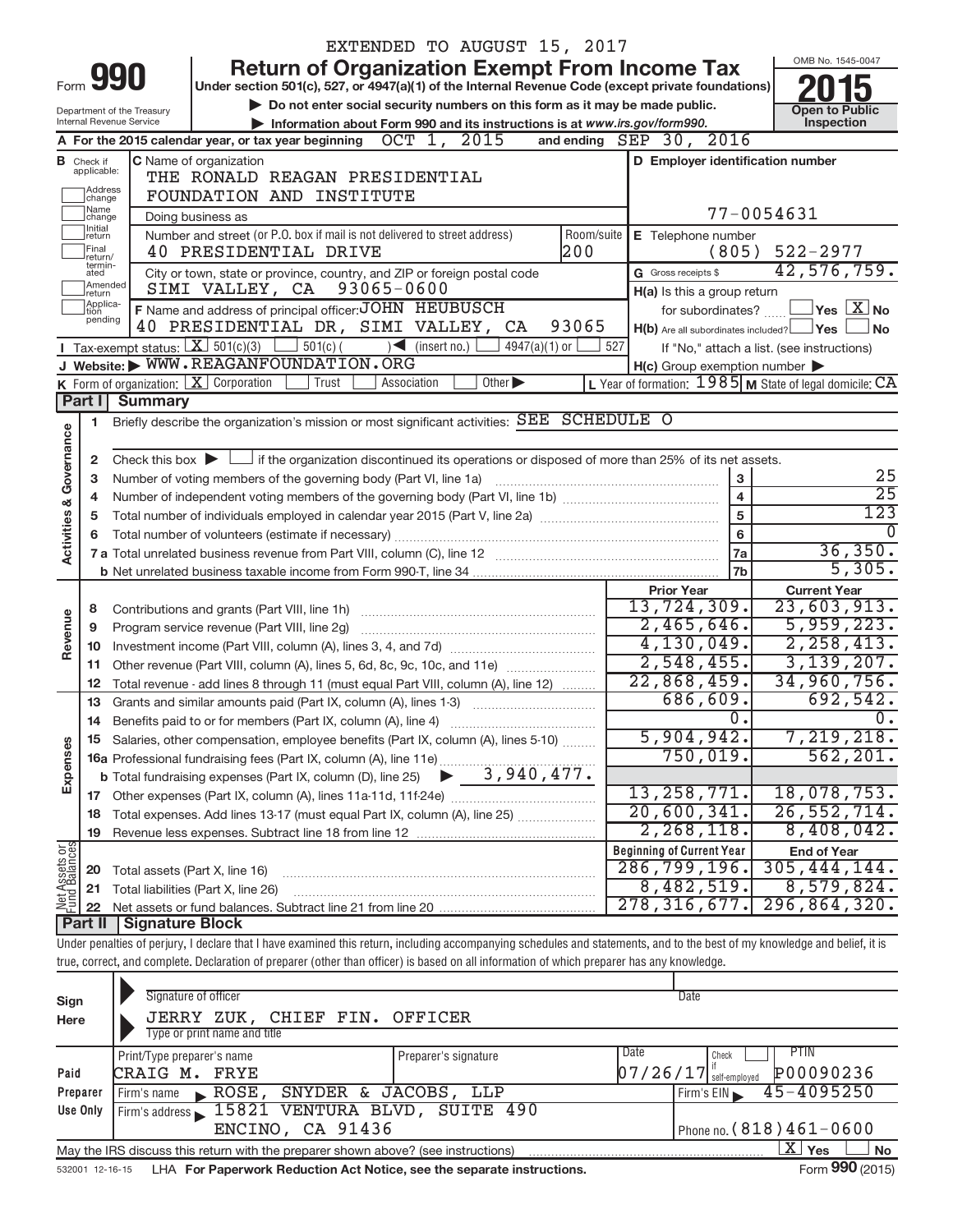| Form 990 (2015)<br>Part III   Statement of Program Service Accomplishments<br>Briefly describe the organization's mission:<br>IS TO COMPLETE PRESIDENT REAGAN'S UNFINISHED WORK AND TO PRESERVE AND<br>PROMOTE THE TIMELESS PRINCIPLES HE CHAMPIONED: INDIVIDUAL LIBERTY,<br>ECONOMIC OPPORTUNITY, GLOBAL DEMOCRACY AND NATIONAL PRIDE.<br>Did the organization undertake any significant program services during the year which were not listed on<br>$\sqrt{}$ Yes $\boxed{\text{X}}$ No<br>the prior Form 990 or 990-EZ?<br>If "Yes," describe these new services on Schedule O.<br>Did the organization cease conducting, or make significant changes in how it conducts, any program services?<br>If "Yes," describe these changes on Schedule O.<br>Describe the organization's program service accomplishments for each of its three largest program services, as measured by expenses.<br>Section 501(c)(3) and 501(c)(4) organizations are required to report the amount of grants and allocations to others, the total expenses, and<br>revenue, if any, for each program service reported.<br>) (Expenses \$<br>(Code:<br>[CENTER OF PUBLIC AFFAIRS]<br>A FORUM OF IDEAS WHERE INFLUENTIAL LEADERS FROM GOVERNMENT, BUSINESS,<br>REMARKABLE PRESIDENCY<br>REAGAN FORUM PARTICIPANTS<br>>TERRY BRADSHAW (FORMER NFL FOOTBALL PLAYER): 10/9/15<br>>ANN ROMNEY (FORMER FIRST LADY OF MASSACHUSETTS): 10/13/15<br>>MARIA SHRIVER (TV PERSONALITY): 10/13/15<br>>CRAIG SHIRLEY (AUTHOR): 10/14/15<br>>NEWT AND CALLISTA GINGRICH (AUTHORS): 10/20/15<br>4,095,508. including grants of \$<br>$692, 542.$ ) (Revenue \$<br>) (Expenses \$<br>(Code:<br>[PRESIDENTIAL LEARNING CENTER / EDUCATION PROGRAMS]<br>AT THE RONALD REAGAN PRESIDENTIAL FOUNDATION AND INSTITUTE, OUR<br>EDUCATION PROGRAMS ARE DEDICATED TO CULTIVATING THE NEXT GENERATION OF<br>CITIZEN-LEADERS. EACH YEAR, WE WORK WITH THOUSANDS OF TEACHERS AND TENS<br>THOUSANDS OF STUDENTS FROM ACROSS THE COUNTRY TO HELP FOSTER THE<br>OF.<br>ENGAGED AND INFORMED CITIZENS THAT PRESIDENT REAGAN KNEW WERE SO VITAL<br>TO A HEALTHY AMERICA.<br>OVER 25,000 5TH THROUGH 12TH GRADE<br>>AIR FORCE ONE DISCOVERY CENTER:<br>STUDENTS WENT THROUGH THE LIBRARY'S INTERACTIVE AND IMMERSIVE<br>EDUCATIONAL FACILITY KNOWN AS THE AIR FORCE ONE DISCOVERY CENTER.<br>15, 284, 192. including grants of \$<br>4,044,433.<br>) (Expenses \$<br>) (Revenue \$<br>(Code:<br>[THE MUSEUM]<br>WHEREAS THE REAGAN MUSEUM IS UTILIZED TO TELL THE STORY OF RONALD AND<br>NANCY REAGAN AND OUR 40TH PRESIDENT'S ENDURING LEGACY, THE LIBRARY'S<br>TEMPORARY GALLERY SPACE IS USED TO BRING IN HISTORIC AND POP-CULTURE<br>INFLUENCED EXHIBITS AS A WAY TO PROVIDE THE LOCAL COMMUNITIES WITH A<br>WORLD-CLASS FAMILY DESTINATION.<br>TEMPORARY EXHIBITS<br>$>$ FOOTBALL! THE EXHIBITION (JUNE 6, 2015 - JANUARY 17, 2016): FOOTBALL<br>WAS A 5,000 SQUARE FOOT EXHIBITION FEATURING OVER 600 ARTIFACTS,<br>4d Other program services (Describe in Schedule O.)<br>(Expenses \$<br>(Revenue \$<br>including grants of \$<br>20,469,318.<br>Total program service expenses<br>4e<br>532002<br>SEE SCHEDULE O FOR CONTINUATION(S)<br>$12 - 16 - 15$<br>2<br>11370726 714543 7350<br>2015.06000 THE RONALD REAGAN PRESIDENT 7350 1 |                | THE RONALD REAGAN PRESIDENTIAL<br>77-0054631<br>FOUNDATION AND INSTITUTE<br>Page 2 |
|-------------------------------------------------------------------------------------------------------------------------------------------------------------------------------------------------------------------------------------------------------------------------------------------------------------------------------------------------------------------------------------------------------------------------------------------------------------------------------------------------------------------------------------------------------------------------------------------------------------------------------------------------------------------------------------------------------------------------------------------------------------------------------------------------------------------------------------------------------------------------------------------------------------------------------------------------------------------------------------------------------------------------------------------------------------------------------------------------------------------------------------------------------------------------------------------------------------------------------------------------------------------------------------------------------------------------------------------------------------------------------------------------------------------------------------------------------------------------------------------------------------------------------------------------------------------------------------------------------------------------------------------------------------------------------------------------------------------------------------------------------------------------------------------------------------------------------------------------------------------------------------------------------------------------------------------------------------------------------------------------------------------------------------------------------------------------------------------------------------------------------------------------------------------------------------------------------------------------------------------------------------------------------------------------------------------------------------------------------------------------------------------------------------------------------------------------------------------------------------------------------------------------------------------------------------------------------------------------------------------------------------------------------------------------------------------------------------------------------------------------------------------------------------------------------------------------------------------------------------------------------------------------------------------------------------------------------------------------------------------------------------------------------------------------------------------------------------------------------------------------------------------------------------------------------------------------------------------------------------------------------------------------------------------|----------------|------------------------------------------------------------------------------------|
|                                                                                                                                                                                                                                                                                                                                                                                                                                                                                                                                                                                                                                                                                                                                                                                                                                                                                                                                                                                                                                                                                                                                                                                                                                                                                                                                                                                                                                                                                                                                                                                                                                                                                                                                                                                                                                                                                                                                                                                                                                                                                                                                                                                                                                                                                                                                                                                                                                                                                                                                                                                                                                                                                                                                                                                                                                                                                                                                                                                                                                                                                                                                                                                                                                                                                           |                |                                                                                    |
|                                                                                                                                                                                                                                                                                                                                                                                                                                                                                                                                                                                                                                                                                                                                                                                                                                                                                                                                                                                                                                                                                                                                                                                                                                                                                                                                                                                                                                                                                                                                                                                                                                                                                                                                                                                                                                                                                                                                                                                                                                                                                                                                                                                                                                                                                                                                                                                                                                                                                                                                                                                                                                                                                                                                                                                                                                                                                                                                                                                                                                                                                                                                                                                                                                                                                           |                | $\boxed{\text{X}}$                                                                 |
|                                                                                                                                                                                                                                                                                                                                                                                                                                                                                                                                                                                                                                                                                                                                                                                                                                                                                                                                                                                                                                                                                                                                                                                                                                                                                                                                                                                                                                                                                                                                                                                                                                                                                                                                                                                                                                                                                                                                                                                                                                                                                                                                                                                                                                                                                                                                                                                                                                                                                                                                                                                                                                                                                                                                                                                                                                                                                                                                                                                                                                                                                                                                                                                                                                                                                           | 1              | THE MISSION OF THE RONALD REAGAN PRESIDENTIAL FOUNDATION AND INSTITUTE             |
|                                                                                                                                                                                                                                                                                                                                                                                                                                                                                                                                                                                                                                                                                                                                                                                                                                                                                                                                                                                                                                                                                                                                                                                                                                                                                                                                                                                                                                                                                                                                                                                                                                                                                                                                                                                                                                                                                                                                                                                                                                                                                                                                                                                                                                                                                                                                                                                                                                                                                                                                                                                                                                                                                                                                                                                                                                                                                                                                                                                                                                                                                                                                                                                                                                                                                           |                |                                                                                    |
|                                                                                                                                                                                                                                                                                                                                                                                                                                                                                                                                                                                                                                                                                                                                                                                                                                                                                                                                                                                                                                                                                                                                                                                                                                                                                                                                                                                                                                                                                                                                                                                                                                                                                                                                                                                                                                                                                                                                                                                                                                                                                                                                                                                                                                                                                                                                                                                                                                                                                                                                                                                                                                                                                                                                                                                                                                                                                                                                                                                                                                                                                                                                                                                                                                                                                           | $\overline{2}$ |                                                                                    |
|                                                                                                                                                                                                                                                                                                                                                                                                                                                                                                                                                                                                                                                                                                                                                                                                                                                                                                                                                                                                                                                                                                                                                                                                                                                                                                                                                                                                                                                                                                                                                                                                                                                                                                                                                                                                                                                                                                                                                                                                                                                                                                                                                                                                                                                                                                                                                                                                                                                                                                                                                                                                                                                                                                                                                                                                                                                                                                                                                                                                                                                                                                                                                                                                                                                                                           |                |                                                                                    |
|                                                                                                                                                                                                                                                                                                                                                                                                                                                                                                                                                                                                                                                                                                                                                                                                                                                                                                                                                                                                                                                                                                                                                                                                                                                                                                                                                                                                                                                                                                                                                                                                                                                                                                                                                                                                                                                                                                                                                                                                                                                                                                                                                                                                                                                                                                                                                                                                                                                                                                                                                                                                                                                                                                                                                                                                                                                                                                                                                                                                                                                                                                                                                                                                                                                                                           | 3              | $\Box$ Yes $\Box X$ No                                                             |
|                                                                                                                                                                                                                                                                                                                                                                                                                                                                                                                                                                                                                                                                                                                                                                                                                                                                                                                                                                                                                                                                                                                                                                                                                                                                                                                                                                                                                                                                                                                                                                                                                                                                                                                                                                                                                                                                                                                                                                                                                                                                                                                                                                                                                                                                                                                                                                                                                                                                                                                                                                                                                                                                                                                                                                                                                                                                                                                                                                                                                                                                                                                                                                                                                                                                                           | 4              |                                                                                    |
|                                                                                                                                                                                                                                                                                                                                                                                                                                                                                                                                                                                                                                                                                                                                                                                                                                                                                                                                                                                                                                                                                                                                                                                                                                                                                                                                                                                                                                                                                                                                                                                                                                                                                                                                                                                                                                                                                                                                                                                                                                                                                                                                                                                                                                                                                                                                                                                                                                                                                                                                                                                                                                                                                                                                                                                                                                                                                                                                                                                                                                                                                                                                                                                                                                                                                           | 4a             | 537,571.                                                                           |
|                                                                                                                                                                                                                                                                                                                                                                                                                                                                                                                                                                                                                                                                                                                                                                                                                                                                                                                                                                                                                                                                                                                                                                                                                                                                                                                                                                                                                                                                                                                                                                                                                                                                                                                                                                                                                                                                                                                                                                                                                                                                                                                                                                                                                                                                                                                                                                                                                                                                                                                                                                                                                                                                                                                                                                                                                                                                                                                                                                                                                                                                                                                                                                                                                                                                                           |                | THE MEDIA AND ACADEMIA APPLY THE LESSONS LEARNED DURING RONALD REAGAN'S            |
|                                                                                                                                                                                                                                                                                                                                                                                                                                                                                                                                                                                                                                                                                                                                                                                                                                                                                                                                                                                                                                                                                                                                                                                                                                                                                                                                                                                                                                                                                                                                                                                                                                                                                                                                                                                                                                                                                                                                                                                                                                                                                                                                                                                                                                                                                                                                                                                                                                                                                                                                                                                                                                                                                                                                                                                                                                                                                                                                                                                                                                                                                                                                                                                                                                                                                           |                |                                                                                    |
|                                                                                                                                                                                                                                                                                                                                                                                                                                                                                                                                                                                                                                                                                                                                                                                                                                                                                                                                                                                                                                                                                                                                                                                                                                                                                                                                                                                                                                                                                                                                                                                                                                                                                                                                                                                                                                                                                                                                                                                                                                                                                                                                                                                                                                                                                                                                                                                                                                                                                                                                                                                                                                                                                                                                                                                                                                                                                                                                                                                                                                                                                                                                                                                                                                                                                           |                |                                                                                    |
|                                                                                                                                                                                                                                                                                                                                                                                                                                                                                                                                                                                                                                                                                                                                                                                                                                                                                                                                                                                                                                                                                                                                                                                                                                                                                                                                                                                                                                                                                                                                                                                                                                                                                                                                                                                                                                                                                                                                                                                                                                                                                                                                                                                                                                                                                                                                                                                                                                                                                                                                                                                                                                                                                                                                                                                                                                                                                                                                                                                                                                                                                                                                                                                                                                                                                           |                |                                                                                    |
|                                                                                                                                                                                                                                                                                                                                                                                                                                                                                                                                                                                                                                                                                                                                                                                                                                                                                                                                                                                                                                                                                                                                                                                                                                                                                                                                                                                                                                                                                                                                                                                                                                                                                                                                                                                                                                                                                                                                                                                                                                                                                                                                                                                                                                                                                                                                                                                                                                                                                                                                                                                                                                                                                                                                                                                                                                                                                                                                                                                                                                                                                                                                                                                                                                                                                           |                |                                                                                    |
|                                                                                                                                                                                                                                                                                                                                                                                                                                                                                                                                                                                                                                                                                                                                                                                                                                                                                                                                                                                                                                                                                                                                                                                                                                                                                                                                                                                                                                                                                                                                                                                                                                                                                                                                                                                                                                                                                                                                                                                                                                                                                                                                                                                                                                                                                                                                                                                                                                                                                                                                                                                                                                                                                                                                                                                                                                                                                                                                                                                                                                                                                                                                                                                                                                                                                           |                |                                                                                    |
|                                                                                                                                                                                                                                                                                                                                                                                                                                                                                                                                                                                                                                                                                                                                                                                                                                                                                                                                                                                                                                                                                                                                                                                                                                                                                                                                                                                                                                                                                                                                                                                                                                                                                                                                                                                                                                                                                                                                                                                                                                                                                                                                                                                                                                                                                                                                                                                                                                                                                                                                                                                                                                                                                                                                                                                                                                                                                                                                                                                                                                                                                                                                                                                                                                                                                           | 4b             | 3,472,785.                                                                         |
|                                                                                                                                                                                                                                                                                                                                                                                                                                                                                                                                                                                                                                                                                                                                                                                                                                                                                                                                                                                                                                                                                                                                                                                                                                                                                                                                                                                                                                                                                                                                                                                                                                                                                                                                                                                                                                                                                                                                                                                                                                                                                                                                                                                                                                                                                                                                                                                                                                                                                                                                                                                                                                                                                                                                                                                                                                                                                                                                                                                                                                                                                                                                                                                                                                                                                           |                |                                                                                    |
|                                                                                                                                                                                                                                                                                                                                                                                                                                                                                                                                                                                                                                                                                                                                                                                                                                                                                                                                                                                                                                                                                                                                                                                                                                                                                                                                                                                                                                                                                                                                                                                                                                                                                                                                                                                                                                                                                                                                                                                                                                                                                                                                                                                                                                                                                                                                                                                                                                                                                                                                                                                                                                                                                                                                                                                                                                                                                                                                                                                                                                                                                                                                                                                                                                                                                           |                |                                                                                    |
|                                                                                                                                                                                                                                                                                                                                                                                                                                                                                                                                                                                                                                                                                                                                                                                                                                                                                                                                                                                                                                                                                                                                                                                                                                                                                                                                                                                                                                                                                                                                                                                                                                                                                                                                                                                                                                                                                                                                                                                                                                                                                                                                                                                                                                                                                                                                                                                                                                                                                                                                                                                                                                                                                                                                                                                                                                                                                                                                                                                                                                                                                                                                                                                                                                                                                           |                |                                                                                    |
|                                                                                                                                                                                                                                                                                                                                                                                                                                                                                                                                                                                                                                                                                                                                                                                                                                                                                                                                                                                                                                                                                                                                                                                                                                                                                                                                                                                                                                                                                                                                                                                                                                                                                                                                                                                                                                                                                                                                                                                                                                                                                                                                                                                                                                                                                                                                                                                                                                                                                                                                                                                                                                                                                                                                                                                                                                                                                                                                                                                                                                                                                                                                                                                                                                                                                           |                |                                                                                    |
|                                                                                                                                                                                                                                                                                                                                                                                                                                                                                                                                                                                                                                                                                                                                                                                                                                                                                                                                                                                                                                                                                                                                                                                                                                                                                                                                                                                                                                                                                                                                                                                                                                                                                                                                                                                                                                                                                                                                                                                                                                                                                                                                                                                                                                                                                                                                                                                                                                                                                                                                                                                                                                                                                                                                                                                                                                                                                                                                                                                                                                                                                                                                                                                                                                                                                           |                |                                                                                    |
|                                                                                                                                                                                                                                                                                                                                                                                                                                                                                                                                                                                                                                                                                                                                                                                                                                                                                                                                                                                                                                                                                                                                                                                                                                                                                                                                                                                                                                                                                                                                                                                                                                                                                                                                                                                                                                                                                                                                                                                                                                                                                                                                                                                                                                                                                                                                                                                                                                                                                                                                                                                                                                                                                                                                                                                                                                                                                                                                                                                                                                                                                                                                                                                                                                                                                           |                |                                                                                    |
|                                                                                                                                                                                                                                                                                                                                                                                                                                                                                                                                                                                                                                                                                                                                                                                                                                                                                                                                                                                                                                                                                                                                                                                                                                                                                                                                                                                                                                                                                                                                                                                                                                                                                                                                                                                                                                                                                                                                                                                                                                                                                                                                                                                                                                                                                                                                                                                                                                                                                                                                                                                                                                                                                                                                                                                                                                                                                                                                                                                                                                                                                                                                                                                                                                                                                           |                |                                                                                    |
|                                                                                                                                                                                                                                                                                                                                                                                                                                                                                                                                                                                                                                                                                                                                                                                                                                                                                                                                                                                                                                                                                                                                                                                                                                                                                                                                                                                                                                                                                                                                                                                                                                                                                                                                                                                                                                                                                                                                                                                                                                                                                                                                                                                                                                                                                                                                                                                                                                                                                                                                                                                                                                                                                                                                                                                                                                                                                                                                                                                                                                                                                                                                                                                                                                                                                           |                |                                                                                    |
|                                                                                                                                                                                                                                                                                                                                                                                                                                                                                                                                                                                                                                                                                                                                                                                                                                                                                                                                                                                                                                                                                                                                                                                                                                                                                                                                                                                                                                                                                                                                                                                                                                                                                                                                                                                                                                                                                                                                                                                                                                                                                                                                                                                                                                                                                                                                                                                                                                                                                                                                                                                                                                                                                                                                                                                                                                                                                                                                                                                                                                                                                                                                                                                                                                                                                           |                |                                                                                    |
|                                                                                                                                                                                                                                                                                                                                                                                                                                                                                                                                                                                                                                                                                                                                                                                                                                                                                                                                                                                                                                                                                                                                                                                                                                                                                                                                                                                                                                                                                                                                                                                                                                                                                                                                                                                                                                                                                                                                                                                                                                                                                                                                                                                                                                                                                                                                                                                                                                                                                                                                                                                                                                                                                                                                                                                                                                                                                                                                                                                                                                                                                                                                                                                                                                                                                           | 4с             |                                                                                    |
|                                                                                                                                                                                                                                                                                                                                                                                                                                                                                                                                                                                                                                                                                                                                                                                                                                                                                                                                                                                                                                                                                                                                                                                                                                                                                                                                                                                                                                                                                                                                                                                                                                                                                                                                                                                                                                                                                                                                                                                                                                                                                                                                                                                                                                                                                                                                                                                                                                                                                                                                                                                                                                                                                                                                                                                                                                                                                                                                                                                                                                                                                                                                                                                                                                                                                           |                |                                                                                    |
|                                                                                                                                                                                                                                                                                                                                                                                                                                                                                                                                                                                                                                                                                                                                                                                                                                                                                                                                                                                                                                                                                                                                                                                                                                                                                                                                                                                                                                                                                                                                                                                                                                                                                                                                                                                                                                                                                                                                                                                                                                                                                                                                                                                                                                                                                                                                                                                                                                                                                                                                                                                                                                                                                                                                                                                                                                                                                                                                                                                                                                                                                                                                                                                                                                                                                           |                |                                                                                    |
|                                                                                                                                                                                                                                                                                                                                                                                                                                                                                                                                                                                                                                                                                                                                                                                                                                                                                                                                                                                                                                                                                                                                                                                                                                                                                                                                                                                                                                                                                                                                                                                                                                                                                                                                                                                                                                                                                                                                                                                                                                                                                                                                                                                                                                                                                                                                                                                                                                                                                                                                                                                                                                                                                                                                                                                                                                                                                                                                                                                                                                                                                                                                                                                                                                                                                           |                |                                                                                    |
|                                                                                                                                                                                                                                                                                                                                                                                                                                                                                                                                                                                                                                                                                                                                                                                                                                                                                                                                                                                                                                                                                                                                                                                                                                                                                                                                                                                                                                                                                                                                                                                                                                                                                                                                                                                                                                                                                                                                                                                                                                                                                                                                                                                                                                                                                                                                                                                                                                                                                                                                                                                                                                                                                                                                                                                                                                                                                                                                                                                                                                                                                                                                                                                                                                                                                           |                |                                                                                    |
|                                                                                                                                                                                                                                                                                                                                                                                                                                                                                                                                                                                                                                                                                                                                                                                                                                                                                                                                                                                                                                                                                                                                                                                                                                                                                                                                                                                                                                                                                                                                                                                                                                                                                                                                                                                                                                                                                                                                                                                                                                                                                                                                                                                                                                                                                                                                                                                                                                                                                                                                                                                                                                                                                                                                                                                                                                                                                                                                                                                                                                                                                                                                                                                                                                                                                           |                |                                                                                    |
|                                                                                                                                                                                                                                                                                                                                                                                                                                                                                                                                                                                                                                                                                                                                                                                                                                                                                                                                                                                                                                                                                                                                                                                                                                                                                                                                                                                                                                                                                                                                                                                                                                                                                                                                                                                                                                                                                                                                                                                                                                                                                                                                                                                                                                                                                                                                                                                                                                                                                                                                                                                                                                                                                                                                                                                                                                                                                                                                                                                                                                                                                                                                                                                                                                                                                           |                |                                                                                    |
|                                                                                                                                                                                                                                                                                                                                                                                                                                                                                                                                                                                                                                                                                                                                                                                                                                                                                                                                                                                                                                                                                                                                                                                                                                                                                                                                                                                                                                                                                                                                                                                                                                                                                                                                                                                                                                                                                                                                                                                                                                                                                                                                                                                                                                                                                                                                                                                                                                                                                                                                                                                                                                                                                                                                                                                                                                                                                                                                                                                                                                                                                                                                                                                                                                                                                           |                |                                                                                    |
|                                                                                                                                                                                                                                                                                                                                                                                                                                                                                                                                                                                                                                                                                                                                                                                                                                                                                                                                                                                                                                                                                                                                                                                                                                                                                                                                                                                                                                                                                                                                                                                                                                                                                                                                                                                                                                                                                                                                                                                                                                                                                                                                                                                                                                                                                                                                                                                                                                                                                                                                                                                                                                                                                                                                                                                                                                                                                                                                                                                                                                                                                                                                                                                                                                                                                           |                |                                                                                    |
|                                                                                                                                                                                                                                                                                                                                                                                                                                                                                                                                                                                                                                                                                                                                                                                                                                                                                                                                                                                                                                                                                                                                                                                                                                                                                                                                                                                                                                                                                                                                                                                                                                                                                                                                                                                                                                                                                                                                                                                                                                                                                                                                                                                                                                                                                                                                                                                                                                                                                                                                                                                                                                                                                                                                                                                                                                                                                                                                                                                                                                                                                                                                                                                                                                                                                           |                |                                                                                    |
|                                                                                                                                                                                                                                                                                                                                                                                                                                                                                                                                                                                                                                                                                                                                                                                                                                                                                                                                                                                                                                                                                                                                                                                                                                                                                                                                                                                                                                                                                                                                                                                                                                                                                                                                                                                                                                                                                                                                                                                                                                                                                                                                                                                                                                                                                                                                                                                                                                                                                                                                                                                                                                                                                                                                                                                                                                                                                                                                                                                                                                                                                                                                                                                                                                                                                           |                |                                                                                    |
|                                                                                                                                                                                                                                                                                                                                                                                                                                                                                                                                                                                                                                                                                                                                                                                                                                                                                                                                                                                                                                                                                                                                                                                                                                                                                                                                                                                                                                                                                                                                                                                                                                                                                                                                                                                                                                                                                                                                                                                                                                                                                                                                                                                                                                                                                                                                                                                                                                                                                                                                                                                                                                                                                                                                                                                                                                                                                                                                                                                                                                                                                                                                                                                                                                                                                           |                | Form 990 (2015)                                                                    |
|                                                                                                                                                                                                                                                                                                                                                                                                                                                                                                                                                                                                                                                                                                                                                                                                                                                                                                                                                                                                                                                                                                                                                                                                                                                                                                                                                                                                                                                                                                                                                                                                                                                                                                                                                                                                                                                                                                                                                                                                                                                                                                                                                                                                                                                                                                                                                                                                                                                                                                                                                                                                                                                                                                                                                                                                                                                                                                                                                                                                                                                                                                                                                                                                                                                                                           |                |                                                                                    |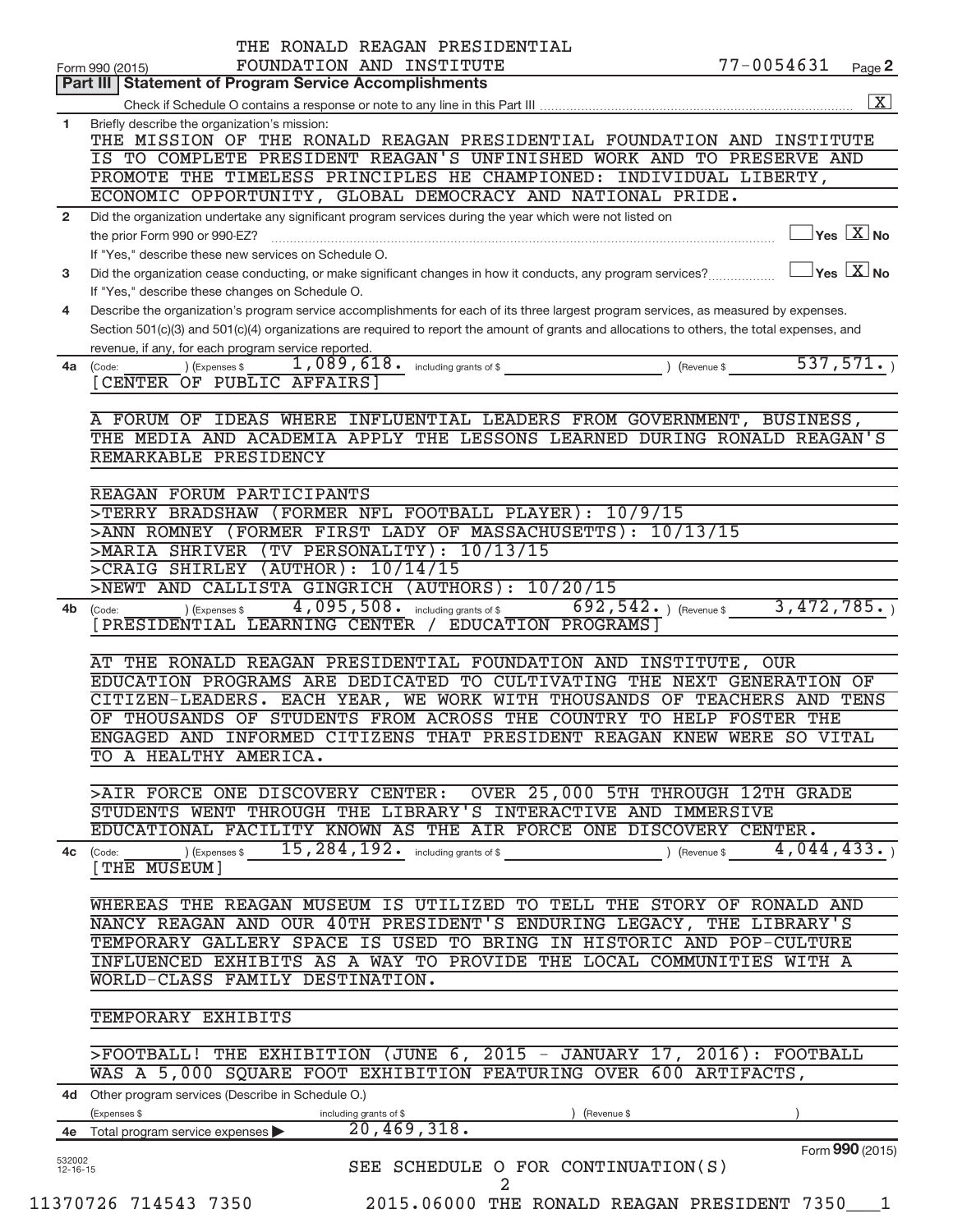|    | Part IV   Checklist of Required Schedules                                                                                                                                                                                            |                 |                         |                         |
|----|--------------------------------------------------------------------------------------------------------------------------------------------------------------------------------------------------------------------------------------|-----------------|-------------------------|-------------------------|
|    |                                                                                                                                                                                                                                      |                 | Yes                     | No                      |
| 1. | Is the organization described in section $501(c)(3)$ or $4947(a)(1)$ (other than a private foundation)?                                                                                                                              |                 |                         |                         |
|    |                                                                                                                                                                                                                                      | 1               | х                       |                         |
| 2  | Is the organization required to complete Schedule B, Schedule of Contributors? [111] [12] the organization required to complete Schedule B, Schedule of Contributors?                                                                | $\overline{2}$  | $\overline{\textbf{x}}$ |                         |
| з  | Did the organization engage in direct or indirect political campaign activities on behalf of or in opposition to candidates for                                                                                                      |                 |                         |                         |
|    |                                                                                                                                                                                                                                      | 3               |                         | X                       |
| 4  | Section 501(c)(3) organizations. Did the organization engage in lobbying activities, or have a section 501(h) election in effect                                                                                                     |                 |                         |                         |
|    |                                                                                                                                                                                                                                      | 4               |                         | X                       |
| 5  | Is the organization a section 501(c)(4), 501(c)(5), or 501(c)(6) organization that receives membership dues, assessments, or                                                                                                         |                 |                         |                         |
|    |                                                                                                                                                                                                                                      | 5               |                         | X                       |
| 6  | Did the organization maintain any donor advised funds or any similar funds or accounts for which donors have the right to                                                                                                            |                 |                         |                         |
|    | provide advice on the distribution or investment of amounts in such funds or accounts? If "Yes," complete Schedule D, Part I                                                                                                         | 6               |                         | X.                      |
| 7  | Did the organization receive or hold a conservation easement, including easements to preserve open space,                                                                                                                            |                 |                         |                         |
|    | the environment, historic land areas, or historic structures? If "Yes," complete Schedule D, Part II                                                                                                                                 | $\overline{7}$  |                         | х                       |
|    |                                                                                                                                                                                                                                      |                 |                         |                         |
| 8  | Did the organization maintain collections of works of art, historical treasures, or other similar assets? If "Yes," complete                                                                                                         | 8               | x                       |                         |
|    | Schedule D, Part III <b>Marting Community</b> Construction of the Construction of the Construction of the Construction of the Construction of the Construction of the Construction of the Construction of the Construction of the C  |                 |                         |                         |
| 9  | Did the organization report an amount in Part X, line 21, for escrow or custodial account liability, serve as a custodian for                                                                                                        |                 |                         |                         |
|    | amounts not listed in Part X; or provide credit counseling, debt management, credit repair, or debt negotiation services?                                                                                                            |                 |                         | х                       |
|    | If "Yes," complete Schedule D, Part IV                                                                                                                                                                                               | 9               |                         |                         |
| 10 | Did the organization, directly or through a related organization, hold assets in temporarily restricted endowments, permanent                                                                                                        |                 | x                       |                         |
|    |                                                                                                                                                                                                                                      | 10              |                         |                         |
| 11 | If the organization's answer to any of the following questions is "Yes," then complete Schedule D, Parts VI, VII, VIII, IX, or X                                                                                                     |                 |                         |                         |
|    | as applicable.                                                                                                                                                                                                                       |                 |                         |                         |
|    | a Did the organization report an amount for land, buildings, and equipment in Part X, line 10? If "Yes," complete Schedule D,                                                                                                        |                 |                         |                         |
|    | Part VI                                                                                                                                                                                                                              | 11a             | Х                       |                         |
|    | <b>b</b> Did the organization report an amount for investments - other securities in Part X, line 12 that is 5% or more of its total                                                                                                 |                 |                         |                         |
|    |                                                                                                                                                                                                                                      | 11 <sub>b</sub> | Х                       |                         |
|    | c Did the organization report an amount for investments - program related in Part X, line 13 that is 5% or more of its total                                                                                                         |                 |                         |                         |
|    |                                                                                                                                                                                                                                      | 11c             |                         | X                       |
|    | d Did the organization report an amount for other assets in Part X, line 15 that is 5% or more of its total assets reported in                                                                                                       |                 |                         |                         |
|    |                                                                                                                                                                                                                                      | 11d             |                         | х                       |
|    | e Did the organization report an amount for other liabilities in Part X, line 25? If "Yes," complete Schedule D, Part X                                                                                                              | 11e             |                         | $\overline{\texttt{x}}$ |
| f  | Did the organization's separate or consolidated financial statements for the tax year include a footnote that addresses                                                                                                              |                 |                         |                         |
|    | the organization's liability for uncertain tax positions under FIN 48 (ASC 740)? If "Yes," complete Schedule D, Part X                                                                                                               | 11f             |                         | x                       |
|    | 12a Did the organization obtain separate, independent audited financial statements for the tax year? If "Yes," complete                                                                                                              |                 |                         |                         |
|    | Schedule D, Parts XI and XII <b>continuum continuum continuum continuum continuum continuum continuum continuum continuum continuum continuum continuum continuum continuum continuum continuum continuum continuum continuum co</b> | 12a             | х                       |                         |
|    | b Was the organization included in consolidated, independent audited financial statements for the tax year?                                                                                                                          |                 |                         |                         |
|    | If "Yes," and if the organization answered "No" to line 12a, then completing Schedule D, Parts XI and XII is optional                                                                                                                | 12 <sub>b</sub> |                         | х                       |
| 13 |                                                                                                                                                                                                                                      | 13              |                         | $\overline{\text{X}}$   |
|    |                                                                                                                                                                                                                                      | 14a             |                         | $\overline{\text{X}}$   |
|    | <b>b</b> Did the organization have aggregate revenues or expenses of more than \$10,000 from grantmaking, fundraising, business,                                                                                                     |                 |                         |                         |
|    | investment, and program service activities outside the United States, or aggregate foreign investments valued at \$100,000                                                                                                           |                 |                         |                         |
|    |                                                                                                                                                                                                                                      | 14 <sub>b</sub> | Х                       |                         |
| 15 | Did the organization report on Part IX, column (A), line 3, more than \$5,000 of grants or other assistance to or for any                                                                                                            |                 |                         |                         |
|    |                                                                                                                                                                                                                                      | 15              |                         | X.                      |
| 16 | Did the organization report on Part IX, column (A), line 3, more than \$5,000 of aggregate grants or other assistance to                                                                                                             |                 |                         |                         |
|    |                                                                                                                                                                                                                                      | 16              |                         | x                       |
| 17 | Did the organization report a total of more than \$15,000 of expenses for professional fundraising services on Part IX,                                                                                                              |                 |                         |                         |
|    |                                                                                                                                                                                                                                      | 17              | х                       |                         |
| 18 | Did the organization report more than \$15,000 total of fundraising event gross income and contributions on Part VIII, lines                                                                                                         |                 |                         |                         |
|    |                                                                                                                                                                                                                                      | 18              |                         | X.                      |
| 19 | Did the organization report more than \$15,000 of gross income from gaming activities on Part VIII, line 9a? If "Yes,"                                                                                                               |                 |                         |                         |
|    |                                                                                                                                                                                                                                      | 19              |                         | X.                      |

Form **990** (2015)

532003 12-16-15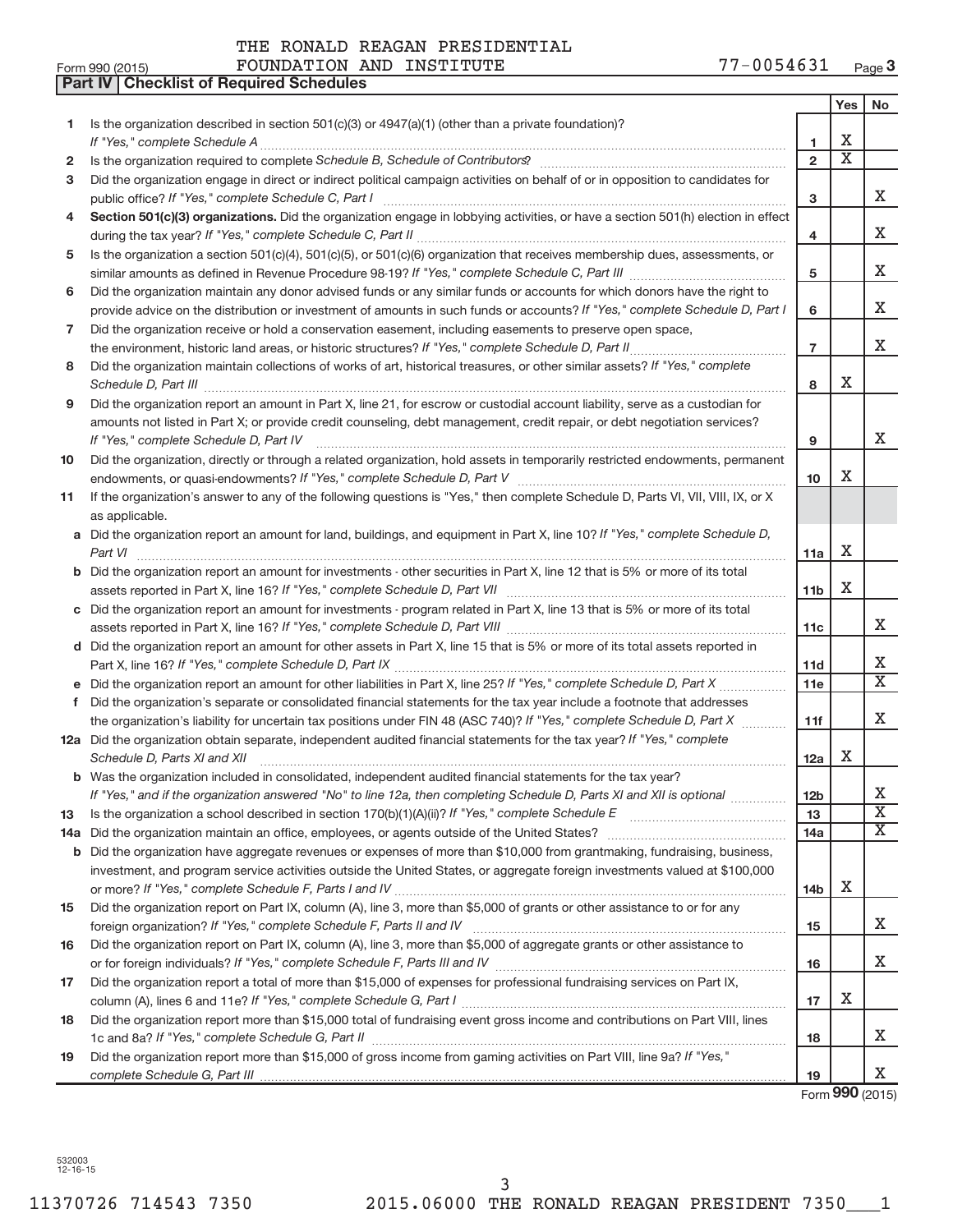|    | FOUNDATION AND INSTITUTE<br>Form 990 (2015)                                                                                                                                                                                                                                                                                                                                                                                                               | 77-0054631      |                         | Page <sup>4</sup>           |
|----|-----------------------------------------------------------------------------------------------------------------------------------------------------------------------------------------------------------------------------------------------------------------------------------------------------------------------------------------------------------------------------------------------------------------------------------------------------------|-----------------|-------------------------|-----------------------------|
|    | <b>Part IV   Checklist of Required Schedules (continued)</b>                                                                                                                                                                                                                                                                                                                                                                                              |                 |                         |                             |
|    |                                                                                                                                                                                                                                                                                                                                                                                                                                                           |                 | Yes                     | No                          |
|    | 20a Did the organization operate one or more hospital facilities? If "Yes," complete Schedule H                                                                                                                                                                                                                                                                                                                                                           | 20a             |                         | $\overline{\textbf{x}}$     |
|    |                                                                                                                                                                                                                                                                                                                                                                                                                                                           | 20 <sub>b</sub> |                         |                             |
| 21 | Did the organization report more than \$5,000 of grants or other assistance to any domestic organization or                                                                                                                                                                                                                                                                                                                                               |                 |                         |                             |
|    |                                                                                                                                                                                                                                                                                                                                                                                                                                                           | 21              |                         | Χ                           |
| 22 | Did the organization report more than \$5,000 of grants or other assistance to or for domestic individuals on                                                                                                                                                                                                                                                                                                                                             |                 |                         |                             |
|    |                                                                                                                                                                                                                                                                                                                                                                                                                                                           | 22              | Χ                       |                             |
| 23 | Did the organization answer "Yes" to Part VII, Section A, line 3, 4, or 5 about compensation of the organization's current                                                                                                                                                                                                                                                                                                                                |                 |                         |                             |
|    | and former officers, directors, trustees, key employees, and highest compensated employees? If "Yes," complete                                                                                                                                                                                                                                                                                                                                            |                 |                         |                             |
|    | $\textit{Schedule J} \textit{ \textbf{}} \textit{ \textbf{}} \textit{ \textbf{}} \textit{ \textbf{}} \textit{ \textbf{}} \textit{ \textbf{}} \textit{ \textbf{}} \textit{ \textbf{}} \textit{ \textbf{}} \textit{ \textbf{}} \textit{ \textbf{}} \textit{ \textbf{}} \textit{ \textbf{}} \textit{ \textbf{}} \textit{ \textbf{}} \textit{ \textbf{}} \textit{ \textbf{}} \textit{ \textbf{}} \textit{ \textbf{}} \textit{ \textbf{}} \textit{ \textbf{}}$ | 23              | х                       |                             |
|    | 24a Did the organization have a tax-exempt bond issue with an outstanding principal amount of more than \$100,000 as of the                                                                                                                                                                                                                                                                                                                               |                 |                         |                             |
|    | last day of the year, that was issued after December 31, 2002? If "Yes," answer lines 24b through 24d and complete                                                                                                                                                                                                                                                                                                                                        |                 |                         |                             |
|    | Schedule K. If "No", go to line 25a                                                                                                                                                                                                                                                                                                                                                                                                                       | 24a             |                         | Х                           |
|    |                                                                                                                                                                                                                                                                                                                                                                                                                                                           | 24 <sub>b</sub> |                         |                             |
|    | c Did the organization maintain an escrow account other than a refunding escrow at any time during the year to defease                                                                                                                                                                                                                                                                                                                                    |                 |                         |                             |
|    |                                                                                                                                                                                                                                                                                                                                                                                                                                                           | 24c             |                         |                             |
|    |                                                                                                                                                                                                                                                                                                                                                                                                                                                           | 24d             |                         |                             |
|    | 25a Section 501(c)(3), 501(c)(4), and 501(c)(29) organizations. Did the organization engage in an excess benefit                                                                                                                                                                                                                                                                                                                                          |                 |                         |                             |
|    |                                                                                                                                                                                                                                                                                                                                                                                                                                                           | 25a             |                         | Χ                           |
|    | <b>b</b> Is the organization aware that it engaged in an excess benefit transaction with a disqualified person in a prior year, and                                                                                                                                                                                                                                                                                                                       |                 |                         |                             |
|    | that the transaction has not been reported on any of the organization's prior Forms 990 or 990-EZ? If "Yes," complete                                                                                                                                                                                                                                                                                                                                     |                 |                         |                             |
|    | Schedule L, Part I                                                                                                                                                                                                                                                                                                                                                                                                                                        | 25 <sub>b</sub> |                         | Χ                           |
| 26 | Did the organization report any amount on Part X, line 5, 6, or 22 for receivables from or payables to any current or                                                                                                                                                                                                                                                                                                                                     |                 |                         |                             |
|    | former officers, directors, trustees, key employees, highest compensated employees, or disqualified persons? If "Yes,"                                                                                                                                                                                                                                                                                                                                    |                 |                         |                             |
|    | complete Schedule L, Part II                                                                                                                                                                                                                                                                                                                                                                                                                              | 26              |                         | Χ                           |
| 27 | Did the organization provide a grant or other assistance to an officer, director, trustee, key employee, substantial                                                                                                                                                                                                                                                                                                                                      |                 |                         |                             |
|    | contributor or employee thereof, a grant selection committee member, or to a 35% controlled entity or family member                                                                                                                                                                                                                                                                                                                                       |                 |                         |                             |
|    |                                                                                                                                                                                                                                                                                                                                                                                                                                                           | 27              |                         | Χ                           |
| 28 | Was the organization a party to a business transaction with one of the following parties (see Schedule L, Part IV                                                                                                                                                                                                                                                                                                                                         |                 |                         |                             |
|    | instructions for applicable filing thresholds, conditions, and exceptions):                                                                                                                                                                                                                                                                                                                                                                               |                 |                         |                             |
|    | a A current or former officer, director, trustee, or key employee? If "Yes," complete Schedule L, Part IV                                                                                                                                                                                                                                                                                                                                                 | 28a             |                         | Χ                           |
|    | b A family member of a current or former officer, director, trustee, or key employee? If "Yes," complete Schedule L, Part IV                                                                                                                                                                                                                                                                                                                              | 28 <sub>b</sub> |                         | $\overline{\textnormal{x}}$ |
|    | c An entity of which a current or former officer, director, trustee, or key employee (or a family member thereof) was an officer,                                                                                                                                                                                                                                                                                                                         |                 |                         |                             |
|    | director, trustee, or direct or indirect owner? If "Yes," complete Schedule L, Part IV                                                                                                                                                                                                                                                                                                                                                                    | 28 <sub>c</sub> |                         | X                           |
| 29 |                                                                                                                                                                                                                                                                                                                                                                                                                                                           | 29              | $\overline{\textbf{x}}$ |                             |
|    | Did the organization receive contributions of art, historical treasures, or other similar assets, or qualified conservation                                                                                                                                                                                                                                                                                                                               |                 |                         |                             |
|    |                                                                                                                                                                                                                                                                                                                                                                                                                                                           | 30              |                         | х                           |
| 31 | Did the organization liquidate, terminate, or dissolve and cease operations?                                                                                                                                                                                                                                                                                                                                                                              |                 |                         |                             |
|    |                                                                                                                                                                                                                                                                                                                                                                                                                                                           | 31              |                         | Χ                           |
| 32 | Did the organization sell, exchange, dispose of, or transfer more than 25% of its net assets? If "Yes," complete                                                                                                                                                                                                                                                                                                                                          |                 |                         |                             |
|    |                                                                                                                                                                                                                                                                                                                                                                                                                                                           | 32              |                         | Χ                           |
| 33 | Did the organization own 100% of an entity disregarded as separate from the organization under Regulations                                                                                                                                                                                                                                                                                                                                                |                 |                         |                             |
|    |                                                                                                                                                                                                                                                                                                                                                                                                                                                           | 33              |                         | Χ                           |
|    |                                                                                                                                                                                                                                                                                                                                                                                                                                                           |                 |                         |                             |
| 34 | Was the organization related to any tax-exempt or taxable entity? If "Yes," complete Schedule R, Part II, III, or IV, and                                                                                                                                                                                                                                                                                                                                 |                 |                         | Х                           |
|    | Part V, line 1                                                                                                                                                                                                                                                                                                                                                                                                                                            | 34<br>35a       |                         | $\overline{\mathbf{X}}$     |
|    |                                                                                                                                                                                                                                                                                                                                                                                                                                                           |                 |                         |                             |
|    | b If "Yes" to line 35a, did the organization receive any payment from or engage in any transaction with a controlled entity                                                                                                                                                                                                                                                                                                                               |                 |                         |                             |
|    |                                                                                                                                                                                                                                                                                                                                                                                                                                                           | 35b             |                         |                             |
| 36 | Section 501(c)(3) organizations. Did the organization make any transfers to an exempt non-charitable related organization?                                                                                                                                                                                                                                                                                                                                |                 |                         |                             |
|    |                                                                                                                                                                                                                                                                                                                                                                                                                                                           | 36              |                         | х                           |
| 37 | Did the organization conduct more than 5% of its activities through an entity that is not a related organization                                                                                                                                                                                                                                                                                                                                          |                 |                         | Х                           |
|    |                                                                                                                                                                                                                                                                                                                                                                                                                                                           | 37              |                         |                             |
| 38 | Did the organization complete Schedule O and provide explanations in Schedule O for Part VI, lines 11b and 19?                                                                                                                                                                                                                                                                                                                                            |                 |                         |                             |
|    |                                                                                                                                                                                                                                                                                                                                                                                                                                                           | 38              | Χ                       |                             |

Form **990** (2015)

532004 12-16-15

|  | - ೧ ೧ 5 4 6 3 1 |  |  | $D_{0} \sim 0$ |
|--|-----------------|--|--|----------------|

| THE KONALD KEAGAN PKESID |  |
|--------------------------|--|
|                          |  |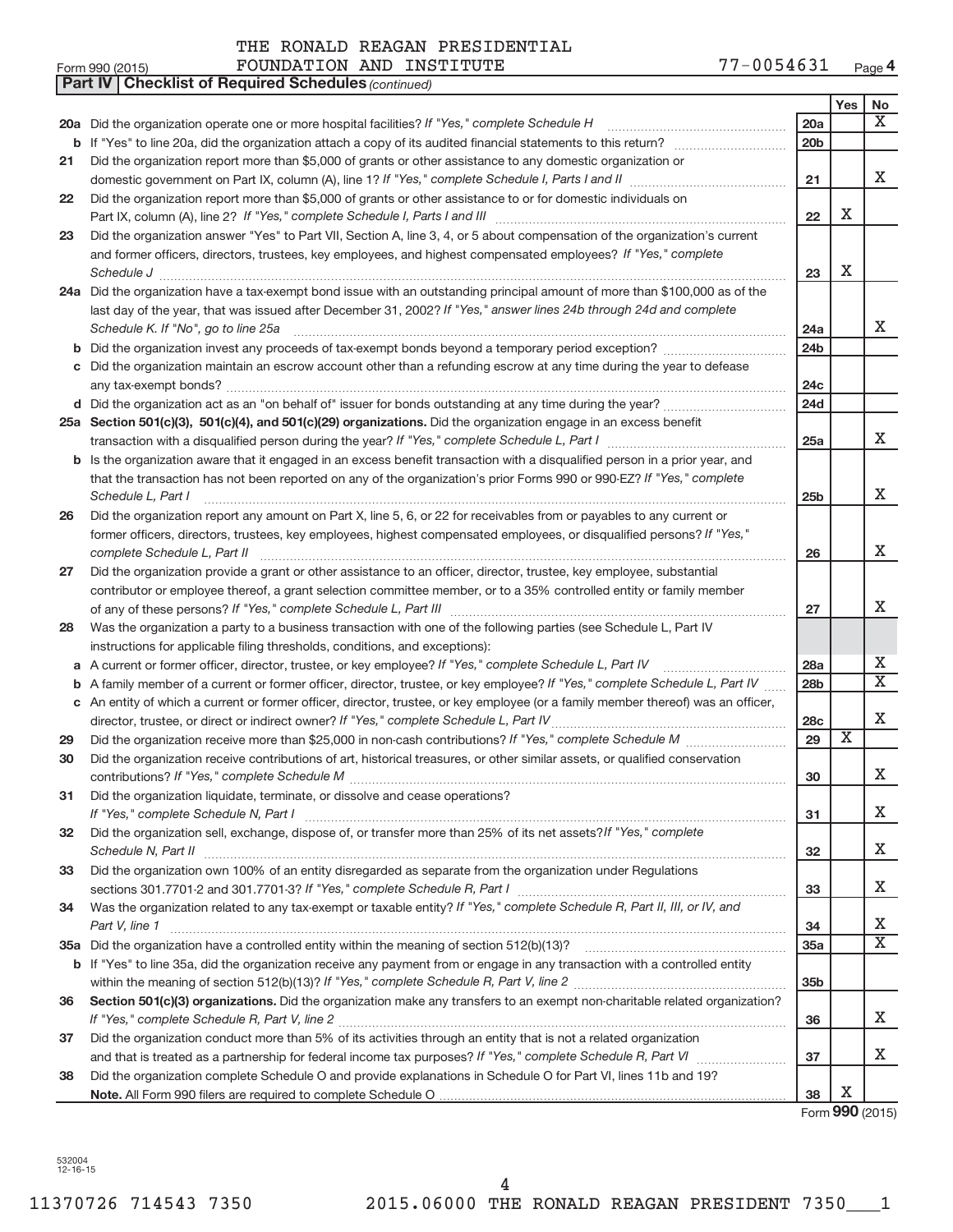|  | THE RONALD REAGAN PRESIDENTIAL |
|--|--------------------------------|
|  |                                |

|    | Part V<br><b>Statements Regarding Other IRS Filings and Tax Compliance</b><br>Check if Schedule O contains a response or note to any line in this Part V |                 |     |                 |                         |                         |  |  |
|----|----------------------------------------------------------------------------------------------------------------------------------------------------------|-----------------|-----|-----------------|-------------------------|-------------------------|--|--|
|    |                                                                                                                                                          |                 |     |                 | Yes                     | No                      |  |  |
|    |                                                                                                                                                          | 1a              | 66  |                 |                         |                         |  |  |
|    | Enter the number of Forms W-2G included in line 1a. Enter -0- if not applicable                                                                          | 1 <sub>b</sub>  |     |                 |                         |                         |  |  |
|    | c Did the organization comply with backup withholding rules for reportable payments to vendors and reportable gaming                                     |                 |     |                 |                         |                         |  |  |
|    |                                                                                                                                                          |                 |     | 1c              | X                       |                         |  |  |
|    | 2a Enter the number of employees reported on Form W-3, Transmittal of Wage and Tax Statements,                                                           |                 |     |                 |                         |                         |  |  |
|    | filed for the calendar year ending with or within the year covered by this return                                                                        | 2a              | 123 |                 |                         |                         |  |  |
|    |                                                                                                                                                          |                 |     | 2b              | X                       |                         |  |  |
|    |                                                                                                                                                          |                 |     |                 |                         |                         |  |  |
|    | 3a Did the organization have unrelated business gross income of \$1,000 or more during the year?                                                         |                 |     | 3a              | X                       |                         |  |  |
|    | <b>b</b> If "Yes," has it filed a Form 990-T for this year? If "No," to line 3b, provide an explanation in Schedule O manumum                            |                 |     | 3 <sub>b</sub>  | $\overline{\text{x}}$   |                         |  |  |
|    | 4a At any time during the calendar year, did the organization have an interest in, or a signature or other authority over, a                             |                 |     |                 |                         | X                       |  |  |
|    | financial account in a foreign country (such as a bank account, securities account, or other financial account)?                                         |                 |     |                 |                         |                         |  |  |
|    | <b>b</b> If "Yes," enter the name of the foreign country:                                                                                                |                 |     |                 |                         |                         |  |  |
|    | See instructions for filing requirements for FinCEN Form 114, Report of Foreign Bank and Financial Accounts (FBAR).                                      |                 |     |                 |                         | Х                       |  |  |
|    |                                                                                                                                                          |                 |     |                 |                         |                         |  |  |
|    |                                                                                                                                                          |                 |     | 5 <sub>b</sub>  |                         | $\overline{\mathtt{x}}$ |  |  |
|    |                                                                                                                                                          |                 |     | 5c              |                         |                         |  |  |
|    | 6a Does the organization have annual gross receipts that are normally greater than \$100,000, and did the organization solicit                           |                 |     |                 |                         |                         |  |  |
|    |                                                                                                                                                          |                 |     | 6a              |                         | х                       |  |  |
|    | b If "Yes," did the organization include with every solicitation an express statement that such contributions or gifts                                   |                 |     |                 |                         |                         |  |  |
|    |                                                                                                                                                          |                 |     | 6b              |                         |                         |  |  |
| 7  | Organizations that may receive deductible contributions under section 170(c).                                                                            |                 |     | 7a              | X                       |                         |  |  |
|    | Did the organization receive a payment in excess of \$75 made partly as a contribution and partly for goods and services provided to the payor?          |                 |     |                 |                         |                         |  |  |
|    |                                                                                                                                                          |                 |     | 7b              | $\overline{\texttt{x}}$ |                         |  |  |
|    | c Did the organization sell, exchange, or otherwise dispose of tangible personal property for which it was required                                      |                 |     |                 |                         |                         |  |  |
|    |                                                                                                                                                          |                 |     | 7c              |                         | х                       |  |  |
|    |                                                                                                                                                          | 7d              |     |                 |                         |                         |  |  |
|    | Did the organization receive any funds, directly or indirectly, to pay premiums on a personal benefit contract?                                          |                 |     | 7e              |                         |                         |  |  |
| Ť. |                                                                                                                                                          |                 |     | 7f              |                         |                         |  |  |
|    | If the organization received a contribution of qualified intellectual property, did the organization file Form 8899 as required?                         |                 |     | 7g              |                         |                         |  |  |
| h  | If the organization received a contribution of cars, boats, airplanes, or other vehicles, did the organization file a Form 1098-C?                       |                 |     | 7h              |                         |                         |  |  |
| 8  | Sponsoring organizations maintaining donor advised funds. Did a donor advised fund maintained by the                                                     |                 |     |                 |                         |                         |  |  |
|    |                                                                                                                                                          |                 |     | 8               |                         |                         |  |  |
| 9  | Sponsoring organizations maintaining donor advised funds.                                                                                                |                 |     |                 |                         |                         |  |  |
|    |                                                                                                                                                          |                 |     | эа              |                         |                         |  |  |
|    | <b>b</b> Did the sponsoring organization make a distribution to a donor, donor advisor, or related person?                                               |                 |     | 9b              |                         |                         |  |  |
| 10 | Section 501(c)(7) organizations. Enter:                                                                                                                  | 10a             |     |                 |                         |                         |  |  |
|    | <b>b</b> Gross receipts, included on Form 990, Part VIII, line 12, for public use of club facilities <i>manumum</i>                                      | 10 <sub>b</sub> |     |                 |                         |                         |  |  |
| 11 | Section 501(c)(12) organizations. Enter:                                                                                                                 |                 |     |                 |                         |                         |  |  |
|    |                                                                                                                                                          | 11a             |     |                 |                         |                         |  |  |
|    | <b>b</b> Gross income from other sources (Do not net amounts due or paid to other sources against                                                        |                 |     |                 |                         |                         |  |  |
|    | amounts due or received from them.)                                                                                                                      | 11 <sub>b</sub> |     |                 |                         |                         |  |  |
|    | 12a Section 4947(a)(1) non-exempt charitable trusts. Is the organization filing Form 990 in lieu of Form 1041?                                           |                 |     | 12a             |                         |                         |  |  |
|    | <b>b</b> If "Yes," enter the amount of tax-exempt interest received or accrued during the year                                                           | 12 <sub>b</sub> |     |                 |                         |                         |  |  |
| 13 | Section 501(c)(29) qualified nonprofit health insurance issuers.                                                                                         |                 |     |                 |                         |                         |  |  |
|    | a Is the organization licensed to issue qualified health plans in more than one state?                                                                   |                 |     | 13a             |                         |                         |  |  |
|    | Note. See the instructions for additional information the organization must report on Schedule O.                                                        |                 |     |                 |                         |                         |  |  |
|    | <b>b</b> Enter the amount of reserves the organization is required to maintain by the states in which the                                                |                 |     |                 |                         |                         |  |  |
|    |                                                                                                                                                          | 13 <sub>b</sub> |     |                 |                         |                         |  |  |
|    |                                                                                                                                                          | 13с             |     |                 |                         |                         |  |  |
|    | 14a Did the organization receive any payments for indoor tanning services during the tax year?                                                           |                 |     | 14a             |                         | X                       |  |  |
|    |                                                                                                                                                          |                 |     | 14 <sub>b</sub> |                         |                         |  |  |

532005 12-16-15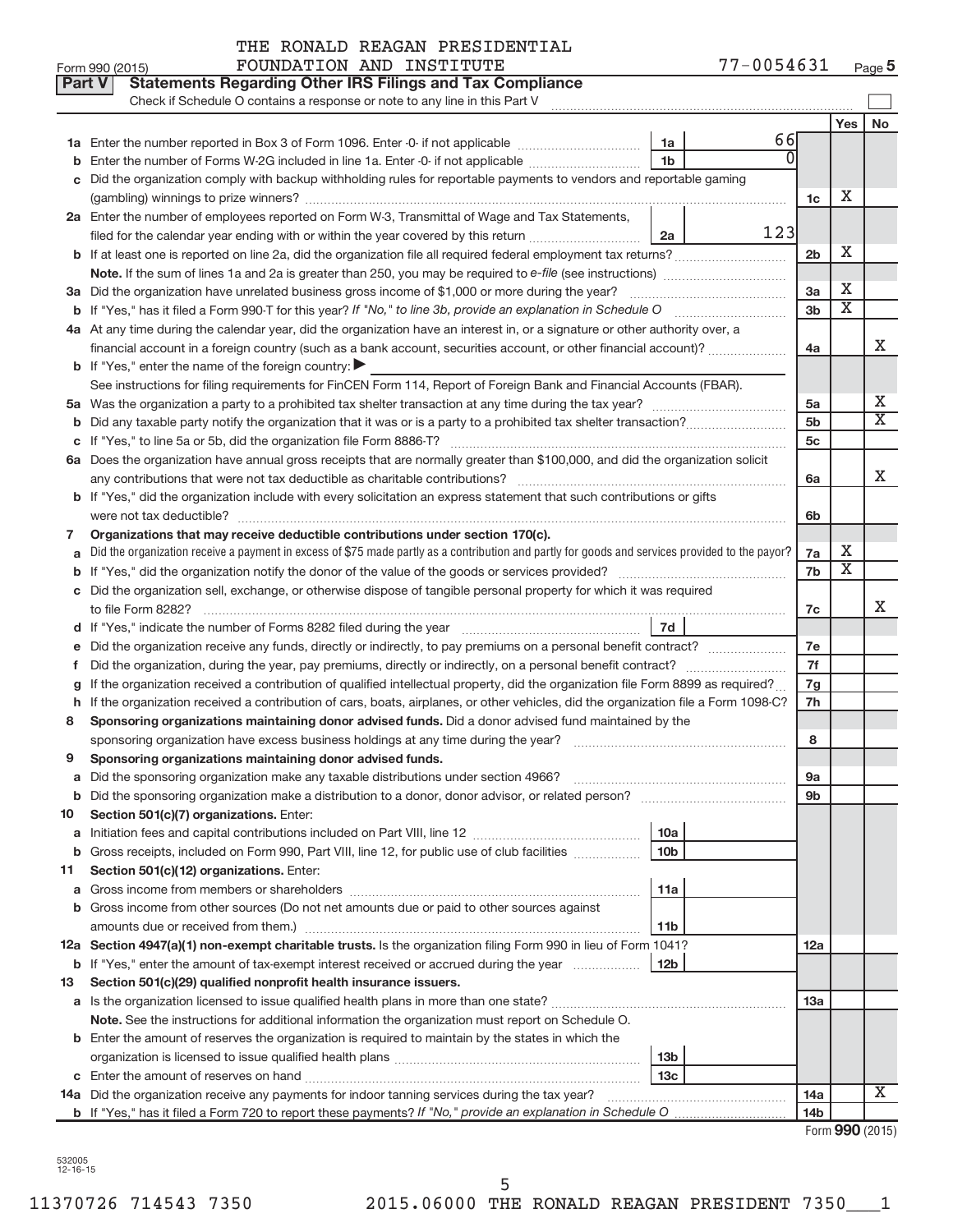| Part VI Governance, Management, and Disclosure For each "Yes" response to lines 2 through 7b below, and for a "No" response |                         |
|-----------------------------------------------------------------------------------------------------------------------------|-------------------------|
| to line 8a, 8b, or 10b below, describe the circumstances, processes, or changes in Schedule O. See instructions.            |                         |
| Check if Schedule O contains a response or note to any line in this Part VI                                                 | $\overline{\mathbf{x}}$ |

|     | <b>Section A. Governing Body and Management</b>                                                                                                                          |    |    |                        |                              |                         |  |  |
|-----|--------------------------------------------------------------------------------------------------------------------------------------------------------------------------|----|----|------------------------|------------------------------|-------------------------|--|--|
|     |                                                                                                                                                                          |    |    |                        | Yes                          | No                      |  |  |
|     | 1a Enter the number of voting members of the governing body at the end of the tax year                                                                                   | 1a | 25 |                        |                              |                         |  |  |
|     | If there are material differences in voting rights among members of the governing body, or if the governing                                                              |    |    |                        |                              |                         |  |  |
|     | body delegated broad authority to an executive committee or similar committee, explain in Schedule O.                                                                    |    | 25 |                        |                              |                         |  |  |
| b   | Enter the number of voting members included in line 1a, above, who are independent <i>manumum</i>                                                                        | 1b |    |                        |                              |                         |  |  |
| 2   | Did any officer, director, trustee, or key employee have a family relationship or a business relationship with any other<br>officer, director, trustee, or key employee? |    |    | $\overline{2}$         | х                            |                         |  |  |
|     | Did the organization delegate control over management duties customarily performed by or under the direct supervision                                                    |    |    |                        |                              |                         |  |  |
| 3   |                                                                                                                                                                          |    |    | 3                      |                              | X.                      |  |  |
| 4   | Did the organization make any significant changes to its governing documents since the prior Form 990 was filed?                                                         |    |    | 4                      |                              | $\overline{\texttt{x}}$ |  |  |
| 5   |                                                                                                                                                                          |    |    |                        |                              |                         |  |  |
| 6   | Did the organization have members or stockholders?                                                                                                                       |    |    |                        |                              |                         |  |  |
| 7a  | Did the organization have members, stockholders, or other persons who had the power to elect or appoint one or                                                           |    |    | 6                      |                              | $\overline{\mathbf{x}}$ |  |  |
|     | more members of the governing body?                                                                                                                                      |    |    | 7a                     | х                            |                         |  |  |
|     | <b>b</b> Are any governance decisions of the organization reserved to (or subject to approval by) members, stockholders, or                                              |    |    |                        |                              |                         |  |  |
|     | persons other than the governing body?                                                                                                                                   |    |    | 7b                     |                              | x                       |  |  |
| 8   | Did the organization contemporaneously document the meetings held or written actions undertaken during the year by the following:                                        |    |    |                        |                              |                         |  |  |
| a   |                                                                                                                                                                          |    |    | 8a                     | X                            |                         |  |  |
| b   |                                                                                                                                                                          |    |    | 8b                     | $\overline{\textbf{X}}$      |                         |  |  |
| 9   | Is there any officer, director, trustee, or key employee listed in Part VII, Section A, who cannot be reached at the                                                     |    |    |                        |                              |                         |  |  |
|     |                                                                                                                                                                          |    |    | 9                      |                              | X.                      |  |  |
|     | Section B. Policies (This Section B requests information about policies not required by the Internal Revenue Code.)                                                      |    |    |                        |                              |                         |  |  |
|     |                                                                                                                                                                          |    |    |                        | Yes                          | No                      |  |  |
|     |                                                                                                                                                                          |    |    | 10a                    | х                            |                         |  |  |
|     | <b>b</b> If "Yes," did the organization have written policies and procedures governing the activities of such chapters, affiliates,                                      |    |    |                        |                              |                         |  |  |
|     |                                                                                                                                                                          |    |    | 10 <sub>b</sub>        | X                            |                         |  |  |
|     | 11a Has the organization provided a complete copy of this Form 990 to all members of its governing body before filing the form?                                          |    |    | 11a                    | $\overline{\textbf{X}}$      |                         |  |  |
| b   | Describe in Schedule O the process, if any, used by the organization to review this Form 990.                                                                            |    |    |                        |                              |                         |  |  |
| 12a | Did the organization have a written conflict of interest policy? If "No," go to line 13                                                                                  |    |    | 12a<br>12 <sub>b</sub> | х<br>X                       |                         |  |  |
| b   |                                                                                                                                                                          |    |    |                        |                              |                         |  |  |
| с   | Did the organization regularly and consistently monitor and enforce compliance with the policy? If "Yes," describe                                                       |    |    |                        |                              |                         |  |  |
|     | in Schedule O how this was done                                                                                                                                          |    |    | 12c                    | х<br>$\overline{\textbf{X}}$ |                         |  |  |
| 13  |                                                                                                                                                                          |    |    | 13                     | $\overline{\textbf{X}}$      |                         |  |  |
| 14  |                                                                                                                                                                          |    |    | 14                     |                              |                         |  |  |
| 15  | Did the process for determining compensation of the following persons include a review and approval by independent                                                       |    |    |                        |                              |                         |  |  |
|     | persons, comparability data, and contemporaneous substantiation of the deliberation and decision?                                                                        |    |    | 15a                    | Χ                            |                         |  |  |
|     |                                                                                                                                                                          |    |    | 15 <sub>b</sub>        | $\overline{\textbf{x}}$      |                         |  |  |
|     | If "Yes" to line 15a or 15b, describe the process in Schedule O (see instructions).                                                                                      |    |    |                        |                              |                         |  |  |
|     | <b>16a</b> Did the organization invest in, contribute assets to, or participate in a joint venture or similar arrangement with a                                         |    |    |                        |                              |                         |  |  |
|     | taxable entity during the year?                                                                                                                                          |    |    | 16a                    |                              | X                       |  |  |
|     | b If "Yes," did the organization follow a written policy or procedure requiring the organization to evaluate its participation                                           |    |    |                        |                              |                         |  |  |
|     | in joint venture arrangements under applicable federal tax law, and take steps to safeguard the organization's                                                           |    |    |                        |                              |                         |  |  |
|     | exempt status with respect to such arrangements?                                                                                                                         |    |    | 16 <sub>b</sub>        |                              |                         |  |  |
|     | <b>Section C. Disclosure</b>                                                                                                                                             |    |    |                        |                              |                         |  |  |
| 17  | List the states with which a copy of this Form 990 is required to be filed >AR, AZ, CA, CO, CT, FL, GA, HI, IL, IN, KY, MI                                               |    |    |                        |                              |                         |  |  |
| 18  | Section 6104 requires an organization to make its Forms 1023 (or 1024 if applicable), 990, and 990-T (Section 501(c)(3)s only) available                                 |    |    |                        |                              |                         |  |  |
|     | for public inspection. Indicate how you made these available. Check all that apply.                                                                                      |    |    |                        |                              |                         |  |  |
|     | $X$ Another's website<br>$\lfloor x \rfloor$ Upon request<br>Other (explain in Schedule O)<br>Own website                                                                |    |    |                        |                              |                         |  |  |
| 19  | Describe in Schedule O whether (and if so, how) the organization made its governing documents, conflict of interest policy, and financial                                |    |    |                        |                              |                         |  |  |
|     | statements available to the public during the tax year.                                                                                                                  |    |    |                        |                              |                         |  |  |
| 20  | State the name, address, and telephone number of the person who possesses the organization's books and records:                                                          |    |    |                        |                              |                         |  |  |
|     | CARY L. GARMAN, CPA - (805)577-4107                                                                                                                                      |    |    |                        |                              |                         |  |  |
|     | PRESIDENTIAL DRIVE, SIMI VALLEY, CA<br>$93065 - 0600$<br>40                                                                                                              |    |    |                        |                              |                         |  |  |
|     | SEE SCHEDULE O FOR FULL LIST OF STATES<br>532006 12-16-15                                                                                                                |    |    |                        |                              | Form 990 (2015)         |  |  |
|     | 6                                                                                                                                                                        |    |    |                        |                              |                         |  |  |

11370726 714543 7350 2015.06000 THE RONALD REAGAN PRESIDENT 7350\_\_\_1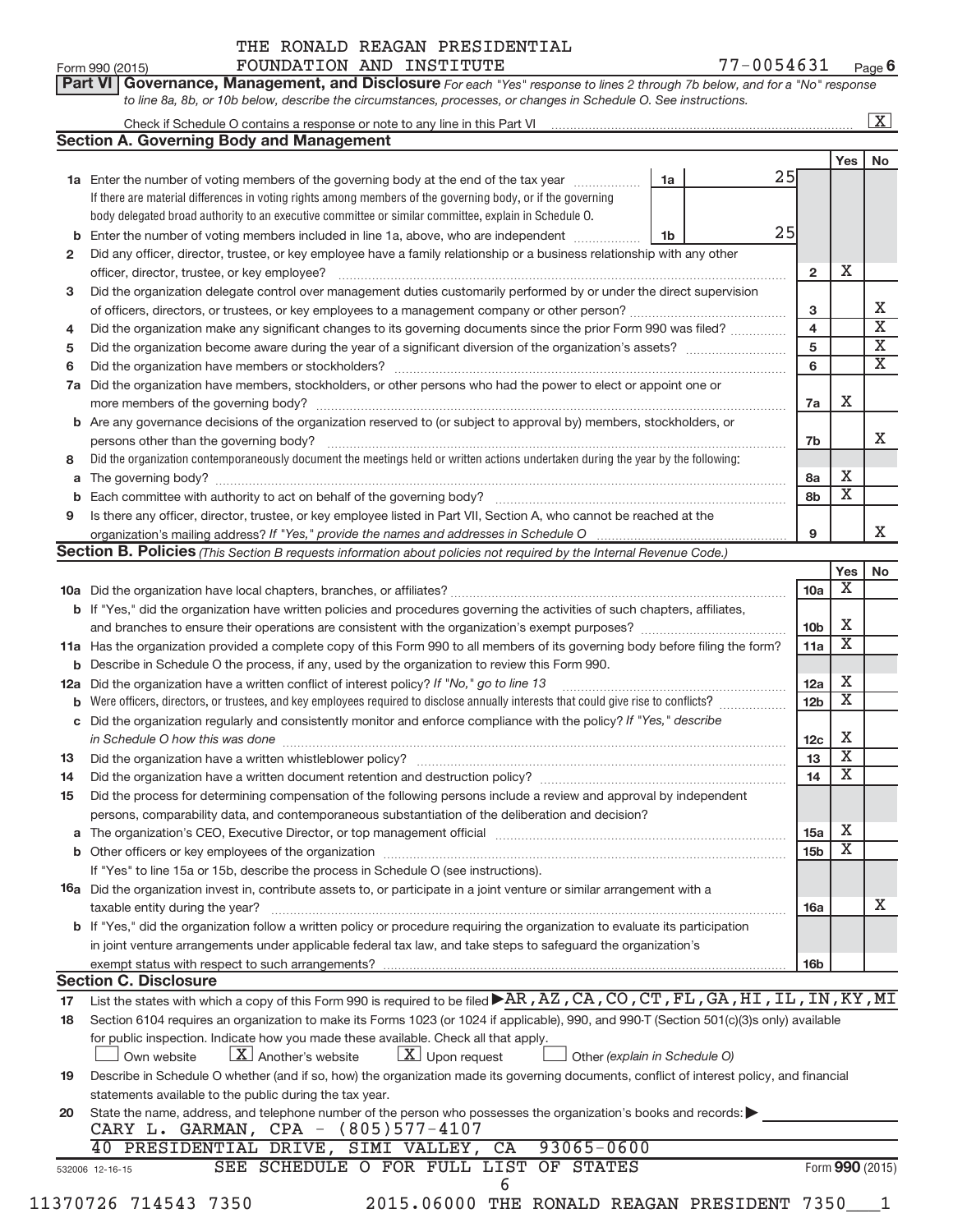|  | THE RONALD REAGAN PRESIDENTIAL |
|--|--------------------------------|
|  |                                |

 $\begin{array}{c} \hline \end{array}$ 

| Part VII Compensation of Officers, Directors, Trustees, Key Employees, Highest Compensated |
|--------------------------------------------------------------------------------------------|
| <b>Employees, and Independent Contractors</b>                                              |

Check if Schedule O contains a response or note to any line in this Part VII

**Section A. Officers, Directors, Trustees, Key Employees, and Highest Compensated Employees**

**1a**  Complete this table for all persons required to be listed. Report compensation for the calendar year ending with or within the organization's tax year.

 $\bullet$  List all of the organization's current officers, directors, trustees (whether individuals or organizations), regardless of amount of compensation.

**•** List all of the organization's **current** key employees, if any. See instructions for definition of "key employee." Enter -0- in columns  $(D)$ ,  $(E)$ , and  $(F)$  if no compensation was paid.

**Examber 1** List the organization's five current highest compensated employees (other than an officer, director, trustee, or key employee) who received report-

 $\bullet$  List all of the organization's former officers, key employees, and highest compensated employees who received more than \$100,000 of able compensation (Box 5 of Form W-2 and/or Box 7 of Form 1099-MISC) of more than \$100,000 from the organization and any related organizations. reportable compensation from the organization and any related organizations.

**•** List all of the organization's former directors or trustees that received, in the capacity as a former director or trustee of the organization, more than \$10,000 of reportable compensation from the organization and any related organizations.

List persons in the following order: individual trustees or directors; institutional trustees; officers; key employees; highest compensated employees; and former such persons.

Check this box if neither the organization nor any related organization compensated any current officer, director, or trustee.  $\overline{\phantom{a}}$ 

| (A)                           | (B)                      |                                |                       | (C)         |              |                                   |        | (D)             | (E)              | (F)                         |
|-------------------------------|--------------------------|--------------------------------|-----------------------|-------------|--------------|-----------------------------------|--------|-----------------|------------------|-----------------------------|
| Name and Title                | Average                  |                                |                       | Position    |              | (do not check more than one       |        | Reportable      | Reportable       | Estimated                   |
|                               | hours per                |                                |                       |             |              | box, unless person is both an     |        | compensation    | compensation     | amount of                   |
|                               | week                     |                                |                       |             |              | officer and a director/trustee)   |        | from            | from related     | other                       |
|                               | (list any                |                                |                       |             |              |                                   |        | the             | organizations    | compensation                |
|                               | hours for                |                                |                       |             |              |                                   |        | organization    | (W-2/1099-MISC)  | from the                    |
|                               | related<br>organizations |                                |                       |             |              |                                   |        | (W-2/1099-MISC) |                  | organization<br>and related |
|                               | below                    |                                |                       |             |              |                                   |        |                 |                  | organizations               |
|                               | line)                    | Individual trustee or director | Institutional trustee | Officer     | Key employee | Highest compensated<br>  employee | Former |                 |                  |                             |
| JOHN D. HEUBUSCH<br>(1)       | 40.00                    |                                |                       |             |              |                                   |        |                 |                  |                             |
| EXECUTIVE DIRECTOR            |                          | $\overline{\text{X}}$          |                       | $\mathbf X$ |              |                                   |        | 515,385.        | 0.               | 51,605.                     |
| (2)<br>FREDERICK J. RYAN, JR. | 1.00                     |                                |                       |             |              |                                   |        |                 |                  |                             |
| <b>CHAIRMAN</b>               |                          | $\mathbf X$                    |                       |             |              |                                   |        | 0.              | $\overline{0}$ . | $0$ .                       |
| (3)<br>CATHERINE G. BUSCH     | 1.00                     |                                |                       |             |              |                                   |        |                 |                  |                             |
| <b>SECRETARY</b>              |                          | X                              |                       |             |              |                                   |        | 0.              | 0.               | 0.                          |
| JOHN F. W. ROGERS<br>(4)      | 1.00                     |                                |                       |             |              |                                   |        |                 |                  |                             |
| <b>TREASURER</b>              |                          | $\mathbf X$                    |                       |             |              |                                   |        | 0.              | 0.               | $0$ .                       |
| (5) RICK J. CARUSO            | 1.00                     |                                |                       |             |              |                                   |        |                 |                  |                             |
| <b>TRUSTEE</b>                |                          | $\mathbf x$                    |                       |             |              |                                   |        | 0.              | 0.               | $0$ .                       |
| MICHAEL P. CASTINE<br>(6)     | 1.00                     |                                |                       |             |              |                                   |        |                 |                  |                             |
| <b>TRUSTEE</b>                |                          | $\mathbf x$                    |                       |             |              |                                   |        | 0.              | 0.               | 0.                          |
| (7)<br>LODWRICK M. COOK       | 1.00                     |                                |                       |             |              |                                   |        |                 |                  |                             |
| <b>TRUSTEE</b>                |                          | $\mathbf x$                    |                       |             |              |                                   |        | 0.              | 0.               | $\mathbf 0$ .               |
| <b>STEVE FORBES</b><br>(8)    | 1.00                     |                                |                       |             |              |                                   |        |                 |                  |                             |
| TRUSTEE                       |                          | X                              |                       |             |              |                                   |        | 0.              | 0.               | 0.                          |
| BRADFORD M. FREEMAN<br>(9)    | 1.00                     |                                |                       |             |              |                                   |        |                 |                  |                             |
| TRUSTEE                       |                          | $\mathbf X$                    |                       |             |              |                                   |        | 0.              | $\mathbf 0$ .    | $0$ .                       |
| (10) RUDOLPH W. GIULIANI      | 1.00                     |                                |                       |             |              |                                   |        |                 |                  |                             |
| <b>TRUSTEE</b>                |                          | X                              |                       |             |              |                                   |        | 0.              | 0.               | 0.                          |
| (11) ROBERT M. HIGDON, JR     | 1.00                     |                                |                       |             |              |                                   |        |                 |                  |                             |
| TRUSTEE                       |                          | $\mathbf X$                    |                       |             |              |                                   |        | 0.              | $\mathbf 0$      | $\mathbf 0$ .               |
| (12) JEFFREY R. IMMELT        | 1.00                     |                                |                       |             |              |                                   |        |                 |                  |                             |
| TRUSTEE                       |                          | $\mathbf X$                    |                       |             |              |                                   |        | 0.              | 0.               | 0.                          |
| (13) ANN MCLAUGHLIN KOROLOGOS | 1.00                     |                                |                       |             |              |                                   |        |                 |                  |                             |
| <b>TRUSTEE</b>                |                          | X                              |                       |             |              |                                   |        | 0.              | 0.               | $0$ .                       |
| (14) ANDREW J. LITTLEFAIR     | 1.00                     |                                |                       |             |              |                                   |        |                 |                  |                             |
| <b>TRUSTEE</b>                |                          | $\overline{\mathbf{X}}$        |                       |             |              |                                   |        | 0.              | $\mathbf 0$ .    | $0$ .                       |
| (15) K. RUPERT MURDOCH        | 1.00                     |                                |                       |             |              |                                   |        |                 |                  |                             |
| <b>TRUSTEE</b>                |                          | $\mathbf x$                    |                       |             |              |                                   |        | 0.              | 0.               | $0$ .                       |
| (16) PEGGY NOONAN             | 1.00                     |                                |                       |             |              |                                   |        |                 |                  |                             |
| TRUSTEE                       |                          | $\mathbf X$                    |                       |             |              |                                   |        | 0.              | $\mathbf 0$ .    | $\mathbf 0$ .               |
| (17) THEODORE B. OLSON        | 1.00                     |                                |                       |             |              |                                   |        |                 |                  |                             |
| <b>TRUSTEE</b>                |                          | $\mathbf X$                    |                       |             |              |                                   |        | 0.              | $\mathbf 0$ .    | 0.                          |
| 532007 12-16-15               |                          |                                |                       |             |              |                                   |        |                 |                  | Form 990 (2015)             |

7

11370726 714543 7350 2015.06000 THE RONALD REAGAN PRESIDENT 7350\_\_\_1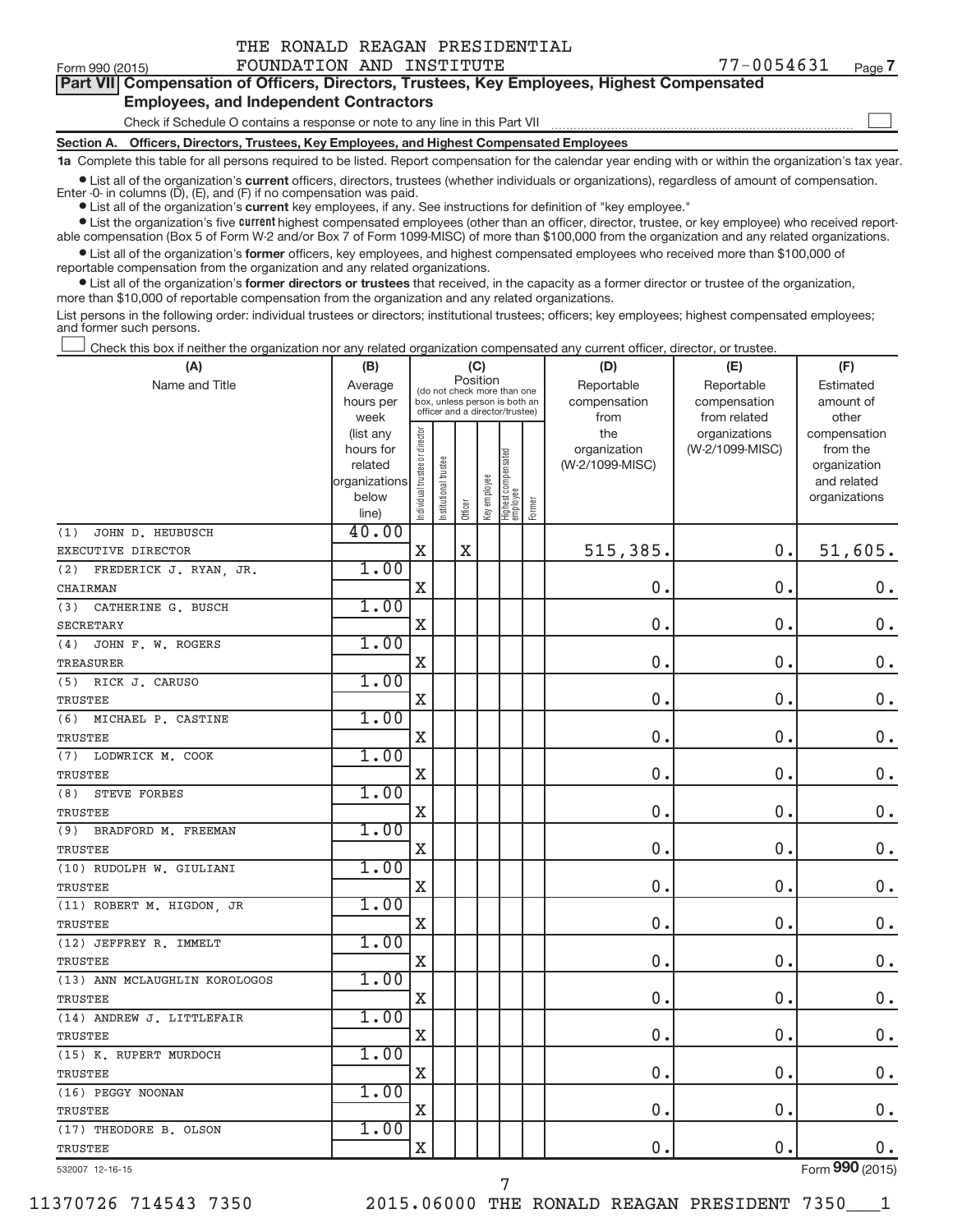| IAB KUNALU KEAG |  |
|-----------------|--|
|                 |  |

77-0054631 Page 8

| FOUNDATION AND INSTITUTE<br>Form 990 (2015)                                                                                          |               |                                |                                                              |             |              |                                   |        |                         | 77-0054631      |                  |              | Page 8        |
|--------------------------------------------------------------------------------------------------------------------------------------|---------------|--------------------------------|--------------------------------------------------------------|-------------|--------------|-----------------------------------|--------|-------------------------|-----------------|------------------|--------------|---------------|
| Part VII Section A. Officers, Directors, Trustees, Key Employees, and Highest Compensated Employees (continued)                      |               |                                |                                                              |             |              |                                   |        |                         |                 |                  |              |               |
| (B)<br>(C)<br>(A)<br>(F)<br>(D)<br>(E)                                                                                               |               |                                |                                                              |             |              |                                   |        |                         |                 |                  |              |               |
| Name and title                                                                                                                       | Average       |                                |                                                              | Position    |              |                                   |        | Reportable              | Reportable      |                  |              | Estimated     |
|                                                                                                                                      | hours per     |                                | (do not check more than one<br>box, unless person is both an |             |              |                                   |        | compensation            | compensation    |                  |              | amount of     |
|                                                                                                                                      | week          |                                | officer and a director/trustee)                              |             |              |                                   |        | from                    | from related    |                  |              | other         |
|                                                                                                                                      | (list any     |                                |                                                              |             |              |                                   |        | the                     | organizations   |                  |              | compensation  |
|                                                                                                                                      | hours for     |                                |                                                              |             |              |                                   |        | organization            | (W-2/1099-MISC) |                  |              | from the      |
|                                                                                                                                      | related       |                                |                                                              |             |              |                                   |        | (W-2/1099-MISC)         |                 |                  |              | organization  |
|                                                                                                                                      | organizations |                                |                                                              |             |              |                                   |        |                         |                 |                  |              | and related   |
|                                                                                                                                      | below         |                                |                                                              |             |              |                                   |        |                         |                 |                  |              | organizations |
|                                                                                                                                      | line)         | Individual trustee or director | Institutional trustee                                        | Officer     | Key employee | Highest compensated<br>  employee | Former |                         |                 |                  |              |               |
| (18) GERALD L. PARSKY                                                                                                                | 1.00          |                                |                                                              |             |              |                                   |        |                         |                 |                  |              |               |
| TRUSTEE                                                                                                                              |               | X                              |                                                              |             |              |                                   |        | 0.                      |                 | 0.               |              | $0$ .         |
| (19) JIM PATTISON                                                                                                                    | 1.00          |                                |                                                              |             |              |                                   |        |                         |                 |                  |              |               |
|                                                                                                                                      |               | X                              |                                                              |             |              |                                   |        | 0.                      |                 | 0.               |              | 0.            |
| TRUSTEE                                                                                                                              |               |                                |                                                              |             |              |                                   |        |                         |                 |                  |              |               |
| (20) A. JERROLD PERENCHIO                                                                                                            | 1.00          |                                |                                                              |             |              |                                   |        |                         |                 |                  |              |               |
| TRUSTEE                                                                                                                              |               | Χ                              |                                                              |             |              |                                   |        | 0.                      |                 | 0.               |              | 0.            |
| (21) T. BOONE PICKENS                                                                                                                | 1.00          |                                |                                                              |             |              |                                   |        |                         |                 |                  |              |               |
| TRUSTEE                                                                                                                              |               | X                              |                                                              |             |              |                                   |        | 0.                      |                 | 0.               |              | 0.            |
| (22) GEORGE SHULTZ                                                                                                                   | 1.00          |                                |                                                              |             |              |                                   |        |                         |                 |                  |              |               |
| <b>TRUSTEE</b>                                                                                                                       |               | X                              |                                                              |             |              |                                   |        | 0.                      |                 | 0.               |              | $0$ .         |
| (23) BEN C. SUTTON, JR.                                                                                                              | 1.00          |                                |                                                              |             |              |                                   |        |                         |                 |                  |              |               |
| TRUSTEE                                                                                                                              |               | Χ                              |                                                              |             |              |                                   |        | 0.                      |                 | 0.               |              | $0$ .         |
|                                                                                                                                      | 1.00          |                                |                                                              |             |              |                                   |        |                         |                 |                  |              |               |
| (24) ROBERT H. TUTTLE                                                                                                                |               |                                |                                                              |             |              |                                   |        |                         |                 |                  |              |               |
| TRUSTEE                                                                                                                              |               | X                              |                                                              |             |              |                                   |        | 0.                      |                 | 0.               |              | 0.            |
| (25) PETE WILSON                                                                                                                     | 1.00          |                                |                                                              |             |              |                                   |        |                         |                 |                  |              |               |
| TRUSTEE                                                                                                                              |               | X                              |                                                              |             |              |                                   |        | 0.                      |                 | 0.               |              | 0.            |
| (26) GLENN BAKER                                                                                                                     | 40.00         |                                |                                                              |             |              |                                   |        |                         |                 |                  |              |               |
| CHIEF FINANCIAL OFFICER                                                                                                              |               |                                |                                                              | $\mathbf X$ |              |                                   |        | 232,192.                |                 | 0.               |              | 48,308.       |
|                                                                                                                                      |               |                                |                                                              |             |              |                                   |        | 747,577.                |                 | $\overline{0}$ . |              | 99,913.       |
| 1,591,545.<br>c Total from continuation sheets to Part VII, Section A [11] [2000]                                                    |               |                                |                                                              |             |              |                                   |        | $\overline{0}$ .        |                 | 300,670.         |              |               |
| 2,339,122.                                                                                                                           |               |                                |                                                              |             |              |                                   |        | $\overline{0}$ .        |                 | 400,583.         |              |               |
|                                                                                                                                      |               |                                |                                                              |             |              |                                   |        |                         |                 |                  |              |               |
| Total number of individuals (including but not limited to those listed above) who received more than \$100,000 of reportable<br>2    |               |                                |                                                              |             |              |                                   |        |                         |                 |                  |              | 12            |
| compensation from the organization $\blacktriangleright$                                                                             |               |                                |                                                              |             |              |                                   |        |                         |                 |                  |              |               |
|                                                                                                                                      |               |                                |                                                              |             |              |                                   |        |                         |                 |                  |              | No<br>Yes     |
| Did the organization list any former officer, director, or trustee, key employee, or highest compensated employee on<br>3            |               |                                |                                                              |             |              |                                   |        |                         |                 |                  |              |               |
| line 1a? If "Yes," complete Schedule J for such individual manufactured content to the set of the set of the s                       |               |                                |                                                              |             |              |                                   |        |                         |                 |                  | 3            | X             |
| For any individual listed on line 1a, is the sum of reportable compensation and other compensation from the organization             |               |                                |                                                              |             |              |                                   |        |                         |                 |                  |              |               |
| and related organizations greater than \$150,000? If "Yes," complete Schedule J for such individual                                  |               |                                |                                                              |             |              |                                   |        |                         |                 |                  | 4            | Х             |
| Did any person listed on line 1a receive or accrue compensation from any unrelated organization or individual for services<br>5      |               |                                |                                                              |             |              |                                   |        |                         |                 |                  |              |               |
|                                                                                                                                      |               |                                |                                                              |             |              |                                   |        |                         |                 |                  | 5            | Х             |
| <b>Section B. Independent Contractors</b>                                                                                            |               |                                |                                                              |             |              |                                   |        |                         |                 |                  |              |               |
| Complete this table for your five highest compensated independent contractors that received more than \$100,000 of compensation from |               |                                |                                                              |             |              |                                   |        |                         |                 |                  |              |               |
| 1                                                                                                                                    |               |                                |                                                              |             |              |                                   |        |                         |                 |                  |              |               |
| the organization. Report compensation for the calendar year ending with or within the organization's tax year.                       |               |                                |                                                              |             |              |                                   |        |                         |                 |                  |              |               |
| (A)                                                                                                                                  |               |                                |                                                              |             |              |                                   |        | (B)                     |                 |                  | (C)          |               |
| Name and business address                                                                                                            |               |                                |                                                              |             |              |                                   |        | Description of services |                 |                  | Compensation |               |
| EVERGREEN ART TOURS, LLC , 7979 BROADWAY                                                                                             |               |                                |                                                              |             |              |                                   |        | EXHIBIT SERVICE         |                 |                  |              |               |
| SUITE 107, SAN ANTONIO, TX 78209                                                                                                     |               |                                |                                                              |             |              |                                   |        | PROVIDER                |                 |                  |              | 1,140,000.    |
| DECOR INTERIOR DESIGN, INC                                                                                                           |               |                                |                                                              |             |              |                                   |        | <b>INTERIOR DESIGN</b>  |                 |                  |              |               |
| 2937 EAST 4TH STREET, LOS ANGELES, CA 90033SERVICES                                                                                  |               |                                |                                                              |             |              |                                   |        |                         |                 |                  |              | 470,618.      |
| ROBBINS KERSTEN DIRECT, 855 EAST COLLINS                                                                                             |               |                                |                                                              |             |              |                                   |        | DIRECT MAIL SERVICES    |                 |                  |              |               |
| BOULEVARD, RICHARDSON, TX 75081-2251<br>AND CONSULTING                                                                               |               |                                |                                                              |             |              |                                   |        |                         |                 | 376, 200.        |              |               |
| INFO 2 EXTREME, INC., 5777 W CENTURY BLVD.                                                                                           |               |                                |                                                              |             |              |                                   |        | WEBSITE DESIGN AND      |                 |                  |              |               |
| #1500, LOS ANGELES, CA 90045                                                                                                         |               |                                |                                                              |             |              |                                   |        | SUPPORT                 |                 |                  |              | 299,958.      |
|                                                                                                                                      |               |                                |                                                              |             |              |                                   |        |                         |                 |                  |              |               |
| U CREATIVE INC.                                                                                                                      |               |                                |                                                              |             |              |                                   |        | WEBSITE DESIGN AND      |                 |                  |              |               |
| 72 S. MAIN STREET, MIAMISBURY, OH 45342                                                                                              |               |                                |                                                              |             |              |                                   |        | MAINTENANCE             |                 |                  |              | 260,074.      |
| Total number of independent contractors (including but not limited to those listed above) who received more than<br>$\mathbf{2}$     |               |                                |                                                              |             |              |                                   |        |                         |                 |                  |              |               |
| \$100,000 of compensation from the organization                                                                                      |               |                                |                                                              |             | 23           |                                   |        |                         |                 |                  |              |               |
| SEE PART VII, SECTION A CONTINUATION SHEETS                                                                                          |               |                                |                                                              |             |              |                                   |        |                         |                 | Form 990 (2015)  |              |               |

532008 12-16-15

11370726 714543 7350 2015.06000 THE RONALD REAGAN PRESIDENT 7350\_\_\_1 8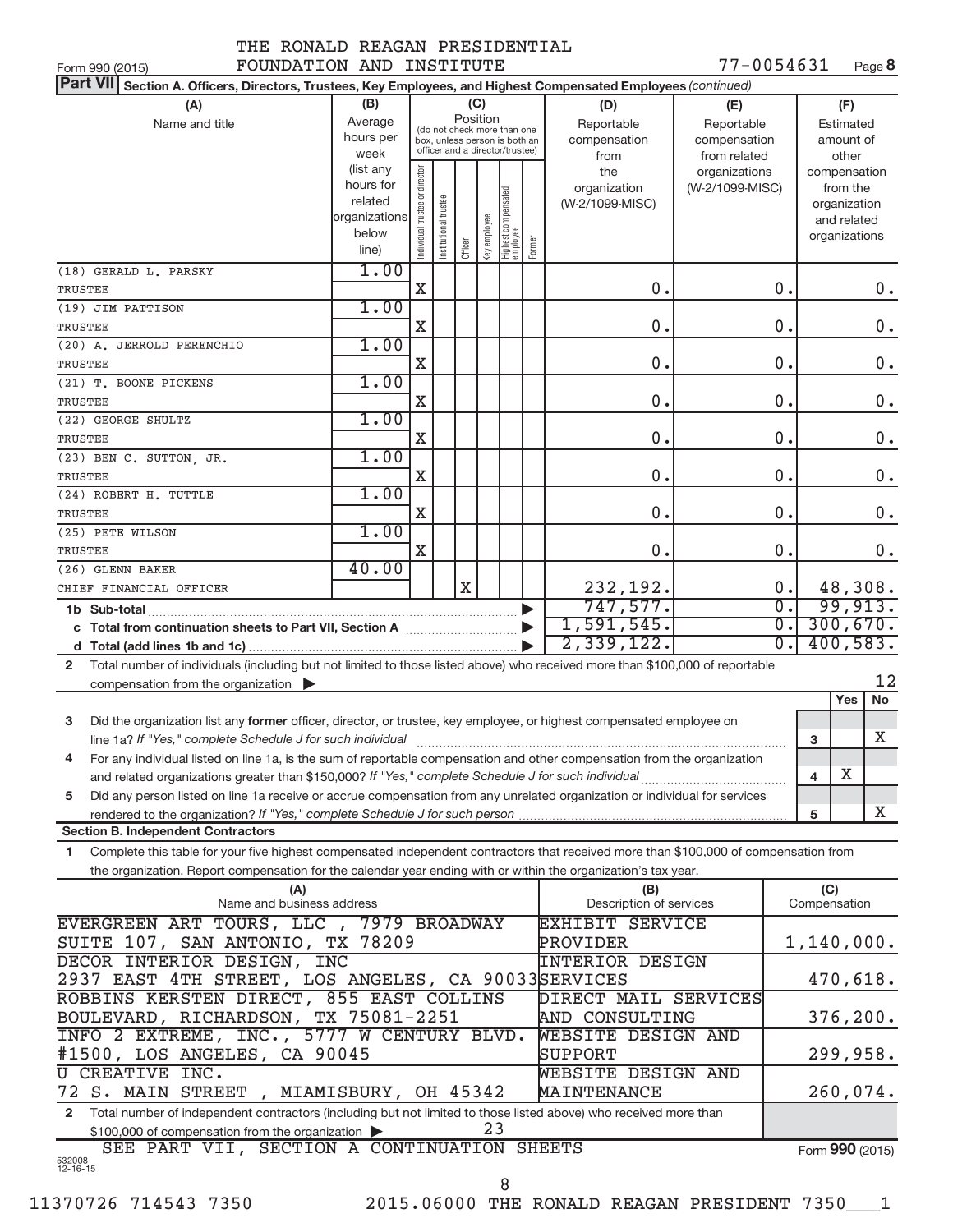### THE RONALD REAGAN PRESIDENTIAL FOUNDATION AND INSTITUTE 77-0054631

| 77-0054631<br>FOUNDATION AND INSTITUTE<br>Form 990                                                                        |                |                                |                      |                        |              |                              |        |                 |                               |                       |
|---------------------------------------------------------------------------------------------------------------------------|----------------|--------------------------------|----------------------|------------------------|--------------|------------------------------|--------|-----------------|-------------------------------|-----------------------|
| <b>Part VII</b><br>Section A. Officers, Directors, Trustees, Key Employees, and Highest Compensated Employees (continued) |                |                                |                      |                        |              |                              |        |                 |                               |                       |
| (A)                                                                                                                       | (B)            |                                |                      |                        | (C)          |                              |        | (D)             | (E)                           | (F)                   |
| Name and title                                                                                                            | Average        |                                |                      | Position               |              |                              |        | Reportable      | Reportable                    | Estimated             |
|                                                                                                                           | hours          |                                |                      | (check all that apply) |              |                              |        | compensation    | compensation                  | amount of             |
|                                                                                                                           | per<br>week    |                                |                      |                        |              |                              |        | from<br>the     | from related<br>organizations | other<br>compensation |
|                                                                                                                           | (list any      |                                |                      |                        |              |                              |        | organization    | (W-2/1099-MISC)               | from the              |
|                                                                                                                           | hours for      |                                |                      |                        |              |                              |        | (W-2/1099-MISC) |                               | organization          |
|                                                                                                                           | related        |                                |                      |                        |              |                              |        |                 |                               | and related           |
|                                                                                                                           | organizations  |                                |                      |                        |              |                              |        |                 |                               | organizations         |
|                                                                                                                           | below<br>line) | Individual trustee or director | nstitutional trustee | Officer                | Key employee | Highest compensated employee | Former |                 |                               |                       |
| (27) JOANNE M. DRAKE                                                                                                      | 40.00          |                                |                      |                        |              |                              |        |                 |                               |                       |
| CHIEF ADMINISTRATIVE OFFIC                                                                                                |                |                                |                      | X                      |              |                              |        | 204,808.        | 0.                            | 46,197.               |
| (28) JERRY ZUK                                                                                                            | 40.00          |                                |                      |                        |              |                              |        |                 |                               |                       |
| CHIEF FINANCIAL OFFICER                                                                                                   |                |                                |                      | $\mathbf X$            |              |                              |        | 0.              | $\mathbf 0$ .                 | 0.                    |
| (29) HAYDEN SHAW III                                                                                                      | 40.00          |                                |                      |                        |              |                              |        |                 |                               |                       |
| CHIEF DEVELOPMENT OFFICER                                                                                                 |                |                                |                      |                        | $\mathbf X$  |                              |        | 305,193.        | 0.                            | 35,853.               |
| (30) CARY GARMAN                                                                                                          | 40.00          |                                |                      |                        |              |                              |        |                 |                               |                       |
| SENIOR CONTROLLER                                                                                                         |                |                                |                      |                        |              | X                            |        | 158,600.        | 0.                            | 33,210.               |
| (31) MELISSA GILLER                                                                                                       | 40.00          |                                |                      |                        |              |                              |        |                 |                               |                       |
| CHIEF MARKETING OFFICER                                                                                                   |                |                                |                      |                        |              | $\mathbf X$                  |        | 152,312.        | $\mathbf 0$ .                 | 39,668.               |
| (32) MARK FITZPATRICK                                                                                                     | 40.00          |                                |                      |                        |              |                              |        |                 |                               |                       |
| CHIEF TECHNOLOGY OPERATIONS                                                                                               |                |                                |                      |                        |              | $\mathbf X$                  |        | 160,000.        | $\mathbf 0$ .                 | 31, 235.              |
| (33) WENDY WITHERS                                                                                                        | 40.00          |                                |                      |                        |              |                              |        |                 |                               |                       |
| DIR. OF FOUNDATION & CORPO                                                                                                |                |                                |                      |                        |              | X                            |        | 115,402.        | 0.                            | 28,556.               |
| (34) KATHLEEN A. SWIFT                                                                                                    | 40.00          |                                |                      |                        |              |                              |        |                 |                               |                       |
| DIR. OF RETAIL & BUS. DEVE                                                                                                |                |                                |                      |                        |              | X                            |        | 150,423.        | 0.                            | 24,163.               |
| (35) ANTHONY D PENNAY                                                                                                     | 40.00          |                                |                      |                        |              |                              |        |                 |                               |                       |
| CHIEF LEARNING OFFICER                                                                                                    |                |                                |                      |                        |              | X                            |        | 144,423.        | 0.                            | 15,434.               |
| (36) ROMEO LEGASPI                                                                                                        | 40.00          |                                |                      |                        |              |                              |        |                 |                               |                       |
| CREATIVE SERVICES MANAGER                                                                                                 | 40.00          |                                |                      |                        |              | $\mathbf X$                  |        | 100,346.        | 0.                            | 25,190.               |
| (37) ALEXANDRA ERVAN                                                                                                      |                |                                |                      |                        |              | $\mathbf X$                  |        | 100,038.        | 0.                            | 21, 164.              |
| ASSOC DIR OF DEV FOR IT SERVICES                                                                                          |                |                                |                      |                        |              |                              |        |                 |                               |                       |
|                                                                                                                           |                |                                |                      |                        |              |                              |        |                 |                               |                       |
|                                                                                                                           |                |                                |                      |                        |              |                              |        |                 |                               |                       |
|                                                                                                                           |                |                                |                      |                        |              |                              |        |                 |                               |                       |
|                                                                                                                           |                |                                |                      |                        |              |                              |        |                 |                               |                       |
|                                                                                                                           |                |                                |                      |                        |              |                              |        |                 |                               |                       |
|                                                                                                                           |                |                                |                      |                        |              |                              |        |                 |                               |                       |
|                                                                                                                           |                |                                |                      |                        |              |                              |        |                 |                               |                       |
|                                                                                                                           |                |                                |                      |                        |              |                              |        |                 |                               |                       |
|                                                                                                                           |                |                                |                      |                        |              |                              |        |                 |                               |                       |
|                                                                                                                           |                |                                |                      |                        |              |                              |        |                 |                               |                       |
|                                                                                                                           |                |                                |                      |                        |              |                              |        |                 |                               |                       |
|                                                                                                                           |                |                                |                      |                        |              |                              |        |                 |                               |                       |
|                                                                                                                           |                |                                |                      |                        |              |                              |        |                 |                               |                       |
|                                                                                                                           |                |                                |                      |                        |              |                              |        |                 |                               |                       |
|                                                                                                                           |                |                                |                      |                        |              |                              |        |                 |                               |                       |
|                                                                                                                           |                |                                |                      |                        |              |                              |        |                 |                               |                       |
|                                                                                                                           |                |                                |                      |                        |              |                              |        |                 |                               |                       |
|                                                                                                                           |                |                                |                      |                        |              |                              |        | 1,591,545.      |                               | 300,670.              |

532201 04-01-15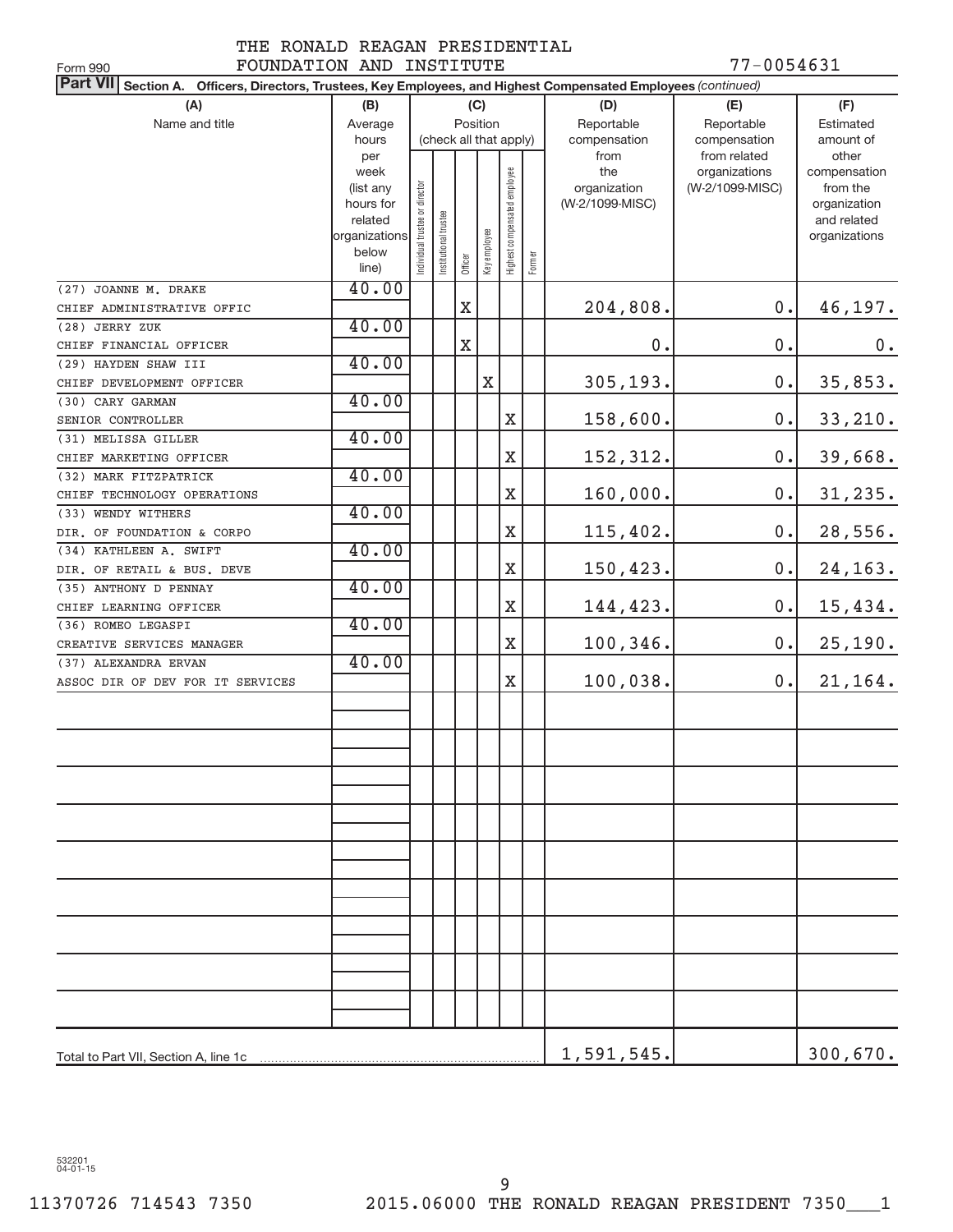|                                                           |                  | Form 990 (2015)                                                                                                                                                                                                                                     |                                                             | FOUNDATION AND INSTITUTE |                      |                                                 | 77-0054631                              | Page 9                                                             |
|-----------------------------------------------------------|------------------|-----------------------------------------------------------------------------------------------------------------------------------------------------------------------------------------------------------------------------------------------------|-------------------------------------------------------------|--------------------------|----------------------|-------------------------------------------------|-----------------------------------------|--------------------------------------------------------------------|
|                                                           | <b>Part VIII</b> | <b>Statement of Revenue</b>                                                                                                                                                                                                                         |                                                             |                          |                      |                                                 |                                         |                                                                    |
|                                                           |                  |                                                                                                                                                                                                                                                     |                                                             |                          |                      |                                                 |                                         |                                                                    |
|                                                           |                  |                                                                                                                                                                                                                                                     |                                                             |                          | (A)<br>Total revenue | (B)<br>Related or<br>exempt function<br>revenue | (C)<br>Unrelated<br>business<br>revenue | (D)<br>Revenuè excluded<br>from tax under<br>sections<br>512 - 514 |
|                                                           |                  | 1 a Federated campaigns                                                                                                                                                                                                                             | 1a                                                          |                          |                      |                                                 |                                         |                                                                    |
| Contributions, Gifts, Grants<br>and Other Similar Amounts |                  |                                                                                                                                                                                                                                                     | 1 <sub>b</sub>                                              |                          |                      |                                                 |                                         |                                                                    |
|                                                           |                  | c Fundraising events                                                                                                                                                                                                                                | 1 <sub>c</sub>                                              |                          |                      |                                                 |                                         |                                                                    |
|                                                           |                  | d Related organizations                                                                                                                                                                                                                             | 1 <sub>d</sub>                                              |                          |                      |                                                 |                                         |                                                                    |
|                                                           |                  | e Government grants (contributions)                                                                                                                                                                                                                 | 1e                                                          |                          |                      |                                                 |                                         |                                                                    |
|                                                           |                  | f All other contributions, gifts, grants, and                                                                                                                                                                                                       |                                                             |                          |                      |                                                 |                                         |                                                                    |
|                                                           |                  | similar amounts not included above                                                                                                                                                                                                                  | 1f                                                          | 23,603,913.              |                      |                                                 |                                         |                                                                    |
|                                                           |                  | g Noncash contributions included in lines 1a-1f: \$                                                                                                                                                                                                 |                                                             | 962,301                  |                      |                                                 |                                         |                                                                    |
|                                                           |                  |                                                                                                                                                                                                                                                     |                                                             |                          | 23,603,913.          |                                                 |                                         |                                                                    |
|                                                           |                  |                                                                                                                                                                                                                                                     |                                                             | <b>Business Code</b>     |                      |                                                 |                                         |                                                                    |
|                                                           |                  | 2 a AIR FORCE ONE ADMISSION                                                                                                                                                                                                                         |                                                             | 900099                   | 3, 472, 785.         | 3, 472, 785.                                    |                                         |                                                                    |
|                                                           | b                | VISITOR SERVICES                                                                                                                                                                                                                                    |                                                             | 900099                   | 1,948,867.           | 1,948,867.                                      |                                         |                                                                    |
| Program Service<br>Revenue                                |                  | FOUNDATION SPECIAL EVENT FEES                                                                                                                                                                                                                       |                                                             | 900099                   | 537,571.             | 537,571.                                        |                                         |                                                                    |
|                                                           | d                |                                                                                                                                                                                                                                                     |                                                             |                          |                      |                                                 |                                         |                                                                    |
|                                                           |                  |                                                                                                                                                                                                                                                     |                                                             |                          |                      |                                                 |                                         |                                                                    |
|                                                           |                  | f All other program service revenue                                                                                                                                                                                                                 |                                                             |                          |                      |                                                 |                                         |                                                                    |
|                                                           |                  |                                                                                                                                                                                                                                                     |                                                             |                          | 5,959,223.           |                                                 |                                         |                                                                    |
|                                                           | 3                | Investment income (including dividends, interest, and                                                                                                                                                                                               |                                                             |                          |                      |                                                 |                                         |                                                                    |
|                                                           |                  |                                                                                                                                                                                                                                                     |                                                             |                          | 2, 377, 526.         |                                                 |                                         | 2, 377, 526.                                                       |
|                                                           | 4                | Income from investment of tax-exempt bond proceeds                                                                                                                                                                                                  |                                                             |                          | 570,704.             |                                                 |                                         | 570,704.                                                           |
|                                                           | 5                |                                                                                                                                                                                                                                                     |                                                             |                          |                      |                                                 |                                         |                                                                    |
|                                                           |                  | <b>6 a</b> Gross rents                                                                                                                                                                                                                              | (i) Real<br>1,386,990.                                      | (ii) Personal            |                      |                                                 |                                         |                                                                    |
|                                                           |                  | <b>b</b> Less: rental expenses                                                                                                                                                                                                                      | 950,602.                                                    |                          |                      |                                                 |                                         |                                                                    |
|                                                           |                  | c Rental income or (loss)                                                                                                                                                                                                                           | 436,388.                                                    |                          |                      |                                                 |                                         |                                                                    |
|                                                           |                  | <b>d</b> Net rental income or (loss)                                                                                                                                                                                                                |                                                             | ▶                        | 436,388.             |                                                 |                                         | 436,388.                                                           |
|                                                           |                  | 7 a Gross amount from sales of                                                                                                                                                                                                                      | (i) Securities                                              | (ii) Other               |                      |                                                 |                                         |                                                                    |
|                                                           |                  | assets other than inventory                                                                                                                                                                                                                         | 4,917,753.                                                  |                          |                      |                                                 |                                         |                                                                    |
|                                                           |                  | <b>b</b> Less: cost or other basis                                                                                                                                                                                                                  |                                                             |                          |                      |                                                 |                                         |                                                                    |
|                                                           |                  | and sales expenses                                                                                                                                                                                                                                  | 5,036,866.                                                  |                          |                      |                                                 |                                         |                                                                    |
|                                                           |                  |                                                                                                                                                                                                                                                     | $-119, 113.$                                                |                          |                      |                                                 |                                         |                                                                    |
|                                                           |                  |                                                                                                                                                                                                                                                     |                                                             |                          | $-119, 113.$         |                                                 |                                         | $-119, 113.$                                                       |
|                                                           |                  | 8 a Gross income from fundraising events (not                                                                                                                                                                                                       |                                                             |                          |                      |                                                 |                                         |                                                                    |
|                                                           |                  | including \$<br><u>of</u> the contract of the contract of the contract of the contract of the contract of the contract of the contract of the contract of the contract of the contract of the contract of the contract of the contract of the contr |                                                             |                          |                      |                                                 |                                         |                                                                    |
|                                                           |                  | contributions reported on line 1c). See                                                                                                                                                                                                             |                                                             |                          |                      |                                                 |                                         |                                                                    |
|                                                           |                  |                                                                                                                                                                                                                                                     |                                                             |                          |                      |                                                 |                                         |                                                                    |
| <b>Other Revenue</b>                                      |                  | <b>b</b> Less: direct expenses <b>manually b</b>                                                                                                                                                                                                    |                                                             |                          |                      |                                                 |                                         |                                                                    |
|                                                           |                  | c Net income or (loss) from fundraising events                                                                                                                                                                                                      |                                                             | ▶                        |                      |                                                 |                                         |                                                                    |
|                                                           |                  | 9 a Gross income from gaming activities. See                                                                                                                                                                                                        |                                                             |                          |                      |                                                 |                                         |                                                                    |
|                                                           |                  |                                                                                                                                                                                                                                                     |                                                             |                          |                      |                                                 |                                         |                                                                    |
|                                                           |                  |                                                                                                                                                                                                                                                     |                                                             |                          |                      |                                                 |                                         |                                                                    |
|                                                           |                  | c Net income or (loss) from gaming activities                                                                                                                                                                                                       |                                                             | ▶                        |                      |                                                 |                                         |                                                                    |
|                                                           |                  | 10 a Gross sales of inventory, less returns                                                                                                                                                                                                         |                                                             |                          |                      |                                                 |                                         |                                                                    |
|                                                           |                  |                                                                                                                                                                                                                                                     |                                                             |                          |                      |                                                 |                                         |                                                                    |
|                                                           |                  |                                                                                                                                                                                                                                                     |                                                             |                          |                      |                                                 |                                         |                                                                    |
|                                                           |                  | c Net income or (loss) from sales of inventory                                                                                                                                                                                                      |                                                             |                          | 2, 132, 115.         | 2,095,765.                                      | 36,350.                                 |                                                                    |
|                                                           |                  | Miscellaneous Revenue                                                                                                                                                                                                                               |                                                             | <b>Business Code</b>     |                      |                                                 |                                         |                                                                    |
|                                                           | 11 a             | the control of the control of the control of the control of                                                                                                                                                                                         |                                                             |                          |                      |                                                 |                                         |                                                                    |
|                                                           | b<br>с           |                                                                                                                                                                                                                                                     |                                                             |                          |                      |                                                 |                                         |                                                                    |
|                                                           |                  |                                                                                                                                                                                                                                                     | the control of the control of the control of the control of |                          |                      |                                                 |                                         |                                                                    |
|                                                           |                  |                                                                                                                                                                                                                                                     |                                                             |                          |                      |                                                 |                                         |                                                                    |
|                                                           | 12               |                                                                                                                                                                                                                                                     |                                                             |                          | 34,960,756.          | 8,054,988.                                      | 36,350.                                 | 3,265,505.                                                         |
| 532009 12-16-15                                           |                  |                                                                                                                                                                                                                                                     |                                                             |                          |                      |                                                 |                                         | Form 990 (2015)                                                    |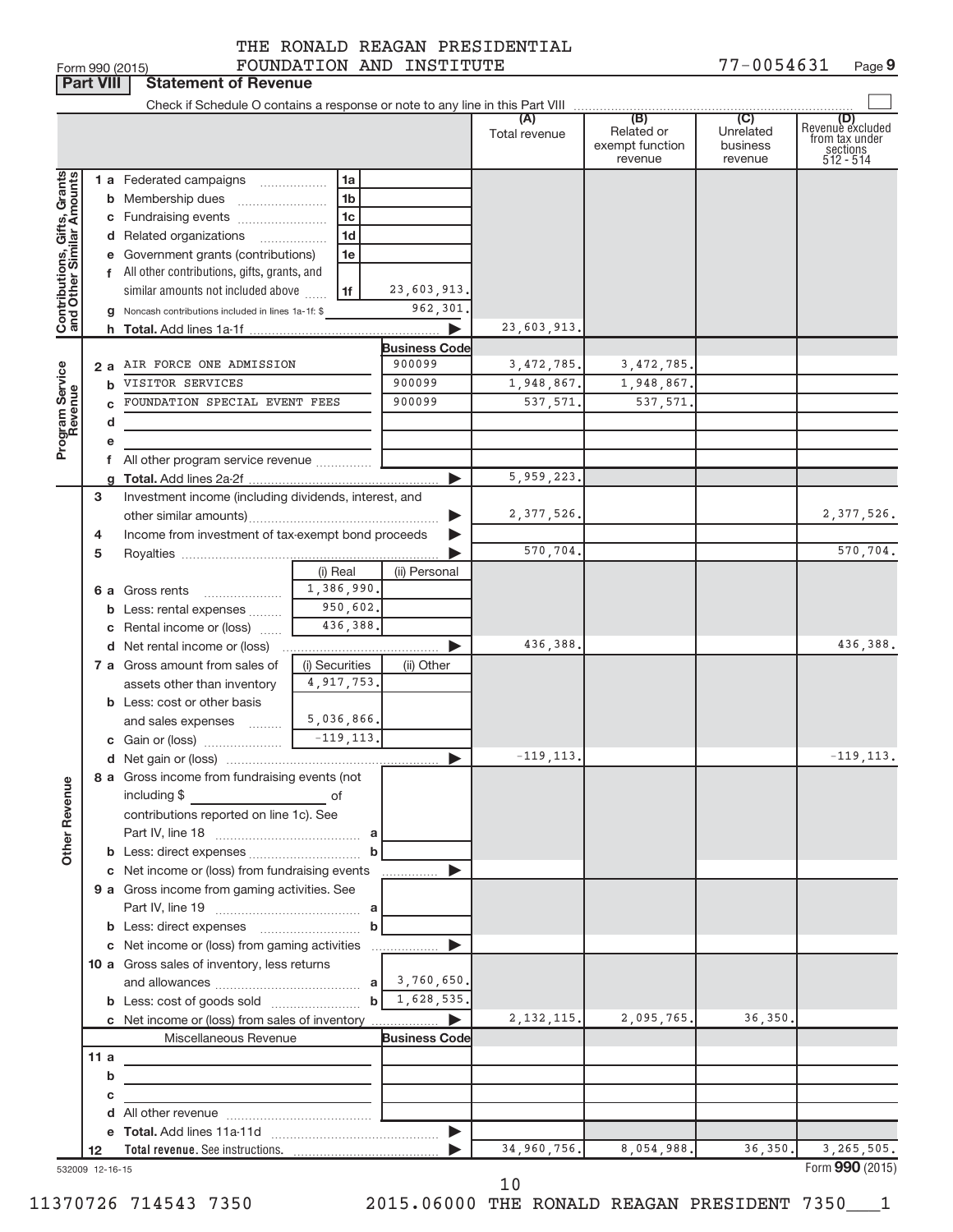### Form 990 (2015)  $\qquad \qquad \text{FOUNDATION AND INSTITUTE}$   $\qquad \qquad \qquad \text{77--0054631} \quad \text{Page}$ THE RONALD REAGAN PRESIDENTIAL

|              | Form 990 (2015)                                                                                                                                                                                             | FOUNDATION AND INSTITUTE |                             |                                    | 77-0054631<br>Page 10   |
|--------------|-------------------------------------------------------------------------------------------------------------------------------------------------------------------------------------------------------------|--------------------------|-----------------------------|------------------------------------|-------------------------|
|              | <b>Part IX   Statement of Functional Expenses</b>                                                                                                                                                           |                          |                             |                                    |                         |
|              | Section 501(c)(3) and 501(c)(4) organizations must complete all columns. All other organizations must complete column (A).                                                                                  |                          |                             |                                    |                         |
|              | Check if Schedule O contains a response or note to any line in this Part IX                                                                                                                                 | (A)                      | (B)                         |                                    | (D)                     |
|              | Do not include amounts reported on lines 6b,<br>7b, 8b, 9b, and 10b of Part VIII.                                                                                                                           | Total expenses           | Program service<br>expenses | Management and<br>general expenses | Fundraising<br>expenses |
| 1            | Grants and other assistance to domestic organizations                                                                                                                                                       |                          |                             |                                    |                         |
|              | and domestic governments. See Part IV, line 21                                                                                                                                                              |                          |                             |                                    |                         |
| $\mathbf{2}$ | Grants and other assistance to domestic                                                                                                                                                                     |                          |                             |                                    |                         |
|              | individuals. See Part IV, line 22                                                                                                                                                                           | 692,542.                 | 692,542.                    |                                    |                         |
| 3            | Grants and other assistance to foreign                                                                                                                                                                      |                          |                             |                                    |                         |
|              | organizations, foreign governments, and foreign                                                                                                                                                             |                          |                             |                                    |                         |
|              | individuals. See Part IV, lines 15 and 16                                                                                                                                                                   |                          |                             |                                    |                         |
| 4            | Benefits paid to or for members                                                                                                                                                                             |                          |                             |                                    |                         |
| 5            | Compensation of current officers, directors,                                                                                                                                                                |                          |                             |                                    |                         |
|              | trustees, and key employees                                                                                                                                                                                 | 1,653,096.               | 779,717.                    | 167,261.                           | 706,118.                |
| 6            | Compensation not included above, to disqualified                                                                                                                                                            |                          |                             |                                    |                         |
|              | persons (as defined under section 4958(f)(1)) and                                                                                                                                                           |                          |                             |                                    |                         |
|              | persons described in section 4958(c)(3)(B)                                                                                                                                                                  | 4,210,041.               | 2,606,960.                  | 703,493.                           | 899,588.                |
| 7            |                                                                                                                                                                                                             |                          |                             |                                    |                         |
| 8            | Pension plan accruals and contributions (include                                                                                                                                                            | 383,326.                 | 208,437.                    | 101,249.                           | 73,640.                 |
|              | section 401(k) and 403(b) employer contributions)                                                                                                                                                           | 511,330.                 | 371, 374.                   | 8,573.                             | 131, 383.               |
| 9            | Other employee benefits                                                                                                                                                                                     | 461, 425.                | 284, 402.                   | 65, 303.                           | 111, 720.               |
| 10<br>11     | Fees for services (non-employees):                                                                                                                                                                          |                          |                             |                                    |                         |
| a            |                                                                                                                                                                                                             |                          |                             |                                    |                         |
| b            |                                                                                                                                                                                                             | 235,669.                 | 29, 345                     | 206, 324.                          |                         |
| С            |                                                                                                                                                                                                             | 89,471.                  |                             | 89,471.                            |                         |
| d            |                                                                                                                                                                                                             |                          |                             |                                    |                         |
|              | Professional fundraising services. See Part IV, line 17                                                                                                                                                     | 562, 201.                |                             |                                    | 562, 201.               |
| f            | Investment management fees                                                                                                                                                                                  |                          |                             |                                    |                         |
| g            | Other. (If line 11g amount exceeds 10% of line 25,                                                                                                                                                          |                          |                             |                                    |                         |
|              | column (A) amount, list line 11g expenses on Sch O.)                                                                                                                                                        | 1,022,289.               | 973,040.                    | 43,783.                            | 5,466.                  |
| 12           |                                                                                                                                                                                                             | 1, 113, 943.             | 825, 395.                   |                                    | 288,548.                |
| 13           |                                                                                                                                                                                                             | 274,577.                 | 86,645.                     | 164, 459.                          | 23,473.                 |
| 14           |                                                                                                                                                                                                             | 798,777.                 | 764, 372.                   | 18,977.                            | 15,428.                 |
| 15           |                                                                                                                                                                                                             |                          |                             |                                    |                         |
| 16           |                                                                                                                                                                                                             | 1,879,142.               | 1,729,470                   | 149,672                            |                         |
| 17           | Travel                                                                                                                                                                                                      | 271,979.                 | 189, 362.                   | 48,098.                            | 34,519.                 |
| 18           | Payments of travel or entertainment expenses                                                                                                                                                                |                          |                             |                                    |                         |
|              | for any federal, state, or local public officials                                                                                                                                                           |                          |                             |                                    |                         |
| 19           | Conferences, conventions, and meetings<br>Interest                                                                                                                                                          | 69,871.                  |                             | 69,871.                            |                         |
| 20<br>21     |                                                                                                                                                                                                             |                          |                             |                                    |                         |
| 22           | Depreciation, depletion, and amortization                                                                                                                                                                   | 3,865,445.               | 3,865,445.                  |                                    |                         |
| 23           | Insurance                                                                                                                                                                                                   | 255,703.                 | 255,703.                    |                                    |                         |
| 24           | Other expenses. Itemize expenses not covered<br>above. (List miscellaneous expenses in line 24e. If line<br>24e amount exceeds 10% of line 25, column (A)<br>amount, list line 24e expenses on Schedule O.) |                          |                             |                                    |                         |
| a            | TAXES & FILING FEES                                                                                                                                                                                         | 93,506.                  |                             | 93,506.                            |                         |
| b            | <b>EXHIBITS</b>                                                                                                                                                                                             | 3,508,203.               | 3,508,203.                  |                                    |                         |
|              | <b>EVENTS</b>                                                                                                                                                                                               | 1,647,003.               | 1,589,508.                  |                                    | 57,495.                 |
| d            | <b>MISCELLANEOUS</b>                                                                                                                                                                                        | 639,517.                 | 429, 154.                   | 210, 363.                          |                         |
|              | e All other expenses                                                                                                                                                                                        | 2,313,658.               | 1,280,244.<br>20,469,318.   | 2,516.<br>2,142,919.               | 1,030,898.              |
| 25           | Total functional expenses. Add lines 1 through 24e                                                                                                                                                          | 26,552,714.              |                             |                                    | 3,940,477.              |
| 26           | Joint costs. Complete this line only if the organization<br>reported in column (B) joint costs from a combined                                                                                              |                          |                             |                                    |                         |
|              | educational campaign and fundraising solicitation.                                                                                                                                                          |                          |                             |                                    |                         |
|              | Check here $\blacktriangleright$<br>if following SOP 98-2 (ASC 958-720)                                                                                                                                     |                          |                             |                                    |                         |

532010 12-16-15

Form **990** (2015)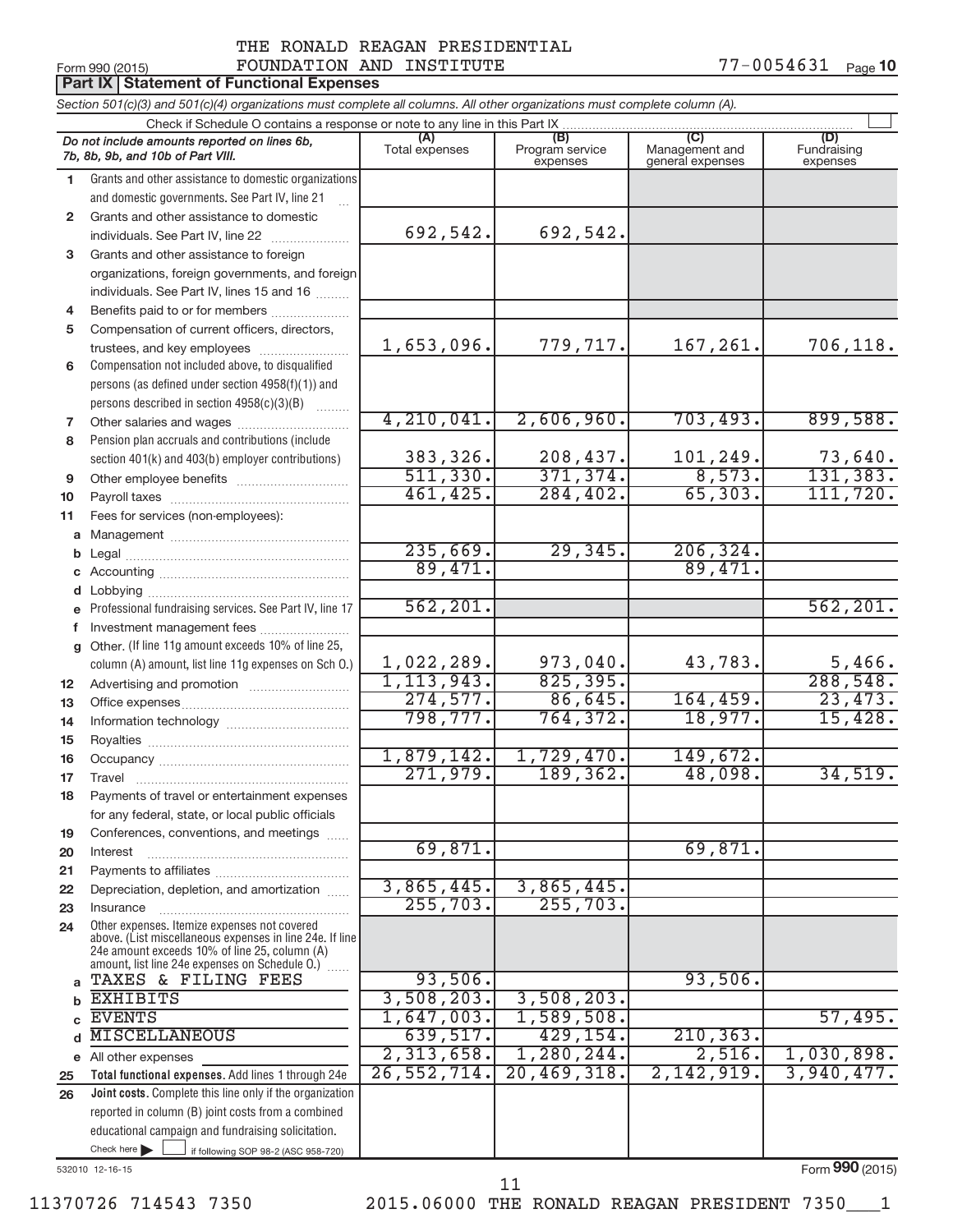| ______ |  |
|--------|--|
|        |  |
|        |  |

**Part X** | **Balance Sheet** 

### Form 990 (2015)  $\qquad \qquad \text{FOUNDATION AND INSTITUTE}$   $\qquad \qquad \qquad \text{77--0054631} \quad \text{Page}$ THE RONALD REAGAN PRESIDENTIAL

#### $\Box$ Check if Schedule O contains a response or note to any line in this Part X **(A) (B)** Beginning of year  $\vert$  | End of year **1 1** Cash - non-interest-bearing ~~~~~~~~~~~~~~~~~~~~~~~~~  $11,938,817.$  2 9,305,895. **2 2** Savings and temporary cash investments ~~~~~~~~~~~~~~~~~~ 48,496,762. 61,734,380. **3 3** Pledges and grants receivable, net ~~~~~~~~~~~~~~~~~~~~~  $395,292.$  4 359,699. **4 4** Accounts receivable, net ~~~~~~~~~~~~~~~~~~~~~~~~~~ **5** Loans and other receivables from current and former officers, directors, trustees, key employees, and highest compensated employees. Complete **5** Part II of Schedule L ~~~~~~~~~~~~~~~~~~~~~~~~~~~~ **6** Loans and other receivables from other disqualified persons (as defined under section 4958(f)(1)), persons described in section 4958(c)(3)(B), and contributing employers and sponsoring organizations of section 501(c)(9) voluntary employees' beneficiary organizations (see instr). Complete Part II of Sch L **6 Assets 7 7** Notes and loans receivable, net ~~~~~~~~~~~~~~~~~~~~~~~ 1,014,487. 963,090. **8 8** Inventories for sale or use ~~~~~~~~~~~~~~~~~~~~~~~~~~  $1,818,235.$  9 856,858. **9 9** Prepaid expenses and deferred charges ~~~~~~~~~~~~~~~~~~ **10 a** Land, buildings, and equipment: cost or other **10a** basis. Complete Part VI of Schedule D ~~~ 140,203,790. 83,188,371. 10c | 81,755,053. **10c b 10b** Less: accumulated depreciation ~~~~~~ **11 11** Investments - publicly traded securities ~~~~~~~~~~~~~~~~~~~ 139,934,555. 12 | 150,415,952. **12 12** Investments - other securities. See Part IV, line 11 ~~~~~~~~~~~~~~ **13 13** Investments - program-related. See Part IV, line 11 ~~~~~~~~~~~~~ **14 14** Intangible assets ~~~~~~~~~~~~~~~~~~~~~~~~~~~~~~  $12,677.$   $15$  53,217. Other assets. See Part IV, line 11 ~~~~~~~~~~~~~~~~~~~~~~ **15 15** 286,799,196. 305,444,144. **16 16 Total assets.**  Add lines 1 through 15 (must equal line 34)  $2,191,239$ ,  $|17|$   $2,301,123$ . **17 17** Accounts payable and accrued expenses ~~~~~~~~~~~~~~~~~~ **18 18** Grants payable ~~~~~~~~~~~~~~~~~~~~~~~~~~~~~~~ **19 19** Deferred revenue ~~~~~~~~~~~~~~~~~~~~~~~~~~~~~~ **20 20** Tax-exempt bond liabilities ~~~~~~~~~~~~~~~~~~~~~~~~~ **21 21** Escrow or custodial account liability. Complete Part IV of Schedule D ........... **22** Loans and other payables to current and former officers, directors, trustees, **Liabilities** key employees, highest compensated employees, and disqualified persons. Complete Part II of Schedule L ~~~~~~~~~~~~~~~~~~~~~~~ **22** 6,291,280. 23 6,278,701. Secured mortgages and notes payable to unrelated third parties  $\ldots$  ................. **23 23 24** Unsecured notes and loans payable to unrelated third parties ~~~~~~~~ **24 25** Other liabilities (including federal income tax, payables to related third parties, and other liabilities not included on lines 17-24). Complete Part X of Schedule D ~~~~~~~~~~~~~~~~~~~~~~~~~~~~~~~~ **25** 8,482,519. 26 8,579,824. **26 26 Total liabilities.**  Add lines 17 through 25 Organizations that follow SFAS 117 (ASC 958), check here  $\blacktriangleright$   $\boxed{X}$  and **complete lines 27 through 29, and lines 33 and 34. Vet Assets or Fund Balances Net Assets or Fund Balances** 149,122,130. 27 | 150,117,729. **27 27** Unrestricted net assets ~~~~~~~~~~~~~~~~~~~~~~~~~~~  $\overline{62,567,625.}$  28 80,330,669. **28 28** Temporarily restricted net assets ~~~~~~~~~~~~~~~~~~~~~~ 66,626,922. 66,415,922. **29 29** Permanently restricted net assets ~~~~~~~~~~~~~~~~~~~~~ **Organizations that do not follow SFAS 117 (ASC 958), check here** | **and complete lines 30 through 34. 30 30** Capital stock or trust principal, or current funds ~~~~~~~~~~~~~~~ **31 31** Paid-in or capital surplus, or land, building, or equipment fund ...................... **32 32** Retained earnings, endowment, accumulated income, or other funds ............  $278,316,677.$   $33 \mid 296,864,320.$ Total net assets or fund balances ~~~~~~~~~~~~~~~~~~~~~~ **33 33** 286,799,196. 305,444,144. **34 34** Total liabilities and net assets/fund balances

Form **990** (2015)

532011 12-16-15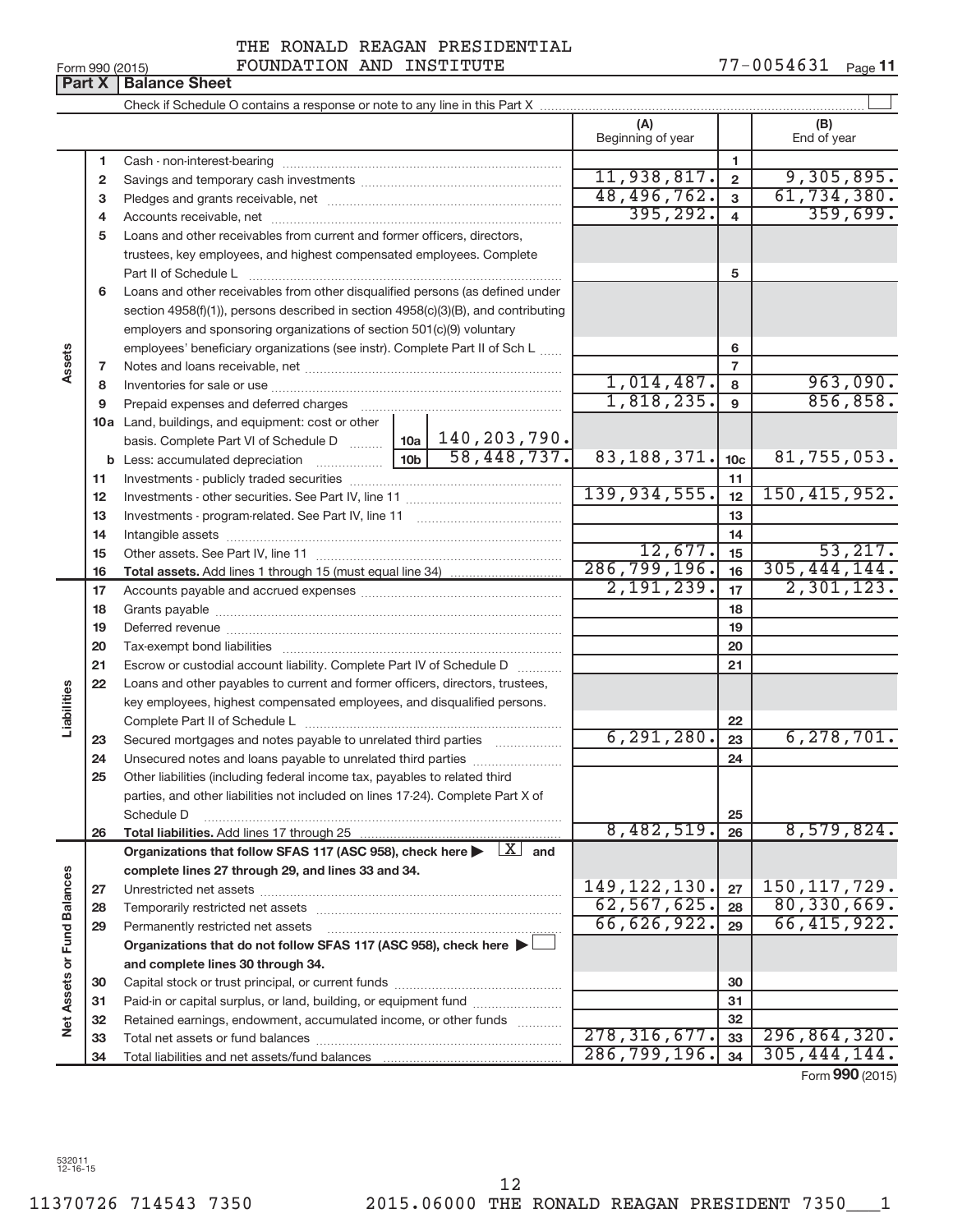|    | THE RONALD REAGAN PRESIDENTIAL                                                                                                                                                                                                |                         |                |                |     |                  |  |
|----|-------------------------------------------------------------------------------------------------------------------------------------------------------------------------------------------------------------------------------|-------------------------|----------------|----------------|-----|------------------|--|
|    | FOUNDATION AND INSTITUTE<br>Form 990 (2015)                                                                                                                                                                                   |                         | $77 - 0054631$ |                |     | Page $12$        |  |
|    | Part XI<br><b>Reconciliation of Net Assets</b>                                                                                                                                                                                |                         |                |                |     |                  |  |
|    | Check if Schedule O contains a response or note to any line in this Part XI [11] [12] Check if Schedule O contains a response or note to any line in this Part XI                                                             |                         |                |                |     |                  |  |
|    |                                                                                                                                                                                                                               |                         |                |                |     |                  |  |
| 1  |                                                                                                                                                                                                                               | 1                       | 34,960,756.    |                |     |                  |  |
| 2  |                                                                                                                                                                                                                               | $\overline{2}$          | 26, 552, 714.  |                |     |                  |  |
| 3  | Revenue less expenses. Subtract line 2 from line 1                                                                                                                                                                            | 3                       | 8,408,042.     |                |     |                  |  |
| 4  |                                                                                                                                                                                                                               | $\overline{\mathbf{4}}$ | 278, 316, 677. |                |     |                  |  |
| 5  | Net unrealized gains (losses) on investments [11] matter in the content of the state of the state of the state of the state of the state of the state of the state of the state of the state of the state of the state of the | 5                       | 10, 139, 601.  |                |     |                  |  |
| 6  | Donated services and use of facilities                                                                                                                                                                                        | 6                       |                |                |     |                  |  |
| 7  | Investment expenses                                                                                                                                                                                                           | $\overline{7}$          |                |                |     |                  |  |
| 8  | Prior period adjustments                                                                                                                                                                                                      | 8                       |                |                |     | $\overline{0}$ . |  |
| 9  | 9                                                                                                                                                                                                                             |                         |                |                |     |                  |  |
| 10 | Net assets or fund balances at end of year. Combine lines 3 through 9 (must equal Part X, line 33,                                                                                                                            |                         |                |                |     |                  |  |
|    | 296,864,320.<br>10 <sup>10</sup><br>column (B))                                                                                                                                                                               |                         |                |                |     |                  |  |
|    | Part XII Financial Statements and Reporting                                                                                                                                                                                   |                         |                |                |     |                  |  |
|    |                                                                                                                                                                                                                               |                         |                |                |     |                  |  |
|    |                                                                                                                                                                                                                               |                         |                |                | Yes | No               |  |
| 1. | $\boxed{\text{X}}$ Accrual<br>Accounting method used to prepare the Form 990: $\Box$ Cash<br>Other                                                                                                                            |                         |                |                |     |                  |  |
|    | If the organization changed its method of accounting from a prior year or checked "Other," explain in Schedule O.                                                                                                             |                         |                |                |     |                  |  |
|    |                                                                                                                                                                                                                               |                         |                | 2a             |     | Χ                |  |
|    | If "Yes," check a box below to indicate whether the financial statements for the year were compiled or reviewed on a                                                                                                          |                         |                |                |     |                  |  |
|    | separate basis, consolidated basis, or both:                                                                                                                                                                                  |                         |                |                |     |                  |  |
|    | Separate basis<br>Both consolidated and separate basis<br><b>Consolidated basis</b>                                                                                                                                           |                         |                |                |     |                  |  |
|    |                                                                                                                                                                                                                               |                         |                | 2 <sub>b</sub> | X   |                  |  |
|    | If "Yes," check a box below to indicate whether the financial statements for the year were audited on a separate basis,                                                                                                       |                         |                |                |     |                  |  |
|    | consolidated basis, or both:                                                                                                                                                                                                  |                         |                |                |     |                  |  |
|    | $ \mathbf{X} $ Separate basis<br>Consolidated basis<br>Both consolidated and separate basis                                                                                                                                   |                         |                |                |     |                  |  |
|    | c If "Yes" to line 2a or 2b, does the organization have a committee that assumes responsibility for oversight of the audit,                                                                                                   |                         |                |                |     |                  |  |
|    |                                                                                                                                                                                                                               |                         |                | 2c             | X   |                  |  |
|    | If the organization changed either its oversight process or selection process during the tax year, explain in Schedule O.                                                                                                     |                         |                |                |     |                  |  |
|    | 3a As a result of a federal award, was the organization required to undergo an audit or audits as set forth in the Single Audit                                                                                               |                         |                |                |     |                  |  |
|    |                                                                                                                                                                                                                               |                         |                | 3a             |     | x                |  |
|    | b If "Yes," did the organization undergo the required audit or audits? If the organization did not undergo the required audit                                                                                                 |                         |                |                |     |                  |  |
|    |                                                                                                                                                                                                                               |                         |                | 3 <sub>b</sub> |     | $000$ (001 F)    |  |
|    |                                                                                                                                                                                                                               |                         |                |                |     |                  |  |

Form **990** (2015)

532012 12-16-15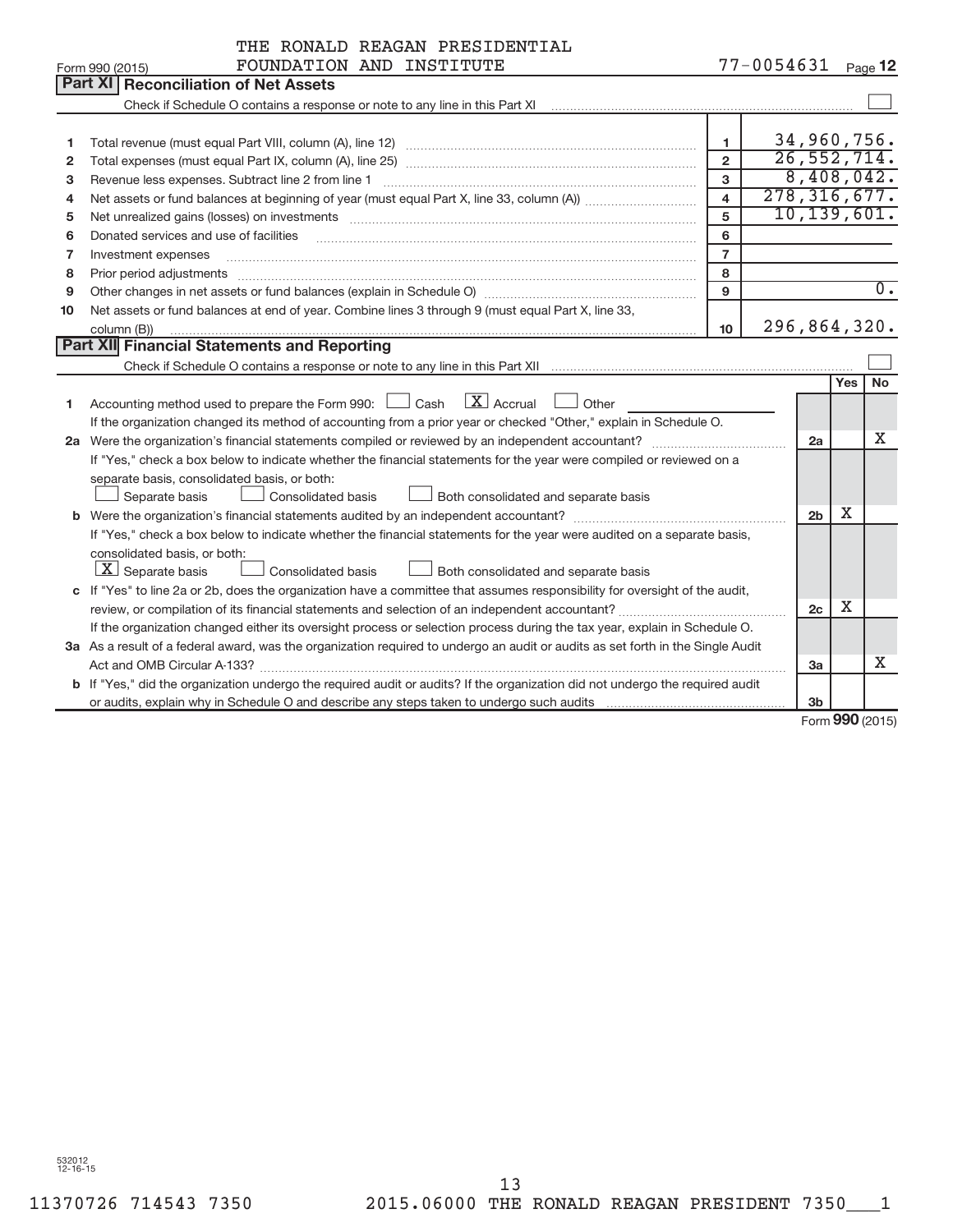| <b>SCHEDULE A</b>                                                                                                                                        |                                                                                                                                 |          |                                                                                                                                                                                                                                  |                                            |    |                                        |  | OMB No. 1545-0047                                   |  |  |
|----------------------------------------------------------------------------------------------------------------------------------------------------------|---------------------------------------------------------------------------------------------------------------------------------|----------|----------------------------------------------------------------------------------------------------------------------------------------------------------------------------------------------------------------------------------|--------------------------------------------|----|----------------------------------------|--|-----------------------------------------------------|--|--|
| <b>Public Charity Status and Public Support</b><br>(Form 990 or 990-EZ)<br>Complete if the organization is a section 501(c)(3) organization or a section |                                                                                                                                 |          |                                                                                                                                                                                                                                  |                                            |    |                                        |  |                                                     |  |  |
|                                                                                                                                                          |                                                                                                                                 |          | 4947(a)(1) nonexempt charitable trust.                                                                                                                                                                                           |                                            |    |                                        |  |                                                     |  |  |
| Department of the Treasury                                                                                                                               |                                                                                                                                 |          | Attach to Form 990 or Form 990-EZ.                                                                                                                                                                                               |                                            |    |                                        |  | <b>Open to Public</b>                               |  |  |
| Internal Revenue Service                                                                                                                                 |                                                                                                                                 |          | Information about Schedule A (Form 990 or 990-EZ) and its instructions is at WWW.irs.gov/form990.                                                                                                                                |                                            |    |                                        |  | Inspection                                          |  |  |
| Name of the organization                                                                                                                                 |                                                                                                                                 |          | THE RONALD REAGAN PRESIDENTIAL<br>FOUNDATION AND INSTITUTE                                                                                                                                                                       |                                            |    |                                        |  | <b>Employer identification number</b><br>77-0054631 |  |  |
| Part I                                                                                                                                                   |                                                                                                                                 |          | Reason for Public Charity Status (All organizations must complete this part.) See instructions.                                                                                                                                  |                                            |    |                                        |  |                                                     |  |  |
|                                                                                                                                                          |                                                                                                                                 |          | The organization is not a private foundation because it is: (For lines 1 through 11, check only one box.)                                                                                                                        |                                            |    |                                        |  |                                                     |  |  |
| 1                                                                                                                                                        |                                                                                                                                 |          | A church, convention of churches, or association of churches described in section 170(b)(1)(A)(i).                                                                                                                               |                                            |    |                                        |  |                                                     |  |  |
| 2                                                                                                                                                        |                                                                                                                                 |          | A school described in section 170(b)(1)(A)(ii). (Attach Schedule E (Form 990 or 990-EZ).)                                                                                                                                        |                                            |    |                                        |  |                                                     |  |  |
| з                                                                                                                                                        |                                                                                                                                 |          | A hospital or a cooperative hospital service organization described in section 170(b)(1)(A)(iii).                                                                                                                                |                                            |    |                                        |  |                                                     |  |  |
| 4                                                                                                                                                        |                                                                                                                                 |          | A medical research organization operated in conjunction with a hospital described in section 170(b)(1)(A)(iii). Enter the hospital's name,                                                                                       |                                            |    |                                        |  |                                                     |  |  |
| city, and state:                                                                                                                                         |                                                                                                                                 |          |                                                                                                                                                                                                                                  |                                            |    |                                        |  |                                                     |  |  |
| 5                                                                                                                                                        |                                                                                                                                 |          | An organization operated for the benefit of a college or university owned or operated by a governmental unit described in                                                                                                        |                                            |    |                                        |  |                                                     |  |  |
|                                                                                                                                                          | section 170(b)(1)(A)(iv). (Complete Part II.)                                                                                   |          |                                                                                                                                                                                                                                  |                                            |    |                                        |  |                                                     |  |  |
| 6                                                                                                                                                        |                                                                                                                                 |          | A federal, state, or local government or governmental unit described in section 170(b)(1)(A)(v).                                                                                                                                 |                                            |    |                                        |  |                                                     |  |  |
| X<br>$\overline{7}$                                                                                                                                      |                                                                                                                                 |          | An organization that normally receives a substantial part of its support from a governmental unit or from the general public described in                                                                                        |                                            |    |                                        |  |                                                     |  |  |
|                                                                                                                                                          | section 170(b)(1)(A)(vi). (Complete Part II.)                                                                                   |          |                                                                                                                                                                                                                                  |                                            |    |                                        |  |                                                     |  |  |
| 8                                                                                                                                                        |                                                                                                                                 |          | A community trust described in section 170(b)(1)(A)(vi). (Complete Part II.)                                                                                                                                                     |                                            |    |                                        |  |                                                     |  |  |
| 9                                                                                                                                                        |                                                                                                                                 |          | An organization that normally receives: (1) more than 33 1/3% of its support from contributions, membership fees, and gross receipts from                                                                                        |                                            |    |                                        |  |                                                     |  |  |
|                                                                                                                                                          |                                                                                                                                 |          | activities related to its exempt functions - subject to certain exceptions, and (2) no more than 33 1/3% of its support from gross investment                                                                                    |                                            |    |                                        |  |                                                     |  |  |
|                                                                                                                                                          | See section 509(a)(2). (Complete Part III.)                                                                                     |          | income and unrelated business taxable income (less section 511 tax) from businesses acquired by the organization after June 30, 1975.                                                                                            |                                            |    |                                        |  |                                                     |  |  |
| 10                                                                                                                                                       |                                                                                                                                 |          | An organization organized and operated exclusively to test for public safety. See section 509(a)(4).                                                                                                                             |                                            |    |                                        |  |                                                     |  |  |
| 11                                                                                                                                                       |                                                                                                                                 |          | An organization organized and operated exclusively for the benefit of, to perform the functions of, or to carry out the purposes of one or                                                                                       |                                            |    |                                        |  |                                                     |  |  |
|                                                                                                                                                          |                                                                                                                                 |          | more publicly supported organizations described in section 509(a)(1) or section 509(a)(2). See section 509(a)(3). Check the box in                                                                                               |                                            |    |                                        |  |                                                     |  |  |
|                                                                                                                                                          |                                                                                                                                 |          | lines 11a through 11d that describes the type of supporting organization and complete lines 11e, 11f, and 11g.                                                                                                                   |                                            |    |                                        |  |                                                     |  |  |
| a                                                                                                                                                        |                                                                                                                                 |          | Type I. A supporting organization operated, supervised, or controlled by its supported organization(s), typically by giving                                                                                                      |                                            |    |                                        |  |                                                     |  |  |
|                                                                                                                                                          | the supported organization(s) the power to regularly appoint or elect a majority of the directors or trustees of the supporting |          |                                                                                                                                                                                                                                  |                                            |    |                                        |  |                                                     |  |  |
|                                                                                                                                                          | organization. You must complete Part IV, Sections A and B.                                                                      |          |                                                                                                                                                                                                                                  |                                            |    |                                        |  |                                                     |  |  |
| b                                                                                                                                                        |                                                                                                                                 |          | Type II. A supporting organization supervised or controlled in connection with its supported organization(s), by having                                                                                                          |                                            |    |                                        |  |                                                     |  |  |
|                                                                                                                                                          |                                                                                                                                 |          | control or management of the supporting organization vested in the same persons that control or manage the supported                                                                                                             |                                            |    |                                        |  |                                                     |  |  |
|                                                                                                                                                          |                                                                                                                                 |          | organization(s). You must complete Part IV, Sections A and C.                                                                                                                                                                    |                                            |    |                                        |  |                                                     |  |  |
| c                                                                                                                                                        |                                                                                                                                 |          | Type III functionally integrated. A supporting organization operated in connection with, and functionally integrated with,<br>its supported organization(s) (see instructions). You must complete Part IV, Sections A, D, and E. |                                            |    |                                        |  |                                                     |  |  |
| d                                                                                                                                                        |                                                                                                                                 |          | Type III non-functionally integrated. A supporting organization operated in connection with its supported organization(s)                                                                                                        |                                            |    |                                        |  |                                                     |  |  |
|                                                                                                                                                          |                                                                                                                                 |          | that is not functionally integrated. The organization generally must satisfy a distribution requirement and an attentiveness                                                                                                     |                                            |    |                                        |  |                                                     |  |  |
|                                                                                                                                                          |                                                                                                                                 |          | requirement (see instructions). You must complete Part IV, Sections A and D, and Part V.                                                                                                                                         |                                            |    |                                        |  |                                                     |  |  |
| e                                                                                                                                                        |                                                                                                                                 |          | Check this box if the organization received a written determination from the IRS that it is a Type I, Type II, Type III                                                                                                          |                                            |    |                                        |  |                                                     |  |  |
|                                                                                                                                                          |                                                                                                                                 |          | functionally integrated, or Type III non-functionally integrated supporting organization.                                                                                                                                        |                                            |    |                                        |  |                                                     |  |  |
|                                                                                                                                                          |                                                                                                                                 |          |                                                                                                                                                                                                                                  |                                            |    |                                        |  |                                                     |  |  |
| g                                                                                                                                                        |                                                                                                                                 |          | Provide the following information about the supported organization(s).                                                                                                                                                           |                                            |    |                                        |  |                                                     |  |  |
| (i) Name of supported<br>organization                                                                                                                    |                                                                                                                                 | (ii) EIN | (iii) Type of organization<br>(described on lines 1-9                                                                                                                                                                            | (iv) Is the organization<br>listed in your |    | (v) Amount of monetary<br>support (see |  | (vi) Amount of<br>other support (see                |  |  |
|                                                                                                                                                          |                                                                                                                                 |          | above (see instructions))                                                                                                                                                                                                        | governing document?<br>Yes                 | No | instructions)                          |  | instructions)                                       |  |  |
|                                                                                                                                                          |                                                                                                                                 |          |                                                                                                                                                                                                                                  |                                            |    |                                        |  |                                                     |  |  |
|                                                                                                                                                          |                                                                                                                                 |          |                                                                                                                                                                                                                                  |                                            |    |                                        |  |                                                     |  |  |
|                                                                                                                                                          |                                                                                                                                 |          |                                                                                                                                                                                                                                  |                                            |    |                                        |  |                                                     |  |  |
|                                                                                                                                                          |                                                                                                                                 |          |                                                                                                                                                                                                                                  |                                            |    |                                        |  |                                                     |  |  |
|                                                                                                                                                          |                                                                                                                                 |          |                                                                                                                                                                                                                                  |                                            |    |                                        |  |                                                     |  |  |
|                                                                                                                                                          |                                                                                                                                 |          |                                                                                                                                                                                                                                  |                                            |    |                                        |  |                                                     |  |  |
|                                                                                                                                                          |                                                                                                                                 |          |                                                                                                                                                                                                                                  |                                            |    |                                        |  |                                                     |  |  |
|                                                                                                                                                          |                                                                                                                                 |          |                                                                                                                                                                                                                                  |                                            |    |                                        |  |                                                     |  |  |
|                                                                                                                                                          |                                                                                                                                 |          |                                                                                                                                                                                                                                  |                                            |    |                                        |  |                                                     |  |  |
|                                                                                                                                                          |                                                                                                                                 |          |                                                                                                                                                                                                                                  |                                            |    |                                        |  |                                                     |  |  |
|                                                                                                                                                          |                                                                                                                                 |          |                                                                                                                                                                                                                                  |                                            |    |                                        |  |                                                     |  |  |
| Total<br>LHA For Paperwork Reduction Act Notice, see the Instructions for                                                                                |                                                                                                                                 |          |                                                                                                                                                                                                                                  |                                            |    |                                        |  | Schedule A (Form 990 or 990-EZ) 2015                |  |  |
| Form 990 or 990-EZ. 532021 09-23-15                                                                                                                      |                                                                                                                                 |          |                                                                                                                                                                                                                                  |                                            |    |                                        |  |                                                     |  |  |

14

11370726 714543 7350 2015.06000 THE RONALD REAGAN PRESIDENT 7350\_\_\_1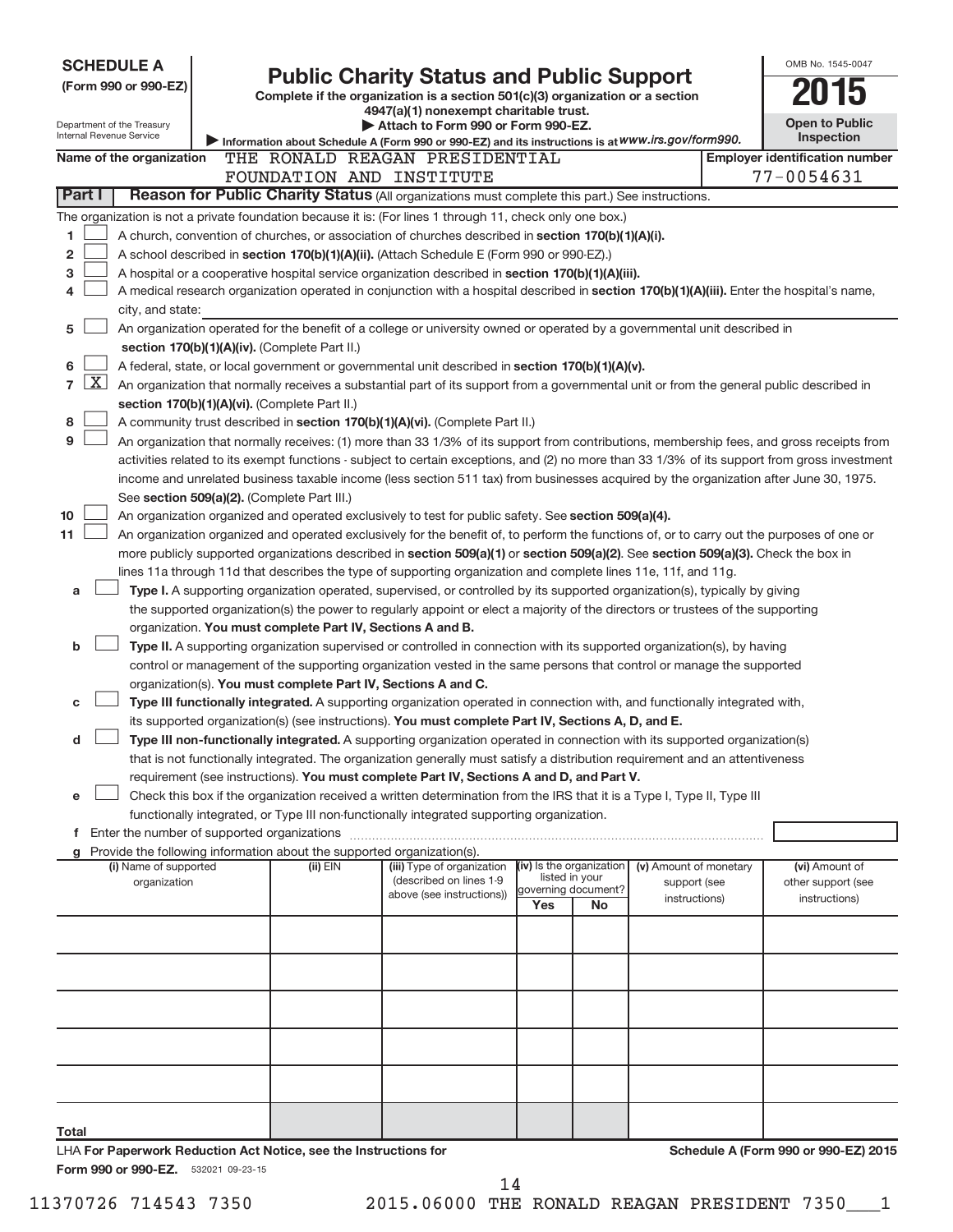| Schedule A (Form 990 or 990-EZ) 2015 FOUNDATION AND INSTITUTE |  |  |  |  |  |            | 7-0054631 | $P$ age 2 |
|---------------------------------------------------------------|--|--|--|--|--|------------|-----------|-----------|
| -----                                                         |  |  |  |  |  | $\sqrt{2}$ |           |           |

(Complete only if you checked the box on line 5, 7, or 8 of Part I or if the organization failed to qualify under Part III. If the organization fails to qualify under the tests listed below, please complete Part III.) Part II | Support Schedule for Organizations Described in Sections 170(b)(1)(A)(iv) and 170(b)(1)(A)(vi)

| <b>Section A. Public Support</b>                                                                                                                                                                                               |                      |          |            |            |                                                          |                                      |
|--------------------------------------------------------------------------------------------------------------------------------------------------------------------------------------------------------------------------------|----------------------|----------|------------|------------|----------------------------------------------------------|--------------------------------------|
| Calendar year (or fiscal year beginning in)                                                                                                                                                                                    | (a) 2011             | (b) 2012 | $(c)$ 2013 | $(d)$ 2014 | (e) 2015                                                 | (f) Total                            |
| 1 Gifts, grants, contributions, and                                                                                                                                                                                            |                      |          |            |            |                                                          |                                      |
| membership fees received. (Do not                                                                                                                                                                                              |                      |          |            |            |                                                          |                                      |
| include any "unusual grants.")                                                                                                                                                                                                 | 9834639.             |          |            |            | 7456115.18602993.13724309.23603913.73221969.             |                                      |
| 2 Tax revenues levied for the organ-                                                                                                                                                                                           |                      |          |            |            |                                                          |                                      |
| ization's benefit and either paid to                                                                                                                                                                                           |                      |          |            |            |                                                          |                                      |
| or expended on its behalf                                                                                                                                                                                                      |                      |          |            |            |                                                          |                                      |
| 3 The value of services or facilities                                                                                                                                                                                          |                      |          |            |            |                                                          |                                      |
| furnished by a governmental unit to                                                                                                                                                                                            |                      |          |            |            |                                                          |                                      |
| the organization without charge                                                                                                                                                                                                |                      |          |            |            |                                                          |                                      |
| 4 Total. Add lines 1 through 3                                                                                                                                                                                                 | 9834639.             |          |            |            | 7456115.18602993.13724309.23603913.73221969.             |                                      |
| 5 The portion of total contributions                                                                                                                                                                                           |                      |          |            |            |                                                          |                                      |
| by each person (other than a                                                                                                                                                                                                   |                      |          |            |            |                                                          |                                      |
| governmental unit or publicly                                                                                                                                                                                                  |                      |          |            |            |                                                          |                                      |
| supported organization) included                                                                                                                                                                                               |                      |          |            |            |                                                          |                                      |
| on line 1 that exceeds 2% of the                                                                                                                                                                                               |                      |          |            |            |                                                          |                                      |
| amount shown on line 11,                                                                                                                                                                                                       |                      |          |            |            |                                                          |                                      |
| column (f)                                                                                                                                                                                                                     |                      |          |            |            |                                                          | 12670957.                            |
| 6 Public support. Subtract line 5 from line 4.                                                                                                                                                                                 |                      |          |            |            |                                                          | 60551012.                            |
| <b>Section B. Total Support</b>                                                                                                                                                                                                |                      |          |            |            |                                                          |                                      |
| Calendar year (or fiscal year beginning in)                                                                                                                                                                                    | (a) 2011<br>9834639. | (b) 2012 | $(c)$ 2013 | $(d)$ 2014 | (e) 2015<br>7456115.18602993.13724309.23603913.73221969. | (f) Total                            |
| <b>7</b> Amounts from line 4                                                                                                                                                                                                   |                      |          |            |            |                                                          |                                      |
| 8 Gross income from interest,                                                                                                                                                                                                  |                      |          |            |            |                                                          |                                      |
| dividends, payments received on                                                                                                                                                                                                |                      |          |            |            |                                                          |                                      |
| securities loans, rents, royalties                                                                                                                                                                                             | 3962653.             | 4162028. | 4391824.   | 5889628.   |                                                          | 4335219.22741352.                    |
| and income from similar sources                                                                                                                                                                                                |                      |          |            |            |                                                          |                                      |
| <b>9</b> Net income from unrelated business                                                                                                                                                                                    |                      |          |            |            |                                                          |                                      |
| activities, whether or not the                                                                                                                                                                                                 |                      |          |            |            |                                                          |                                      |
| business is regularly carried on                                                                                                                                                                                               |                      |          |            |            |                                                          |                                      |
| 10 Other income. Do not include gain                                                                                                                                                                                           |                      |          |            |            |                                                          |                                      |
| or loss from the sale of capital                                                                                                                                                                                               |                      |          |            |            |                                                          |                                      |
| assets (Explain in Part VI.)                                                                                                                                                                                                   |                      |          |            |            |                                                          | 95963321.                            |
| 11 Total support. Add lines 7 through 10                                                                                                                                                                                       |                      |          |            |            | 12                                                       | 33,408,184.                          |
| 12 Gross receipts from related activities, etc. (see instructions)<br>13 First five years. If the Form 990 is for the organization's first, second, third, fourth, or fifth tax year as a section 501(c)(3)                    |                      |          |            |            |                                                          |                                      |
| organization, check this box and stop here                                                                                                                                                                                     |                      |          |            |            |                                                          |                                      |
| <b>Section C. Computation of Public Support Percentage</b>                                                                                                                                                                     |                      |          |            |            |                                                          |                                      |
|                                                                                                                                                                                                                                |                      |          |            |            | 14                                                       | 63.10<br>%                           |
|                                                                                                                                                                                                                                |                      |          |            |            | 15                                                       | 60.35<br>%                           |
| 16a 33 1/3% support test - 2015. If the organization did not check the box on line 13, and line 14 is 33 1/3% or more, check this box and                                                                                      |                      |          |            |            |                                                          |                                      |
| stop here. The organization qualifies as a publicly supported organization manufaction manufacture or the organization manufacture or the organization manufacture or the organization manufacture or the state of the state o |                      |          |            |            |                                                          | $\blacktriangleright$ $\mathbf{X}$   |
| b 33 1/3% support test - 2014. If the organization did not check a box on line 13 or 16a, and line 15 is 33 1/3% or more, check this box                                                                                       |                      |          |            |            |                                                          |                                      |
|                                                                                                                                                                                                                                |                      |          |            |            |                                                          |                                      |
| 17a 10% -facts-and-circumstances test - 2015. If the organization did not check a box on line 13, 16a, or 16b, and line 14 is 10% or more,                                                                                     |                      |          |            |            |                                                          |                                      |
| and if the organization meets the "facts-and-circumstances" test, check this box and stop here. Explain in Part VI how the organization                                                                                        |                      |          |            |            |                                                          |                                      |
|                                                                                                                                                                                                                                |                      |          |            |            |                                                          |                                      |
| b 10% -facts-and-circumstances test - 2014. If the organization did not check a box on line 13, 16a, 16b, or 17a, and line 15 is 10% or                                                                                        |                      |          |            |            |                                                          |                                      |
| more, and if the organization meets the "facts-and-circumstances" test, check this box and <b>stop here.</b> Explain in Part VI how the                                                                                        |                      |          |            |            |                                                          |                                      |
| organization meets the "facts-and-circumstances" test. The organization qualifies as a publicly supported organization                                                                                                         |                      |          |            |            |                                                          |                                      |
| 18 Private foundation. If the organization did not check a box on line 13, 16a, 16b, 17a, or 17b, check this box and see instructions                                                                                          |                      |          |            |            |                                                          |                                      |
|                                                                                                                                                                                                                                |                      |          |            |            |                                                          | Schedule A (Form 990 or 990-EZ) 2015 |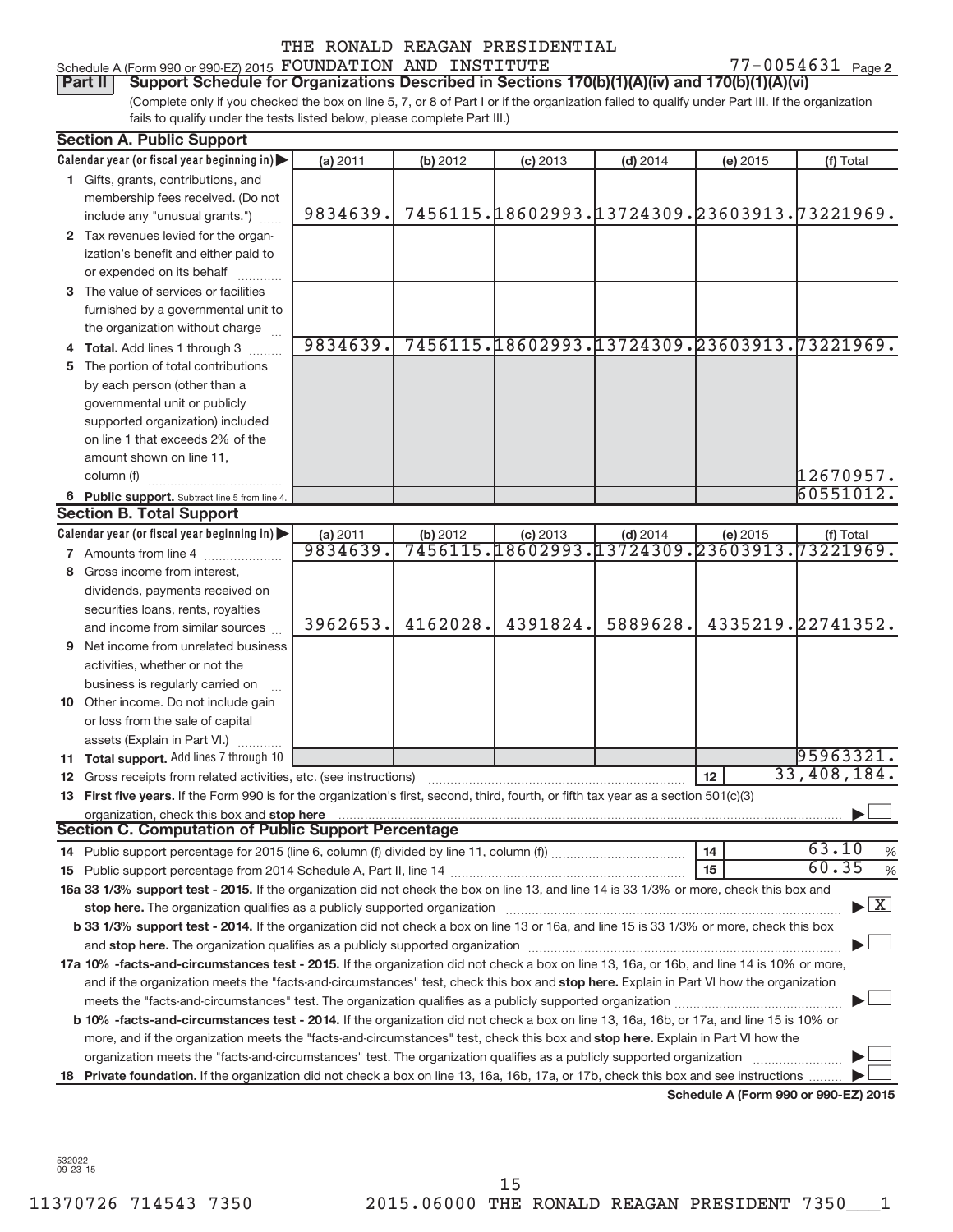#### 77-0054631 Page 3 Schedule A (Form 990 or 990-EZ) 2015  ${\hbox{FOUNDATION}~}$   ${\hbox{AND}}$   ${\hbox{INSTITUTE}}$   ${\hbox{TV}}$   ${\hbox{TE}}$   $77-0054631$   ${\hbox{Page}}$

### **Part III | Support Schedule for Organizations Described in Section 509(a)(2)**

(Complete only if you checked the box on line 9 of Part I or if the organization failed to qualify under Part II. If the organization fails to qualify under the tests listed below, please complete Part II.)

|              | Calendar year (or fiscal year beginning in)                                                                                                         | (a) 2011 | (b) 2012 | $(c)$ 2013 | $(d)$ 2014 | (e) 2015 | (f) Total                            |
|--------------|-----------------------------------------------------------------------------------------------------------------------------------------------------|----------|----------|------------|------------|----------|--------------------------------------|
|              | 1 Gifts, grants, contributions, and                                                                                                                 |          |          |            |            |          |                                      |
|              | membership fees received. (Do not                                                                                                                   |          |          |            |            |          |                                      |
|              | include any "unusual grants.")                                                                                                                      |          |          |            |            |          |                                      |
| $\mathbf{2}$ | Gross receipts from admissions,                                                                                                                     |          |          |            |            |          |                                      |
|              | merchandise sold or services per-                                                                                                                   |          |          |            |            |          |                                      |
|              | formed, or facilities furnished in                                                                                                                  |          |          |            |            |          |                                      |
|              | any activity that is related to the<br>organization's tax-exempt purpose                                                                            |          |          |            |            |          |                                      |
| 3            | Gross receipts from activities that                                                                                                                 |          |          |            |            |          |                                      |
|              | are not an unrelated trade or bus-                                                                                                                  |          |          |            |            |          |                                      |
|              | iness under section 513                                                                                                                             |          |          |            |            |          |                                      |
| 4            | Tax revenues levied for the organ-                                                                                                                  |          |          |            |            |          |                                      |
|              | ization's benefit and either paid to                                                                                                                |          |          |            |            |          |                                      |
|              | or expended on its behalf                                                                                                                           |          |          |            |            |          |                                      |
| 5            | The value of services or facilities                                                                                                                 |          |          |            |            |          |                                      |
|              | furnished by a governmental unit to                                                                                                                 |          |          |            |            |          |                                      |
|              | the organization without charge                                                                                                                     |          |          |            |            |          |                                      |
| 6            | Total. Add lines 1 through 5                                                                                                                        |          |          |            |            |          |                                      |
|              | 7a Amounts included on lines 1, 2, and                                                                                                              |          |          |            |            |          |                                      |
|              | 3 received from disqualified persons                                                                                                                |          |          |            |            |          |                                      |
|              | <b>b</b> Amounts included on lines 2 and 3 received                                                                                                 |          |          |            |            |          |                                      |
|              | from other than disqualified persons that                                                                                                           |          |          |            |            |          |                                      |
|              | exceed the greater of \$5,000 or 1% of the<br>amount on line 13 for the year                                                                        |          |          |            |            |          |                                      |
|              | c Add lines 7a and 7b                                                                                                                               |          |          |            |            |          |                                      |
|              | 8 Public support. (Subtract line 7c from line 6.)                                                                                                   |          |          |            |            |          |                                      |
|              | <b>Section B. Total Support</b>                                                                                                                     |          |          |            |            |          |                                      |
|              | Calendar year (or fiscal year beginning in)                                                                                                         | (a) 2011 | (b) 2012 | $(c)$ 2013 | $(d)$ 2014 | (e) 2015 | (f) Total                            |
|              | 9 Amounts from line 6                                                                                                                               |          |          |            |            |          |                                      |
|              | <b>10a</b> Gross income from interest,<br>dividends, payments received on<br>securities loans, rents, royalties                                     |          |          |            |            |          |                                      |
|              | and income from similar sources                                                                                                                     |          |          |            |            |          |                                      |
|              | <b>b</b> Unrelated business taxable income                                                                                                          |          |          |            |            |          |                                      |
|              | (less section 511 taxes) from businesses                                                                                                            |          |          |            |            |          |                                      |
|              | acquired after June 30, 1975                                                                                                                        |          |          |            |            |          |                                      |
|              | c Add lines 10a and 10b                                                                                                                             |          |          |            |            |          |                                      |
|              | <b>11</b> Net income from unrelated business<br>activities not included in line 10b.<br>whether or not the business is<br>regularly carried on      |          |          |            |            |          |                                      |
|              | 12 Other income. Do not include gain                                                                                                                |          |          |            |            |          |                                      |
|              | or loss from the sale of capital                                                                                                                    |          |          |            |            |          |                                      |
|              | assets (Explain in Part VI.)                                                                                                                        |          |          |            |            |          |                                      |
|              |                                                                                                                                                     |          |          |            |            |          |                                      |
|              | 13 Total support. (Add lines 9, 10c, 11, and 12.)                                                                                                   |          |          |            |            |          |                                      |
|              | 14 First five years. If the Form 990 is for the organization's first, second, third, fourth, or fifth tax year as a section 501(c)(3) organization, |          |          |            |            |          |                                      |
|              |                                                                                                                                                     |          |          |            |            |          |                                      |
|              | <b>Section C. Computation of Public Support Percentage</b>                                                                                          |          |          |            |            |          |                                      |
|              |                                                                                                                                                     |          |          |            |            | 15<br>16 |                                      |
|              |                                                                                                                                                     |          |          |            |            |          |                                      |
|              | <b>Section D. Computation of Investment Income Percentage</b>                                                                                       |          |          |            |            |          |                                      |
|              |                                                                                                                                                     |          |          |            |            | 17<br>18 |                                      |
|              |                                                                                                                                                     |          |          |            |            |          |                                      |
| 18           | 19a 33 1/3% support tests - 2015. If the organization did not check the box on line 14, and line 15 is more than 33 1/3%, and line 17 is not        |          |          |            |            |          |                                      |
|              | more than 33 1/3%, check this box and stop here. The organization qualifies as a publicly supported organization <i>marroummanness</i>              |          |          |            |            |          |                                      |
|              | b 33 1/3% support tests - 2014. If the organization did not check a box on line 14 or line 19a, and line 16 is more than 33 1/3%, and               |          |          |            |            |          |                                      |
|              | line 18 is not more than 33 1/3%, check this box and stop here. The organization qualifies as a publicly supported organization                     |          |          |            |            |          | %<br>%<br>%<br>%                     |
|              |                                                                                                                                                     |          |          |            |            |          |                                      |
| 16           | 532023 09-23-15                                                                                                                                     |          |          | 16         |            |          | Schedule A (Form 990 or 990-EZ) 2015 |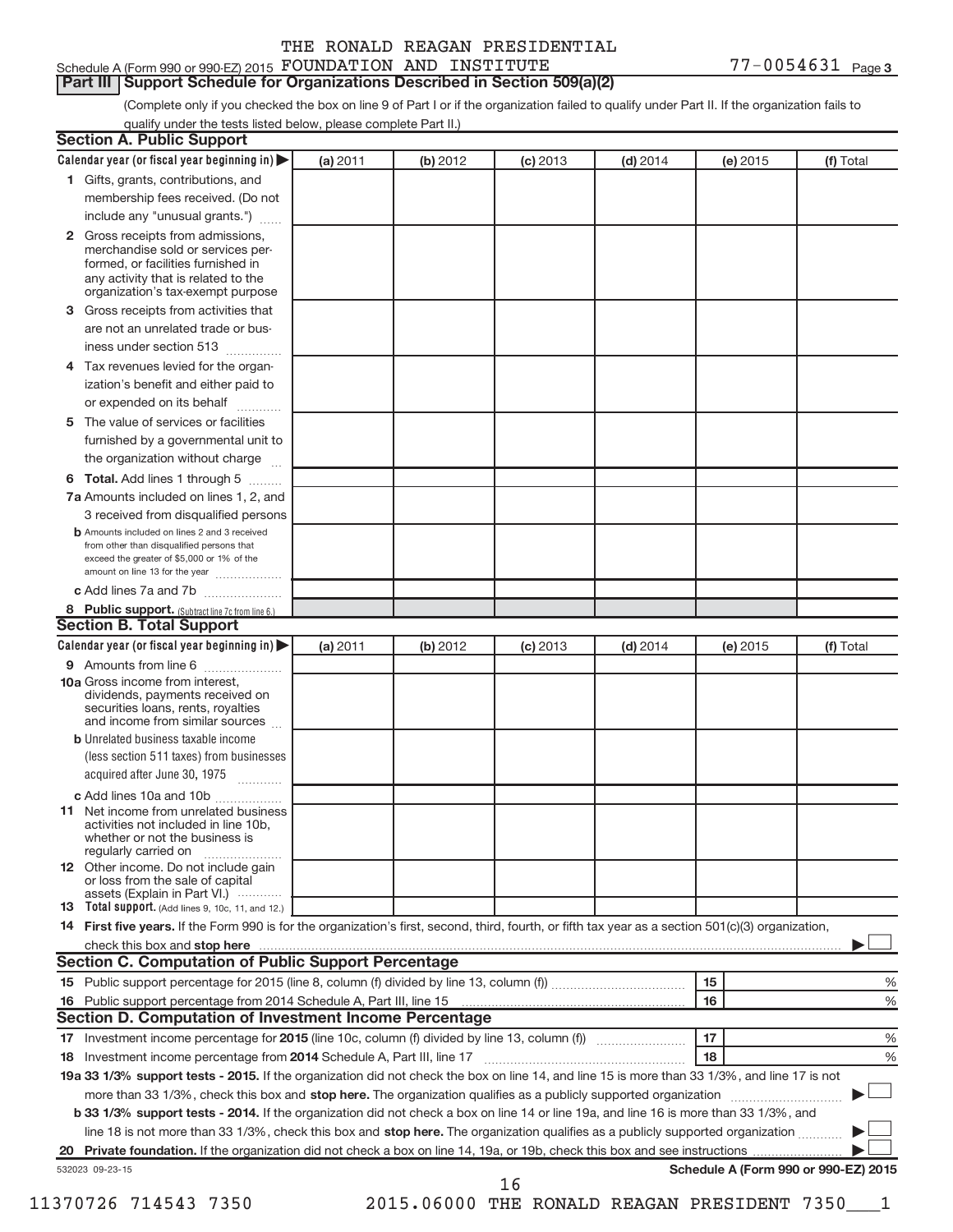#### 77-0054631 Page 4 Schedule A (Form 990 or 990-EZ) 2015  ${\hbox{FOUNDATION}~}$   ${\hbox{AND}}$   ${\hbox{INSTITUTE}}$   ${\hbox{TV}}$   ${\hbox{TE}}$   $77-0054631$   ${\hbox{Page}}$

**1**

**2**

**3a**

**3b**

**3c**

**4a**

**4b**

**4c**

**5a**

**5b 5c**

**6**

**7**

**8**

**9a**

**9b**

**9c**

**10a**

**10b**

**Yes No**

### **Part IV Supporting Organizations**

(Complete only if you checked a box in line 11 on Part I. If you checked 11a of Part I, complete Sections A and B. If you checked 11b of Part I, complete Sections A and C. If you checked 11c of Part I, complete Sections A, D, and E. If you checked 11d of Part I, complete Sections A and D, and complete Part V.)

### **Section A. All Supporting Organizations**

- **1** Are all of the organization's supported organizations listed by name in the organization's governing documents? If "No" describe in Part VI how the supported organizations are designated. If designated by *class or purpose, describe the designation. If historic and continuing relationship, explain.*
- **2** Did the organization have any supported organization that does not have an IRS determination of status under section 509(a)(1) or (2)? If "Yes," explain in Part VI how the organization determined that the supported *organization was described in section 509(a)(1) or (2).*
- **3a** Did the organization have a supported organization described in section 501(c)(4), (5), or (6)? If "Yes," answer *(b) and (c) below.*
- **b** Did the organization confirm that each supported organization qualified under section 501(c)(4), (5), or (6) and satisfied the public support tests under section 509(a)(2)? If "Yes," describe in Part VI when and how the *organization made the determination.*
- **c** Did the organization ensure that all support to such organizations was used exclusively for section 170(c)(2)(B) purposes? If "Yes," explain in Part VI what controls the organization put in place to ensure such use.
- **4 a** *If* Was any supported organization not organized in the United States ("foreign supported organization")? *"Yes," and if you checked 11a or 11b in Part I, answer (b) and (c) below.*
- **b** Did the organization have ultimate control and discretion in deciding whether to make grants to the foreign supported organization? If "Yes," describe in Part VI how the organization had such control and discretion *despite being controlled or supervised by or in connection with its supported organizations.*
- **c** Did the organization support any foreign supported organization that does not have an IRS determination under sections 501(c)(3) and 509(a)(1) or (2)? If "Yes," explain in Part VI what controls the organization used *to ensure that all support to the foreign supported organization was used exclusively for section 170(c)(2)(B) purposes.*
- **5a** Did the organization add, substitute, or remove any supported organizations during the tax year? If "Yes," answer (b) and (c) below (if applicable). Also, provide detail in Part VI, including (i) the names and EIN *numbers of the supported organizations added, substituted, or removed; (ii) the reasons for each such action; (iii) the authority under the organization's organizing document authorizing such action; and (iv) how the action was accomplished (such as by amendment to the organizing document).*
- **b** Type I or Type II only. Was any added or substituted supported organization part of a class already designated in the organization's organizing document?
- **c Substitutions only.**  Was the substitution the result of an event beyond the organization's control?
- **6** Did the organization provide support (whether in the form of grants or the provision of services or facilities) to support or benefit one or more of the filing organization's supported organizations? If "Yes," provide detail in anyone other than (i) its supported organizations, (ii) individuals that are part of the charitable class benefited by one or more of its supported organizations, or (iii) other supporting organizations that also *Part VI.*
- **7** Did the organization provide a grant, loan, compensation, or other similar payment to a substantial contributor regard to a substantial contributor? If "Yes," complete Part I of Schedule L (Form 990 or 990-EZ). (defined in section 4958(c)(3)(C)), a family member of a substantial contributor, or a 35% controlled entity with
- **8** Did the organization make a loan to a disqualified person (as defined in section 4958) not described in line 7? *If "Yes," complete Part I of Schedule L (Form 990 or 990-EZ).*
- **9 a** Was the organization controlled directly or indirectly at any time during the tax year by one or more in section 509(a)(1) or (2))? If "Yes," provide detail in Part VI. disqualified persons as defined in section 4946 (other than foundation managers and organizations described
- **b** Did one or more disqualified persons (as defined in line 9a) hold a controlling interest in any entity in which the supporting organization had an interest? If "Yes," provide detail in Part VI.
- **c** Did a disqualified person (as defined in line 9a) have an ownership interest in, or derive any personal benefit from, assets in which the supporting organization also had an interest? If "Yes," provide detail in Part VI.
- **10 a** Was the organization subject to the excess business holdings rules of section 4943 because of section supporting organizations)? If "Yes," answer 10b below. 4943(f) (regarding certain Type II supporting organizations, and all Type III non-functionally integrated
	- **b** Did the organization have any excess business holdings in the tax year? (Use Schedule C, Form 4720, to *determine whether the organization had excess business holdings.)*

532024 09-23-15

**Schedule A (Form 990 or 990-EZ) 2015**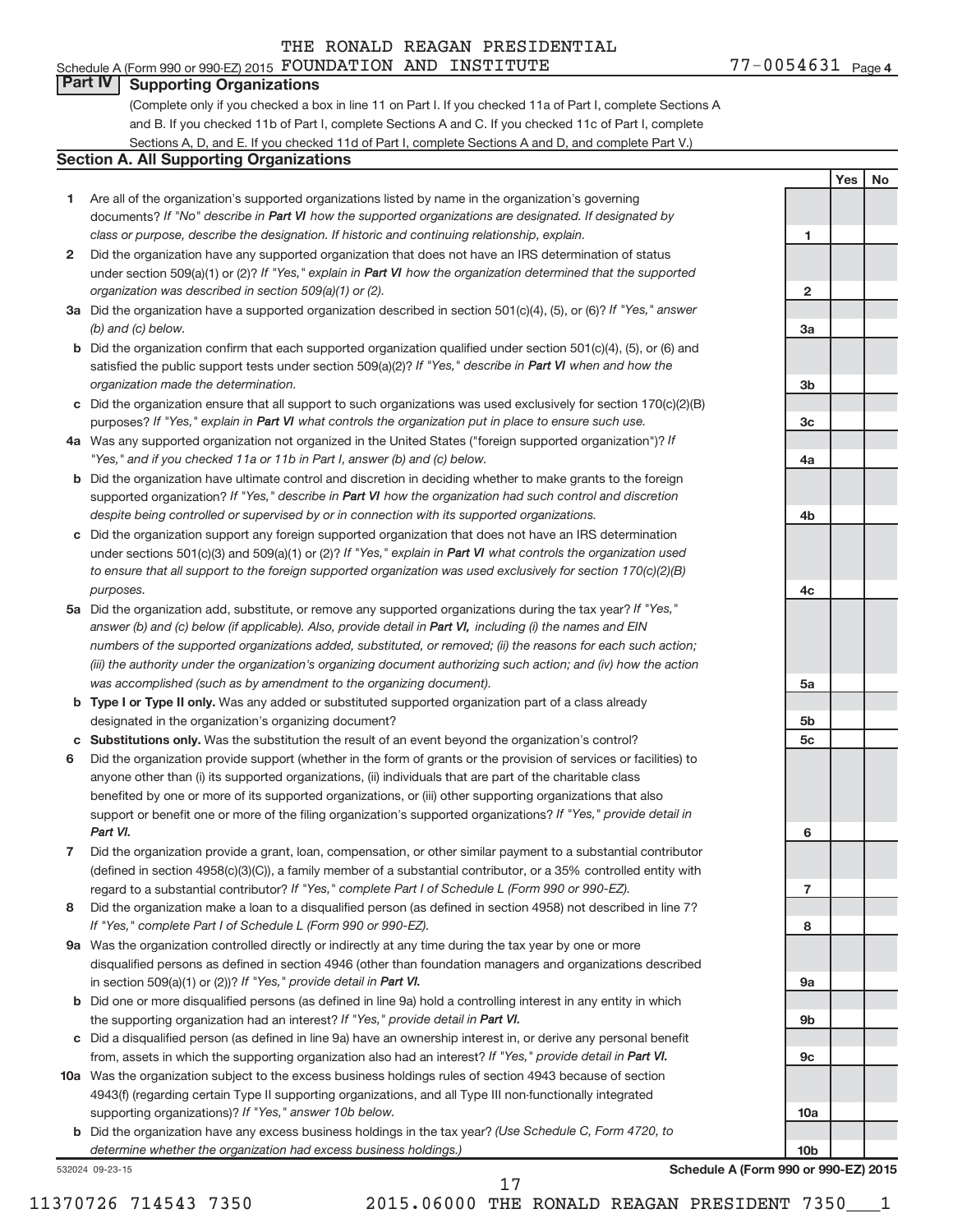### Schedule A (Form 990 or 990-EZ) 2015  ${\hbox{FOUNDATION}~}$   ${\hbox{AND}}$   ${\hbox{INSTITUTE}}$   ${\hbox{TV}}$   ${\hbox{TE}}$   $77-0054631$   ${\hbox{Page}}$

77-0054631 Page 5

|    | Part IV<br><b>Supporting Organizations (continued)</b>                                                                                                       |                 |     |    |
|----|--------------------------------------------------------------------------------------------------------------------------------------------------------------|-----------------|-----|----|
|    |                                                                                                                                                              |                 | Yes | No |
| 11 | Has the organization accepted a gift or contribution from any of the following persons?                                                                      |                 |     |    |
|    | a A person who directly or indirectly controls, either alone or together with persons described in (b) and (c)                                               |                 |     |    |
|    | below, the governing body of a supported organization?                                                                                                       | 11a             |     |    |
|    | <b>b</b> A family member of a person described in (a) above?                                                                                                 | 11 <sub>b</sub> |     |    |
|    | c A 35% controlled entity of a person described in (a) or (b) above? If "Yes" to a, b, or c, provide detail in Part VI.                                      | 11c             |     |    |
|    | <b>Section B. Type I Supporting Organizations</b>                                                                                                            |                 |     |    |
|    |                                                                                                                                                              |                 | Yes | No |
| 1  | Did the directors, trustees, or membership of one or more supported organizations have the power to                                                          |                 |     |    |
|    | regularly appoint or elect at least a majority of the organization's directors or trustees at all times during the                                           |                 |     |    |
|    | tax year? If "No," describe in Part VI how the supported organization(s) effectively operated, supervised, or                                                |                 |     |    |
|    | controlled the organization's activities. If the organization had more than one supported organization,                                                      |                 |     |    |
|    | describe how the powers to appoint and/or remove directors or trustees were allocated among the supported                                                    |                 |     |    |
|    | organizations and what conditions or restrictions, if any, applied to such powers during the tax year.                                                       | 1               |     |    |
| 2  | Did the organization operate for the benefit of any supported organization other than the supported                                                          |                 |     |    |
|    | organization(s) that operated, supervised, or controlled the supporting organization? If "Yes," explain in                                                   |                 |     |    |
|    | Part VI how providing such benefit carried out the purposes of the supported organization(s) that operated,                                                  |                 |     |    |
|    | supervised, or controlled the supporting organization.                                                                                                       | $\mathbf{2}$    |     |    |
|    | <b>Section C. Type II Supporting Organizations</b>                                                                                                           |                 |     |    |
|    |                                                                                                                                                              |                 | Yes | No |
| 1. | Were a majority of the organization's directors or trustees during the tax year also a majority of the directors                                             |                 |     |    |
|    | or trustees of each of the organization's supported organization(s)? If "No," describe in Part VI how control                                                |                 |     |    |
|    | or management of the supporting organization was vested in the same persons that controlled or managed                                                       |                 |     |    |
|    | the supported organization(s).                                                                                                                               | 1               |     |    |
|    | <b>Section D. All Type III Supporting Organizations</b>                                                                                                      |                 |     |    |
|    |                                                                                                                                                              |                 | Yes | No |
| 1  | Did the organization provide to each of its supported organizations, by the last day of the fifth month of the                                               |                 |     |    |
|    | organization's tax year, (i) a written notice describing the type and amount of support provided during the prior tax                                        |                 |     |    |
|    | year, (ii) a copy of the Form 990 that was most recently filed as of the date of notification, and (iii) copies of the                                       |                 |     |    |
|    | organization's governing documents in effect on the date of notification, to the extent not previously provided?                                             | 1               |     |    |
| 2  | Were any of the organization's officers, directors, or trustees either (i) appointed or elected by the supported                                             |                 |     |    |
|    | organization(s) or (ii) serving on the governing body of a supported organization? If "No," explain in Part VI how                                           |                 |     |    |
|    | the organization maintained a close and continuous working relationship with the supported organization(s).                                                  | $\mathbf{2}$    |     |    |
| 3  | By reason of the relationship described in (2), did the organization's supported organizations have a                                                        |                 |     |    |
|    | significant voice in the organization's investment policies and in directing the use of the organization's                                                   |                 |     |    |
|    | income or assets at all times during the tax year? If "Yes," describe in Part VI the role the organization's                                                 |                 |     |    |
|    | supported organizations played in this regard.                                                                                                               | з               |     |    |
|    | Section E. Type III Functionally-Integrated Supporting Organizations                                                                                         |                 |     |    |
| 1  | Check the box next to the method that the organization used to satisfy the Integral Part Test during the yea(see instructions):                              |                 |     |    |
| a  | The organization satisfied the Activities Test. Complete line 2 below.                                                                                       |                 |     |    |
| b  | The organization is the parent of each of its supported organizations. Complete line 3 below.                                                                |                 |     |    |
| с  | The organization supported a governmental entity. Describe in Part VI how you supported a government entity (see instructions).                              |                 |     |    |
| 2  | Activities Test. Answer (a) and (b) below.                                                                                                                   |                 | Yes | No |
| а  | Did substantially all of the organization's activities during the tax year directly further the exempt purposes of                                           |                 |     |    |
|    | the supported organization(s) to which the organization was responsive? If "Yes," then in Part VI identify                                                   |                 |     |    |
|    | those supported organizations and explain<br>how these activities directly furthered their exempt purposes,                                                  |                 |     |    |
|    | how the organization was responsive to those supported organizations, and how the organization determined                                                    |                 |     |    |
|    | that these activities constituted substantially all of its activities.                                                                                       | 2a              |     |    |
|    | b Did the activities described in (a) constitute activities that, but for the organization's involvement, one or more                                        |                 |     |    |
|    | of the organization's supported organization(s) would have been engaged in? If "Yes," explain in Part VI the                                                 |                 |     |    |
|    | reasons for the organization's position that its supported organization(s) would have engaged in these<br>activities but for the organization's involvement. | 2b              |     |    |
| з  | Parent of Supported Organizations. Answer (a) and (b) below.                                                                                                 |                 |     |    |
| а  | Did the organization have the power to regularly appoint or elect a majority of the officers, directors, or                                                  |                 |     |    |
|    | trustees of each of the supported organizations? Provide details in Part VI.                                                                                 | За              |     |    |
|    | <b>b</b> Did the organization exercise a substantial degree of direction over the policies, programs, and activities of each                                 |                 |     |    |
|    | of its supported organizations? If "Yes," describe in Part VI the role played by the organization in this regard.                                            | 3b              |     |    |
|    | Schedule A (Form 990 or 990-EZ) 2015<br>532025 09-23-15                                                                                                      |                 |     |    |
|    | 18                                                                                                                                                           |                 |     |    |

11370726 714543 7350 2015.06000 THE RONALD REAGAN PRESIDENT 7350\_\_\_1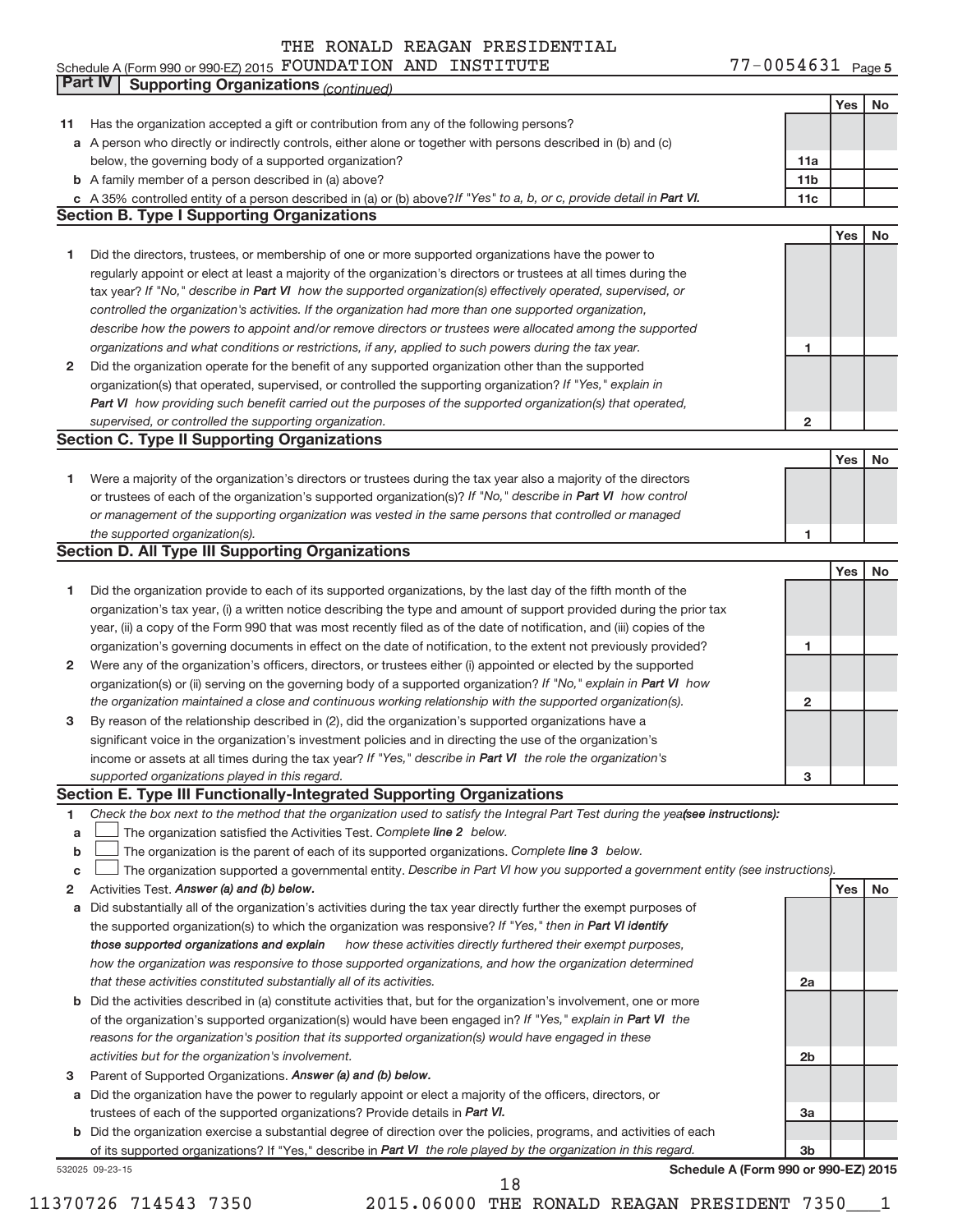## **Part V Type III Non-Functionally Integrated 509(a)(3) Supporting Organizations**

1 **Letter here if the organization satisfied the Integral Part Test as a qualifying trust on Nov. 20, 1970. See instructions. All** other Type III non-functionally integrated supporting organizations must complete Sections A through E.

|                | Section A - Adjusted Net Income                                                                                                   |                         | (A) Prior Year | (B) Current Year<br>(optional) |
|----------------|-----------------------------------------------------------------------------------------------------------------------------------|-------------------------|----------------|--------------------------------|
| 1              | Net short-term capital gain                                                                                                       | 1                       |                |                                |
| 2              | Recoveries of prior-year distributions                                                                                            | $\overline{2}$          |                |                                |
| 3              | Other gross income (see instructions)                                                                                             | 3                       |                |                                |
| 4              | Add lines 1 through 3                                                                                                             | $\overline{\mathbf{4}}$ |                |                                |
| 5              | Depreciation and depletion                                                                                                        | 5                       |                |                                |
| 6              | Portion of operating expenses paid or incurred for production or                                                                  |                         |                |                                |
|                | collection of gross income or for management, conservation, or                                                                    |                         |                |                                |
|                | maintenance of property held for production of income (see instructions)                                                          | 6                       |                |                                |
| 7              | Other expenses (see instructions)                                                                                                 | $\overline{7}$          |                |                                |
| 8              | Adjusted Net Income (subtract lines 5, 6 and 7 from line 4)                                                                       | 8                       |                |                                |
|                | <b>Section B - Minimum Asset Amount</b>                                                                                           |                         | (A) Prior Year | (B) Current Year<br>(optional) |
| 1.             | Aggregate fair market value of all non-exempt-use assets (see                                                                     |                         |                |                                |
|                | instructions for short tax year or assets held for part of year):                                                                 |                         |                |                                |
|                | a Average monthly value of securities                                                                                             | 1a                      |                |                                |
|                | <b>b</b> Average monthly cash balances                                                                                            | 1 <sub>b</sub>          |                |                                |
|                | <b>c</b> Fair market value of other non-exempt-use assets                                                                         | 1c                      |                |                                |
|                | d Total (add lines 1a, 1b, and 1c)                                                                                                | 1d                      |                |                                |
|                | e Discount claimed for blockage or other                                                                                          |                         |                |                                |
|                | factors (explain in detail in Part VI):                                                                                           |                         |                |                                |
| 2              | Acquisition indebtedness applicable to non-exempt-use assets                                                                      | $\overline{2}$          |                |                                |
| 3              | Subtract line 2 from line 1d                                                                                                      | 3                       |                |                                |
| 4              | Cash deemed held for exempt use. Enter 1-1/2% of line 3 (for greater amount,                                                      |                         |                |                                |
|                | see instructions).                                                                                                                | 4                       |                |                                |
| 5              | Net value of non-exempt-use assets (subtract line 4 from line 3)                                                                  | 5                       |                |                                |
| 6              | Multiply line 5 by .035                                                                                                           | 6                       |                |                                |
| 7              | Recoveries of prior-year distributions                                                                                            | $\overline{7}$          |                |                                |
| 8              | Minimum Asset Amount (add line 7 to line 6)                                                                                       | 8                       |                |                                |
|                | <b>Section C - Distributable Amount</b>                                                                                           |                         |                | <b>Current Year</b>            |
| 1              | Adjusted net income for prior year (from Section A, line 8, Column A)                                                             | $\mathbf{1}$            |                |                                |
| $\overline{2}$ | Enter 85% of line 1                                                                                                               | $\mathbf{2}$            |                |                                |
| з              | Minimum asset amount for prior year (from Section B, line 8, Column A)                                                            | 3                       |                |                                |
| 4              | Enter greater of line 2 or line 3                                                                                                 | 4                       |                |                                |
| 5              | Income tax imposed in prior year                                                                                                  | 5                       |                |                                |
| 6              | <b>Distributable Amount.</b> Subtract line 5 from line 4, unless subject to                                                       |                         |                |                                |
|                | emergency temporary reduction (see instructions)                                                                                  | 6                       |                |                                |
| 7              | Check here if the current year is the organization's first as a non-functionally-integrated Type III supporting organization (see |                         |                |                                |

instructions).

**Schedule A (Form 990 or 990-EZ) 2015**

532026 09-23-15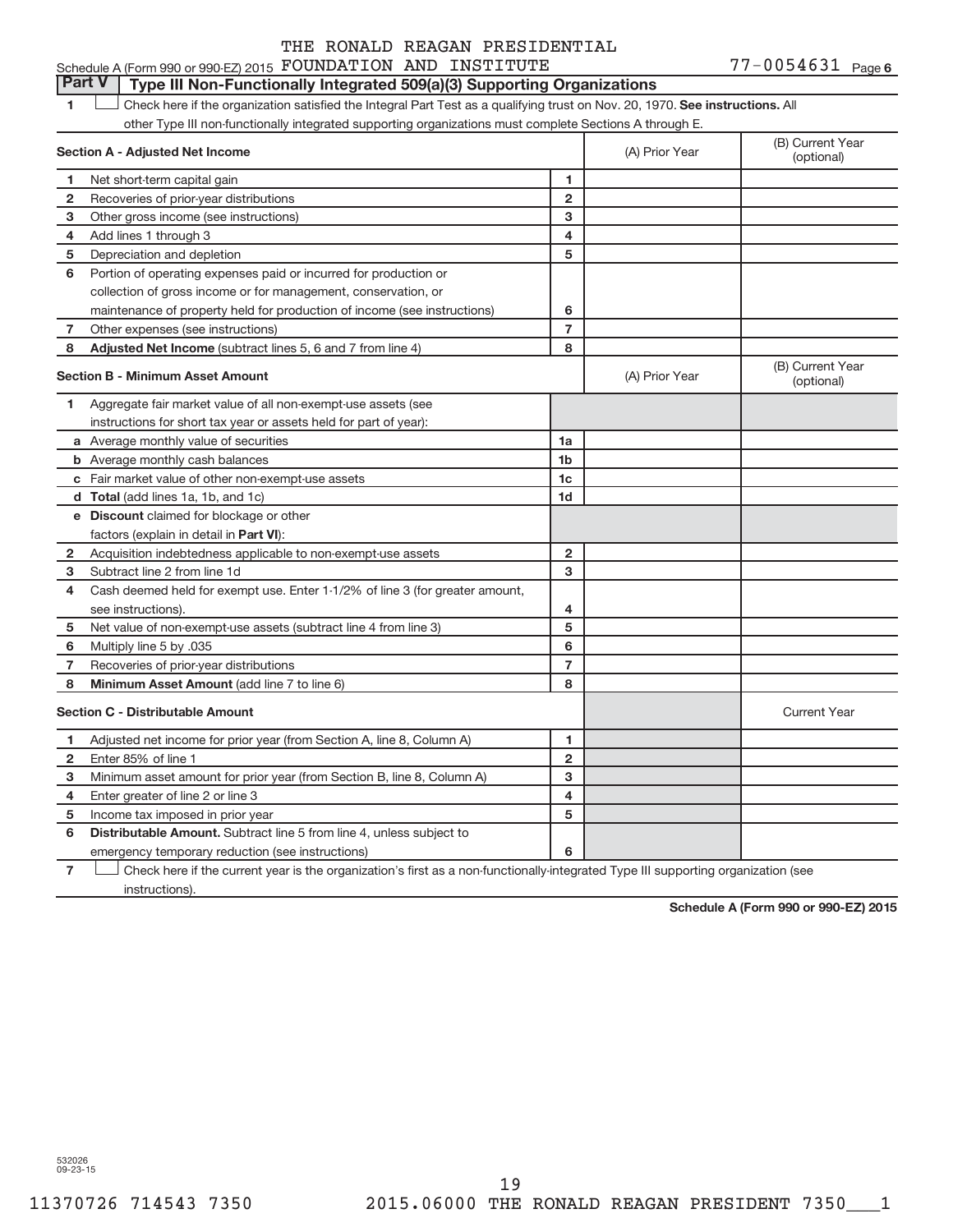### **Section D - Distributions Current Year 1 2 3 4 5 6 7 8 9 10** Other distributions (describe in Part VI). See instructions. **Total annual distributions.** Add lines 1 through 6. (provide details in Part VI). See instructions. **(i) Excess Distributions (ii) Underdistributions Pre-2015 (iii) Distributable**<br>**Amount for 2015 Section E - Distribution Allocations (see instructions) 1 2 3 4 5 6** Remaining underdistributions for 2015. Subtract lines 3h **7 8** Breakdown of line 7: **a b c d** From 2013 **e** From 2014 **f Total**  of lines 3a through e **g** Applied to underdistributions of prior years **h** Applied to 2015 distributable amount **i** Carryover from 2010 not applied (see instructions) **j a** Applied to underdistributions of prior years **b** Applied to 2015 distributable amount **c** Remainder. Subtract lines 4a and 4b from 4. **Excess distributions carryover to 2016.**  Add lines 3j **a b c** Excess from 2013 **d** Excess from 2014 **e** Excess from 2015 Schedule A (Form 990 or 990-EZ) 2015  ${\hbox{FOUNDATION}~}$   ${\hbox{AND}}$   ${\hbox{INSTITUTE}}$   ${\hbox{TV}}$   ${\hbox{TE}}$   $77-0054631$   ${\hbox{Page}}$ Amounts paid to supported organizations to accomplish exempt purposes Amounts paid to perform activity that directly furthers exempt purposes of supported organizations, in excess of income from activity Administrative expenses paid to accomplish exempt purposes of supported organizations Amounts paid to acquire exempt-use assets Qualified set-aside amounts (prior IRS approval required) Distributions to attentive supported organizations to which the organization is responsive Distributable amount for 2015 from Section C, line 6 Line 8 amount divided by Line 9 amount Distributable amount for 2015 from Section C, line 6 Underdistributions, if any, for years prior to 2015 (reasonable cause required-see instructions) Excess distributions carryover, if any, to 2015: Remainder. Subtract lines 3g, 3h, and 3i from 3f. Distributions for 2015 from Section D,  $line 7:$   $\$ Remaining underdistributions for years prior to 2015, if any. Subtract lines 3g and 4a from line 2 (if amount greater than zero, see instructions). and 4b from line 1 (if amount greater than zero, see instructions). and 4c. **Part V Type III Non-Functionally Integrated 509(a)(3) Supporting Organizations** *(continued)*

**Schedule A (Form 990 or 990-EZ) 2015**

532027 09-23-15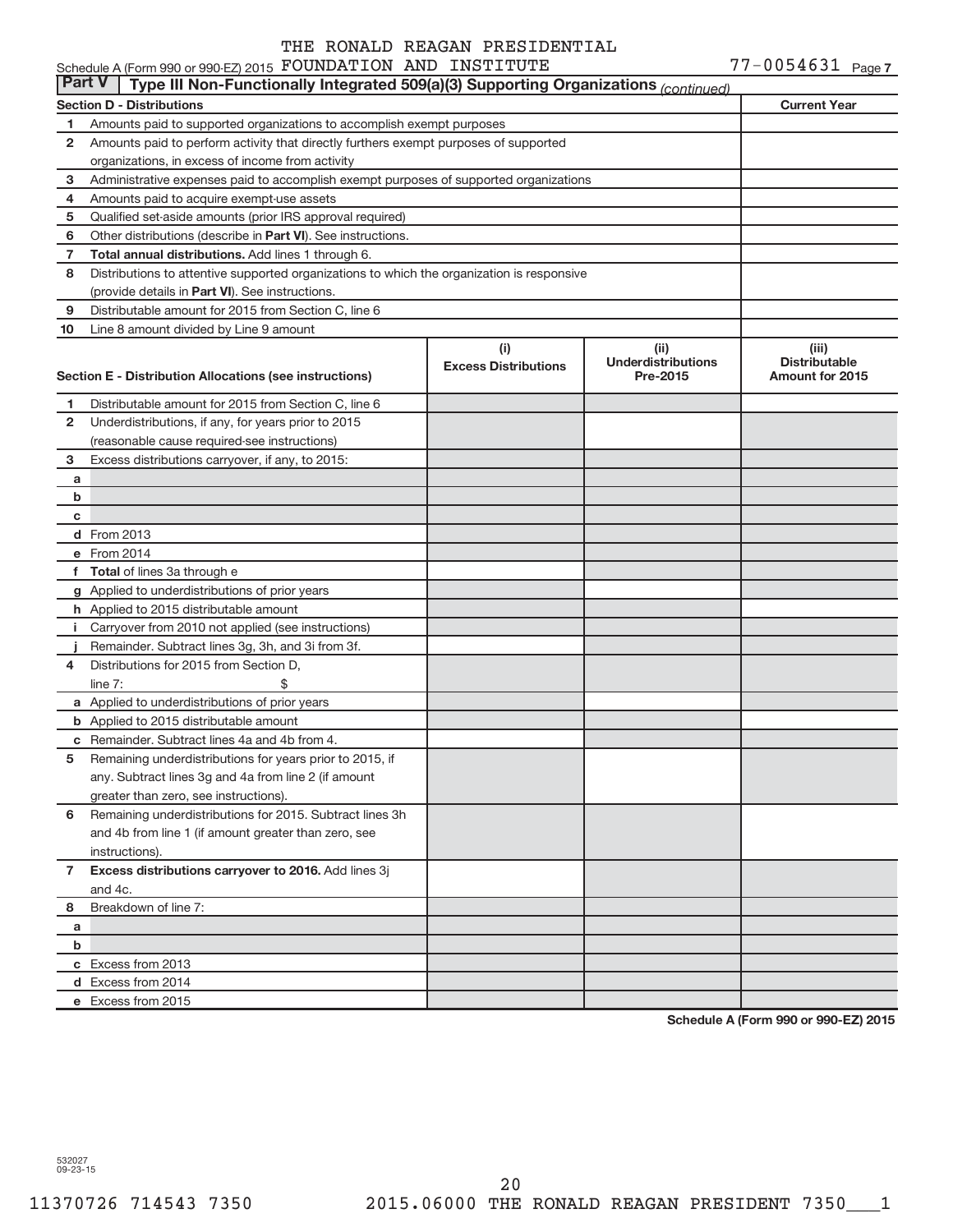| line 1; Part IV, Section D, lines 2 and 3; Part IV, Section E, lines 1c, 2a, 2b, 3a and 3b; Part V, line 1; Part V, Section B, line 1e; Part V,<br>Section D, lines 5, 6, and 8; and Part V, Section E, lines 2, 5, and 6. Also complete this part for any additional information.<br>(See instructions.) | 77-0054631 Page 8<br>Schedule A (Form 990 or 990-EZ) 2015 FOUNDATION AND INSTITUTE<br><b>Part VI</b><br>Supplemental Information. Provide the explanations required by Part II, line 10; Part II, line 17a or 17b; Part III, line 12;<br>Part IV, Section A, lines 1, 2, 3b, 3c, 4b, 4c, 5a, 6, 9a, 9b, 9c, 11a, 11b, and 11c; Part IV, Section B, lines 1 and 2; Part IV, Section C,<br>Schedule A (Form 990 or 990-EZ) 2015<br>532028 09-23-15 |  | 21 |  | 2015.06000 THE RONALD REAGAN PRESIDENT 7350___1 |  |
|-----------------------------------------------------------------------------------------------------------------------------------------------------------------------------------------------------------------------------------------------------------------------------------------------------------|--------------------------------------------------------------------------------------------------------------------------------------------------------------------------------------------------------------------------------------------------------------------------------------------------------------------------------------------------------------------------------------------------------------------------------------------------|--|----|--|-------------------------------------------------|--|
|                                                                                                                                                                                                                                                                                                           |                                                                                                                                                                                                                                                                                                                                                                                                                                                  |  |    |  |                                                 |  |
|                                                                                                                                                                                                                                                                                                           |                                                                                                                                                                                                                                                                                                                                                                                                                                                  |  |    |  |                                                 |  |
|                                                                                                                                                                                                                                                                                                           |                                                                                                                                                                                                                                                                                                                                                                                                                                                  |  |    |  |                                                 |  |
|                                                                                                                                                                                                                                                                                                           |                                                                                                                                                                                                                                                                                                                                                                                                                                                  |  |    |  |                                                 |  |
|                                                                                                                                                                                                                                                                                                           |                                                                                                                                                                                                                                                                                                                                                                                                                                                  |  |    |  |                                                 |  |
|                                                                                                                                                                                                                                                                                                           |                                                                                                                                                                                                                                                                                                                                                                                                                                                  |  |    |  |                                                 |  |
|                                                                                                                                                                                                                                                                                                           |                                                                                                                                                                                                                                                                                                                                                                                                                                                  |  |    |  |                                                 |  |
|                                                                                                                                                                                                                                                                                                           |                                                                                                                                                                                                                                                                                                                                                                                                                                                  |  |    |  |                                                 |  |
|                                                                                                                                                                                                                                                                                                           |                                                                                                                                                                                                                                                                                                                                                                                                                                                  |  |    |  |                                                 |  |
|                                                                                                                                                                                                                                                                                                           |                                                                                                                                                                                                                                                                                                                                                                                                                                                  |  |    |  |                                                 |  |
|                                                                                                                                                                                                                                                                                                           |                                                                                                                                                                                                                                                                                                                                                                                                                                                  |  |    |  |                                                 |  |
|                                                                                                                                                                                                                                                                                                           |                                                                                                                                                                                                                                                                                                                                                                                                                                                  |  |    |  |                                                 |  |
|                                                                                                                                                                                                                                                                                                           |                                                                                                                                                                                                                                                                                                                                                                                                                                                  |  |    |  |                                                 |  |
|                                                                                                                                                                                                                                                                                                           |                                                                                                                                                                                                                                                                                                                                                                                                                                                  |  |    |  |                                                 |  |
|                                                                                                                                                                                                                                                                                                           |                                                                                                                                                                                                                                                                                                                                                                                                                                                  |  |    |  |                                                 |  |
|                                                                                                                                                                                                                                                                                                           |                                                                                                                                                                                                                                                                                                                                                                                                                                                  |  |    |  |                                                 |  |
|                                                                                                                                                                                                                                                                                                           |                                                                                                                                                                                                                                                                                                                                                                                                                                                  |  |    |  |                                                 |  |
|                                                                                                                                                                                                                                                                                                           |                                                                                                                                                                                                                                                                                                                                                                                                                                                  |  |    |  |                                                 |  |
|                                                                                                                                                                                                                                                                                                           |                                                                                                                                                                                                                                                                                                                                                                                                                                                  |  |    |  |                                                 |  |
|                                                                                                                                                                                                                                                                                                           |                                                                                                                                                                                                                                                                                                                                                                                                                                                  |  |    |  |                                                 |  |
|                                                                                                                                                                                                                                                                                                           |                                                                                                                                                                                                                                                                                                                                                                                                                                                  |  |    |  |                                                 |  |
|                                                                                                                                                                                                                                                                                                           |                                                                                                                                                                                                                                                                                                                                                                                                                                                  |  |    |  |                                                 |  |
|                                                                                                                                                                                                                                                                                                           |                                                                                                                                                                                                                                                                                                                                                                                                                                                  |  |    |  |                                                 |  |
|                                                                                                                                                                                                                                                                                                           |                                                                                                                                                                                                                                                                                                                                                                                                                                                  |  |    |  |                                                 |  |
|                                                                                                                                                                                                                                                                                                           |                                                                                                                                                                                                                                                                                                                                                                                                                                                  |  |    |  |                                                 |  |
|                                                                                                                                                                                                                                                                                                           |                                                                                                                                                                                                                                                                                                                                                                                                                                                  |  |    |  |                                                 |  |
|                                                                                                                                                                                                                                                                                                           |                                                                                                                                                                                                                                                                                                                                                                                                                                                  |  |    |  |                                                 |  |
|                                                                                                                                                                                                                                                                                                           |                                                                                                                                                                                                                                                                                                                                                                                                                                                  |  |    |  |                                                 |  |
|                                                                                                                                                                                                                                                                                                           |                                                                                                                                                                                                                                                                                                                                                                                                                                                  |  |    |  |                                                 |  |
|                                                                                                                                                                                                                                                                                                           |                                                                                                                                                                                                                                                                                                                                                                                                                                                  |  |    |  |                                                 |  |
|                                                                                                                                                                                                                                                                                                           |                                                                                                                                                                                                                                                                                                                                                                                                                                                  |  |    |  |                                                 |  |
|                                                                                                                                                                                                                                                                                                           |                                                                                                                                                                                                                                                                                                                                                                                                                                                  |  |    |  |                                                 |  |
|                                                                                                                                                                                                                                                                                                           |                                                                                                                                                                                                                                                                                                                                                                                                                                                  |  |    |  |                                                 |  |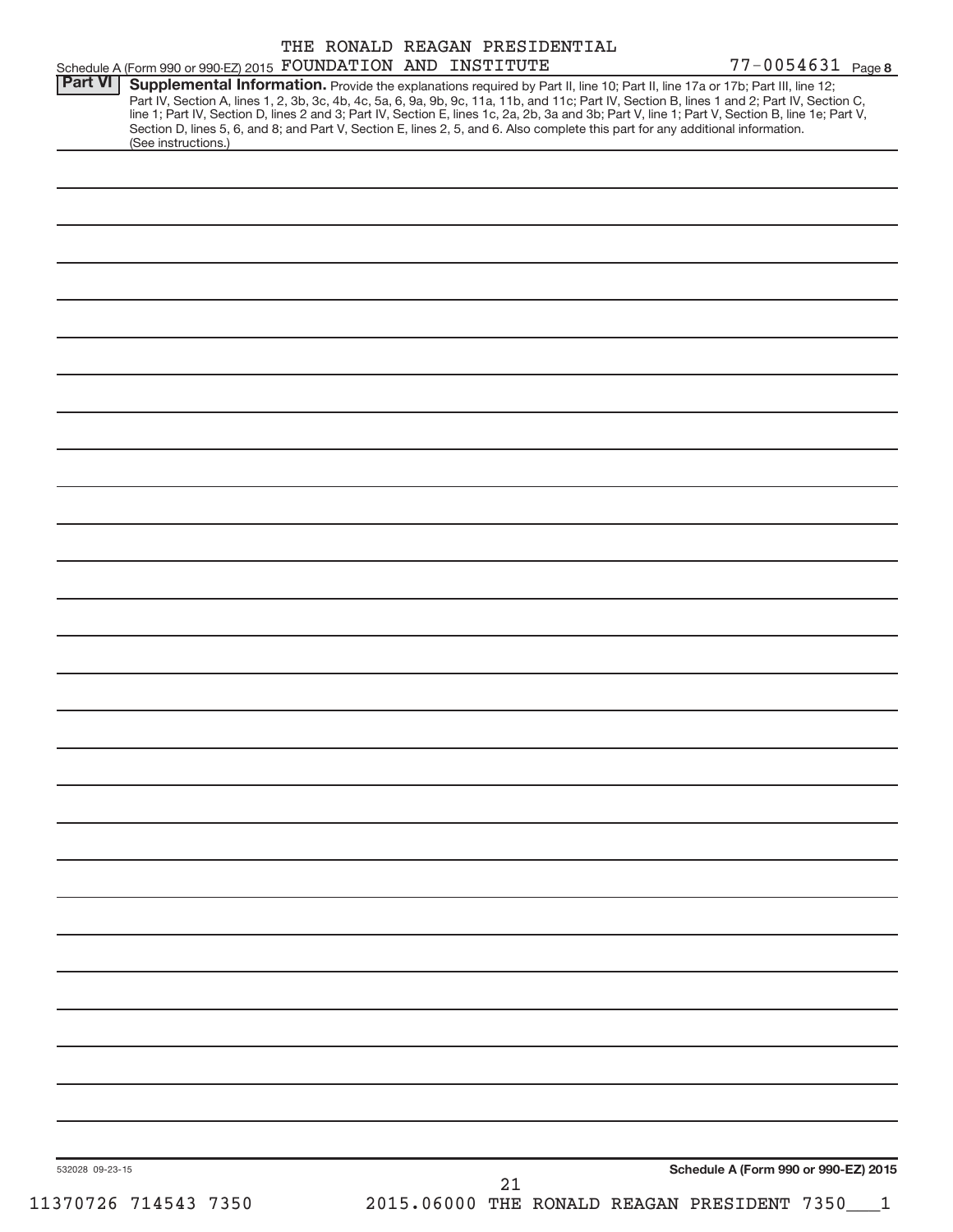| <b>Schedule B</b>                |
|----------------------------------|
| (Form 990, 990-EZ,<br>or 990-PF) |
| Donortmont of the Treasury       |

## Department of the Treasury Internal Revenue Service

# **Schedule of Contributors**

**or 990-PF) | Attach to Form 990, Form 990-EZ, or Form 990-PF. | Information about Schedule B (Form 990, 990-EZ, or 990-PF) and** its instructions is at www.irs.gov/form990.

OMB No. 1545-0047

**2015**

**Name of the organization Employer identification number**

| THE RONALD REAGAN PRESIDENTIAL |            |
|--------------------------------|------------|
| FOUNDATION AND INSTITUTE       | 77-0054631 |

| Filers of:         | Section:                                                                    |
|--------------------|-----------------------------------------------------------------------------|
| Form 990 or 990-EZ | $ \mathbf{X} $ 501(c)( 3) (enter number) organization                       |
|                    | $4947(a)(1)$ nonexempt charitable trust not treated as a private foundation |
|                    | 527 political organization                                                  |
| Form 990-PF        | 501(c)(3) exempt private foundation                                         |
|                    | 4947(a)(1) nonexempt charitable trust treated as a private foundation       |
|                    | 501(c)(3) taxable private foundation                                        |

Check if your organization is covered by the General Rule or a Special Rule.

**Note.**  Only a section 501(c)(7), (8), or (10) organization can check boxes for both the General Rule and a Special Rule. See instructions.

### **General Rule**

 $\Box$ 

For an organization filing Form 990, 990-EZ, or 990-PF that received, during the year, contributions totaling \$5,000 or more (in money or property) from any one contributor. Complete Parts I and II. See instructions for determining a contributor's total contributions.

### **Special Rules**

any one contributor, during the year, total contributions of the greater of **(1)** \$5,000 or **(2)** 2% of the amount on (i) Form 990, Part VIII, line 1h,  $\boxed{\text{X}}$  For an organization described in section 501(c)(3) filing Form 990 or 990-EZ that met the 33 1/3% support test of the regulations under sections 509(a)(1) and 170(b)(1)(A)(vi), that checked Schedule A (Form 990 or 990-EZ), Part II, line 13, 16a, or 16b, and that received from or (ii) Form 990-EZ, line 1. Complete Parts I and II.

year, total contributions of more than \$1,000 *exclusively* for religious, charitable, scientific, literary, or educational purposes, or for For an organization described in section 501(c)(7), (8), or (10) filing Form 990 or 990-EZ that received from any one contributor, during the the prevention of cruelty to children or animals. Complete Parts I, II, and III.  $\Box$ 

purpose. Do not complete any of the parts unless the General Rule applies to this organization because it received nonexclusively year, contributions exclusively for religious, charitable, etc., purposes, but no such contributions totaled more than \$1,000. If this box is checked, enter here the total contributions that were received during the year for an exclusively religious, charitable, etc., For an organization described in section 501(c)(7), (8), or (10) filing Form 990 or 990-EZ that received from any one contributor, during the religious, charitable, etc., contributions totaling \$5,000 or more during the year  $\ldots$  $\ldots$  $\ldots$  $\ldots$  $\ldots$  $\ldots$  $\Box$ 

**Caution.** An organization that is not covered by the General Rule and/or the Special Rules does not file Schedule B (Form 990, 990-EZ, or 990-PF),  **must** but it answer "No" on Part IV, line 2, of its Form 990; or check the box on line H of its Form 990-EZ or on its Form 990-PF, Part I, line 2, to certify that it does not meet the filing requirements of Schedule B (Form 990, 990-EZ, or 990-PF).

LHA For Paperwork Reduction Act Notice, see the Instructions for Form 990, 990-EZ, or 990-PF. Schedule B (Form 990, 990-EZ, or 990-PF) (2015)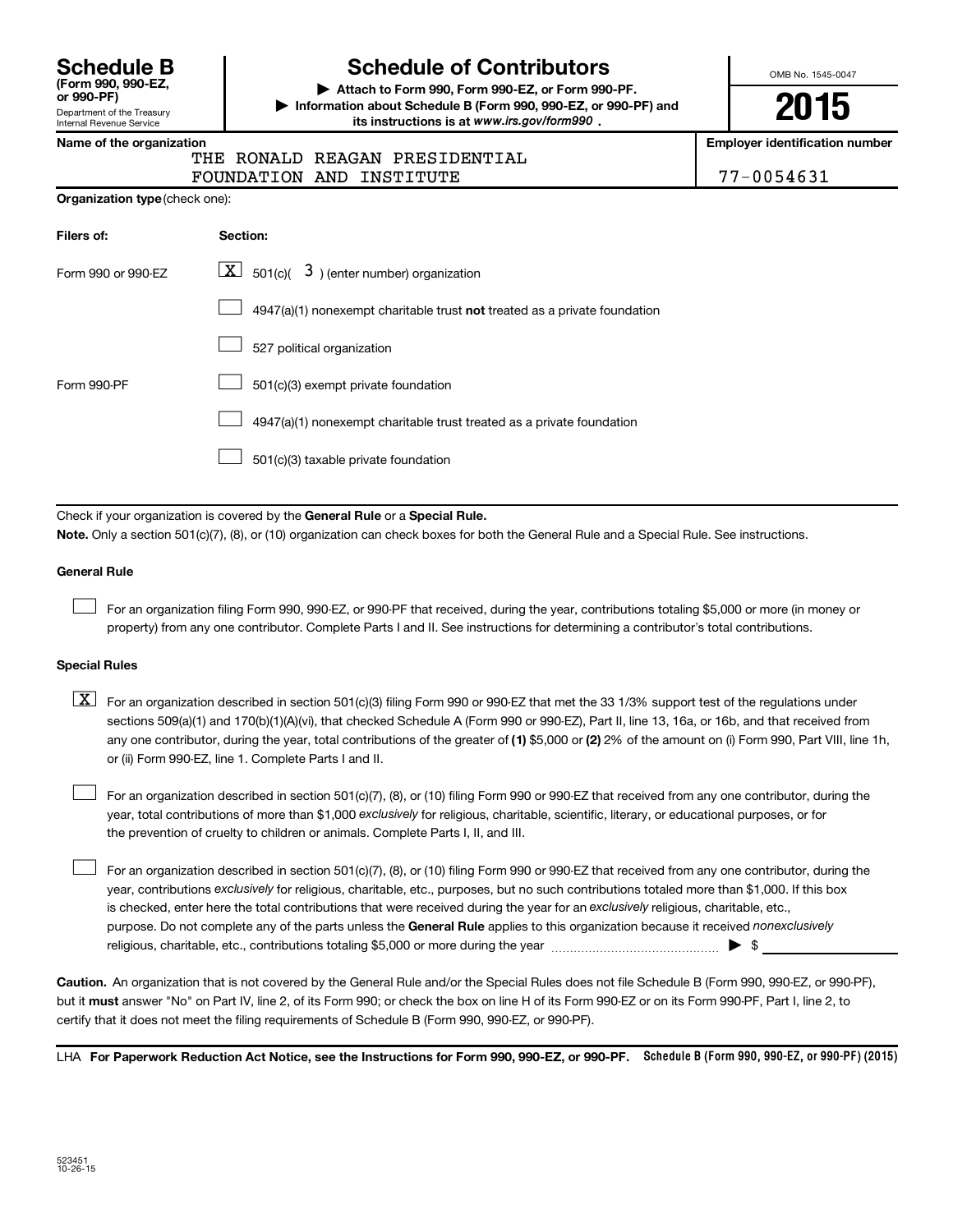|            | THE RONALD REAGAN PRESIDENTIAL                                                                 |                                   |                                                                                                                    |
|------------|------------------------------------------------------------------------------------------------|-----------------------------------|--------------------------------------------------------------------------------------------------------------------|
|            | FOUNDATION AND INSTITUTE                                                                       |                                   | 77-0054631                                                                                                         |
| Part I     | Contributors (see instructions). Use duplicate copies of Part I if additional space is needed. |                                   |                                                                                                                    |
| (a)<br>No. | (b)<br>Name, address, and ZIP + 4                                                              | (c)<br><b>Total contributions</b> | (d)<br>Type of contribution                                                                                        |
| 1          | N/A FOR PUBLIC DISCLOSURE                                                                      | 500,000.<br>\$                    | <u>x</u><br>Person<br>Payroll<br><b>Noncash</b><br>(Complete Part II for<br>noncash contributions.)                |
| (a)<br>No. | (b)<br>Name, address, and ZIP + 4                                                              | (c)<br><b>Total contributions</b> | (d)<br>Type of contribution                                                                                        |
| 2          | N/A FOR PUBLIC DISCLOSURE                                                                      | 1,904,600.<br>\$                  | X<br>Person<br>Payroll<br><b>Noncash</b><br>(Complete Part II for<br>noncash contributions.)                       |
| (a)<br>No. | (b)<br>Name, address, and ZIP + 4                                                              | (c)<br><b>Total contributions</b> | (d)<br>Type of contribution                                                                                        |
| 3          | N/A FOR PUBLIC DISCLOSURE                                                                      | 2,419,571.<br>\$                  | $\overline{\text{X}}$<br>Person<br>Payroll<br><b>Noncash</b><br>(Complete Part II for<br>noncash contributions.)   |
| (a)<br>No. | (b)<br>Name, address, and ZIP + 4                                                              | (c)<br><b>Total contributions</b> | (d)<br>Type of contribution                                                                                        |
| 4          | N/A FOR PUBLIC DISCLOSURE                                                                      | 2,012,511.<br>\$                  | $\mathbf{X}$<br>Person<br>Payroll<br><b>Noncash</b><br>(Complete Part II for<br>noncash contributions.)            |
| (a)<br>No. | (b)<br>Name, address, and ZIP + 4                                                              | (c)<br><b>Total contributions</b> | (d)<br>Type of contribution                                                                                        |
| 5          | N/A FOR PUBLIC DISCLOSURE                                                                      | 2,953,827.<br>\$                  | $\boxed{\text{X}}$<br>Person<br>Payroll<br><b>Noncash</b><br>(Complete Part II for<br>noncash contributions.)      |
| (a)<br>No. | (b)<br>Name, address, and ZIP + 4                                                              | (c)<br><b>Total contributions</b> | (d)<br>Type of contribution                                                                                        |
| 6          | N/A FOR PUBLIC DISCLOSURE                                                                      | 4,922,787.<br>\$                  | $\overline{\mathbf{X}}$<br>Person<br>Payroll<br><b>Noncash</b><br>(Complete Part II for<br>noncash contributions.) |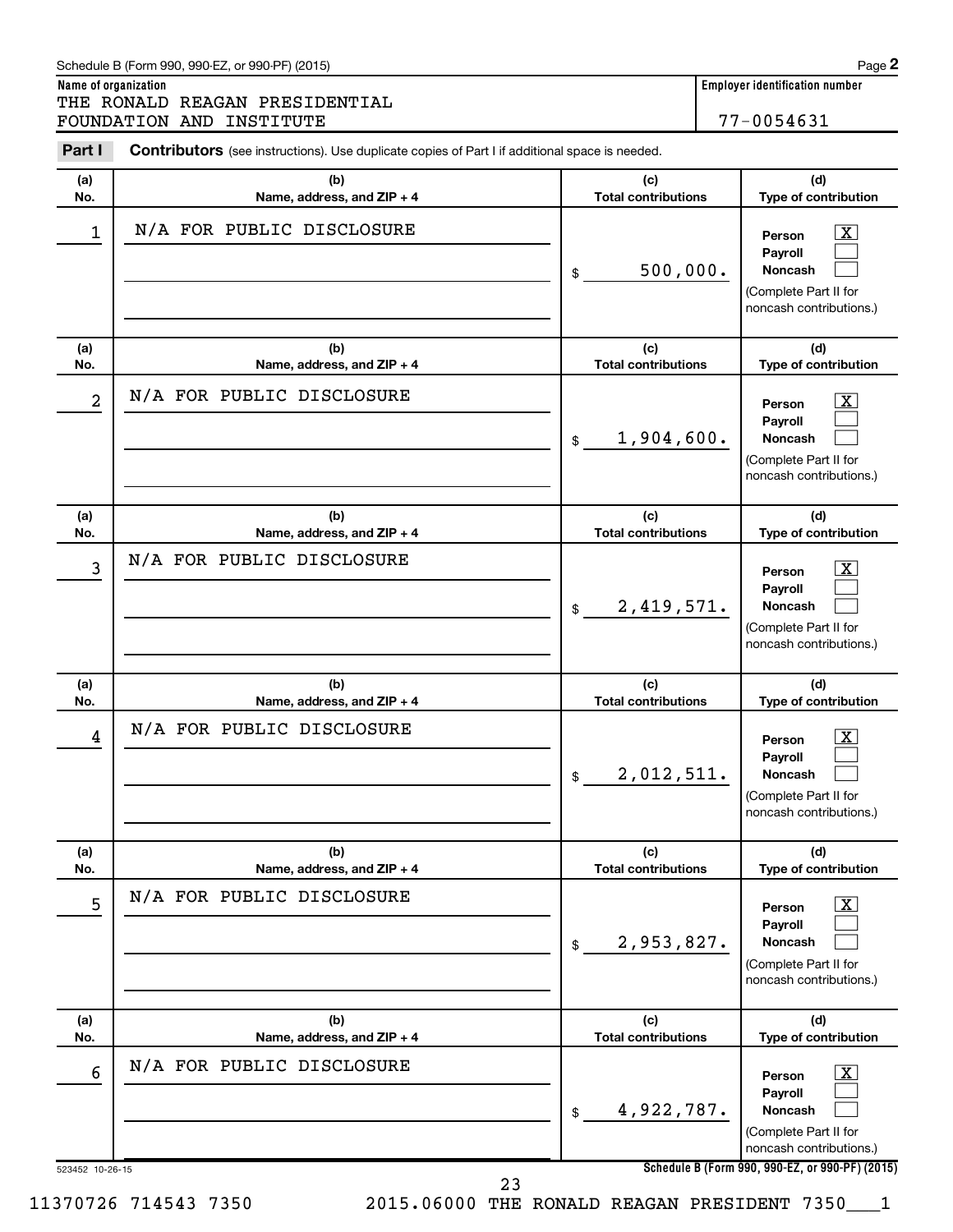| Schedule B (Form 990, 990-EZ, or 990-PF) (2015) | Page |
|-------------------------------------------------|------|
|-------------------------------------------------|------|

**Name of organization Employer identification number** THE RONALD REAGAN PRESIDENTIAL FOUNDATION AND INSTITUTE 77-0054631

| Part I     | <b>Contributors</b> (see instructions). Use duplicate copies of Part I if additional space is needed. |                                   |                                                                                       |
|------------|-------------------------------------------------------------------------------------------------------|-----------------------------------|---------------------------------------------------------------------------------------|
| (a)<br>No. | (b)<br>Name, address, and ZIP + 4                                                                     | (c)<br><b>Total contributions</b> | (d)<br>Type of contribution                                                           |
| 7          | N/A FOR PUBLIC DISCLOSURE                                                                             | 700, 444.<br>\$                   | Person<br>Payroll<br>Noncash<br>х<br>(Complete Part II for<br>noncash contributions.) |
| (a)<br>No. | (b)<br>Name, address, and ZIP + 4                                                                     | (c)<br><b>Total contributions</b> | (d)<br>Type of contribution                                                           |
|            |                                                                                                       | \$                                | Person<br>Payroll<br>Noncash<br>(Complete Part II for<br>noncash contributions.)      |
| (a)<br>No. | (b)<br>Name, address, and ZIP + 4                                                                     | (c)<br><b>Total contributions</b> | (d)<br>Type of contribution                                                           |
|            |                                                                                                       | \$                                | Person<br>Payroll<br>Noncash<br>(Complete Part II for<br>noncash contributions.)      |
| (a)<br>No. | (b)<br>Name, address, and ZIP + 4                                                                     | (c)<br><b>Total contributions</b> | (d)<br>Type of contribution                                                           |
|            |                                                                                                       | \$                                | Person<br>Payroll<br>Noncash<br>(Complete Part II for<br>noncash contributions.)      |
| (a)<br>No. | (b)<br>Name, address, and ZIP + 4                                                                     | (c)<br><b>Total contributions</b> | (d)<br>Type of contribution                                                           |
|            |                                                                                                       | \$                                | Person<br>Payroll<br>Noncash<br>(Complete Part II for<br>noncash contributions.)      |
| (a)<br>No. | (b)<br>Name, address, and ZIP + 4                                                                     | (c)<br><b>Total contributions</b> | (d)<br>Type of contribution                                                           |
|            |                                                                                                       | \$                                | Person<br>Payroll<br>Noncash<br>(Complete Part II for<br>noncash contributions.)      |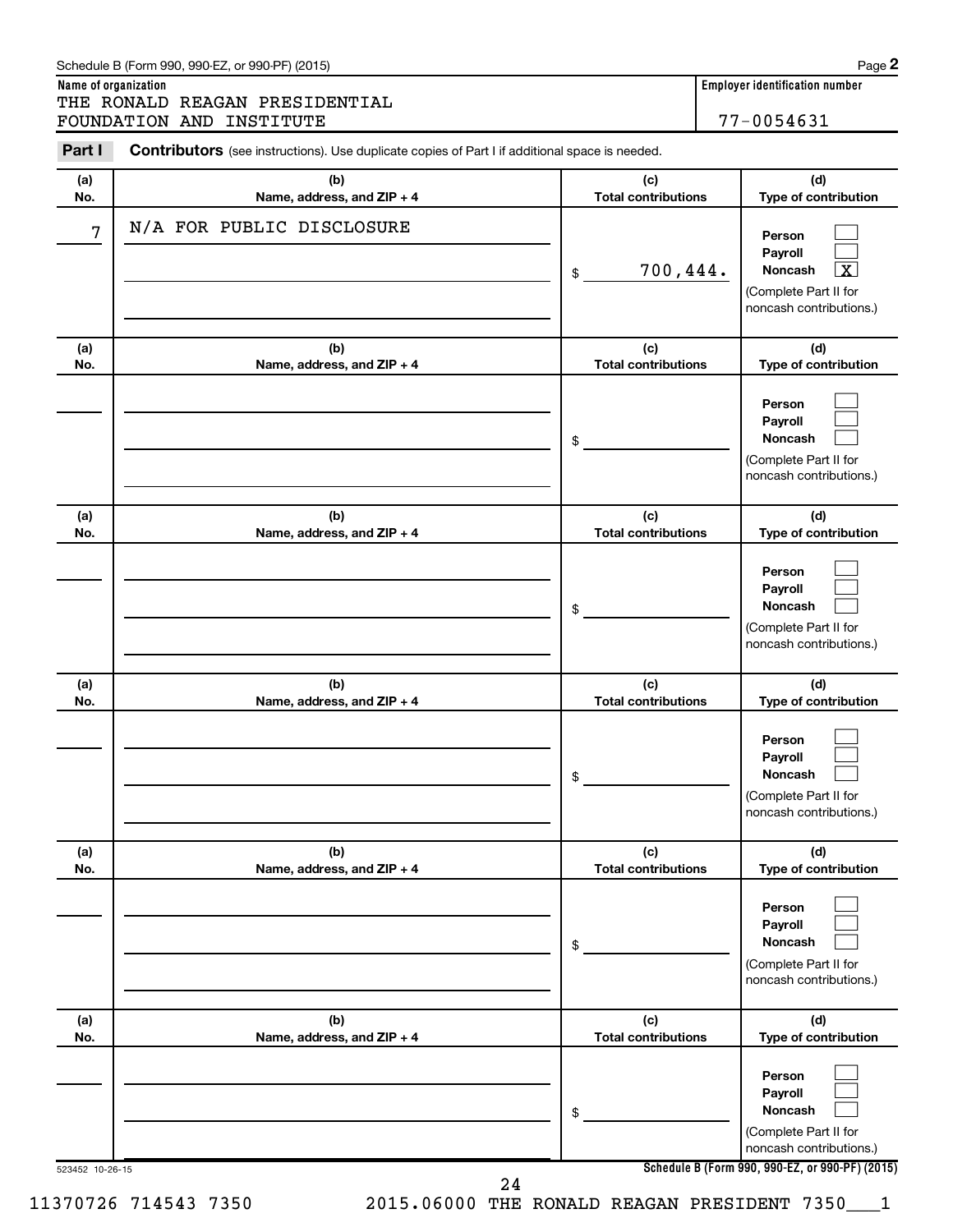|                              | THE RONALD REAGAN PRESIDENTIAL<br>FOUNDATION AND INSTITUTE                                          |                                                | 77-0054631           |
|------------------------------|-----------------------------------------------------------------------------------------------------|------------------------------------------------|----------------------|
| Part II                      | Noncash Property (see instructions). Use duplicate copies of Part II if additional space is needed. |                                                |                      |
| (a)<br>No.<br>from<br>Part I | (b)<br>Description of noncash property given                                                        | (c)<br>FMV (or estimate)<br>(see instructions) | (d)<br>Date received |
| 7                            | <b>STOCKS</b>                                                                                       |                                                |                      |
|                              |                                                                                                     | 700,444.<br>\$                                 | 12/31/15             |
| (a)<br>No.<br>from<br>Part I | (b)<br>Description of noncash property given                                                        | (c)<br>FMV (or estimate)<br>(see instructions) | (d)<br>Date received |
|                              |                                                                                                     | \$                                             |                      |
| (a)<br>No.<br>from<br>Part I | (b)<br>Description of noncash property given                                                        | (c)<br>FMV (or estimate)<br>(see instructions) | (d)<br>Date received |
|                              |                                                                                                     | \$                                             |                      |
| (a)<br>No.<br>from<br>Part I | (b)<br>Description of noncash property given                                                        | (c)<br>FMV (or estimate)<br>(see instructions) | (d)<br>Date received |
|                              |                                                                                                     | \$                                             |                      |
| (a)<br>No.<br>from<br>Part I | (b)<br>Description of noncash property given                                                        | (c)<br>FMV (or estimate)<br>(see instructions) | (d)<br>Date received |
|                              |                                                                                                     | \$                                             |                      |
| (a)<br>No.<br>from<br>Part I | (b)<br>Description of noncash property given                                                        | (c)<br>FMV (or estimate)<br>(see instructions) | (d)<br>Date received |
|                              |                                                                                                     | \$                                             |                      |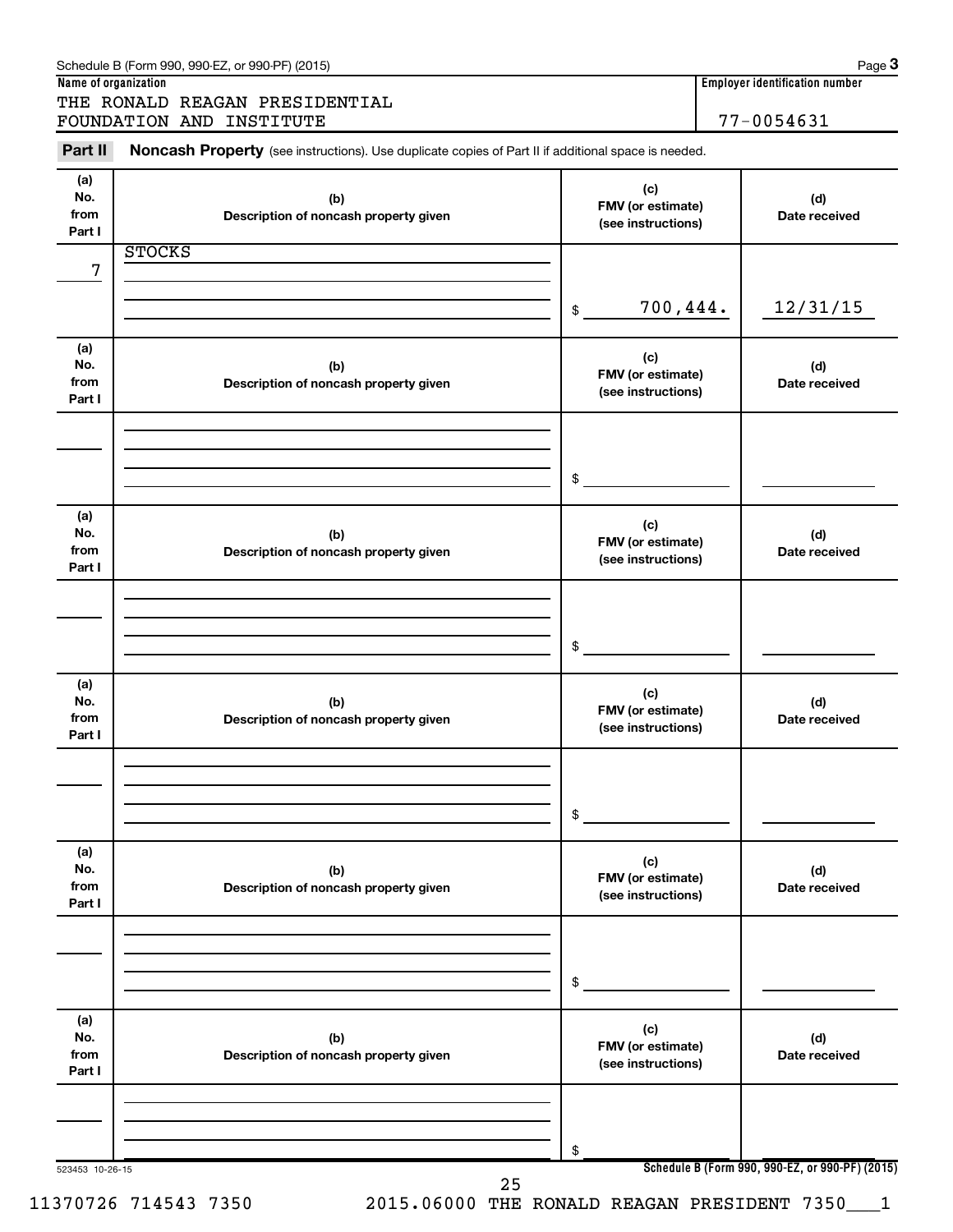| Name of organization      | THE RONALD REAGAN PRESIDENTIAL                                                                                                                                                                                                                                                  |                      | <b>Employer identification number</b>           |  |
|---------------------------|---------------------------------------------------------------------------------------------------------------------------------------------------------------------------------------------------------------------------------------------------------------------------------|----------------------|-------------------------------------------------|--|
|                           | FOUNDATION AND INSTITUTE                                                                                                                                                                                                                                                        |                      | 77-0054631                                      |  |
| Part III                  | Exclusively religious, charitable, etc., contributions to organizations described in section $501(c)(7)$ , (8), or (10) that total more than \$1,000 for<br>the year from any one contributor. Complete columns (a) through (e) and the following line entry. For organizations |                      |                                                 |  |
|                           | completing Part III, enter the total of exclusively religious, charitable, etc., contributions of \$1,000 or less for the year. (Enter this info. once.)<br>Use duplicate copies of Part III if additional space is needed.                                                     |                      |                                                 |  |
| $(a)$ No.<br>from         |                                                                                                                                                                                                                                                                                 |                      | (d) Description of how gift is held             |  |
| Part I                    | (b) Purpose of gift                                                                                                                                                                                                                                                             | (c) Use of gift      |                                                 |  |
|                           |                                                                                                                                                                                                                                                                                 |                      |                                                 |  |
|                           |                                                                                                                                                                                                                                                                                 | (e) Transfer of gift |                                                 |  |
|                           | Transferee's name, address, and $ZIP + 4$                                                                                                                                                                                                                                       |                      | Relationship of transferor to transferee        |  |
|                           |                                                                                                                                                                                                                                                                                 |                      |                                                 |  |
| (a) No.                   |                                                                                                                                                                                                                                                                                 |                      |                                                 |  |
| from<br>Part I            | (b) Purpose of gift                                                                                                                                                                                                                                                             | (c) Use of gift      | (d) Description of how gift is held             |  |
|                           |                                                                                                                                                                                                                                                                                 |                      |                                                 |  |
|                           |                                                                                                                                                                                                                                                                                 | (e) Transfer of gift |                                                 |  |
|                           | Transferee's name, address, and $ZIP + 4$                                                                                                                                                                                                                                       |                      | Relationship of transferor to transferee        |  |
|                           |                                                                                                                                                                                                                                                                                 |                      |                                                 |  |
|                           |                                                                                                                                                                                                                                                                                 |                      |                                                 |  |
| (a) No.<br>from<br>Part I | (b) Purpose of gift                                                                                                                                                                                                                                                             | (c) Use of gift      | (d) Description of how gift is held             |  |
|                           |                                                                                                                                                                                                                                                                                 |                      |                                                 |  |
|                           |                                                                                                                                                                                                                                                                                 | (e) Transfer of gift |                                                 |  |
|                           | Transferee's name, address, and ZIP + 4                                                                                                                                                                                                                                         |                      | Relationship of transferor to transferee        |  |
|                           |                                                                                                                                                                                                                                                                                 |                      |                                                 |  |
| (a) No.                   |                                                                                                                                                                                                                                                                                 |                      |                                                 |  |
| from<br>Part I            | (b) Purpose of gift                                                                                                                                                                                                                                                             | (c) Use of gift      | (d) Description of how gift is held             |  |
|                           |                                                                                                                                                                                                                                                                                 |                      |                                                 |  |
|                           |                                                                                                                                                                                                                                                                                 | (e) Transfer of gift |                                                 |  |
|                           | Transferee's name, address, and ZIP + 4                                                                                                                                                                                                                                         |                      | Relationship of transferor to transferee        |  |
|                           |                                                                                                                                                                                                                                                                                 |                      |                                                 |  |
| 523454 10-26-15           |                                                                                                                                                                                                                                                                                 |                      | Schedule B (Form 990, 990-EZ, or 990-PF) (2015) |  |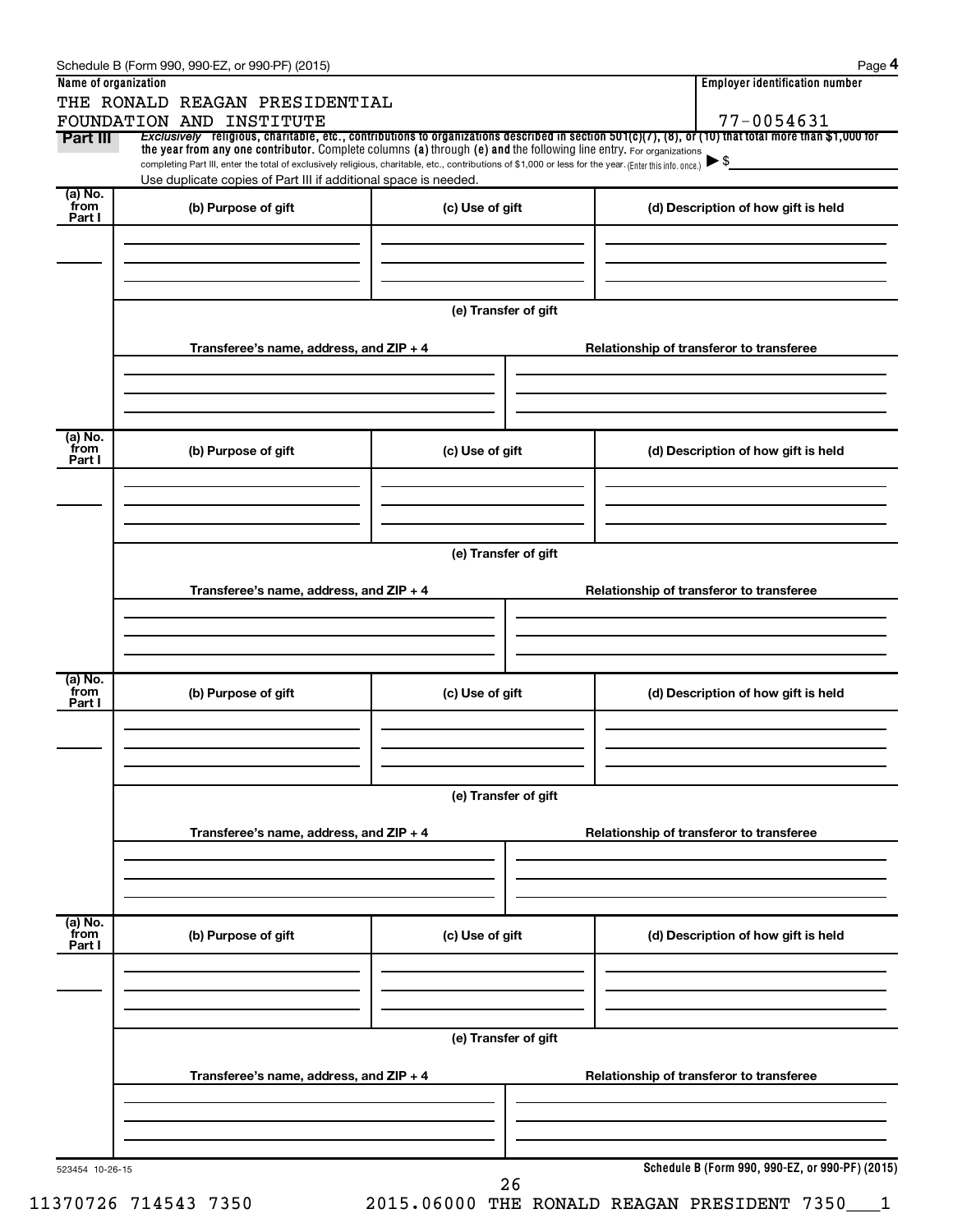|                      | <b>SCHEDULE D</b><br>(Form 990)                        |                                                                                                   | <b>Supplemental Financial Statements</b><br>Complete if the organization answered "Yes" on Form 990,                                                       |                          | OMB No. 1545-0047                                                                      |
|----------------------|--------------------------------------------------------|---------------------------------------------------------------------------------------------------|------------------------------------------------------------------------------------------------------------------------------------------------------------|--------------------------|----------------------------------------------------------------------------------------|
|                      |                                                        |                                                                                                   | Part IV, line 6, 7, 8, 9, 10, 11a, 11b, 11c, 11d, 11e, 11f, 12a, or 12b.<br>Attach to Form 990.                                                            |                          | <b>Open to Public</b>                                                                  |
|                      | Department of the Treasury<br>Internal Revenue Service |                                                                                                   | Information about Schedule D (Form 990) and its instructions is at www.irs.gov/form990.                                                                    |                          | Inspection                                                                             |
|                      | Name of the organization                               | THE RONALD REAGAN PRESIDENTIAL<br>FOUNDATION AND INSTITUTE                                        |                                                                                                                                                            |                          | <b>Employer identification number</b><br>77-0054631                                    |
| Part I               |                                                        |                                                                                                   | Organizations Maintaining Donor Advised Funds or Other Similar Funds or Accounts. Complete if the                                                          |                          |                                                                                        |
|                      |                                                        | organization answered "Yes" on Form 990, Part IV, line 6.                                         |                                                                                                                                                            |                          |                                                                                        |
|                      |                                                        |                                                                                                   | (a) Donor advised funds                                                                                                                                    |                          | (b) Funds and other accounts                                                           |
| 1                    |                                                        |                                                                                                   |                                                                                                                                                            |                          |                                                                                        |
| 2<br>з               |                                                        | Aggregate value of contributions to (during year)<br>Aggregate value of grants from (during year) |                                                                                                                                                            |                          |                                                                                        |
| 4                    |                                                        |                                                                                                   |                                                                                                                                                            |                          |                                                                                        |
| 5                    |                                                        |                                                                                                   | Did the organization inform all donors and donor advisors in writing that the assets held in donor advised funds                                           |                          |                                                                                        |
|                      |                                                        |                                                                                                   |                                                                                                                                                            |                          | <b>No</b><br>Yes                                                                       |
| 6                    |                                                        |                                                                                                   | Did the organization inform all grantees, donors, and donor advisors in writing that grant funds can be used only                                          |                          |                                                                                        |
|                      |                                                        |                                                                                                   | for charitable purposes and not for the benefit of the donor or donor advisor, or for any other purpose conferring                                         |                          |                                                                                        |
|                      | impermissible private benefit?                         |                                                                                                   |                                                                                                                                                            |                          | Yes<br>No                                                                              |
|                      | Part II                                                |                                                                                                   | Conservation Easements. Complete if the organization answered "Yes" on Form 990, Part IV, line 7.                                                          |                          |                                                                                        |
| 1.                   |                                                        | Purpose(s) of conservation easements held by the organization (check all that apply).             |                                                                                                                                                            |                          |                                                                                        |
|                      |                                                        | Preservation of land for public use (e.g., recreation or education)                               | Preservation of a historically important land area                                                                                                         |                          |                                                                                        |
|                      |                                                        | Protection of natural habitat                                                                     | Preservation of a certified historic structure                                                                                                             |                          |                                                                                        |
| 2                    |                                                        | Preservation of open space                                                                        | Complete lines 2a through 2d if the organization held a qualified conservation contribution in the form of a conservation easement on the last             |                          |                                                                                        |
|                      | day of the tax year.                                   |                                                                                                   |                                                                                                                                                            |                          | Held at the End of the Tax Year                                                        |
| a                    |                                                        |                                                                                                   |                                                                                                                                                            | 2a                       |                                                                                        |
| b                    |                                                        |                                                                                                   |                                                                                                                                                            | 2 <sub>b</sub>           |                                                                                        |
| c                    |                                                        |                                                                                                   |                                                                                                                                                            | 2c                       |                                                                                        |
|                      |                                                        |                                                                                                   | d Number of conservation easements included in (c) acquired after 8/17/06, and not on a historic structure                                                 |                          |                                                                                        |
|                      |                                                        |                                                                                                   |                                                                                                                                                            | 2d                       |                                                                                        |
| 3                    |                                                        |                                                                                                   | Number of conservation easements modified, transferred, released, extinguished, or terminated by the organization during the tax                           |                          |                                                                                        |
|                      | $\vee$ ear                                             |                                                                                                   |                                                                                                                                                            |                          |                                                                                        |
| 4                    |                                                        | Number of states where property subject to conservation easement is located >                     |                                                                                                                                                            |                          |                                                                                        |
| 5                    |                                                        |                                                                                                   | Does the organization have a written policy regarding the periodic monitoring, inspection, handling of                                                     |                          |                                                                                        |
|                      |                                                        | violations, and enforcement of the conservation easements it holds?                               |                                                                                                                                                            |                          | Yes<br><b>No</b>                                                                       |
| 6                    |                                                        |                                                                                                   | Staff and volunteer hours devoted to monitoring, inspecting, handling of violations, and enforcing conservation easements during the year                  |                          |                                                                                        |
|                      |                                                        |                                                                                                   |                                                                                                                                                            |                          |                                                                                        |
| 7                    | $\blacktriangleright$ \$                               |                                                                                                   | Amount of expenses incurred in monitoring, inspecting, handling of violations, and enforcing conservation easements during the year                        |                          |                                                                                        |
| 8                    |                                                        |                                                                                                   | Does each conservation easement reported on line 2(d) above satisfy the requirements of section 170(h)(4)(B)(i)                                            |                          |                                                                                        |
|                      |                                                        |                                                                                                   |                                                                                                                                                            |                          | Yes<br><b>No</b>                                                                       |
| 9                    |                                                        |                                                                                                   | In Part XIII, describe how the organization reports conservation easements in its revenue and expense statement, and balance sheet, and                    |                          |                                                                                        |
|                      |                                                        |                                                                                                   | include, if applicable, the text of the footnote to the organization's financial statements that describes the organization's accounting for               |                          |                                                                                        |
|                      | conservation easements.                                |                                                                                                   |                                                                                                                                                            |                          |                                                                                        |
|                      | Part III                                               |                                                                                                   | Organizations Maintaining Collections of Art, Historical Treasures, or Other Similar Assets.                                                               |                          |                                                                                        |
|                      |                                                        | Complete if the organization answered "Yes" on Form 990, Part IV, line 8.                         |                                                                                                                                                            |                          |                                                                                        |
|                      |                                                        |                                                                                                   | 1a If the organization elected, as permitted under SFAS 116 (ASC 958), not to report in its revenue statement and balance sheet works of art,              |                          |                                                                                        |
|                      |                                                        |                                                                                                   | historical treasures, or other similar assets held for public exhibition, education, or research in furtherance of public service, provide, in Part XIII,  |                          |                                                                                        |
|                      |                                                        | the text of the footnote to its financial statements that describes these items.                  |                                                                                                                                                            |                          |                                                                                        |
|                      |                                                        |                                                                                                   | <b>b</b> If the organization elected, as permitted under SFAS 116 (ASC 958), to report in its revenue statement and balance sheet works of art, historical |                          |                                                                                        |
|                      |                                                        |                                                                                                   | treasures, or other similar assets held for public exhibition, education, or research in furtherance of public service, provide the following amounts      |                          |                                                                                        |
|                      | relating to these items:                               |                                                                                                   |                                                                                                                                                            |                          |                                                                                        |
|                      |                                                        |                                                                                                   |                                                                                                                                                            |                          | <u> 1990 - John Stein, marking ar yn y sefydlu yn y sy'n gw</u><br>$\triangleright$ \$ |
| $\mathbf{2}$         |                                                        |                                                                                                   | If the organization received or held works of art, historical treasures, or other similar assets for financial gain, provide                               |                          |                                                                                        |
|                      |                                                        | the following amounts required to be reported under SFAS 116 (ASC 958) relating to these items:   |                                                                                                                                                            |                          |                                                                                        |
|                      |                                                        |                                                                                                   |                                                                                                                                                            |                          |                                                                                        |
|                      |                                                        |                                                                                                   |                                                                                                                                                            | $\blacktriangleright$ \$ |                                                                                        |
| 532051<br>$11-02-15$ |                                                        | LHA For Paperwork Reduction Act Notice, see the Instructions for Form 990.                        |                                                                                                                                                            |                          | Schedule D (Form 990) 2015                                                             |
|                      | <b>CONTAC TALELO DOEN</b>                              |                                                                                                   | 27<br>2015 06000 mun pouzir przezzy przetprum 7250                                                                                                         |                          |                                                                                        |

11370726 714543 7350 2015.06000 THE RONALD REAGAN PRESIDENT 7350\_\_\_1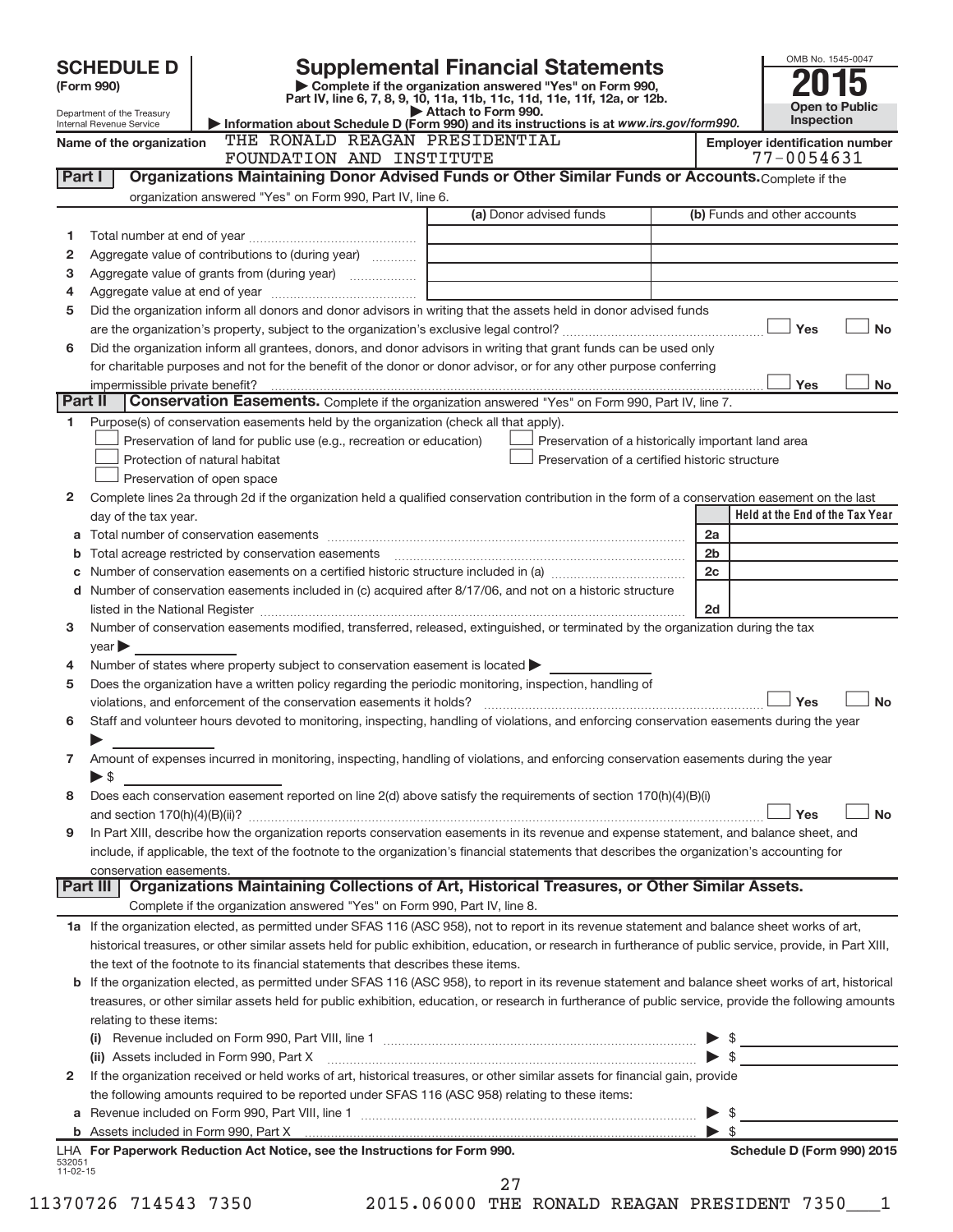| $77 - 0054631$ Page 2<br>FOUNDATION AND INSTITUTE<br>Schedule D (Form 990) 2015<br>Part III<br>Organizations Maintaining Collections of Art, Historical Treasures, or Other Similar Assets(continued)<br>Using the organization's acquisition, accession, and other records, check any of the following that are a significant use of its collection items<br>з<br>(check all that apply):<br>Public exhibition<br>Loan or exchange programs<br>a<br>Scholarly research<br>Other<br>b<br>$\boxed{\textbf{X}}$ Preservation for future generations<br>C<br>Provide a description of the organization's collections and explain how they further the organization's exempt purpose in Part XIII.<br>4<br>During the year, did the organization solicit or receive donations of art, historical treasures, or other similar assets<br>5<br>$\overline{X}$ No<br>Yes<br><b>Part IV</b><br><b>Escrow and Custodial Arrangements.</b> Complete if the organization answered "Yes" on Form 990, Part IV, line 9, or<br>reported an amount on Form 990, Part X, line 21.<br>1a Is the organization an agent, trustee, custodian or other intermediary for contributions or other assets not included<br><b>No</b><br>Yes<br>b If "Yes," explain the arrangement in Part XIII and complete the following table:<br>Amount<br>1c<br>d Additions during the year manufactured and an account of the year manufactured and account of the year manufactured and account of the year manufactured and account of the year manufactured and account of the year manufa<br>1d<br>e Distributions during the year manufactured and content to the year manufactured and the year manufactured and the year manufactured and the year manufactured and the year manufactured and the year manufactured and the ye<br>1e<br>1f<br>2a Did the organization include an amount on Form 990, Part X, line 21, for escrow or custodial account liability?<br>Yes<br>No<br>b If "Yes," explain the arrangement in Part XIII. Check here if the explanation has been provided on Part XIII<br><b>Endowment Funds.</b> Complete if the organization answered "Yes" on Form 990, Part IV, line 10.<br><b>Part V</b><br>(c) Two years back<br>(d) Three years back<br>(e) Four years back<br>(a) Current year<br>(b) Prior year<br>150, 110, 413.<br>160, 308, 398.<br>148, 171, 329.<br>135, 587, 811.<br>121,831,359.<br><b>1a</b> Beginning of year balance <i>manument</i><br>10,000.<br>771,616.<br>904,137.<br>129,063.<br>11,759,315.<br>$-4, 207, 985.$<br>12, 325, 453.<br>14, 545, 389.<br>12,617,381.<br>c Net investment earnings, gains, and losses<br>e Other expenditures for facilities<br>2,500,000.<br>960,000.<br>6,000,000.<br>938,000.<br>918,000.<br>and programs<br>f Administrative expenses<br>$159, 369, 728.$ 150, 110, 413. 160, 308, 398.<br>148, 171, 329.<br>135, 587, 811.<br>$g$ End of year balance $\ldots$<br>Provide the estimated percentage of the current year end balance (line 1g, column (a)) held as:<br>2<br>a Board designated or quasi-endowment ><br>%<br><b>b</b> Permanent endowment $\blacktriangleright$<br>%<br>c Temporarily restricted endowment<br>%<br>The percentages on lines 2a, 2b, and 2c should equal 100%.<br>3a Are there endowment funds not in the possession of the organization that are held and administered for the organization<br>Yes<br>No<br>by:<br>Χ<br>3a(i)<br>(i)<br>$\overline{\text{X}}$<br>3a(ii)<br>3 <sub>b</sub><br>Describe in Part XIII the intended uses of the organization's endowment funds.<br>4<br><b>Land, Buildings, and Equipment.</b><br><b>Part VI</b><br>Complete if the organization answered "Yes" on Form 990, Part IV, line 11a. See Form 990, Part X, line 10.<br>Description of property<br>(a) Cost or other<br>(b) Cost or other<br>(c) Accumulated<br>(d) Book value<br>basis (investment)<br>basis (other)<br>depreciation<br>24, 159, 956.<br>24, 159, 956.<br>41, 178, 653.<br>46,903,900.<br>88,082,553.<br>27,961,281.<br>17,270,084.<br>10,691,197.<br>81, 755, 053.<br>Total. Add lines 1a through 1e. (Column (d) must equal Form 990, Part X, column (B), line 10c.)<br>Schedule D (Form 990) 2015 |  | THE RONALD REAGAN PRESIDENTIAL |  |  |  |  |
|----------------------------------------------------------------------------------------------------------------------------------------------------------------------------------------------------------------------------------------------------------------------------------------------------------------------------------------------------------------------------------------------------------------------------------------------------------------------------------------------------------------------------------------------------------------------------------------------------------------------------------------------------------------------------------------------------------------------------------------------------------------------------------------------------------------------------------------------------------------------------------------------------------------------------------------------------------------------------------------------------------------------------------------------------------------------------------------------------------------------------------------------------------------------------------------------------------------------------------------------------------------------------------------------------------------------------------------------------------------------------------------------------------------------------------------------------------------------------------------------------------------------------------------------------------------------------------------------------------------------------------------------------------------------------------------------------------------------------------------------------------------------------------------------------------------------------------------------------------------------------------------------------------------------------------------------------------------------------------------------------------------------------------------------------------------------------------------------------------------------------------------------------------------------------------------------------------------------------------------------------------------------------------------------------------------------------------------------------------------------------------------------------------------------------------------------------------------------------------------------------------------------------------------------------------------------------------------------------------------------------------------------------------------------------------------------------------------------------------------------------------------------------------------------------------------------------------------------------------------------------------------------------------------------------------------------------------------------------------------------------------------------------------------------------------------------------------------------------------------------------------------------------------------------------------------------------------------------------------------------------------------------------------------------------------------------------------------------------------------------------------------------------------------------------------------------------------------------------------------------------------------------------------------------------------------------------------------------------------------------------------------------------------------------------------------------------------------------------------------------------------------------------------------------------------------------------------------------------------------------------------------------------------------------------------------------------------------------------------------------------------------------------------------------------------------------------------------------------------------------------------------------------------------------------------------------|--|--------------------------------|--|--|--|--|
|                                                                                                                                                                                                                                                                                                                                                                                                                                                                                                                                                                                                                                                                                                                                                                                                                                                                                                                                                                                                                                                                                                                                                                                                                                                                                                                                                                                                                                                                                                                                                                                                                                                                                                                                                                                                                                                                                                                                                                                                                                                                                                                                                                                                                                                                                                                                                                                                                                                                                                                                                                                                                                                                                                                                                                                                                                                                                                                                                                                                                                                                                                                                                                                                                                                                                                                                                                                                                                                                                                                                                                                                                                                                                                                                                                                                                                                                                                                                                                                                                                                                                                                                                                                              |  |                                |  |  |  |  |
|                                                                                                                                                                                                                                                                                                                                                                                                                                                                                                                                                                                                                                                                                                                                                                                                                                                                                                                                                                                                                                                                                                                                                                                                                                                                                                                                                                                                                                                                                                                                                                                                                                                                                                                                                                                                                                                                                                                                                                                                                                                                                                                                                                                                                                                                                                                                                                                                                                                                                                                                                                                                                                                                                                                                                                                                                                                                                                                                                                                                                                                                                                                                                                                                                                                                                                                                                                                                                                                                                                                                                                                                                                                                                                                                                                                                                                                                                                                                                                                                                                                                                                                                                                                              |  |                                |  |  |  |  |
|                                                                                                                                                                                                                                                                                                                                                                                                                                                                                                                                                                                                                                                                                                                                                                                                                                                                                                                                                                                                                                                                                                                                                                                                                                                                                                                                                                                                                                                                                                                                                                                                                                                                                                                                                                                                                                                                                                                                                                                                                                                                                                                                                                                                                                                                                                                                                                                                                                                                                                                                                                                                                                                                                                                                                                                                                                                                                                                                                                                                                                                                                                                                                                                                                                                                                                                                                                                                                                                                                                                                                                                                                                                                                                                                                                                                                                                                                                                                                                                                                                                                                                                                                                                              |  |                                |  |  |  |  |
|                                                                                                                                                                                                                                                                                                                                                                                                                                                                                                                                                                                                                                                                                                                                                                                                                                                                                                                                                                                                                                                                                                                                                                                                                                                                                                                                                                                                                                                                                                                                                                                                                                                                                                                                                                                                                                                                                                                                                                                                                                                                                                                                                                                                                                                                                                                                                                                                                                                                                                                                                                                                                                                                                                                                                                                                                                                                                                                                                                                                                                                                                                                                                                                                                                                                                                                                                                                                                                                                                                                                                                                                                                                                                                                                                                                                                                                                                                                                                                                                                                                                                                                                                                                              |  |                                |  |  |  |  |
|                                                                                                                                                                                                                                                                                                                                                                                                                                                                                                                                                                                                                                                                                                                                                                                                                                                                                                                                                                                                                                                                                                                                                                                                                                                                                                                                                                                                                                                                                                                                                                                                                                                                                                                                                                                                                                                                                                                                                                                                                                                                                                                                                                                                                                                                                                                                                                                                                                                                                                                                                                                                                                                                                                                                                                                                                                                                                                                                                                                                                                                                                                                                                                                                                                                                                                                                                                                                                                                                                                                                                                                                                                                                                                                                                                                                                                                                                                                                                                                                                                                                                                                                                                                              |  |                                |  |  |  |  |
|                                                                                                                                                                                                                                                                                                                                                                                                                                                                                                                                                                                                                                                                                                                                                                                                                                                                                                                                                                                                                                                                                                                                                                                                                                                                                                                                                                                                                                                                                                                                                                                                                                                                                                                                                                                                                                                                                                                                                                                                                                                                                                                                                                                                                                                                                                                                                                                                                                                                                                                                                                                                                                                                                                                                                                                                                                                                                                                                                                                                                                                                                                                                                                                                                                                                                                                                                                                                                                                                                                                                                                                                                                                                                                                                                                                                                                                                                                                                                                                                                                                                                                                                                                                              |  |                                |  |  |  |  |
|                                                                                                                                                                                                                                                                                                                                                                                                                                                                                                                                                                                                                                                                                                                                                                                                                                                                                                                                                                                                                                                                                                                                                                                                                                                                                                                                                                                                                                                                                                                                                                                                                                                                                                                                                                                                                                                                                                                                                                                                                                                                                                                                                                                                                                                                                                                                                                                                                                                                                                                                                                                                                                                                                                                                                                                                                                                                                                                                                                                                                                                                                                                                                                                                                                                                                                                                                                                                                                                                                                                                                                                                                                                                                                                                                                                                                                                                                                                                                                                                                                                                                                                                                                                              |  |                                |  |  |  |  |
|                                                                                                                                                                                                                                                                                                                                                                                                                                                                                                                                                                                                                                                                                                                                                                                                                                                                                                                                                                                                                                                                                                                                                                                                                                                                                                                                                                                                                                                                                                                                                                                                                                                                                                                                                                                                                                                                                                                                                                                                                                                                                                                                                                                                                                                                                                                                                                                                                                                                                                                                                                                                                                                                                                                                                                                                                                                                                                                                                                                                                                                                                                                                                                                                                                                                                                                                                                                                                                                                                                                                                                                                                                                                                                                                                                                                                                                                                                                                                                                                                                                                                                                                                                                              |  |                                |  |  |  |  |
|                                                                                                                                                                                                                                                                                                                                                                                                                                                                                                                                                                                                                                                                                                                                                                                                                                                                                                                                                                                                                                                                                                                                                                                                                                                                                                                                                                                                                                                                                                                                                                                                                                                                                                                                                                                                                                                                                                                                                                                                                                                                                                                                                                                                                                                                                                                                                                                                                                                                                                                                                                                                                                                                                                                                                                                                                                                                                                                                                                                                                                                                                                                                                                                                                                                                                                                                                                                                                                                                                                                                                                                                                                                                                                                                                                                                                                                                                                                                                                                                                                                                                                                                                                                              |  |                                |  |  |  |  |
|                                                                                                                                                                                                                                                                                                                                                                                                                                                                                                                                                                                                                                                                                                                                                                                                                                                                                                                                                                                                                                                                                                                                                                                                                                                                                                                                                                                                                                                                                                                                                                                                                                                                                                                                                                                                                                                                                                                                                                                                                                                                                                                                                                                                                                                                                                                                                                                                                                                                                                                                                                                                                                                                                                                                                                                                                                                                                                                                                                                                                                                                                                                                                                                                                                                                                                                                                                                                                                                                                                                                                                                                                                                                                                                                                                                                                                                                                                                                                                                                                                                                                                                                                                                              |  |                                |  |  |  |  |
|                                                                                                                                                                                                                                                                                                                                                                                                                                                                                                                                                                                                                                                                                                                                                                                                                                                                                                                                                                                                                                                                                                                                                                                                                                                                                                                                                                                                                                                                                                                                                                                                                                                                                                                                                                                                                                                                                                                                                                                                                                                                                                                                                                                                                                                                                                                                                                                                                                                                                                                                                                                                                                                                                                                                                                                                                                                                                                                                                                                                                                                                                                                                                                                                                                                                                                                                                                                                                                                                                                                                                                                                                                                                                                                                                                                                                                                                                                                                                                                                                                                                                                                                                                                              |  |                                |  |  |  |  |
|                                                                                                                                                                                                                                                                                                                                                                                                                                                                                                                                                                                                                                                                                                                                                                                                                                                                                                                                                                                                                                                                                                                                                                                                                                                                                                                                                                                                                                                                                                                                                                                                                                                                                                                                                                                                                                                                                                                                                                                                                                                                                                                                                                                                                                                                                                                                                                                                                                                                                                                                                                                                                                                                                                                                                                                                                                                                                                                                                                                                                                                                                                                                                                                                                                                                                                                                                                                                                                                                                                                                                                                                                                                                                                                                                                                                                                                                                                                                                                                                                                                                                                                                                                                              |  |                                |  |  |  |  |
|                                                                                                                                                                                                                                                                                                                                                                                                                                                                                                                                                                                                                                                                                                                                                                                                                                                                                                                                                                                                                                                                                                                                                                                                                                                                                                                                                                                                                                                                                                                                                                                                                                                                                                                                                                                                                                                                                                                                                                                                                                                                                                                                                                                                                                                                                                                                                                                                                                                                                                                                                                                                                                                                                                                                                                                                                                                                                                                                                                                                                                                                                                                                                                                                                                                                                                                                                                                                                                                                                                                                                                                                                                                                                                                                                                                                                                                                                                                                                                                                                                                                                                                                                                                              |  |                                |  |  |  |  |
|                                                                                                                                                                                                                                                                                                                                                                                                                                                                                                                                                                                                                                                                                                                                                                                                                                                                                                                                                                                                                                                                                                                                                                                                                                                                                                                                                                                                                                                                                                                                                                                                                                                                                                                                                                                                                                                                                                                                                                                                                                                                                                                                                                                                                                                                                                                                                                                                                                                                                                                                                                                                                                                                                                                                                                                                                                                                                                                                                                                                                                                                                                                                                                                                                                                                                                                                                                                                                                                                                                                                                                                                                                                                                                                                                                                                                                                                                                                                                                                                                                                                                                                                                                                              |  |                                |  |  |  |  |
|                                                                                                                                                                                                                                                                                                                                                                                                                                                                                                                                                                                                                                                                                                                                                                                                                                                                                                                                                                                                                                                                                                                                                                                                                                                                                                                                                                                                                                                                                                                                                                                                                                                                                                                                                                                                                                                                                                                                                                                                                                                                                                                                                                                                                                                                                                                                                                                                                                                                                                                                                                                                                                                                                                                                                                                                                                                                                                                                                                                                                                                                                                                                                                                                                                                                                                                                                                                                                                                                                                                                                                                                                                                                                                                                                                                                                                                                                                                                                                                                                                                                                                                                                                                              |  |                                |  |  |  |  |
|                                                                                                                                                                                                                                                                                                                                                                                                                                                                                                                                                                                                                                                                                                                                                                                                                                                                                                                                                                                                                                                                                                                                                                                                                                                                                                                                                                                                                                                                                                                                                                                                                                                                                                                                                                                                                                                                                                                                                                                                                                                                                                                                                                                                                                                                                                                                                                                                                                                                                                                                                                                                                                                                                                                                                                                                                                                                                                                                                                                                                                                                                                                                                                                                                                                                                                                                                                                                                                                                                                                                                                                                                                                                                                                                                                                                                                                                                                                                                                                                                                                                                                                                                                                              |  |                                |  |  |  |  |
|                                                                                                                                                                                                                                                                                                                                                                                                                                                                                                                                                                                                                                                                                                                                                                                                                                                                                                                                                                                                                                                                                                                                                                                                                                                                                                                                                                                                                                                                                                                                                                                                                                                                                                                                                                                                                                                                                                                                                                                                                                                                                                                                                                                                                                                                                                                                                                                                                                                                                                                                                                                                                                                                                                                                                                                                                                                                                                                                                                                                                                                                                                                                                                                                                                                                                                                                                                                                                                                                                                                                                                                                                                                                                                                                                                                                                                                                                                                                                                                                                                                                                                                                                                                              |  |                                |  |  |  |  |
|                                                                                                                                                                                                                                                                                                                                                                                                                                                                                                                                                                                                                                                                                                                                                                                                                                                                                                                                                                                                                                                                                                                                                                                                                                                                                                                                                                                                                                                                                                                                                                                                                                                                                                                                                                                                                                                                                                                                                                                                                                                                                                                                                                                                                                                                                                                                                                                                                                                                                                                                                                                                                                                                                                                                                                                                                                                                                                                                                                                                                                                                                                                                                                                                                                                                                                                                                                                                                                                                                                                                                                                                                                                                                                                                                                                                                                                                                                                                                                                                                                                                                                                                                                                              |  |                                |  |  |  |  |
|                                                                                                                                                                                                                                                                                                                                                                                                                                                                                                                                                                                                                                                                                                                                                                                                                                                                                                                                                                                                                                                                                                                                                                                                                                                                                                                                                                                                                                                                                                                                                                                                                                                                                                                                                                                                                                                                                                                                                                                                                                                                                                                                                                                                                                                                                                                                                                                                                                                                                                                                                                                                                                                                                                                                                                                                                                                                                                                                                                                                                                                                                                                                                                                                                                                                                                                                                                                                                                                                                                                                                                                                                                                                                                                                                                                                                                                                                                                                                                                                                                                                                                                                                                                              |  |                                |  |  |  |  |
|                                                                                                                                                                                                                                                                                                                                                                                                                                                                                                                                                                                                                                                                                                                                                                                                                                                                                                                                                                                                                                                                                                                                                                                                                                                                                                                                                                                                                                                                                                                                                                                                                                                                                                                                                                                                                                                                                                                                                                                                                                                                                                                                                                                                                                                                                                                                                                                                                                                                                                                                                                                                                                                                                                                                                                                                                                                                                                                                                                                                                                                                                                                                                                                                                                                                                                                                                                                                                                                                                                                                                                                                                                                                                                                                                                                                                                                                                                                                                                                                                                                                                                                                                                                              |  |                                |  |  |  |  |
|                                                                                                                                                                                                                                                                                                                                                                                                                                                                                                                                                                                                                                                                                                                                                                                                                                                                                                                                                                                                                                                                                                                                                                                                                                                                                                                                                                                                                                                                                                                                                                                                                                                                                                                                                                                                                                                                                                                                                                                                                                                                                                                                                                                                                                                                                                                                                                                                                                                                                                                                                                                                                                                                                                                                                                                                                                                                                                                                                                                                                                                                                                                                                                                                                                                                                                                                                                                                                                                                                                                                                                                                                                                                                                                                                                                                                                                                                                                                                                                                                                                                                                                                                                                              |  |                                |  |  |  |  |
|                                                                                                                                                                                                                                                                                                                                                                                                                                                                                                                                                                                                                                                                                                                                                                                                                                                                                                                                                                                                                                                                                                                                                                                                                                                                                                                                                                                                                                                                                                                                                                                                                                                                                                                                                                                                                                                                                                                                                                                                                                                                                                                                                                                                                                                                                                                                                                                                                                                                                                                                                                                                                                                                                                                                                                                                                                                                                                                                                                                                                                                                                                                                                                                                                                                                                                                                                                                                                                                                                                                                                                                                                                                                                                                                                                                                                                                                                                                                                                                                                                                                                                                                                                                              |  |                                |  |  |  |  |
|                                                                                                                                                                                                                                                                                                                                                                                                                                                                                                                                                                                                                                                                                                                                                                                                                                                                                                                                                                                                                                                                                                                                                                                                                                                                                                                                                                                                                                                                                                                                                                                                                                                                                                                                                                                                                                                                                                                                                                                                                                                                                                                                                                                                                                                                                                                                                                                                                                                                                                                                                                                                                                                                                                                                                                                                                                                                                                                                                                                                                                                                                                                                                                                                                                                                                                                                                                                                                                                                                                                                                                                                                                                                                                                                                                                                                                                                                                                                                                                                                                                                                                                                                                                              |  |                                |  |  |  |  |
|                                                                                                                                                                                                                                                                                                                                                                                                                                                                                                                                                                                                                                                                                                                                                                                                                                                                                                                                                                                                                                                                                                                                                                                                                                                                                                                                                                                                                                                                                                                                                                                                                                                                                                                                                                                                                                                                                                                                                                                                                                                                                                                                                                                                                                                                                                                                                                                                                                                                                                                                                                                                                                                                                                                                                                                                                                                                                                                                                                                                                                                                                                                                                                                                                                                                                                                                                                                                                                                                                                                                                                                                                                                                                                                                                                                                                                                                                                                                                                                                                                                                                                                                                                                              |  |                                |  |  |  |  |
|                                                                                                                                                                                                                                                                                                                                                                                                                                                                                                                                                                                                                                                                                                                                                                                                                                                                                                                                                                                                                                                                                                                                                                                                                                                                                                                                                                                                                                                                                                                                                                                                                                                                                                                                                                                                                                                                                                                                                                                                                                                                                                                                                                                                                                                                                                                                                                                                                                                                                                                                                                                                                                                                                                                                                                                                                                                                                                                                                                                                                                                                                                                                                                                                                                                                                                                                                                                                                                                                                                                                                                                                                                                                                                                                                                                                                                                                                                                                                                                                                                                                                                                                                                                              |  |                                |  |  |  |  |
|                                                                                                                                                                                                                                                                                                                                                                                                                                                                                                                                                                                                                                                                                                                                                                                                                                                                                                                                                                                                                                                                                                                                                                                                                                                                                                                                                                                                                                                                                                                                                                                                                                                                                                                                                                                                                                                                                                                                                                                                                                                                                                                                                                                                                                                                                                                                                                                                                                                                                                                                                                                                                                                                                                                                                                                                                                                                                                                                                                                                                                                                                                                                                                                                                                                                                                                                                                                                                                                                                                                                                                                                                                                                                                                                                                                                                                                                                                                                                                                                                                                                                                                                                                                              |  |                                |  |  |  |  |
|                                                                                                                                                                                                                                                                                                                                                                                                                                                                                                                                                                                                                                                                                                                                                                                                                                                                                                                                                                                                                                                                                                                                                                                                                                                                                                                                                                                                                                                                                                                                                                                                                                                                                                                                                                                                                                                                                                                                                                                                                                                                                                                                                                                                                                                                                                                                                                                                                                                                                                                                                                                                                                                                                                                                                                                                                                                                                                                                                                                                                                                                                                                                                                                                                                                                                                                                                                                                                                                                                                                                                                                                                                                                                                                                                                                                                                                                                                                                                                                                                                                                                                                                                                                              |  |                                |  |  |  |  |
|                                                                                                                                                                                                                                                                                                                                                                                                                                                                                                                                                                                                                                                                                                                                                                                                                                                                                                                                                                                                                                                                                                                                                                                                                                                                                                                                                                                                                                                                                                                                                                                                                                                                                                                                                                                                                                                                                                                                                                                                                                                                                                                                                                                                                                                                                                                                                                                                                                                                                                                                                                                                                                                                                                                                                                                                                                                                                                                                                                                                                                                                                                                                                                                                                                                                                                                                                                                                                                                                                                                                                                                                                                                                                                                                                                                                                                                                                                                                                                                                                                                                                                                                                                                              |  |                                |  |  |  |  |
|                                                                                                                                                                                                                                                                                                                                                                                                                                                                                                                                                                                                                                                                                                                                                                                                                                                                                                                                                                                                                                                                                                                                                                                                                                                                                                                                                                                                                                                                                                                                                                                                                                                                                                                                                                                                                                                                                                                                                                                                                                                                                                                                                                                                                                                                                                                                                                                                                                                                                                                                                                                                                                                                                                                                                                                                                                                                                                                                                                                                                                                                                                                                                                                                                                                                                                                                                                                                                                                                                                                                                                                                                                                                                                                                                                                                                                                                                                                                                                                                                                                                                                                                                                                              |  |                                |  |  |  |  |
|                                                                                                                                                                                                                                                                                                                                                                                                                                                                                                                                                                                                                                                                                                                                                                                                                                                                                                                                                                                                                                                                                                                                                                                                                                                                                                                                                                                                                                                                                                                                                                                                                                                                                                                                                                                                                                                                                                                                                                                                                                                                                                                                                                                                                                                                                                                                                                                                                                                                                                                                                                                                                                                                                                                                                                                                                                                                                                                                                                                                                                                                                                                                                                                                                                                                                                                                                                                                                                                                                                                                                                                                                                                                                                                                                                                                                                                                                                                                                                                                                                                                                                                                                                                              |  |                                |  |  |  |  |
|                                                                                                                                                                                                                                                                                                                                                                                                                                                                                                                                                                                                                                                                                                                                                                                                                                                                                                                                                                                                                                                                                                                                                                                                                                                                                                                                                                                                                                                                                                                                                                                                                                                                                                                                                                                                                                                                                                                                                                                                                                                                                                                                                                                                                                                                                                                                                                                                                                                                                                                                                                                                                                                                                                                                                                                                                                                                                                                                                                                                                                                                                                                                                                                                                                                                                                                                                                                                                                                                                                                                                                                                                                                                                                                                                                                                                                                                                                                                                                                                                                                                                                                                                                                              |  |                                |  |  |  |  |
|                                                                                                                                                                                                                                                                                                                                                                                                                                                                                                                                                                                                                                                                                                                                                                                                                                                                                                                                                                                                                                                                                                                                                                                                                                                                                                                                                                                                                                                                                                                                                                                                                                                                                                                                                                                                                                                                                                                                                                                                                                                                                                                                                                                                                                                                                                                                                                                                                                                                                                                                                                                                                                                                                                                                                                                                                                                                                                                                                                                                                                                                                                                                                                                                                                                                                                                                                                                                                                                                                                                                                                                                                                                                                                                                                                                                                                                                                                                                                                                                                                                                                                                                                                                              |  |                                |  |  |  |  |
|                                                                                                                                                                                                                                                                                                                                                                                                                                                                                                                                                                                                                                                                                                                                                                                                                                                                                                                                                                                                                                                                                                                                                                                                                                                                                                                                                                                                                                                                                                                                                                                                                                                                                                                                                                                                                                                                                                                                                                                                                                                                                                                                                                                                                                                                                                                                                                                                                                                                                                                                                                                                                                                                                                                                                                                                                                                                                                                                                                                                                                                                                                                                                                                                                                                                                                                                                                                                                                                                                                                                                                                                                                                                                                                                                                                                                                                                                                                                                                                                                                                                                                                                                                                              |  |                                |  |  |  |  |
|                                                                                                                                                                                                                                                                                                                                                                                                                                                                                                                                                                                                                                                                                                                                                                                                                                                                                                                                                                                                                                                                                                                                                                                                                                                                                                                                                                                                                                                                                                                                                                                                                                                                                                                                                                                                                                                                                                                                                                                                                                                                                                                                                                                                                                                                                                                                                                                                                                                                                                                                                                                                                                                                                                                                                                                                                                                                                                                                                                                                                                                                                                                                                                                                                                                                                                                                                                                                                                                                                                                                                                                                                                                                                                                                                                                                                                                                                                                                                                                                                                                                                                                                                                                              |  |                                |  |  |  |  |
|                                                                                                                                                                                                                                                                                                                                                                                                                                                                                                                                                                                                                                                                                                                                                                                                                                                                                                                                                                                                                                                                                                                                                                                                                                                                                                                                                                                                                                                                                                                                                                                                                                                                                                                                                                                                                                                                                                                                                                                                                                                                                                                                                                                                                                                                                                                                                                                                                                                                                                                                                                                                                                                                                                                                                                                                                                                                                                                                                                                                                                                                                                                                                                                                                                                                                                                                                                                                                                                                                                                                                                                                                                                                                                                                                                                                                                                                                                                                                                                                                                                                                                                                                                                              |  |                                |  |  |  |  |
|                                                                                                                                                                                                                                                                                                                                                                                                                                                                                                                                                                                                                                                                                                                                                                                                                                                                                                                                                                                                                                                                                                                                                                                                                                                                                                                                                                                                                                                                                                                                                                                                                                                                                                                                                                                                                                                                                                                                                                                                                                                                                                                                                                                                                                                                                                                                                                                                                                                                                                                                                                                                                                                                                                                                                                                                                                                                                                                                                                                                                                                                                                                                                                                                                                                                                                                                                                                                                                                                                                                                                                                                                                                                                                                                                                                                                                                                                                                                                                                                                                                                                                                                                                                              |  |                                |  |  |  |  |
|                                                                                                                                                                                                                                                                                                                                                                                                                                                                                                                                                                                                                                                                                                                                                                                                                                                                                                                                                                                                                                                                                                                                                                                                                                                                                                                                                                                                                                                                                                                                                                                                                                                                                                                                                                                                                                                                                                                                                                                                                                                                                                                                                                                                                                                                                                                                                                                                                                                                                                                                                                                                                                                                                                                                                                                                                                                                                                                                                                                                                                                                                                                                                                                                                                                                                                                                                                                                                                                                                                                                                                                                                                                                                                                                                                                                                                                                                                                                                                                                                                                                                                                                                                                              |  |                                |  |  |  |  |
|                                                                                                                                                                                                                                                                                                                                                                                                                                                                                                                                                                                                                                                                                                                                                                                                                                                                                                                                                                                                                                                                                                                                                                                                                                                                                                                                                                                                                                                                                                                                                                                                                                                                                                                                                                                                                                                                                                                                                                                                                                                                                                                                                                                                                                                                                                                                                                                                                                                                                                                                                                                                                                                                                                                                                                                                                                                                                                                                                                                                                                                                                                                                                                                                                                                                                                                                                                                                                                                                                                                                                                                                                                                                                                                                                                                                                                                                                                                                                                                                                                                                                                                                                                                              |  |                                |  |  |  |  |
|                                                                                                                                                                                                                                                                                                                                                                                                                                                                                                                                                                                                                                                                                                                                                                                                                                                                                                                                                                                                                                                                                                                                                                                                                                                                                                                                                                                                                                                                                                                                                                                                                                                                                                                                                                                                                                                                                                                                                                                                                                                                                                                                                                                                                                                                                                                                                                                                                                                                                                                                                                                                                                                                                                                                                                                                                                                                                                                                                                                                                                                                                                                                                                                                                                                                                                                                                                                                                                                                                                                                                                                                                                                                                                                                                                                                                                                                                                                                                                                                                                                                                                                                                                                              |  |                                |  |  |  |  |
|                                                                                                                                                                                                                                                                                                                                                                                                                                                                                                                                                                                                                                                                                                                                                                                                                                                                                                                                                                                                                                                                                                                                                                                                                                                                                                                                                                                                                                                                                                                                                                                                                                                                                                                                                                                                                                                                                                                                                                                                                                                                                                                                                                                                                                                                                                                                                                                                                                                                                                                                                                                                                                                                                                                                                                                                                                                                                                                                                                                                                                                                                                                                                                                                                                                                                                                                                                                                                                                                                                                                                                                                                                                                                                                                                                                                                                                                                                                                                                                                                                                                                                                                                                                              |  |                                |  |  |  |  |
|                                                                                                                                                                                                                                                                                                                                                                                                                                                                                                                                                                                                                                                                                                                                                                                                                                                                                                                                                                                                                                                                                                                                                                                                                                                                                                                                                                                                                                                                                                                                                                                                                                                                                                                                                                                                                                                                                                                                                                                                                                                                                                                                                                                                                                                                                                                                                                                                                                                                                                                                                                                                                                                                                                                                                                                                                                                                                                                                                                                                                                                                                                                                                                                                                                                                                                                                                                                                                                                                                                                                                                                                                                                                                                                                                                                                                                                                                                                                                                                                                                                                                                                                                                                              |  |                                |  |  |  |  |
|                                                                                                                                                                                                                                                                                                                                                                                                                                                                                                                                                                                                                                                                                                                                                                                                                                                                                                                                                                                                                                                                                                                                                                                                                                                                                                                                                                                                                                                                                                                                                                                                                                                                                                                                                                                                                                                                                                                                                                                                                                                                                                                                                                                                                                                                                                                                                                                                                                                                                                                                                                                                                                                                                                                                                                                                                                                                                                                                                                                                                                                                                                                                                                                                                                                                                                                                                                                                                                                                                                                                                                                                                                                                                                                                                                                                                                                                                                                                                                                                                                                                                                                                                                                              |  |                                |  |  |  |  |
|                                                                                                                                                                                                                                                                                                                                                                                                                                                                                                                                                                                                                                                                                                                                                                                                                                                                                                                                                                                                                                                                                                                                                                                                                                                                                                                                                                                                                                                                                                                                                                                                                                                                                                                                                                                                                                                                                                                                                                                                                                                                                                                                                                                                                                                                                                                                                                                                                                                                                                                                                                                                                                                                                                                                                                                                                                                                                                                                                                                                                                                                                                                                                                                                                                                                                                                                                                                                                                                                                                                                                                                                                                                                                                                                                                                                                                                                                                                                                                                                                                                                                                                                                                                              |  |                                |  |  |  |  |
|                                                                                                                                                                                                                                                                                                                                                                                                                                                                                                                                                                                                                                                                                                                                                                                                                                                                                                                                                                                                                                                                                                                                                                                                                                                                                                                                                                                                                                                                                                                                                                                                                                                                                                                                                                                                                                                                                                                                                                                                                                                                                                                                                                                                                                                                                                                                                                                                                                                                                                                                                                                                                                                                                                                                                                                                                                                                                                                                                                                                                                                                                                                                                                                                                                                                                                                                                                                                                                                                                                                                                                                                                                                                                                                                                                                                                                                                                                                                                                                                                                                                                                                                                                                              |  |                                |  |  |  |  |
|                                                                                                                                                                                                                                                                                                                                                                                                                                                                                                                                                                                                                                                                                                                                                                                                                                                                                                                                                                                                                                                                                                                                                                                                                                                                                                                                                                                                                                                                                                                                                                                                                                                                                                                                                                                                                                                                                                                                                                                                                                                                                                                                                                                                                                                                                                                                                                                                                                                                                                                                                                                                                                                                                                                                                                                                                                                                                                                                                                                                                                                                                                                                                                                                                                                                                                                                                                                                                                                                                                                                                                                                                                                                                                                                                                                                                                                                                                                                                                                                                                                                                                                                                                                              |  |                                |  |  |  |  |
|                                                                                                                                                                                                                                                                                                                                                                                                                                                                                                                                                                                                                                                                                                                                                                                                                                                                                                                                                                                                                                                                                                                                                                                                                                                                                                                                                                                                                                                                                                                                                                                                                                                                                                                                                                                                                                                                                                                                                                                                                                                                                                                                                                                                                                                                                                                                                                                                                                                                                                                                                                                                                                                                                                                                                                                                                                                                                                                                                                                                                                                                                                                                                                                                                                                                                                                                                                                                                                                                                                                                                                                                                                                                                                                                                                                                                                                                                                                                                                                                                                                                                                                                                                                              |  |                                |  |  |  |  |
|                                                                                                                                                                                                                                                                                                                                                                                                                                                                                                                                                                                                                                                                                                                                                                                                                                                                                                                                                                                                                                                                                                                                                                                                                                                                                                                                                                                                                                                                                                                                                                                                                                                                                                                                                                                                                                                                                                                                                                                                                                                                                                                                                                                                                                                                                                                                                                                                                                                                                                                                                                                                                                                                                                                                                                                                                                                                                                                                                                                                                                                                                                                                                                                                                                                                                                                                                                                                                                                                                                                                                                                                                                                                                                                                                                                                                                                                                                                                                                                                                                                                                                                                                                                              |  |                                |  |  |  |  |
|                                                                                                                                                                                                                                                                                                                                                                                                                                                                                                                                                                                                                                                                                                                                                                                                                                                                                                                                                                                                                                                                                                                                                                                                                                                                                                                                                                                                                                                                                                                                                                                                                                                                                                                                                                                                                                                                                                                                                                                                                                                                                                                                                                                                                                                                                                                                                                                                                                                                                                                                                                                                                                                                                                                                                                                                                                                                                                                                                                                                                                                                                                                                                                                                                                                                                                                                                                                                                                                                                                                                                                                                                                                                                                                                                                                                                                                                                                                                                                                                                                                                                                                                                                                              |  |                                |  |  |  |  |
|                                                                                                                                                                                                                                                                                                                                                                                                                                                                                                                                                                                                                                                                                                                                                                                                                                                                                                                                                                                                                                                                                                                                                                                                                                                                                                                                                                                                                                                                                                                                                                                                                                                                                                                                                                                                                                                                                                                                                                                                                                                                                                                                                                                                                                                                                                                                                                                                                                                                                                                                                                                                                                                                                                                                                                                                                                                                                                                                                                                                                                                                                                                                                                                                                                                                                                                                                                                                                                                                                                                                                                                                                                                                                                                                                                                                                                                                                                                                                                                                                                                                                                                                                                                              |  |                                |  |  |  |  |
|                                                                                                                                                                                                                                                                                                                                                                                                                                                                                                                                                                                                                                                                                                                                                                                                                                                                                                                                                                                                                                                                                                                                                                                                                                                                                                                                                                                                                                                                                                                                                                                                                                                                                                                                                                                                                                                                                                                                                                                                                                                                                                                                                                                                                                                                                                                                                                                                                                                                                                                                                                                                                                                                                                                                                                                                                                                                                                                                                                                                                                                                                                                                                                                                                                                                                                                                                                                                                                                                                                                                                                                                                                                                                                                                                                                                                                                                                                                                                                                                                                                                                                                                                                                              |  |                                |  |  |  |  |
|                                                                                                                                                                                                                                                                                                                                                                                                                                                                                                                                                                                                                                                                                                                                                                                                                                                                                                                                                                                                                                                                                                                                                                                                                                                                                                                                                                                                                                                                                                                                                                                                                                                                                                                                                                                                                                                                                                                                                                                                                                                                                                                                                                                                                                                                                                                                                                                                                                                                                                                                                                                                                                                                                                                                                                                                                                                                                                                                                                                                                                                                                                                                                                                                                                                                                                                                                                                                                                                                                                                                                                                                                                                                                                                                                                                                                                                                                                                                                                                                                                                                                                                                                                                              |  |                                |  |  |  |  |
|                                                                                                                                                                                                                                                                                                                                                                                                                                                                                                                                                                                                                                                                                                                                                                                                                                                                                                                                                                                                                                                                                                                                                                                                                                                                                                                                                                                                                                                                                                                                                                                                                                                                                                                                                                                                                                                                                                                                                                                                                                                                                                                                                                                                                                                                                                                                                                                                                                                                                                                                                                                                                                                                                                                                                                                                                                                                                                                                                                                                                                                                                                                                                                                                                                                                                                                                                                                                                                                                                                                                                                                                                                                                                                                                                                                                                                                                                                                                                                                                                                                                                                                                                                                              |  |                                |  |  |  |  |
|                                                                                                                                                                                                                                                                                                                                                                                                                                                                                                                                                                                                                                                                                                                                                                                                                                                                                                                                                                                                                                                                                                                                                                                                                                                                                                                                                                                                                                                                                                                                                                                                                                                                                                                                                                                                                                                                                                                                                                                                                                                                                                                                                                                                                                                                                                                                                                                                                                                                                                                                                                                                                                                                                                                                                                                                                                                                                                                                                                                                                                                                                                                                                                                                                                                                                                                                                                                                                                                                                                                                                                                                                                                                                                                                                                                                                                                                                                                                                                                                                                                                                                                                                                                              |  |                                |  |  |  |  |

532052 09-21-15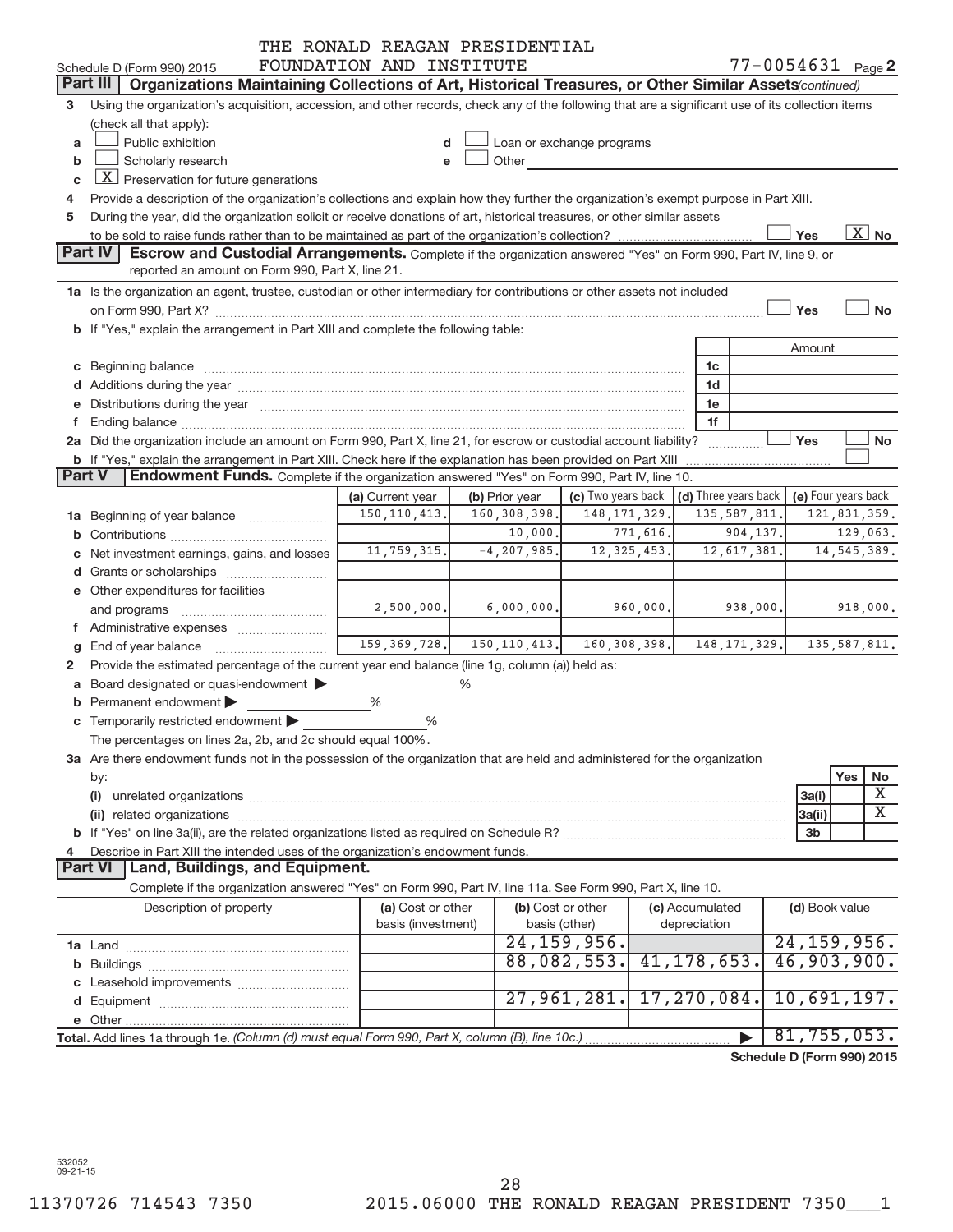|                               | THE RONALD REAGAN PRESIDENTIAL |
|-------------------------------|--------------------------------|
| <b>DAINDRAT SHE THARTHING</b> |                                |

|           | Schedule D (Form 990) 2015                                                                                                                           |                 | FOUNDATION AND INSTITUTE |                          |  | $77 - 0054631$ Page 3                                     |  |
|-----------|------------------------------------------------------------------------------------------------------------------------------------------------------|-----------------|--------------------------|--------------------------|--|-----------------------------------------------------------|--|
|           | Part VII Investments - Other Securities.                                                                                                             |                 |                          |                          |  |                                                           |  |
|           | Complete if the organization answered "Yes" on Form 990, Part IV, line 11b. See Form 990, Part X, line 12.                                           |                 |                          |                          |  |                                                           |  |
|           | (a) Description of security or category (including name of security)                                                                                 |                 | (b) Book value           |                          |  | (c) Method of valuation: Cost or end-of-year market value |  |
|           | (1) Financial derivatives                                                                                                                            |                 |                          |                          |  |                                                           |  |
|           |                                                                                                                                                      |                 |                          |                          |  |                                                           |  |
| (3) Other |                                                                                                                                                      |                 |                          |                          |  |                                                           |  |
|           | (A) PRIVATE EQUITY SECURITIES                                                                                                                        |                 | 10,033,687.              | END-OF-YEAR MARKET VALUE |  |                                                           |  |
|           | (B) EQUITY MUTUAL FUNDS                                                                                                                              |                 | 69, 573, 619.            | END-OF-YEAR MARKET VALUE |  |                                                           |  |
| (C)       | TRUST FUNDS HELD BY                                                                                                                                  |                 |                          |                          |  |                                                           |  |
| (D)       | <b>OTHERS</b>                                                                                                                                        |                 | 3,396,418.               | END-OF-YEAR MARKET VALUE |  |                                                           |  |
|           | FIXED INCOME MUTUAL FUNDS                                                                                                                            |                 | 67, 412, 228.            | END-OF-YEAR MARKET VALUE |  |                                                           |  |
| (E)       |                                                                                                                                                      |                 |                          |                          |  |                                                           |  |
| (F)       |                                                                                                                                                      |                 |                          |                          |  |                                                           |  |
| (G)       |                                                                                                                                                      |                 |                          |                          |  |                                                           |  |
| (H)       |                                                                                                                                                      |                 | 150, 415, 952.           |                          |  |                                                           |  |
|           | Total. (Col. (b) must equal Form 990, Part X, col. (B) line 12.)                                                                                     |                 |                          |                          |  |                                                           |  |
|           | Part VIII Investments - Program Related.                                                                                                             |                 |                          |                          |  |                                                           |  |
|           | Complete if the organization answered "Yes" on Form 990, Part IV, line 11c. See Form 990, Part X, line 13.                                           |                 |                          |                          |  |                                                           |  |
|           | (a) Description of investment                                                                                                                        |                 | (b) Book value           |                          |  | (c) Method of valuation: Cost or end-of-year market value |  |
| (1)       |                                                                                                                                                      |                 |                          |                          |  |                                                           |  |
| (2)       |                                                                                                                                                      |                 |                          |                          |  |                                                           |  |
| (3)       |                                                                                                                                                      |                 |                          |                          |  |                                                           |  |
| (4)       |                                                                                                                                                      |                 |                          |                          |  |                                                           |  |
| (5)       |                                                                                                                                                      |                 |                          |                          |  |                                                           |  |
| (6)       |                                                                                                                                                      |                 |                          |                          |  |                                                           |  |
| (7)       |                                                                                                                                                      |                 |                          |                          |  |                                                           |  |
| (8)       |                                                                                                                                                      |                 |                          |                          |  |                                                           |  |
| (9)       |                                                                                                                                                      |                 |                          |                          |  |                                                           |  |
|           | Total. (Col. (b) must equal Form 990, Part X, col. (B) line 13.)                                                                                     |                 |                          |                          |  |                                                           |  |
|           | Part IX<br><b>Other Assets.</b>                                                                                                                      |                 |                          |                          |  |                                                           |  |
|           | Complete if the organization answered "Yes" on Form 990, Part IV, line 11d. See Form 990, Part X, line 15.                                           |                 |                          |                          |  |                                                           |  |
|           |                                                                                                                                                      | (a) Description |                          |                          |  | (b) Book value                                            |  |
| (1)       |                                                                                                                                                      |                 |                          |                          |  |                                                           |  |
| (2)       |                                                                                                                                                      |                 |                          |                          |  |                                                           |  |
| (3)       |                                                                                                                                                      |                 |                          |                          |  |                                                           |  |
| (4)       |                                                                                                                                                      |                 |                          |                          |  |                                                           |  |
| (5)       |                                                                                                                                                      |                 |                          |                          |  |                                                           |  |
| (6)       |                                                                                                                                                      |                 |                          |                          |  |                                                           |  |
| (7)       |                                                                                                                                                      |                 |                          |                          |  |                                                           |  |
| (8)       |                                                                                                                                                      |                 |                          |                          |  |                                                           |  |
| (9)       |                                                                                                                                                      |                 |                          |                          |  |                                                           |  |
|           | Total. (Column (b) must equal Form 990, Part X, col. (B) line 15.)                                                                                   |                 |                          |                          |  |                                                           |  |
| Part X    | <b>Other Liabilities.</b>                                                                                                                            |                 |                          |                          |  |                                                           |  |
|           | Complete if the organization answered "Yes" on Form 990, Part IV, line 11e or 11f. See Form 990, Part X, line 25.                                    |                 |                          |                          |  |                                                           |  |
| 1.        | (a) Description of liability                                                                                                                         |                 |                          | (b) Book value           |  |                                                           |  |
| (1)       | Federal income taxes                                                                                                                                 |                 |                          |                          |  |                                                           |  |
| (2)       |                                                                                                                                                      |                 |                          |                          |  |                                                           |  |
|           |                                                                                                                                                      |                 |                          |                          |  |                                                           |  |
| (3)       |                                                                                                                                                      |                 |                          |                          |  |                                                           |  |
| (4)       |                                                                                                                                                      |                 |                          |                          |  |                                                           |  |
| (5)       |                                                                                                                                                      |                 |                          |                          |  |                                                           |  |
| (6)       |                                                                                                                                                      |                 |                          |                          |  |                                                           |  |
| (7)       |                                                                                                                                                      |                 |                          |                          |  |                                                           |  |
| (8)       |                                                                                                                                                      |                 |                          |                          |  |                                                           |  |
| (9)       |                                                                                                                                                      |                 |                          |                          |  |                                                           |  |
|           | Total. (Column (b) must equal Form 990, Part X, col. (B) line 25.)                                                                                   |                 |                          |                          |  |                                                           |  |
|           | 2. Liability for uncertain tax positions. In Part XIII, provide the text of the footnote to the organization's financial statements that reports the |                 |                          |                          |  |                                                           |  |
|           | organization's liability for uncertain tax positions under FIN 48 (ASC 740). Check here if the text of the footnote has been provided in Part XIII   |                 |                          |                          |  |                                                           |  |
|           |                                                                                                                                                      |                 |                          |                          |  | Schedule D (Form 990) 2015                                |  |

532053 09-21-15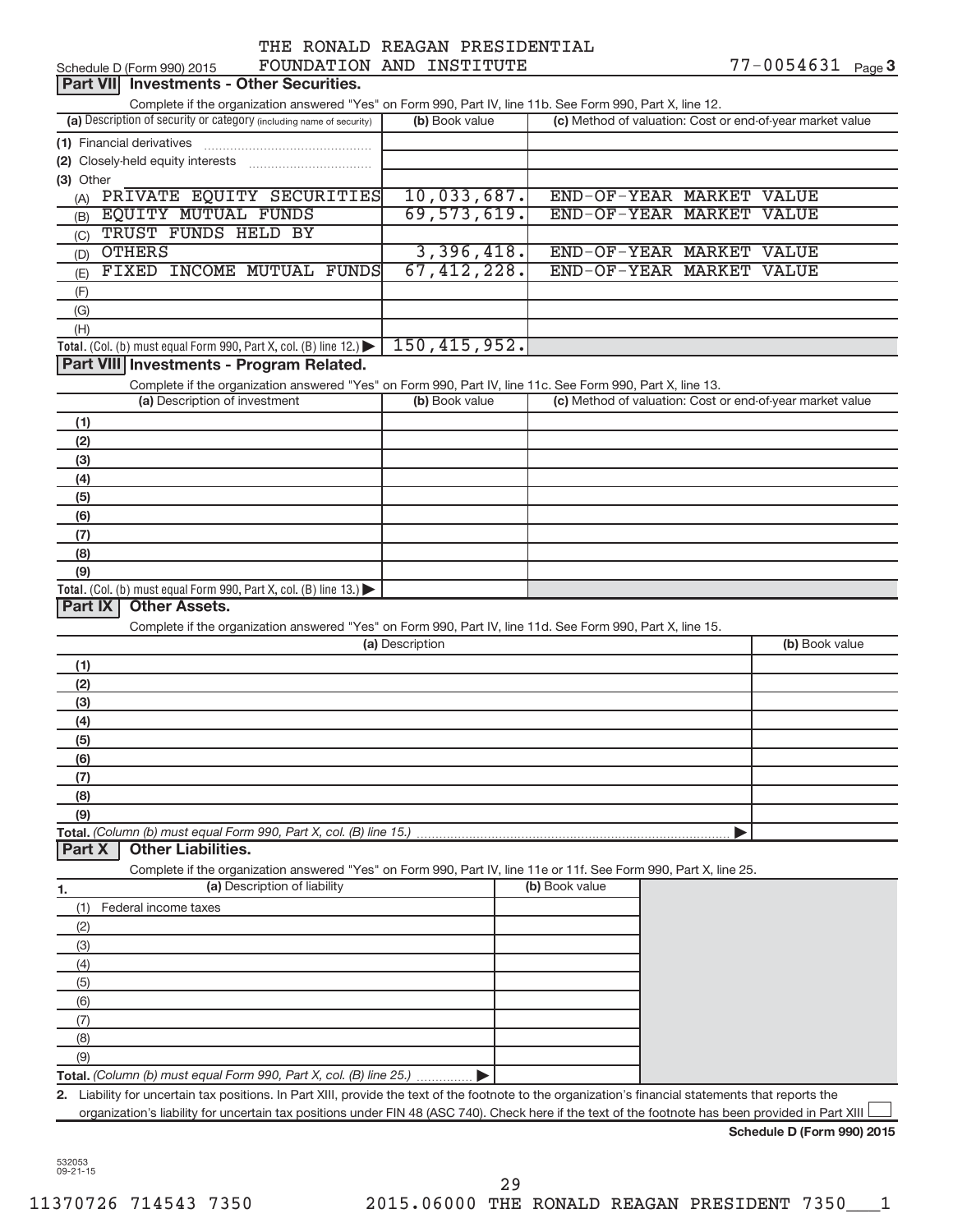|    | THE RONALD REAGAN PRESIDENTIAL                                                                                                                                                                                                      |                |               |                |                   |
|----|-------------------------------------------------------------------------------------------------------------------------------------------------------------------------------------------------------------------------------------|----------------|---------------|----------------|-------------------|
|    | FOUNDATION AND INSTITUTE<br>Schedule D (Form 990) 2015                                                                                                                                                                              |                |               |                | 77-0054631 Page 4 |
|    | Part XI  <br>Reconciliation of Revenue per Audited Financial Statements With Revenue per Return.                                                                                                                                    |                |               |                |                   |
|    | Complete if the organization answered "Yes" on Form 990, Part IV, line 12a.                                                                                                                                                         |                |               |                |                   |
| 1  | Total revenue, gains, and other support per audited financial statements [[[[[[[[[[[[[[[[[[[[[[[]]]]]]]]]]]]]                                                                                                                       |                |               | $\mathbf{1}$   | 47,905,494.       |
| 2  | Amounts included on line 1 but not on Form 990, Part VIII, line 12:                                                                                                                                                                 |                |               |                |                   |
|    |                                                                                                                                                                                                                                     | 2a             | 10, 139, 601. |                |                   |
|    |                                                                                                                                                                                                                                     | 2 <sub>b</sub> |               |                |                   |
|    |                                                                                                                                                                                                                                     | 2 <sub>c</sub> |               |                |                   |
| d  |                                                                                                                                                                                                                                     | 2d             | 2,805,137.    |                |                   |
|    | e Add lines 2a through 2d [11] manufactured and all the Add lines 2a through 2d [11] manufactured and all through 2d [11] manufactured and all through 2d [11] manufactured and all through 2d [11] manufactured and all throu      |                |               | 2e             | 12,944,738.       |
| 3  |                                                                                                                                                                                                                                     |                |               | $\mathbf{3}$   | 34,960,756.       |
| 4  | Amounts included on Form 990, Part VIII, line 12, but not on line 1:                                                                                                                                                                |                |               |                |                   |
|    | a Investment expenses not included on Form 990, Part VIII, line 7b [11, 11, 11, 11]                                                                                                                                                 | 4a             |               |                |                   |
|    |                                                                                                                                                                                                                                     | 4 <sub>h</sub> |               |                |                   |
|    | c Add lines 4a and 4b                                                                                                                                                                                                               |                |               | 4c             | $0 \cdot$         |
| 5  |                                                                                                                                                                                                                                     |                |               | $\overline{5}$ | 34,960,756.       |
|    | Part XII   Reconciliation of Expenses per Audited Financial Statements With Expenses per Return.                                                                                                                                    |                |               |                |                   |
|    | Complete if the organization answered "Yes" on Form 990, Part IV, line 12a.                                                                                                                                                         |                |               |                |                   |
| 1  |                                                                                                                                                                                                                                     |                |               | $\mathbf{1}$   | 29, 357, 851.     |
| 2  | Amounts included on line 1 but not on Form 990, Part IX, line 25:                                                                                                                                                                   |                |               |                |                   |
| a  | Donated services and use of facilities [111] [12] matter controller and use of facilities [11] matter controller                                                                                                                    | 2a             |               |                |                   |
|    |                                                                                                                                                                                                                                     | 2 <sub>b</sub> |               |                |                   |
|    |                                                                                                                                                                                                                                     | 2c             |               |                |                   |
|    |                                                                                                                                                                                                                                     | 2d             | 2,805,137.    |                |                   |
| e  | Add lines 2a through 2d <b>contained a contained a contained a contained a</b> contained a contained a contained a contained a contained a contained a contained a contained a contained a contained a contained a contained a cont |                |               | 2e             | 2,805,137.        |
| 3. |                                                                                                                                                                                                                                     |                |               | $\mathbf{3}$   | 26,552,714.       |
| 4  | Amounts included on Form 990, Part IX, line 25, but not on line 1:                                                                                                                                                                  |                |               |                |                   |
|    | a Investment expenses not included on Form 990, Part VIII, line 7b [11, 11, 11, 11]                                                                                                                                                 | 4a             |               |                |                   |
|    |                                                                                                                                                                                                                                     | 4 <sub>h</sub> |               |                |                   |
|    | c Add lines 4a and 4b                                                                                                                                                                                                               |                |               | 4с             | 0.                |
| 5  |                                                                                                                                                                                                                                     |                |               | 5              | 26,552,714.       |
|    | Part XIII Supplemental Information.                                                                                                                                                                                                 |                |               |                |                   |

Provide the descriptions required for Part II, lines 3, 5, and 9; Part III, lines 1a and 4; Part IV, lines 1b and 2b; Part V, line 4; Part X, line 2; Part XI, lines 2d and 4b; and Part XII, lines 2d and 4b. Also complete this part to provide any additional information.

### PART III, LINE 4:

| NATIONAL ARCHIVES AND RECORDS ADMINISTRATION ("NARA") MAINTAINS THE        |
|----------------------------------------------------------------------------|
| COLLECTION FOR THE FOUNDATION. UPON COMPLETION OF THE LIBRARY'S            |
| CONSTRUCTION IN 1991, NARA ASSUMED RESPONSIBILITY FOR THE OPERATION,       |
| SECURITY AND MAINTENANCE OF THE LIBRARY AS A PRESIDENTIAL ARCHIVAL         |
| DEPOSITORY. HOWEVER, THE OPERATION AND MAINTENANCE OF CERTAIN PORTIONS OF  |
| THE LIBRARY, INCLUDING THE AREAS DESIGNED FOR THE MUSEUM STORE, THE AIR    |
| FORCE ONE PAVILION AND THE FOUNDATION OFFICES REMAIN THE RESPONSIBILITY OF |
| THE FOUNDATION. IN FEBRUARY 2016 THE FOUNDATION ASSUMED RESPONSIBILITY FOR |
| VISITOR SERVICES AND OPERATES THE ADMISSIONS AREA OF THE MUSEUM. ACCOUNTS  |
| RECEIVABLE FROM NARA AMOUNTED TO \$179,014 AT SEPTEMBER 30, 2016.          |
|                                                                            |

**Schedule D (Form 990) 2015**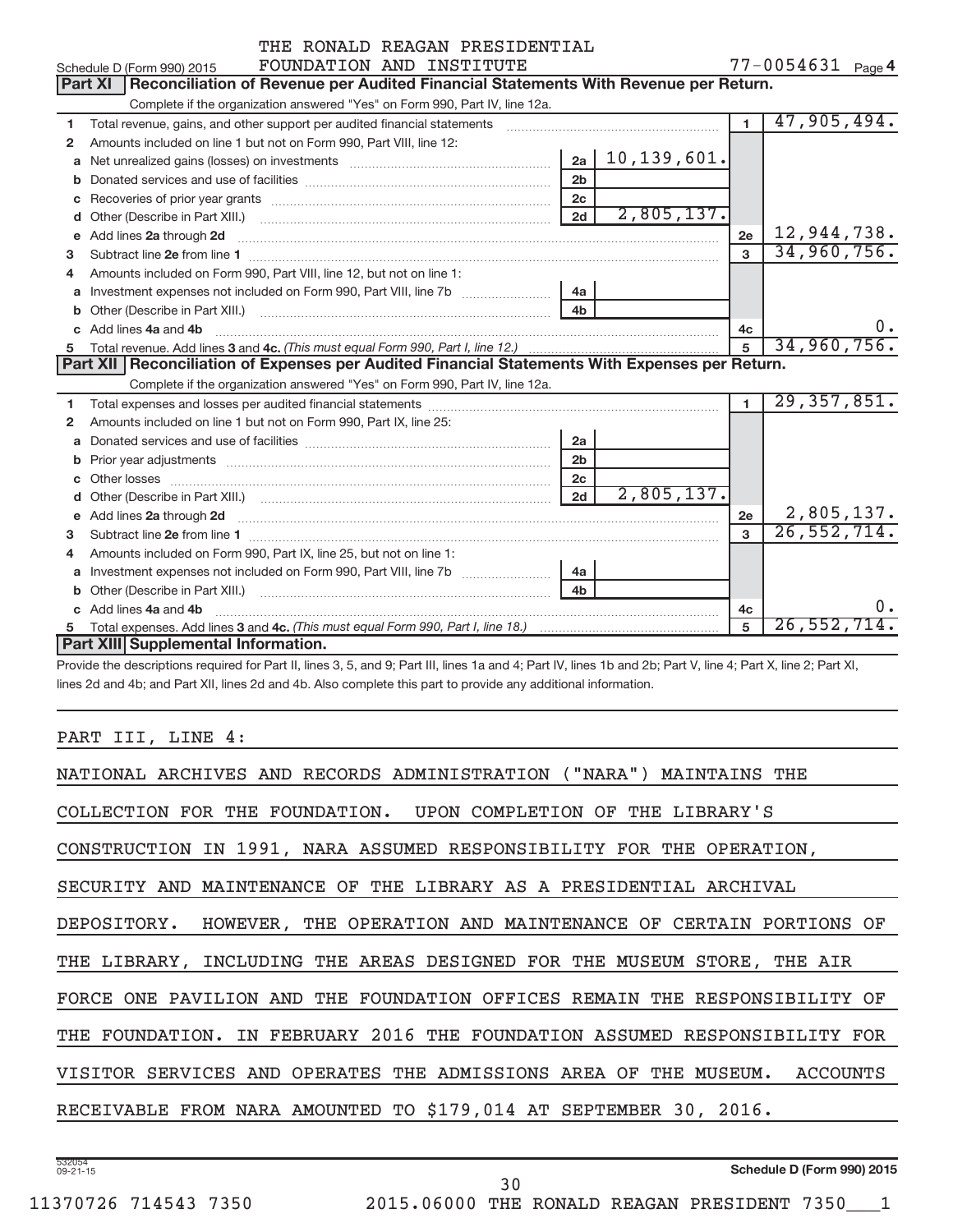| THE RONALD REAGAN PRESIDENTIAL<br>FOUNDATION AND INSTITUTE<br>Schedule D (Form 990) 2015<br><b>Part XIII Supplemental Information (continued)</b> | 77-0054631 Page 5 |
|---------------------------------------------------------------------------------------------------------------------------------------------------|-------------------|
| PART XI, LINE 2D - OTHER ADJUSTMENTS:                                                                                                             |                   |
| PROVISION FOR UNCOLLECTIBLE PLEDGES NETTED AGAINST REVENUE                                                                                        | 226,000.          |
| COST OF GOODS SOLD NETTED AGAINST REVENUE                                                                                                         | 1,628,535.        |
| RENTAL EXPENSES NETTED AGAINST REVENUE                                                                                                            | 950,602.          |
| TOTAL TO SCHEDULE D, PART XI, LINE 2D                                                                                                             | 2,805,137.        |
|                                                                                                                                                   |                   |
| PART XII, LINE 2D - OTHER ADJUSTMENTS:                                                                                                            |                   |
| PROVISION FOR UNCOLLECTIBLE PLEDGES NETTED AGAINST REVENUE                                                                                        | 226,000.          |
| COST OF GOODS SOLD NETTED AGAINST REVENUE                                                                                                         | 1,628,535.        |
| RENTAL EXPENSES NETTED AGAINST REVENUE                                                                                                            | 950,602.          |
| TOTAL TO SCHEDULE D, PART XII, LINE 2D                                                                                                            | 2,805,137.        |
|                                                                                                                                                   |                   |
|                                                                                                                                                   |                   |
|                                                                                                                                                   |                   |
|                                                                                                                                                   |                   |
|                                                                                                                                                   |                   |
|                                                                                                                                                   |                   |
|                                                                                                                                                   |                   |
|                                                                                                                                                   |                   |
|                                                                                                                                                   |                   |
|                                                                                                                                                   |                   |
|                                                                                                                                                   |                   |
|                                                                                                                                                   |                   |
|                                                                                                                                                   |                   |
|                                                                                                                                                   |                   |
|                                                                                                                                                   |                   |
|                                                                                                                                                   |                   |
|                                                                                                                                                   |                   |

**Schedule D (Form 990) 2015**

532055 09-21-15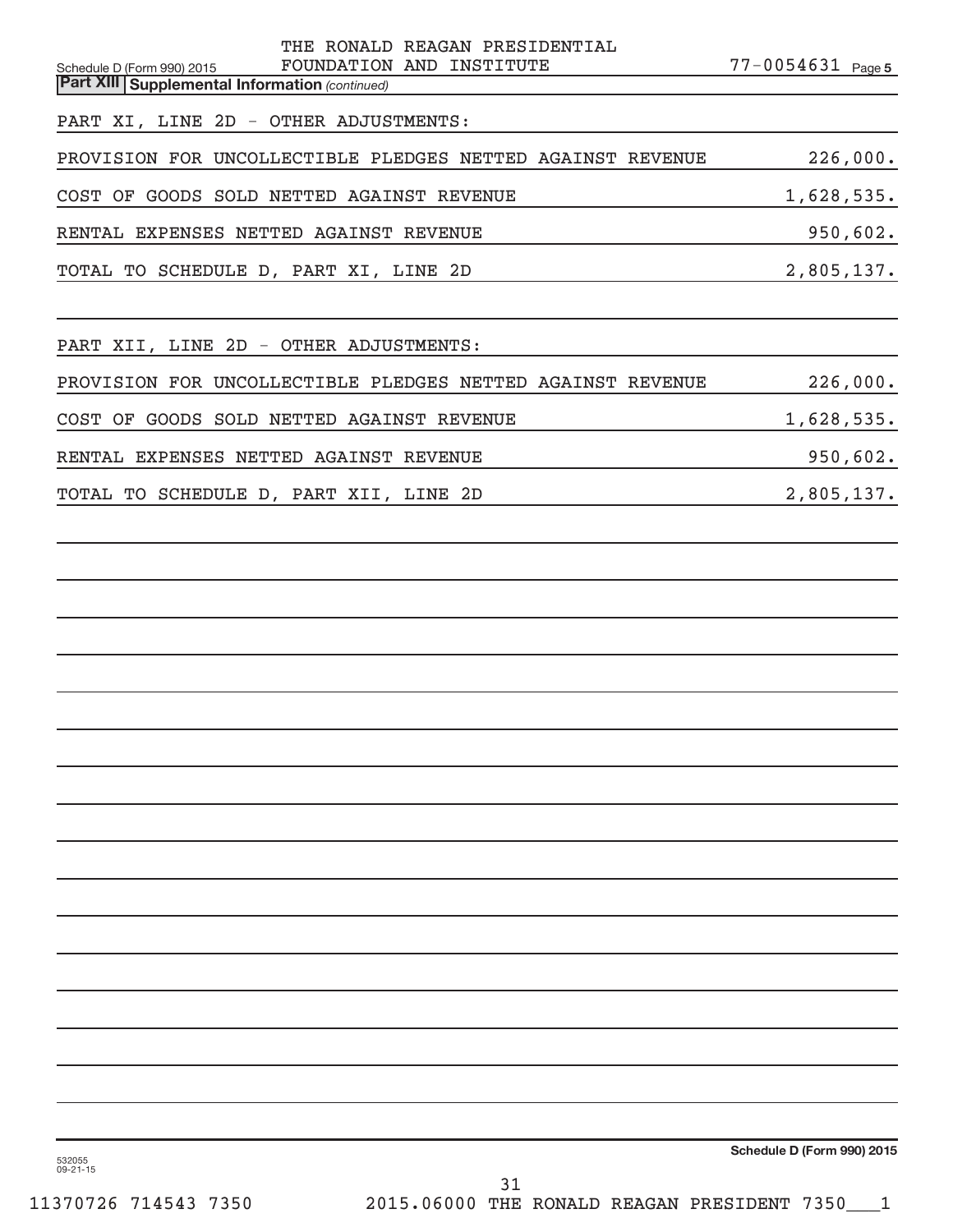| <b>SCHEDULE FI</b>                                                                                                                                                                              |                                           |                                                                                       | <b>Statement of Activities Outside the United States</b>                                                                                                                                                                                             |                                                                      |                                                                                                             | OMB No. 1545-0047                                                |
|-------------------------------------------------------------------------------------------------------------------------------------------------------------------------------------------------|-------------------------------------------|---------------------------------------------------------------------------------------|------------------------------------------------------------------------------------------------------------------------------------------------------------------------------------------------------------------------------------------------------|----------------------------------------------------------------------|-------------------------------------------------------------------------------------------------------------|------------------------------------------------------------------|
| (Form 990)                                                                                                                                                                                      |                                           |                                                                                       | Complete if the organization answered "Yes" on Form 990, Part IV, line 14b, 15, or 16.<br>Attach to Form 990.                                                                                                                                        |                                                                      |                                                                                                             |                                                                  |
| Department of the Treasury<br>Internal Revenue Service                                                                                                                                          |                                           |                                                                                       | Information about Schedule F (Form 990) and its instructions is at www.irs.gov/form990.                                                                                                                                                              |                                                                      |                                                                                                             | <b>Open to Public</b><br>Inspection                              |
| Name of the organization                                                                                                                                                                        |                                           |                                                                                       |                                                                                                                                                                                                                                                      |                                                                      |                                                                                                             | <b>Employer identification number</b>                            |
| THE RONALD REAGAN PRESIDENTIAL<br>FOUNDATION AND INSTITUTE                                                                                                                                      |                                           |                                                                                       |                                                                                                                                                                                                                                                      |                                                                      | 77-0054631                                                                                                  |                                                                  |
| <b>Part I</b>                                                                                                                                                                                   |                                           |                                                                                       | General Information on Activities Outside the United States. Complete if the organization answered "Yes" on                                                                                                                                          |                                                                      |                                                                                                             |                                                                  |
|                                                                                                                                                                                                 | Form 990, Part IV, line 14b.              |                                                                                       |                                                                                                                                                                                                                                                      |                                                                      |                                                                                                             |                                                                  |
| 1.                                                                                                                                                                                              |                                           |                                                                                       | For grantmakers. Does the organization maintain records to substantiate the amount of its grants and other assistance,<br>the grantees' eligibility for the grants or assistance, and the selection criteria used to award the grants or assistance? |                                                                      |                                                                                                             | Yes<br><b>No</b>                                                 |
| $\mathbf{2}$<br>United States.                                                                                                                                                                  |                                           |                                                                                       | For grantmakers. Describe in Part V the organization's procedures for monitoring the use of its grants and other assistance outside the                                                                                                              |                                                                      |                                                                                                             |                                                                  |
| 3                                                                                                                                                                                               |                                           |                                                                                       | Activities per Region. (The following Part I, line 3 table can be duplicated if additional space is needed.)                                                                                                                                         |                                                                      |                                                                                                             |                                                                  |
| (a) Region                                                                                                                                                                                      | (b) Number of<br>offices<br>in the region | (c) Number of<br>employees,<br>agents, and<br>independent<br>contractors<br>in region | (d) Activities conducted in region<br>(by type) (e.g., fundraising, program<br>services, investments, grants to<br>recipients located in the region)                                                                                                 |                                                                      | (e) If activity listed in (d)<br>is a program service,<br>describe specific type<br>of service(s) in region | (f) Total<br>expenditures<br>for and<br>investments<br>in region |
|                                                                                                                                                                                                 |                                           |                                                                                       |                                                                                                                                                                                                                                                      | EXPENDITURES FOR THE<br>MAINTENANCE OF THE<br>STATUE IN LONDON WHICH |                                                                                                             |                                                                  |
| LONDON, ENGLAND                                                                                                                                                                                 | 0                                         | 0                                                                                     | PROGRAM SERVICES                                                                                                                                                                                                                                     | WAS UNVEILED IN JULY                                                 |                                                                                                             | 72,904.                                                          |
|                                                                                                                                                                                                 |                                           |                                                                                       |                                                                                                                                                                                                                                                      |                                                                      |                                                                                                             |                                                                  |
| 3 a Sub-total<br><b>b</b> Total from continuation<br>sheets to Part I<br>c Totals (add lines 3a<br>and 3b)<br><b>LHA.</b> For Panorwork Poduction Act Notice, see the Instructions for Form 000 |                                           | 0<br>0<br>0                                                                           |                                                                                                                                                                                                                                                      |                                                                      |                                                                                                             | 72,904.<br>$0$ .<br>72,904.<br>Schodule E (Form 000) 2015        |

LHA For Paperwork Reduction Act Notice, see the Instructions for Form 990. Shand the Schedule F (Form 990) 2015 SEE PART V FOR COLUMN (E) DESCRIPTIONS

532071 10-01-15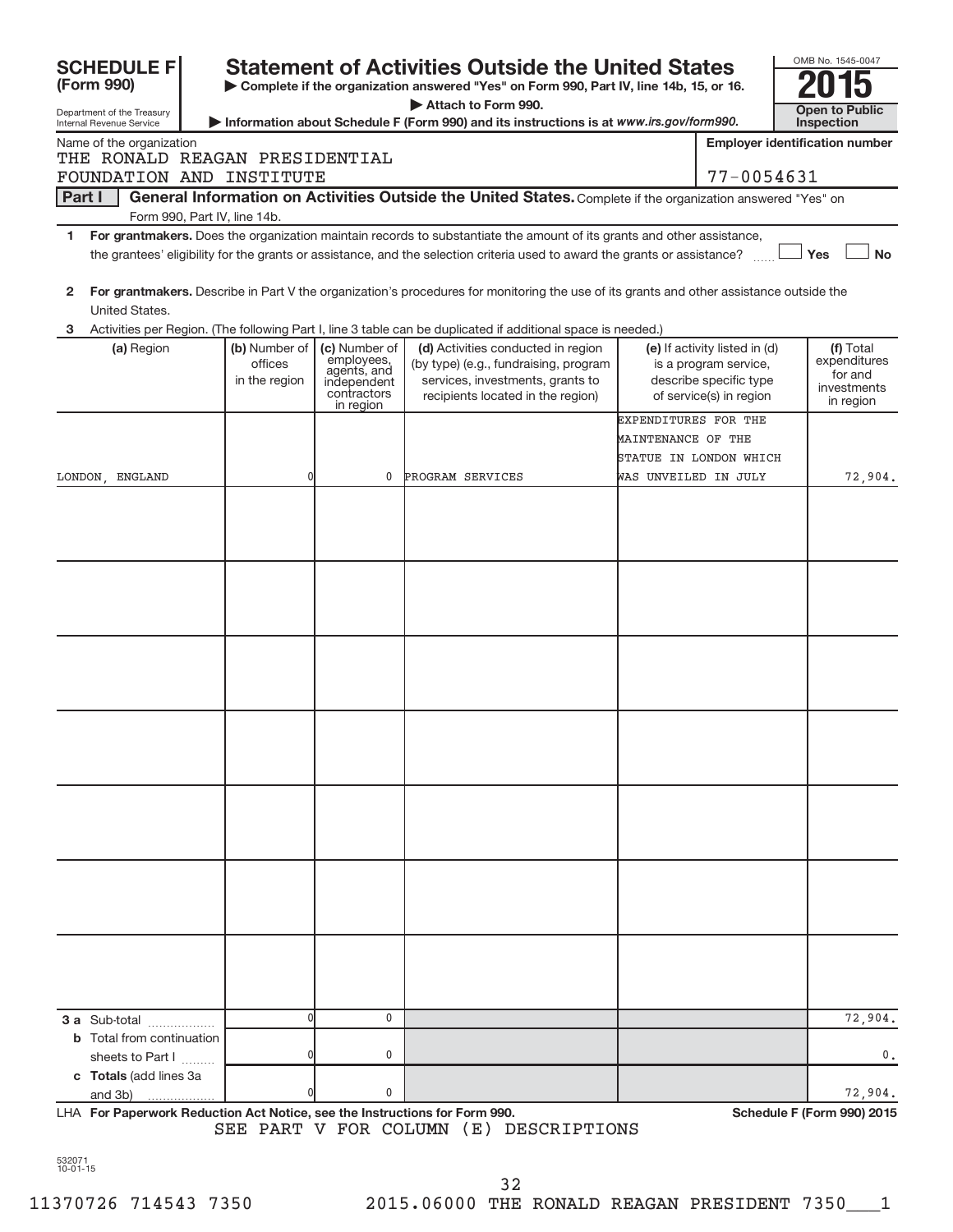| Page 2                                  |                                                                                                                                                                                                          | valuation (book, FMV,<br>appraisal, other)<br>(i) Method of |  |  |  |  |                                                                                                                                                                                                                                                     | Schedule F (Form 990) 2015                                 |
|-----------------------------------------|----------------------------------------------------------------------------------------------------------------------------------------------------------------------------------------------------------|-------------------------------------------------------------|--|--|--|--|-----------------------------------------------------------------------------------------------------------------------------------------------------------------------------------------------------------------------------------------------------|------------------------------------------------------------|
|                                         |                                                                                                                                                                                                          | (h) Description<br>of non-cash<br>assistance                |  |  |  |  |                                                                                                                                                                                                                                                     |                                                            |
|                                         |                                                                                                                                                                                                          | (g) Amount of<br>non-cash<br>assistance                     |  |  |  |  |                                                                                                                                                                                                                                                     |                                                            |
| 77-0054631                              |                                                                                                                                                                                                          | cash disbursement<br>(f) Manner of                          |  |  |  |  |                                                                                                                                                                                                                                                     |                                                            |
|                                         |                                                                                                                                                                                                          | of cash grant<br>(e) Amount                                 |  |  |  |  |                                                                                                                                                                                                                                                     |                                                            |
| REAGAN PRESIDENTIAL<br><b>INSTITUTE</b> | Grants and Other Assistance to Organizations or Entities Outside the United States. Complete if the organization answered "Yes" on Form 990, Part IV, line 15, for any<br>if additional space is needed. | (d) Purpose of<br>grant                                     |  |  |  |  | Enter total number of recipient organizations listed above that are recognized as charities by the foreign country, recognized as tax-exempt by<br>the IRS, or for which the grantee or counsel has provided a section 501(c)(3) equivalency letter |                                                            |
| <b>AND</b>                              | recipient who received more than \$5,000. Part II can be duplicated                                                                                                                                      | (c) Region                                                  |  |  |  |  |                                                                                                                                                                                                                                                     |                                                            |
| THE RONALD<br><b>FOUNDATION</b>         |                                                                                                                                                                                                          | and EIN (if applicable)<br>(b) IRS code section             |  |  |  |  |                                                                                                                                                                                                                                                     |                                                            |
| Schedule F (Form 990) 2015              | Part II                                                                                                                                                                                                  | (a) Name of organization                                    |  |  |  |  | N                                                                                                                                                                                                                                                   | Enter total number of other organizations or entities<br>S |

532072 10-01-15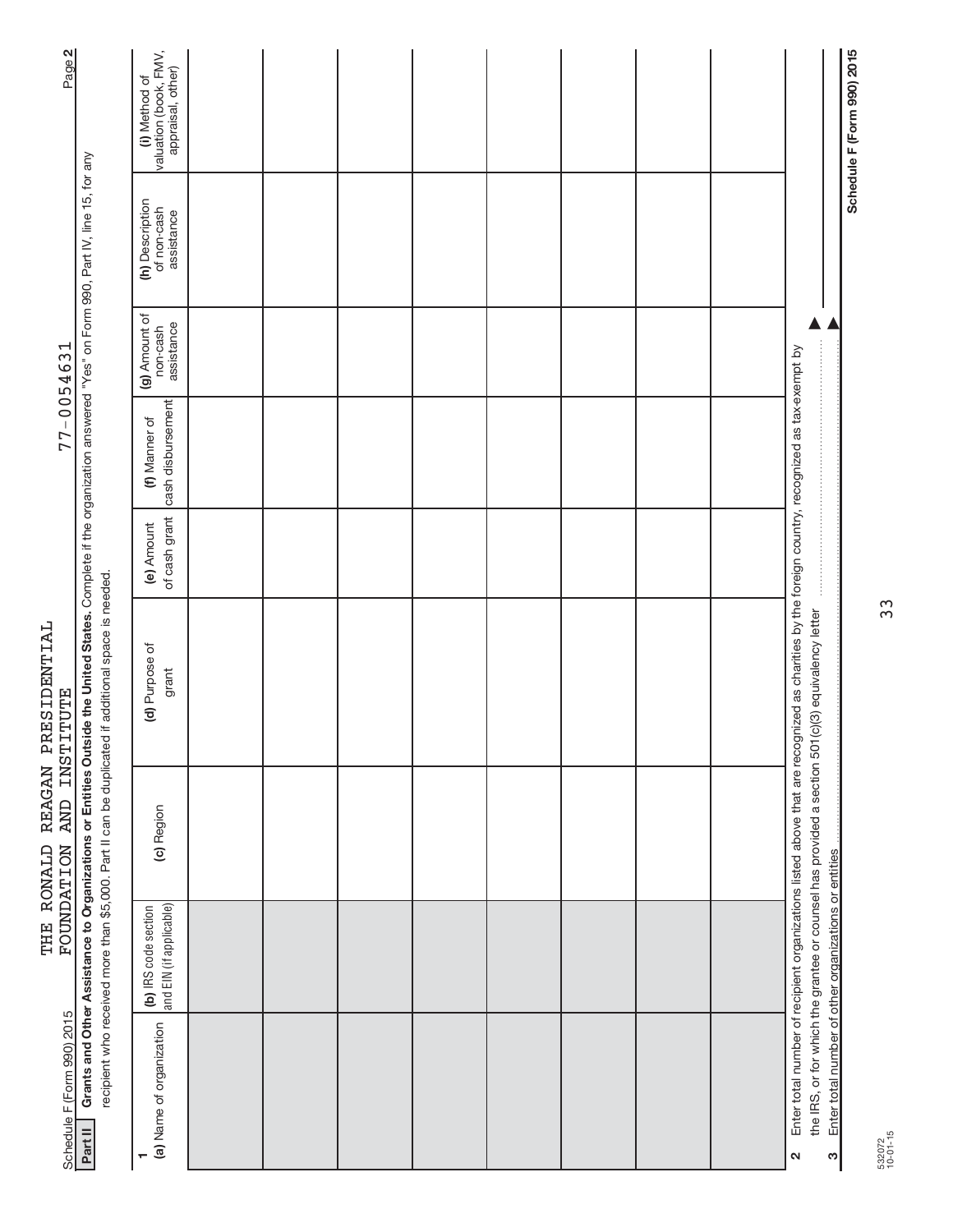| Page <sub>3</sub>                                                                                                                |                                                                                                                                     | (h) Method of<br>valuation<br>(book, FMV,<br>appraisal, other) |  |  |  |  | Schedule F (Form 990) 2015 |
|----------------------------------------------------------------------------------------------------------------------------------|-------------------------------------------------------------------------------------------------------------------------------------|----------------------------------------------------------------|--|--|--|--|----------------------------|
| States. Complete if the organization answered "Yes" on Form 990, Part IV, line 16.<br>$77 - 0054631$<br>FOUNDATION AND INSTITUTE |                                                                                                                                     | non-cash assistance<br>(g) Description of                      |  |  |  |  |                            |
|                                                                                                                                  |                                                                                                                                     | (f) Amount of<br>non-cash<br>assistance                        |  |  |  |  |                            |
|                                                                                                                                  |                                                                                                                                     | cash disbursement<br>(e) Manner of                             |  |  |  |  |                            |
|                                                                                                                                  |                                                                                                                                     | cash grant                                                     |  |  |  |  |                            |
|                                                                                                                                  |                                                                                                                                     | (c) Number of (d) Amount of<br>recipients                      |  |  |  |  |                            |
|                                                                                                                                  |                                                                                                                                     | (b) Region                                                     |  |  |  |  |                            |
| Schedule F (Form 990) 2015                                                                                                       | Part III Grants and Other Assistance to Individuals Outside the United<br>Part III can be duplicated if additional space is needed. | (a) Type of grant or assistance                                |  |  |  |  |                            |

THE RONALD REAGAN PRESIDENTIAL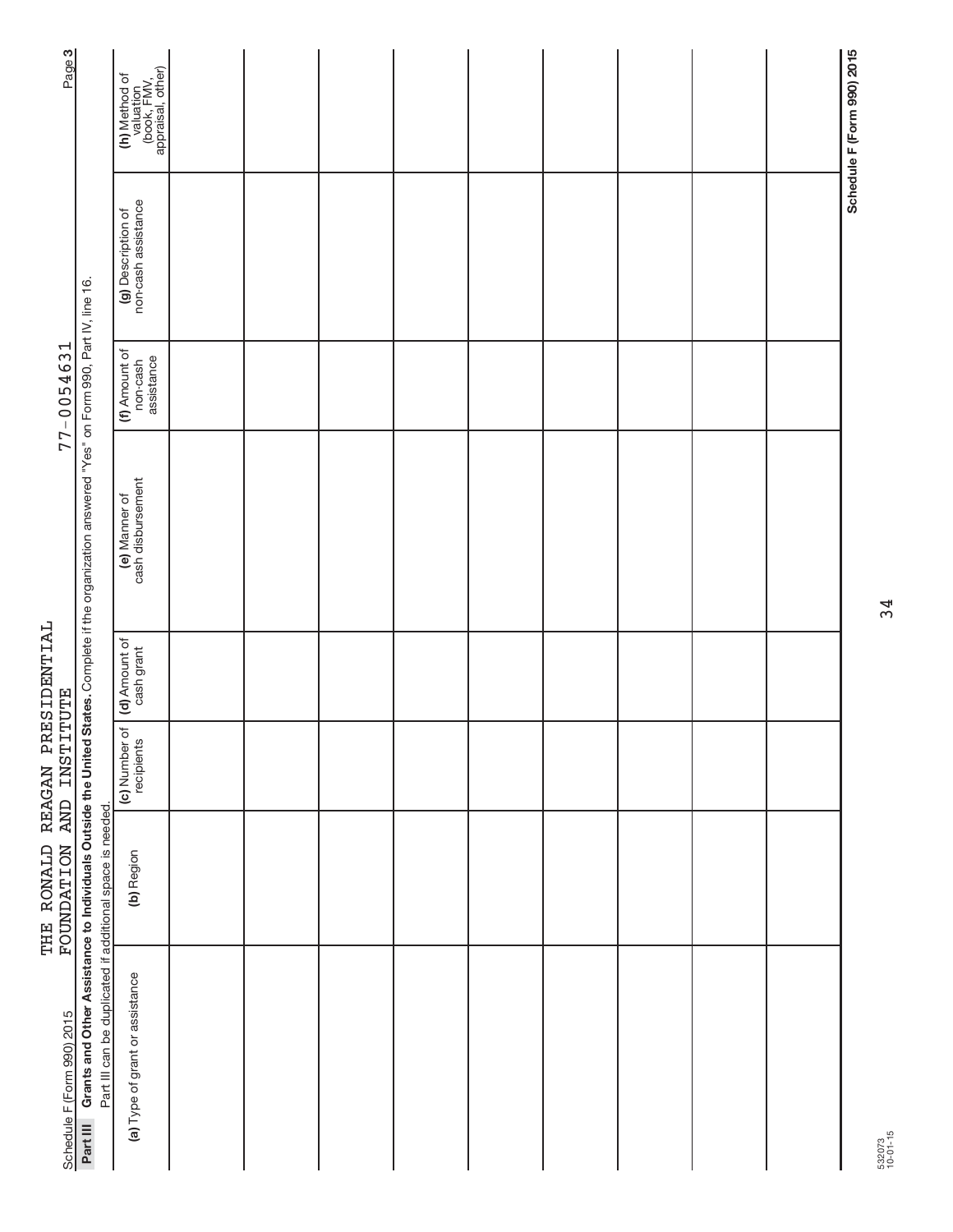|  |  |  | THE RONALD REAGAN PRESIDENTIAL |
|--|--|--|--------------------------------|
|--|--|--|--------------------------------|

|                | FOUNDATION AND INSTITUTE<br>Schedule F (Form 990) 2015                                                                                                                                                                                                                                                                                                                                                                  | 77-0054631 | Page 4                               |
|----------------|-------------------------------------------------------------------------------------------------------------------------------------------------------------------------------------------------------------------------------------------------------------------------------------------------------------------------------------------------------------------------------------------------------------------------|------------|--------------------------------------|
| <b>Part IV</b> | <b>Foreign Forms</b>                                                                                                                                                                                                                                                                                                                                                                                                    |            |                                      |
| 1              | Was the organization a U.S. transferor of property to a foreign corporation during the tax year? If "Yes," the<br>organization may be required to file Form 926, Return by a U.S. Transferor of Property to a Foreign                                                                                                                                                                                                   | Yes        | $X_{N0}$                             |
| 2              | Did the organization have an interest in a foreign trust during the tax year? If "Yes," the organization<br>may be required to separately file Form 3520, Annual Return To Report Transactions With Foreign<br>Trusts and Receipt of Certain Foreign Gifts, and/or Form 3520-A, Annual Information Return of Foreign<br>Trust With a U.S. Owner (see Instructions for Forms 3520 and 3520-A; do not file with Form 990) | Yes        | $ X _{\sf No}$                       |
| 3              | Did the organization have an ownership interest in a foreign corporation during the tax year? If "Yes,"<br>the organization may be required to file Form 5471, Information Return of U.S. Persons With Respect to                                                                                                                                                                                                       | Yes        | $ X _{\sf No}$                       |
| 4              | Was the organization a direct or indirect shareholder of a passive foreign investment company or a<br>qualified electing fund during the tax year? If "Yes," the organization may be required to file Form 8621,<br>Information Return by a Shareholder of a Passive Foreign Investment Company or Qualified Electing Fund<br>(see Instructions for Form 8621)                                                          | Yes        | $\sqrt{X}$ No                        |
| 5              | Did the organization have an ownership interest in a foreign partnership during the tax year? If "Yes,"<br>the organization may be required to file Form 8865, Return of U.S. Persons With Respect to Certain<br>Foreign Partnerships (see Instructions for Form 8865)                                                                                                                                                  | Yes        | $\overline{X}$ No                    |
| 6              | Did the organization have any operations in or related to any boycotting countries during the tax year? If<br>"Yes," the organization may be required to separately file Form 5713, International Boycott Report (see                                                                                                                                                                                                   | Yes        | $\overline{\mathbf{x}}$<br><b>No</b> |

**Schedule F (Form 990) 2015**

532074 10-01-15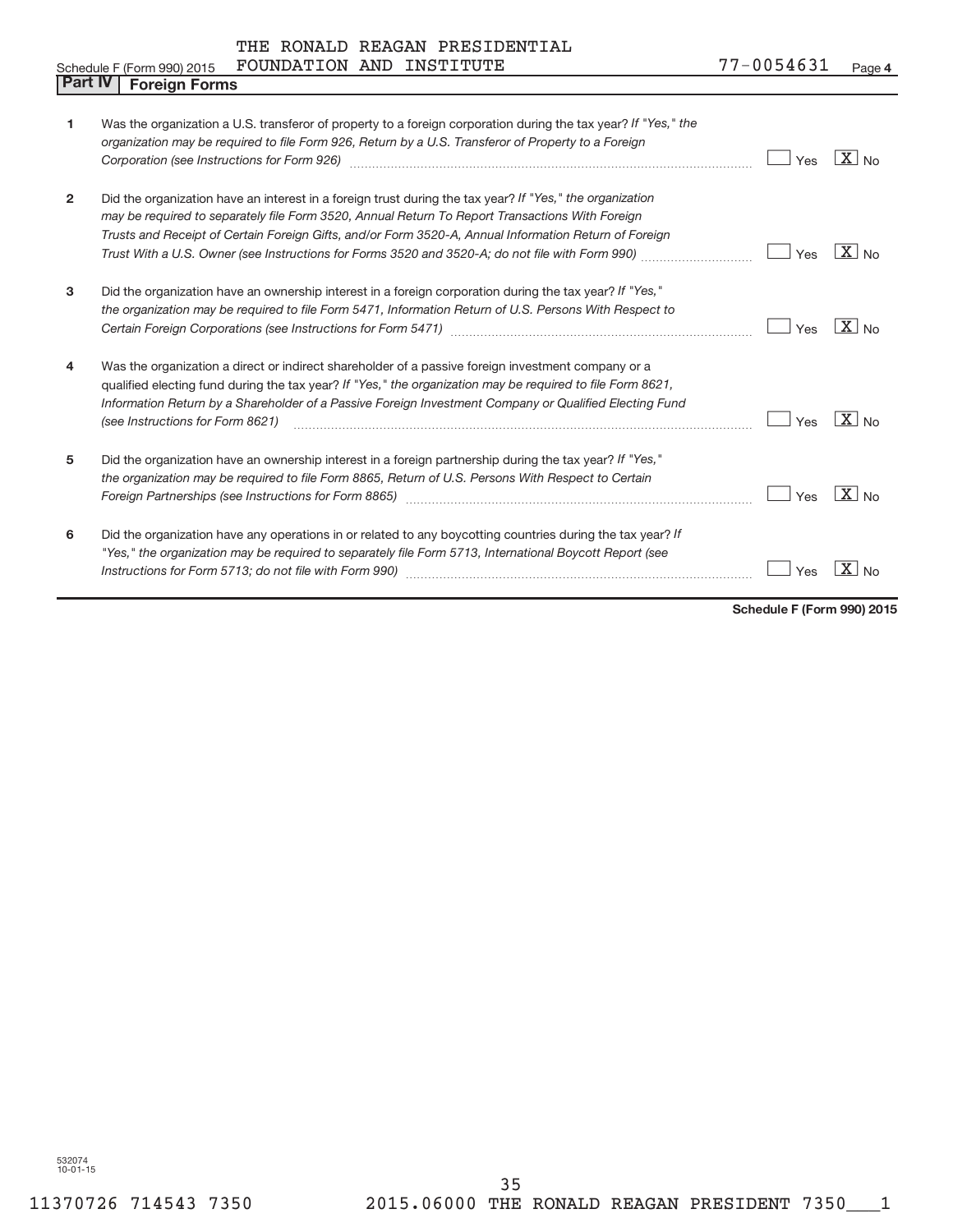THE RONALD REAGAN PRESIDENTIAL

**Part V Supplemental Information**

Provide the information required by Part I, line 2 (monitoring of funds); Part I, line 3, column (f) (accounting method; amounts of investments vs. expenditures per region); Part II, line 1 (accounting method); Part III (accounting method); and Part III, column (c) (estimated number of recipients), as applicable. Also complete this part to provide any additional information.

PART I, LINE 3, COLUMN (E):

REGION: LONDON, ENGLAND

(E) SPECIFIC TYPES OF SERVICES IN REGION: EXPENDITURES FOR THE

MAINTENANCE OF THE STATUE IN LONDON WHICH WAS UNVEILED IN JULY 2011

DURING CENTENNIAL ANNIVERSARY EVENT OVERSEAS, WHERE RONALD REAGAN'S

LEGACY OF INSPIRING FREEDOM AND CHANGING THE WORLD WAS CELEBRATED.

**Schedule F (Form 990) 2015**

532075 10-01-15

11370726 714543 7350 2015.06000 THE RONALD REAGAN PRESIDENT 7350\_\_\_1 36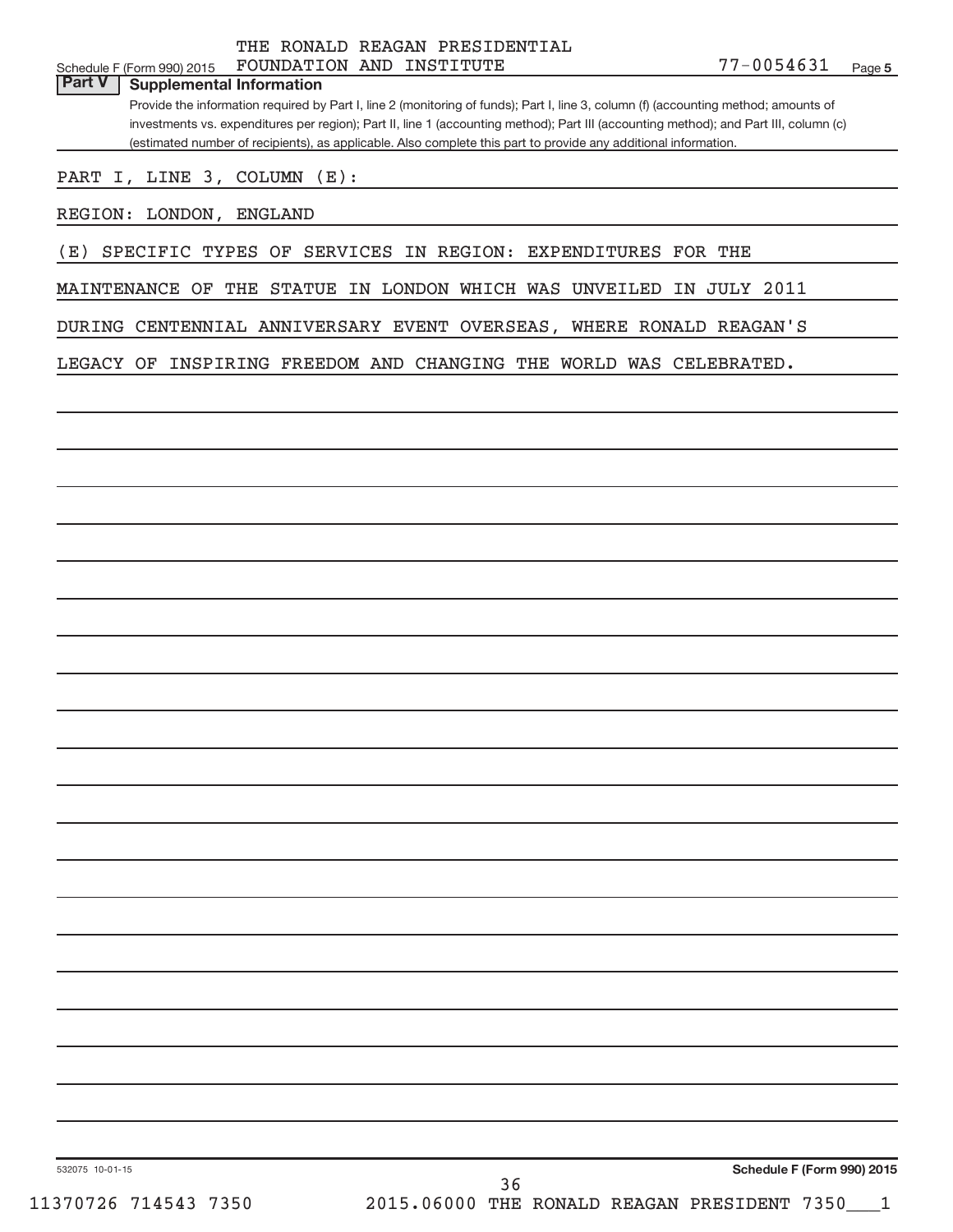| <b>SCHEDULE G</b>                                                                                                                                                                                                                                                                                                                                                                                                                                                                                                                                                                                                                                                                                                                                                                                                                                                                                                                                                                                                                                                                                                                                                                                                                                                                                                                                                                                                                                                                                                                                                                                                                                                                                                                                                                                                                                                                                                                                                                                                                                                                                                                                                                                                                                                                                                                                                                                                                                                                                                                                                               |  |                                                                                                                                                    |  |  |            |  |         | OMB No. 1545-0047 |  |
|---------------------------------------------------------------------------------------------------------------------------------------------------------------------------------------------------------------------------------------------------------------------------------------------------------------------------------------------------------------------------------------------------------------------------------------------------------------------------------------------------------------------------------------------------------------------------------------------------------------------------------------------------------------------------------------------------------------------------------------------------------------------------------------------------------------------------------------------------------------------------------------------------------------------------------------------------------------------------------------------------------------------------------------------------------------------------------------------------------------------------------------------------------------------------------------------------------------------------------------------------------------------------------------------------------------------------------------------------------------------------------------------------------------------------------------------------------------------------------------------------------------------------------------------------------------------------------------------------------------------------------------------------------------------------------------------------------------------------------------------------------------------------------------------------------------------------------------------------------------------------------------------------------------------------------------------------------------------------------------------------------------------------------------------------------------------------------------------------------------------------------------------------------------------------------------------------------------------------------------------------------------------------------------------------------------------------------------------------------------------------------------------------------------------------------------------------------------------------------------------------------------------------------------------------------------------------------|--|----------------------------------------------------------------------------------------------------------------------------------------------------|--|--|------------|--|---------|-------------------|--|
| (Form 990 or 990-EZ)                                                                                                                                                                                                                                                                                                                                                                                                                                                                                                                                                                                                                                                                                                                                                                                                                                                                                                                                                                                                                                                                                                                                                                                                                                                                                                                                                                                                                                                                                                                                                                                                                                                                                                                                                                                                                                                                                                                                                                                                                                                                                                                                                                                                                                                                                                                                                                                                                                                                                                                                                            |  |                                                                                                                                                    |  |  |            |  |         |                   |  |
|                                                                                                                                                                                                                                                                                                                                                                                                                                                                                                                                                                                                                                                                                                                                                                                                                                                                                                                                                                                                                                                                                                                                                                                                                                                                                                                                                                                                                                                                                                                                                                                                                                                                                                                                                                                                                                                                                                                                                                                                                                                                                                                                                                                                                                                                                                                                                                                                                                                                                                                                                                                 |  |                                                                                                                                                    |  |  |            |  |         |                   |  |
| Supplemental Information Regarding Fundraising or Gaming Activities<br>Complete if the organization answered "Yes" on Form 990, Part IV, lines 17, 18, or 19, or if the<br>organization entered more than \$15,000 on Form 990-EZ, line 6a.<br><b>Open to Public</b><br>Department of the Treasury<br>Attach to Form 990 or Form 990-EZ.<br>Internal Revenue Service<br>Inspection<br>Information about Schedule G (Form 990 or 990-EZ) and its instructions is at www.irs.gov/form990.<br><b>Employer identification number</b><br>Name of the organization<br>THE RONALD REAGAN PRESIDENTIAL<br>77-0054631<br>FOUNDATION AND INSTITUTE<br>Fundraising Activities. Complete if the organization answered "Yes" on Form 990, Part IV, line 17. Form 990-EZ filers are not<br>Part I<br>required to complete this part.<br>1 Indicate whether the organization raised funds through any of the following activities. Check all that apply.<br>$X$ Mail solicitations<br>$e$ $\boxed{\text{X}}$ Solicitation of non-government grants<br>a<br>$\boxed{\text{X}}$ Internet and email solicitations<br>Solicitation of government grants<br>b<br>$\overline{\mathbf{X}}$ Phone solicitations<br>$\lfloor x \rfloor$<br>Special fundraising events<br>a<br>c<br>$\overline{\mathbf{X}}$ In-person solicitations<br>d<br>2 a Did the organization have a written or oral agreement with any individual (including officers, directors, trustees or<br>$X$ Yes<br><b>No</b><br>key employees listed in Form 990, Part VII) or entity in connection with professional fundraising services?<br>b If "Yes," list the ten highest paid individuals or entities (fundraisers) pursuant to agreements under which the fundraiser is to be<br>compensated at least \$5,000 by the organization.<br>(v) Amount paid<br>(iii) Did<br>fundraiser<br>(i) Name and address of individual<br>(iv) Gross receipts<br>to (or retained by)<br>(ii) Activity<br>to (or retained by)<br>have custody<br>fundraiser<br>or entity (fundraiser)<br>from activity<br>or control of<br>contributions?<br>listed in col. (i)<br>ROBBINS KERSTENDIRECT - 855<br>Yes<br>No<br>X<br>1, 184, 150.<br>376,200.<br>807,950.<br>EAST COLLINS BLVD,<br>DIRECT MAIL CONSULTING<br>MCKEON GROUP - 675 N.<br>WASHINGTON STREET, STE 340,<br>FUNDRAISING CONSULTANT<br>Χ<br>300,000.<br>102,805<br>LISA HARTSOCK - 739 E.<br>BRAEBURN DRIVE, PHOENIX, AZ<br>FUNDRAISING CONSULTANT<br>Χ<br>52,640.<br>34,768.<br>PARAGON CHARITABLE SERVICES<br>GROUP, INC. - 35 INVERARY,<br>0.<br>FUNDRAISING CONSULTANT<br>Χ<br>48,428 |  |                                                                                                                                                    |  |  |            |  |         |                   |  |
|                                                                                                                                                                                                                                                                                                                                                                                                                                                                                                                                                                                                                                                                                                                                                                                                                                                                                                                                                                                                                                                                                                                                                                                                                                                                                                                                                                                                                                                                                                                                                                                                                                                                                                                                                                                                                                                                                                                                                                                                                                                                                                                                                                                                                                                                                                                                                                                                                                                                                                                                                                                 |  |                                                                                                                                                    |  |  |            |  |         |                   |  |
|                                                                                                                                                                                                                                                                                                                                                                                                                                                                                                                                                                                                                                                                                                                                                                                                                                                                                                                                                                                                                                                                                                                                                                                                                                                                                                                                                                                                                                                                                                                                                                                                                                                                                                                                                                                                                                                                                                                                                                                                                                                                                                                                                                                                                                                                                                                                                                                                                                                                                                                                                                                 |  |                                                                                                                                                    |  |  |            |  |         |                   |  |
|                                                                                                                                                                                                                                                                                                                                                                                                                                                                                                                                                                                                                                                                                                                                                                                                                                                                                                                                                                                                                                                                                                                                                                                                                                                                                                                                                                                                                                                                                                                                                                                                                                                                                                                                                                                                                                                                                                                                                                                                                                                                                                                                                                                                                                                                                                                                                                                                                                                                                                                                                                                 |  |                                                                                                                                                    |  |  |            |  |         |                   |  |
|                                                                                                                                                                                                                                                                                                                                                                                                                                                                                                                                                                                                                                                                                                                                                                                                                                                                                                                                                                                                                                                                                                                                                                                                                                                                                                                                                                                                                                                                                                                                                                                                                                                                                                                                                                                                                                                                                                                                                                                                                                                                                                                                                                                                                                                                                                                                                                                                                                                                                                                                                                                 |  |                                                                                                                                                    |  |  |            |  |         |                   |  |
|                                                                                                                                                                                                                                                                                                                                                                                                                                                                                                                                                                                                                                                                                                                                                                                                                                                                                                                                                                                                                                                                                                                                                                                                                                                                                                                                                                                                                                                                                                                                                                                                                                                                                                                                                                                                                                                                                                                                                                                                                                                                                                                                                                                                                                                                                                                                                                                                                                                                                                                                                                                 |  |                                                                                                                                                    |  |  |            |  |         |                   |  |
|                                                                                                                                                                                                                                                                                                                                                                                                                                                                                                                                                                                                                                                                                                                                                                                                                                                                                                                                                                                                                                                                                                                                                                                                                                                                                                                                                                                                                                                                                                                                                                                                                                                                                                                                                                                                                                                                                                                                                                                                                                                                                                                                                                                                                                                                                                                                                                                                                                                                                                                                                                                 |  |                                                                                                                                                    |  |  |            |  |         |                   |  |
|                                                                                                                                                                                                                                                                                                                                                                                                                                                                                                                                                                                                                                                                                                                                                                                                                                                                                                                                                                                                                                                                                                                                                                                                                                                                                                                                                                                                                                                                                                                                                                                                                                                                                                                                                                                                                                                                                                                                                                                                                                                                                                                                                                                                                                                                                                                                                                                                                                                                                                                                                                                 |  |                                                                                                                                                    |  |  |            |  |         |                   |  |
|                                                                                                                                                                                                                                                                                                                                                                                                                                                                                                                                                                                                                                                                                                                                                                                                                                                                                                                                                                                                                                                                                                                                                                                                                                                                                                                                                                                                                                                                                                                                                                                                                                                                                                                                                                                                                                                                                                                                                                                                                                                                                                                                                                                                                                                                                                                                                                                                                                                                                                                                                                                 |  |                                                                                                                                                    |  |  |            |  |         |                   |  |
|                                                                                                                                                                                                                                                                                                                                                                                                                                                                                                                                                                                                                                                                                                                                                                                                                                                                                                                                                                                                                                                                                                                                                                                                                                                                                                                                                                                                                                                                                                                                                                                                                                                                                                                                                                                                                                                                                                                                                                                                                                                                                                                                                                                                                                                                                                                                                                                                                                                                                                                                                                                 |  |                                                                                                                                                    |  |  |            |  |         |                   |  |
|                                                                                                                                                                                                                                                                                                                                                                                                                                                                                                                                                                                                                                                                                                                                                                                                                                                                                                                                                                                                                                                                                                                                                                                                                                                                                                                                                                                                                                                                                                                                                                                                                                                                                                                                                                                                                                                                                                                                                                                                                                                                                                                                                                                                                                                                                                                                                                                                                                                                                                                                                                                 |  |                                                                                                                                                    |  |  |            |  |         |                   |  |
|                                                                                                                                                                                                                                                                                                                                                                                                                                                                                                                                                                                                                                                                                                                                                                                                                                                                                                                                                                                                                                                                                                                                                                                                                                                                                                                                                                                                                                                                                                                                                                                                                                                                                                                                                                                                                                                                                                                                                                                                                                                                                                                                                                                                                                                                                                                                                                                                                                                                                                                                                                                 |  |                                                                                                                                                    |  |  |            |  |         |                   |  |
|                                                                                                                                                                                                                                                                                                                                                                                                                                                                                                                                                                                                                                                                                                                                                                                                                                                                                                                                                                                                                                                                                                                                                                                                                                                                                                                                                                                                                                                                                                                                                                                                                                                                                                                                                                                                                                                                                                                                                                                                                                                                                                                                                                                                                                                                                                                                                                                                                                                                                                                                                                                 |  |                                                                                                                                                    |  |  |            |  |         |                   |  |
|                                                                                                                                                                                                                                                                                                                                                                                                                                                                                                                                                                                                                                                                                                                                                                                                                                                                                                                                                                                                                                                                                                                                                                                                                                                                                                                                                                                                                                                                                                                                                                                                                                                                                                                                                                                                                                                                                                                                                                                                                                                                                                                                                                                                                                                                                                                                                                                                                                                                                                                                                                                 |  |                                                                                                                                                    |  |  |            |  |         | (vi) Amount paid  |  |
|                                                                                                                                                                                                                                                                                                                                                                                                                                                                                                                                                                                                                                                                                                                                                                                                                                                                                                                                                                                                                                                                                                                                                                                                                                                                                                                                                                                                                                                                                                                                                                                                                                                                                                                                                                                                                                                                                                                                                                                                                                                                                                                                                                                                                                                                                                                                                                                                                                                                                                                                                                                 |  |                                                                                                                                                    |  |  |            |  |         | organization      |  |
|                                                                                                                                                                                                                                                                                                                                                                                                                                                                                                                                                                                                                                                                                                                                                                                                                                                                                                                                                                                                                                                                                                                                                                                                                                                                                                                                                                                                                                                                                                                                                                                                                                                                                                                                                                                                                                                                                                                                                                                                                                                                                                                                                                                                                                                                                                                                                                                                                                                                                                                                                                                 |  |                                                                                                                                                    |  |  |            |  |         |                   |  |
|                                                                                                                                                                                                                                                                                                                                                                                                                                                                                                                                                                                                                                                                                                                                                                                                                                                                                                                                                                                                                                                                                                                                                                                                                                                                                                                                                                                                                                                                                                                                                                                                                                                                                                                                                                                                                                                                                                                                                                                                                                                                                                                                                                                                                                                                                                                                                                                                                                                                                                                                                                                 |  |                                                                                                                                                    |  |  |            |  |         |                   |  |
|                                                                                                                                                                                                                                                                                                                                                                                                                                                                                                                                                                                                                                                                                                                                                                                                                                                                                                                                                                                                                                                                                                                                                                                                                                                                                                                                                                                                                                                                                                                                                                                                                                                                                                                                                                                                                                                                                                                                                                                                                                                                                                                                                                                                                                                                                                                                                                                                                                                                                                                                                                                 |  |                                                                                                                                                    |  |  |            |  |         |                   |  |
|                                                                                                                                                                                                                                                                                                                                                                                                                                                                                                                                                                                                                                                                                                                                                                                                                                                                                                                                                                                                                                                                                                                                                                                                                                                                                                                                                                                                                                                                                                                                                                                                                                                                                                                                                                                                                                                                                                                                                                                                                                                                                                                                                                                                                                                                                                                                                                                                                                                                                                                                                                                 |  |                                                                                                                                                    |  |  |            |  |         | 197,195.          |  |
|                                                                                                                                                                                                                                                                                                                                                                                                                                                                                                                                                                                                                                                                                                                                                                                                                                                                                                                                                                                                                                                                                                                                                                                                                                                                                                                                                                                                                                                                                                                                                                                                                                                                                                                                                                                                                                                                                                                                                                                                                                                                                                                                                                                                                                                                                                                                                                                                                                                                                                                                                                                 |  |                                                                                                                                                    |  |  |            |  |         |                   |  |
|                                                                                                                                                                                                                                                                                                                                                                                                                                                                                                                                                                                                                                                                                                                                                                                                                                                                                                                                                                                                                                                                                                                                                                                                                                                                                                                                                                                                                                                                                                                                                                                                                                                                                                                                                                                                                                                                                                                                                                                                                                                                                                                                                                                                                                                                                                                                                                                                                                                                                                                                                                                 |  |                                                                                                                                                    |  |  |            |  |         | 17,872.           |  |
|                                                                                                                                                                                                                                                                                                                                                                                                                                                                                                                                                                                                                                                                                                                                                                                                                                                                                                                                                                                                                                                                                                                                                                                                                                                                                                                                                                                                                                                                                                                                                                                                                                                                                                                                                                                                                                                                                                                                                                                                                                                                                                                                                                                                                                                                                                                                                                                                                                                                                                                                                                                 |  |                                                                                                                                                    |  |  |            |  |         |                   |  |
|                                                                                                                                                                                                                                                                                                                                                                                                                                                                                                                                                                                                                                                                                                                                                                                                                                                                                                                                                                                                                                                                                                                                                                                                                                                                                                                                                                                                                                                                                                                                                                                                                                                                                                                                                                                                                                                                                                                                                                                                                                                                                                                                                                                                                                                                                                                                                                                                                                                                                                                                                                                 |  |                                                                                                                                                    |  |  |            |  |         | $-48, 428.$       |  |
|                                                                                                                                                                                                                                                                                                                                                                                                                                                                                                                                                                                                                                                                                                                                                                                                                                                                                                                                                                                                                                                                                                                                                                                                                                                                                                                                                                                                                                                                                                                                                                                                                                                                                                                                                                                                                                                                                                                                                                                                                                                                                                                                                                                                                                                                                                                                                                                                                                                                                                                                                                                 |  |                                                                                                                                                    |  |  |            |  |         |                   |  |
|                                                                                                                                                                                                                                                                                                                                                                                                                                                                                                                                                                                                                                                                                                                                                                                                                                                                                                                                                                                                                                                                                                                                                                                                                                                                                                                                                                                                                                                                                                                                                                                                                                                                                                                                                                                                                                                                                                                                                                                                                                                                                                                                                                                                                                                                                                                                                                                                                                                                                                                                                                                 |  |                                                                                                                                                    |  |  |            |  |         |                   |  |
|                                                                                                                                                                                                                                                                                                                                                                                                                                                                                                                                                                                                                                                                                                                                                                                                                                                                                                                                                                                                                                                                                                                                                                                                                                                                                                                                                                                                                                                                                                                                                                                                                                                                                                                                                                                                                                                                                                                                                                                                                                                                                                                                                                                                                                                                                                                                                                                                                                                                                                                                                                                 |  |                                                                                                                                                    |  |  |            |  |         |                   |  |
|                                                                                                                                                                                                                                                                                                                                                                                                                                                                                                                                                                                                                                                                                                                                                                                                                                                                                                                                                                                                                                                                                                                                                                                                                                                                                                                                                                                                                                                                                                                                                                                                                                                                                                                                                                                                                                                                                                                                                                                                                                                                                                                                                                                                                                                                                                                                                                                                                                                                                                                                                                                 |  |                                                                                                                                                    |  |  |            |  |         |                   |  |
|                                                                                                                                                                                                                                                                                                                                                                                                                                                                                                                                                                                                                                                                                                                                                                                                                                                                                                                                                                                                                                                                                                                                                                                                                                                                                                                                                                                                                                                                                                                                                                                                                                                                                                                                                                                                                                                                                                                                                                                                                                                                                                                                                                                                                                                                                                                                                                                                                                                                                                                                                                                 |  |                                                                                                                                                    |  |  |            |  |         |                   |  |
|                                                                                                                                                                                                                                                                                                                                                                                                                                                                                                                                                                                                                                                                                                                                                                                                                                                                                                                                                                                                                                                                                                                                                                                                                                                                                                                                                                                                                                                                                                                                                                                                                                                                                                                                                                                                                                                                                                                                                                                                                                                                                                                                                                                                                                                                                                                                                                                                                                                                                                                                                                                 |  |                                                                                                                                                    |  |  |            |  |         |                   |  |
|                                                                                                                                                                                                                                                                                                                                                                                                                                                                                                                                                                                                                                                                                                                                                                                                                                                                                                                                                                                                                                                                                                                                                                                                                                                                                                                                                                                                                                                                                                                                                                                                                                                                                                                                                                                                                                                                                                                                                                                                                                                                                                                                                                                                                                                                                                                                                                                                                                                                                                                                                                                 |  |                                                                                                                                                    |  |  |            |  |         |                   |  |
|                                                                                                                                                                                                                                                                                                                                                                                                                                                                                                                                                                                                                                                                                                                                                                                                                                                                                                                                                                                                                                                                                                                                                                                                                                                                                                                                                                                                                                                                                                                                                                                                                                                                                                                                                                                                                                                                                                                                                                                                                                                                                                                                                                                                                                                                                                                                                                                                                                                                                                                                                                                 |  |                                                                                                                                                    |  |  |            |  |         |                   |  |
|                                                                                                                                                                                                                                                                                                                                                                                                                                                                                                                                                                                                                                                                                                                                                                                                                                                                                                                                                                                                                                                                                                                                                                                                                                                                                                                                                                                                                                                                                                                                                                                                                                                                                                                                                                                                                                                                                                                                                                                                                                                                                                                                                                                                                                                                                                                                                                                                                                                                                                                                                                                 |  |                                                                                                                                                    |  |  |            |  |         |                   |  |
|                                                                                                                                                                                                                                                                                                                                                                                                                                                                                                                                                                                                                                                                                                                                                                                                                                                                                                                                                                                                                                                                                                                                                                                                                                                                                                                                                                                                                                                                                                                                                                                                                                                                                                                                                                                                                                                                                                                                                                                                                                                                                                                                                                                                                                                                                                                                                                                                                                                                                                                                                                                 |  |                                                                                                                                                    |  |  |            |  |         |                   |  |
|                                                                                                                                                                                                                                                                                                                                                                                                                                                                                                                                                                                                                                                                                                                                                                                                                                                                                                                                                                                                                                                                                                                                                                                                                                                                                                                                                                                                                                                                                                                                                                                                                                                                                                                                                                                                                                                                                                                                                                                                                                                                                                                                                                                                                                                                                                                                                                                                                                                                                                                                                                                 |  |                                                                                                                                                    |  |  |            |  |         |                   |  |
|                                                                                                                                                                                                                                                                                                                                                                                                                                                                                                                                                                                                                                                                                                                                                                                                                                                                                                                                                                                                                                                                                                                                                                                                                                                                                                                                                                                                                                                                                                                                                                                                                                                                                                                                                                                                                                                                                                                                                                                                                                                                                                                                                                                                                                                                                                                                                                                                                                                                                                                                                                                 |  |                                                                                                                                                    |  |  | 1,536,790. |  | 562,201 | 974,589.          |  |
| Total                                                                                                                                                                                                                                                                                                                                                                                                                                                                                                                                                                                                                                                                                                                                                                                                                                                                                                                                                                                                                                                                                                                                                                                                                                                                                                                                                                                                                                                                                                                                                                                                                                                                                                                                                                                                                                                                                                                                                                                                                                                                                                                                                                                                                                                                                                                                                                                                                                                                                                                                                                           |  | 3 List all states in which the organization is registered or licensed to solicit contributions or has been notified it is exempt from registration |  |  |            |  |         |                   |  |
| or licensing.                                                                                                                                                                                                                                                                                                                                                                                                                                                                                                                                                                                                                                                                                                                                                                                                                                                                                                                                                                                                                                                                                                                                                                                                                                                                                                                                                                                                                                                                                                                                                                                                                                                                                                                                                                                                                                                                                                                                                                                                                                                                                                                                                                                                                                                                                                                                                                                                                                                                                                                                                                   |  |                                                                                                                                                    |  |  |            |  |         |                   |  |

AL,AK,AZ,AR,CA,CO,CT,DE,FL,GA,HI,ID,IL,IN,IA,KS,KY,LA,ME,MD,MA,MI,MN,MS,MT NE,NV,NH,NJ,NM,NY,NC,ND,OH,OK,OR,PA,RI,SC,SD,TN,TX,UT,VT,VA,WA,WV,WI,WY,MO

**For Paperwork Reduction Act Notice, see the Instructions for Form 990 or 990-EZ. Schedule G (Form 990 or 990-EZ) 2015** LHA SEE PART IV FOR CONTINUATIONS

37

532081 09-14-15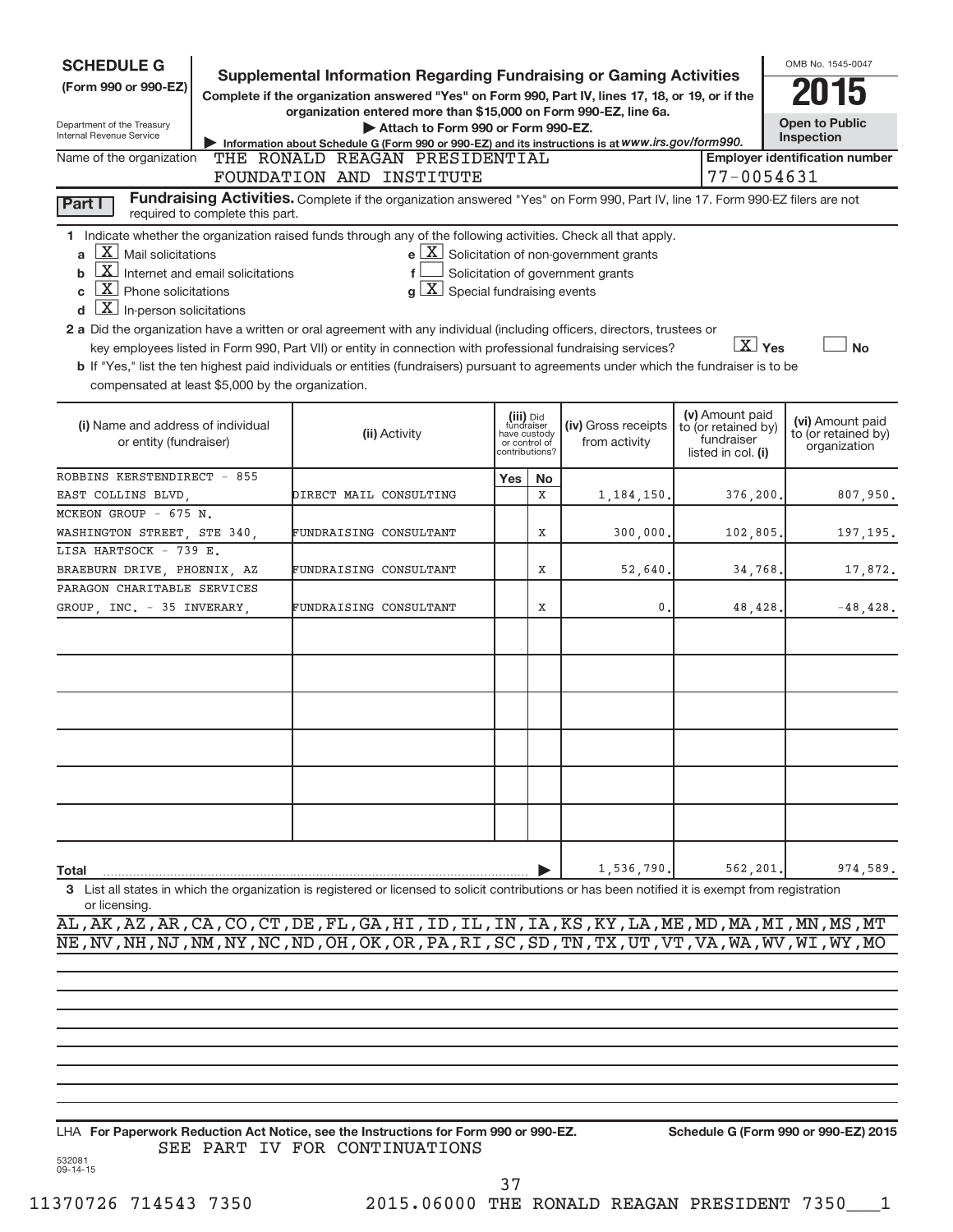# THE RONALD REAGAN PRESIDENTIAL

|                 | Schedule G (Form 990 or 990-EZ) 2015 FOUNDATION AND INSTITUTE<br>Part II                                                                                                                                                                                                   |              |                         |                       | $77 - 0054631$ Page 2                     |
|-----------------|----------------------------------------------------------------------------------------------------------------------------------------------------------------------------------------------------------------------------------------------------------------------------|--------------|-------------------------|-----------------------|-------------------------------------------|
|                 | Fundraising Events. Complete if the organization answered "Yes" on Form 990, Part IV, line 18, or reported more than \$15,000<br>of fundraising event contributions and gross income on Form 990-EZ, lines 1 and 6b. List events with gross receipts greater than \$5,000. |              |                         |                       |                                           |
|                 |                                                                                                                                                                                                                                                                            | (a) Event #1 | (b) Event #2            | (c) Other events      | (d) Total events<br>(add col. (a) through |
|                 |                                                                                                                                                                                                                                                                            | (event type) | (event type)            | (total number)        | col. (c)                                  |
| Revenue         | 1                                                                                                                                                                                                                                                                          |              |                         |                       |                                           |
|                 |                                                                                                                                                                                                                                                                            |              |                         |                       |                                           |
|                 | Gross income (line 1 minus line 2)<br>3                                                                                                                                                                                                                                    |              |                         |                       |                                           |
|                 |                                                                                                                                                                                                                                                                            |              |                         |                       |                                           |
|                 | 5                                                                                                                                                                                                                                                                          |              |                         |                       |                                           |
|                 | 6                                                                                                                                                                                                                                                                          |              |                         |                       |                                           |
| Direct Expenses | 7                                                                                                                                                                                                                                                                          |              |                         |                       |                                           |
|                 | 8                                                                                                                                                                                                                                                                          |              |                         |                       |                                           |
|                 | 9                                                                                                                                                                                                                                                                          |              |                         |                       |                                           |
|                 |                                                                                                                                                                                                                                                                            |              |                         | $\blacktriangleright$ |                                           |
|                 | Part III<br>Gaming. Complete if the organization answered "Yes" on Form 990, Part IV, line 19, or reported more than                                                                                                                                                       |              |                         |                       |                                           |
|                 | \$15,000 on Form 990-EZ, line 6a.                                                                                                                                                                                                                                          |              |                         |                       |                                           |
|                 |                                                                                                                                                                                                                                                                            |              | (b) Pull tabs/instant   |                       | (d) Total gaming (add                     |
| Revenue         |                                                                                                                                                                                                                                                                            | (a) Bingo    | bingo/progressive bingo | (c) Other gaming      | col. (a) through col. (c))                |
|                 |                                                                                                                                                                                                                                                                            |              |                         |                       |                                           |
|                 |                                                                                                                                                                                                                                                                            |              |                         |                       |                                           |
|                 |                                                                                                                                                                                                                                                                            |              |                         |                       |                                           |
|                 | $\mathbf{2}$                                                                                                                                                                                                                                                               |              |                         |                       |                                           |
| Expenses        | з                                                                                                                                                                                                                                                                          |              |                         |                       |                                           |
| ect<br>ă        |                                                                                                                                                                                                                                                                            |              |                         |                       |                                           |
|                 |                                                                                                                                                                                                                                                                            | Yes<br>$\%$  | Yes                     |                       |                                           |
|                 |                                                                                                                                                                                                                                                                            | No           | %<br>No                 | Yes<br>%<br>No        |                                           |
|                 | 7                                                                                                                                                                                                                                                                          |              |                         | ▶                     |                                           |
|                 | 8                                                                                                                                                                                                                                                                          |              |                         |                       |                                           |
| 9               |                                                                                                                                                                                                                                                                            |              |                         |                       | Yes<br>No                                 |
|                 |                                                                                                                                                                                                                                                                            |              |                         |                       | Yes<br><b>No</b>                          |
|                 |                                                                                                                                                                                                                                                                            |              |                         |                       |                                           |
|                 | 532082 09-14-15                                                                                                                                                                                                                                                            |              |                         |                       | Schedule G (Form 990 or 990-EZ) 2015      |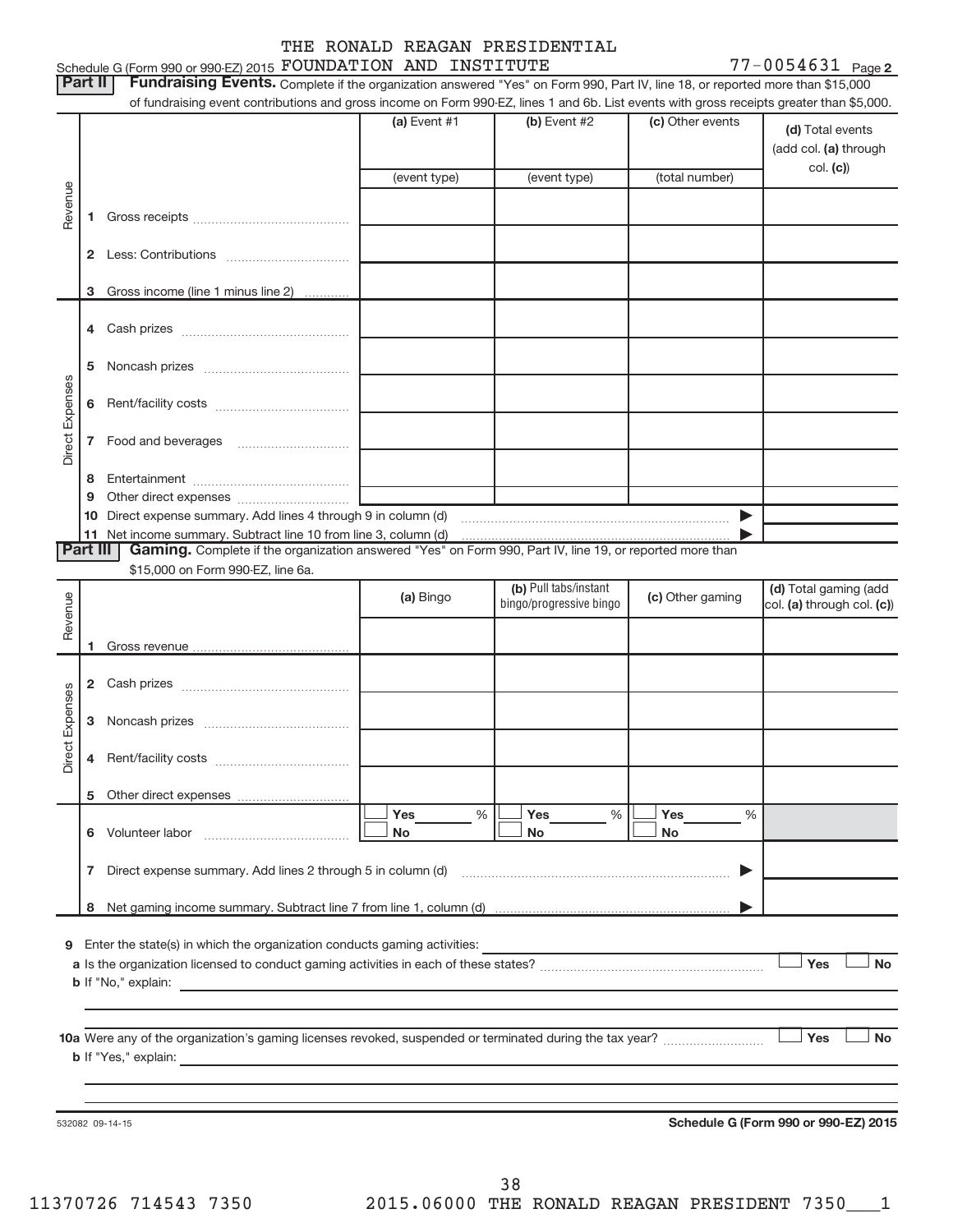| THE RONALD REAGAN PRESIDENTIAL |  |  |  |  |
|--------------------------------|--|--|--|--|
|--------------------------------|--|--|--|--|

| Schedule G (Form 990 or 990-EZ) 2015 FOUNDATION AND INSTITUTE                                                                                                                                                                          |                 |       | 77-0054631 Page 3 |
|----------------------------------------------------------------------------------------------------------------------------------------------------------------------------------------------------------------------------------------|-----------------|-------|-------------------|
|                                                                                                                                                                                                                                        |                 | Yes   | <b>No</b>         |
| 12 Is the organization a grantor, beneficiary or trustee of a trust or a member of a partnership or other entity formed                                                                                                                |                 |       |                   |
|                                                                                                                                                                                                                                        |                 | Yes   | <b>No</b>         |
| 13 Indicate the percentage of gaming activity conducted in:                                                                                                                                                                            |                 |       |                   |
|                                                                                                                                                                                                                                        | 13a             |       | %                 |
| b An outside facility www.communications.com/news/communications.com/news/communications.com/news/communicatio<br>14 Enter the name and address of the person who prepares the organization's gaming/special events books and records: | 13 <sub>b</sub> |       | %                 |
|                                                                                                                                                                                                                                        |                 |       |                   |
| Name <b>Decision and Contract Contract Contract Contract Contract Contract Contract Contract Contract Contract Contract Contract Contract Contract Contract Contract Contract Contract Contract Contract Contract Contract Contr</b>   |                 |       |                   |
| Address $\blacktriangleright$<br><u>some started and the started and the started and the started and the started and the started and the started and</u>                                                                               |                 |       |                   |
|                                                                                                                                                                                                                                        |                 |       | <b>No</b>         |
|                                                                                                                                                                                                                                        |                 |       |                   |
| of gaming revenue retained by the third party $\triangleright$ \$ _________________.                                                                                                                                                   |                 |       |                   |
| c If "Yes," enter name and address of the third party:                                                                                                                                                                                 |                 |       |                   |
| Name > 2008 - 2008 - 2009 - 2009 - 2009 - 2009 - 2009 - 2009 - 2009 - 2009 - 2009 - 2009 - 2009 - 2009 - 2009 - 2009 - 2009 - 2009 - 2009 - 2009 - 2009 - 2009 - 2009 - 2009 - 2009 - 2009 - 2009 - 2009 - 2009 - 2009 - 2009          |                 |       |                   |
| Address ><br><u> 1989 - Johann Harry Harry Harry Harry Harry Harry Harry Harry Harry Harry Harry Harry Harry Harry Harry Harry</u>                                                                                                     |                 |       |                   |
| <b>16</b> Gaming manager information:                                                                                                                                                                                                  |                 |       |                   |
|                                                                                                                                                                                                                                        |                 |       |                   |
| <u> 1989 - Johann Harry Harry Harry Harry Harry Harry Harry Harry Harry Harry Harry Harry Harry Harry Harry Harry</u><br>Name $\blacktriangleright$                                                                                    |                 |       |                   |
| Gaming manager compensation > \$                                                                                                                                                                                                       |                 |       |                   |
|                                                                                                                                                                                                                                        |                 |       |                   |
| Description of services provided > example and the contract of the contract of the contract of the contract of                                                                                                                         |                 |       |                   |
|                                                                                                                                                                                                                                        |                 |       |                   |
|                                                                                                                                                                                                                                        |                 |       |                   |
| Director/officer<br>Employee<br>Independent contractor                                                                                                                                                                                 |                 |       |                   |
| 17 Mandatory distributions:                                                                                                                                                                                                            |                 |       |                   |
| a Is the organization required under state law to make charitable distributions from the gaming proceeds to                                                                                                                            |                 |       |                   |
| retain the state gaming license? $\Box$ No                                                                                                                                                                                             |                 |       |                   |
| <b>b</b> Enter the amount of distributions required under state law to be distributed to other exempt organizations or spent in the<br>organization's own exempt activities during the tax year $\triangleright$ \$                    |                 |       |                   |
| <b>Part IV</b><br>Supplemental Information. Provide the explanations required by Part I, line 2b, columns (iii) and (v); and Part III, lines 9, 9b, 10b, 15b,                                                                          |                 |       |                   |
| 15c, 16, and 17b, as applicable. Also provide any additional information (see instructions).                                                                                                                                           |                 |       |                   |
| SCHEDULE G, PART I, LINE 2B, LIST OF TEN HIGHEST PAID FUNDRAISERS:                                                                                                                                                                     |                 |       |                   |
|                                                                                                                                                                                                                                        |                 |       |                   |
| NAME OF FUNDRAISER: ROBBINS KERSTENDIRECT<br>(I)                                                                                                                                                                                       |                 |       |                   |
|                                                                                                                                                                                                                                        |                 |       |                   |
| ADDRESS OF FUNDRAISER: 855 EAST COLLINS BLVD, RICHARDSON, TX<br>( I )                                                                                                                                                                  |                 | 75081 |                   |
|                                                                                                                                                                                                                                        |                 |       |                   |
| NAME OF FUNDRAISER: MCKEON GROUP<br>(I)                                                                                                                                                                                                |                 |       |                   |
| ADDRESS OF FUNDRAISER:<br>(I)                                                                                                                                                                                                          |                 |       |                   |
| 675 N. WASHINGTON STREET, STE 340, ALEXANDRIA, VA<br>22314                                                                                                                                                                             |                 |       |                   |
| Schedule G (Form 990 or 990-EZ) 2015<br>532083 09-14-15                                                                                                                                                                                |                 |       |                   |
|                                                                                                                                                                                                                                        |                 |       |                   |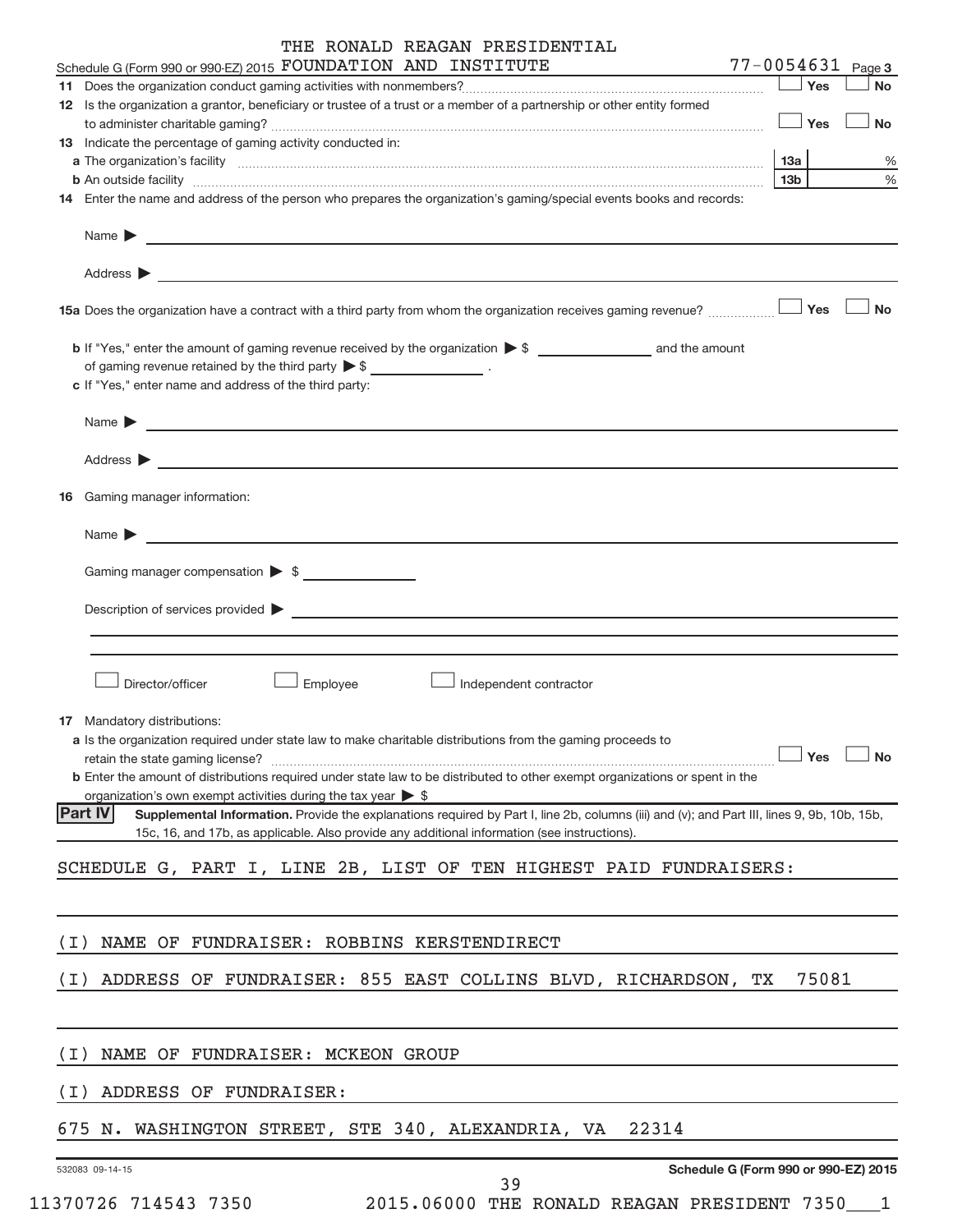Schedule G (Form 990 or 990-EZ) FOUNDATION AND INSTITUTE  $77-0054631$   $_{\rm Page}$ THE RONALD REAGAN PRESIDENTIAL

77-0054631 Page 4

**Part IV** | Supplemental Information (continued)

(I) NAME OF FUNDRAISER: LISA HARTSOCK

(I) ADDRESS OF FUNDRAISER: 739 E. BRAEBURN DRIVE, PHOENIX, AZ 85022

(I) NAME OF FUNDRAISER: PARAGON CHARITABLE SERVICES GROUP, INC.

(I) ADDRESS OF FUNDRAISER: 35 INVERARY, DOVE CANYON, CA 92679

**Schedule G (Form 990 or 990-EZ)**

532084 04-01-15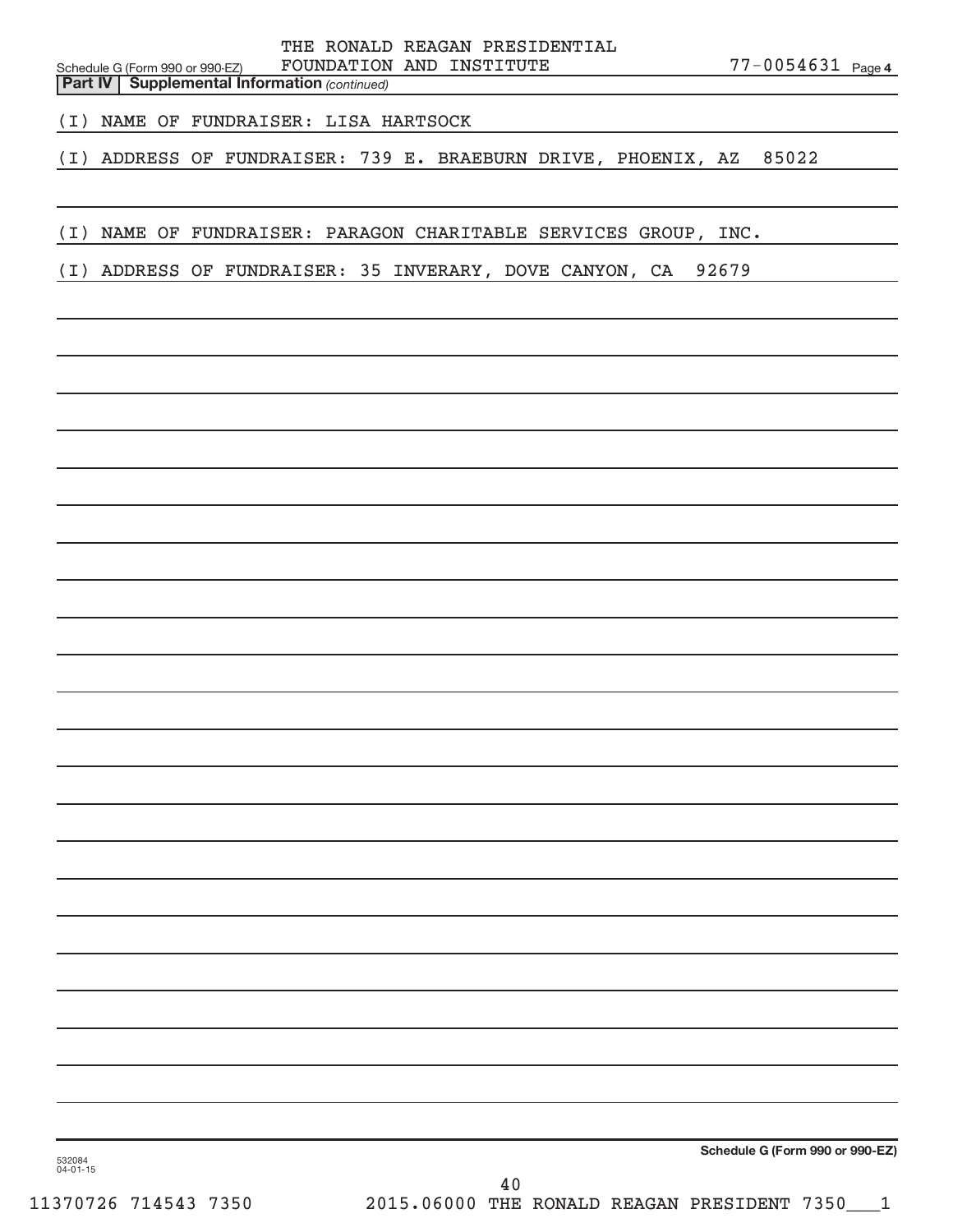| <b>SCHEDULE I</b><br>(Form 990)                        |                                                                                                                                                                                                                                            |                                   | Complete if the organization answered "Yes" on Form 990, Part IV, line 21 or 22.<br>Grants and Other Assistance to Organizations,<br>Government |                               | ts, and Individuals in the United States |                                                                |                                           | OMB No. 1545-0047                                |
|--------------------------------------------------------|--------------------------------------------------------------------------------------------------------------------------------------------------------------------------------------------------------------------------------------------|-----------------------------------|-------------------------------------------------------------------------------------------------------------------------------------------------|-------------------------------|------------------------------------------|----------------------------------------------------------------|-------------------------------------------|--------------------------------------------------|
| Department of the Treasury<br>Internal Revenue Service |                                                                                                                                                                                                                                            |                                   | Information about Schedule I (Form 990) and its instructions is at www.irs.gov/form990.                                                         | Attach to Form 990.           |                                          |                                                                |                                           | Open to Public<br>Inspection                     |
| Name of the organization                               | THE RONALD<br><b>NOLLEALLON</b>                                                                                                                                                                                                            | AND INSTITUTE                     | REAGAN PRESIDENTIAL                                                                                                                             |                               |                                          |                                                                |                                           | Employer identification number<br>$77 - 0054631$ |
| Part I                                                 | General Information on Grants and Assistance                                                                                                                                                                                               |                                   |                                                                                                                                                 |                               |                                          |                                                                |                                           |                                                  |
| ÷                                                      | Does the organization maintain records to substantiate the amount of the grants or assistance, the grantees' eligibility for the grants or assistance, and the selection                                                                   |                                   |                                                                                                                                                 |                               |                                          |                                                                |                                           |                                                  |
|                                                        | criteria used to award the grants or assistance?                                                                                                                                                                                           |                                   |                                                                                                                                                 |                               |                                          |                                                                |                                           | 2<br>$\overline{\mathrm{X}}$ Yes                 |
| N                                                      | Describe in Part IV the organization's procedures for monitoring the use of grant funds in the United States                                                                                                                               |                                   |                                                                                                                                                 |                               |                                          |                                                                |                                           |                                                  |
| Part II                                                | Grants and Other Assistance to Domestic Organizations and Domestic Governments. Complete if the organization answered "Yes" on Form 990, Part IV, line 21, for any<br>recipient that received more than \$5,000. Part II can be duplicated |                                   |                                                                                                                                                 | if additional space is needed |                                          |                                                                |                                           |                                                  |
|                                                        | 1(a) Name and address of organization<br>or government                                                                                                                                                                                     | $\overline{a}$ (b) $\overline{b}$ | (c) IRC section<br>if applicable                                                                                                                | (d) Amount of<br>cash grant   | (e) Amount of<br>assistance<br>non-cash  | valuation (book,<br>FMV, appraisal,<br>(f) Method of<br>other) | non-cash assistance<br>(g) Description of | (h) Purpose of grant<br>or assistance            |
|                                                        |                                                                                                                                                                                                                                            |                                   |                                                                                                                                                 |                               |                                          |                                                                |                                           |                                                  |
|                                                        |                                                                                                                                                                                                                                            |                                   |                                                                                                                                                 |                               |                                          |                                                                |                                           |                                                  |
|                                                        |                                                                                                                                                                                                                                            |                                   |                                                                                                                                                 |                               |                                          |                                                                |                                           |                                                  |
|                                                        |                                                                                                                                                                                                                                            |                                   |                                                                                                                                                 |                               |                                          |                                                                |                                           |                                                  |
|                                                        |                                                                                                                                                                                                                                            |                                   |                                                                                                                                                 |                               |                                          |                                                                |                                           |                                                  |
|                                                        |                                                                                                                                                                                                                                            |                                   |                                                                                                                                                 |                               |                                          |                                                                |                                           |                                                  |
| 2                                                      | Enter total number of section 501(c)(3) and government organizations listed in the line 1 table                                                                                                                                            |                                   |                                                                                                                                                 |                               |                                          |                                                                |                                           |                                                  |
| S                                                      | Enter total number of other organizations listed in the line 1 table                                                                                                                                                                       |                                   |                                                                                                                                                 |                               |                                          |                                                                |                                           |                                                  |
| <b>AHT</b>                                             | For Paperwork Reduction Act Notice, see the Instructions for Form                                                                                                                                                                          |                                   | 990.                                                                                                                                            |                               |                                          |                                                                |                                           | Schedule I (Form 990) (2015)                     |

ທ<br>ກົ į.

532101 10-28-15

41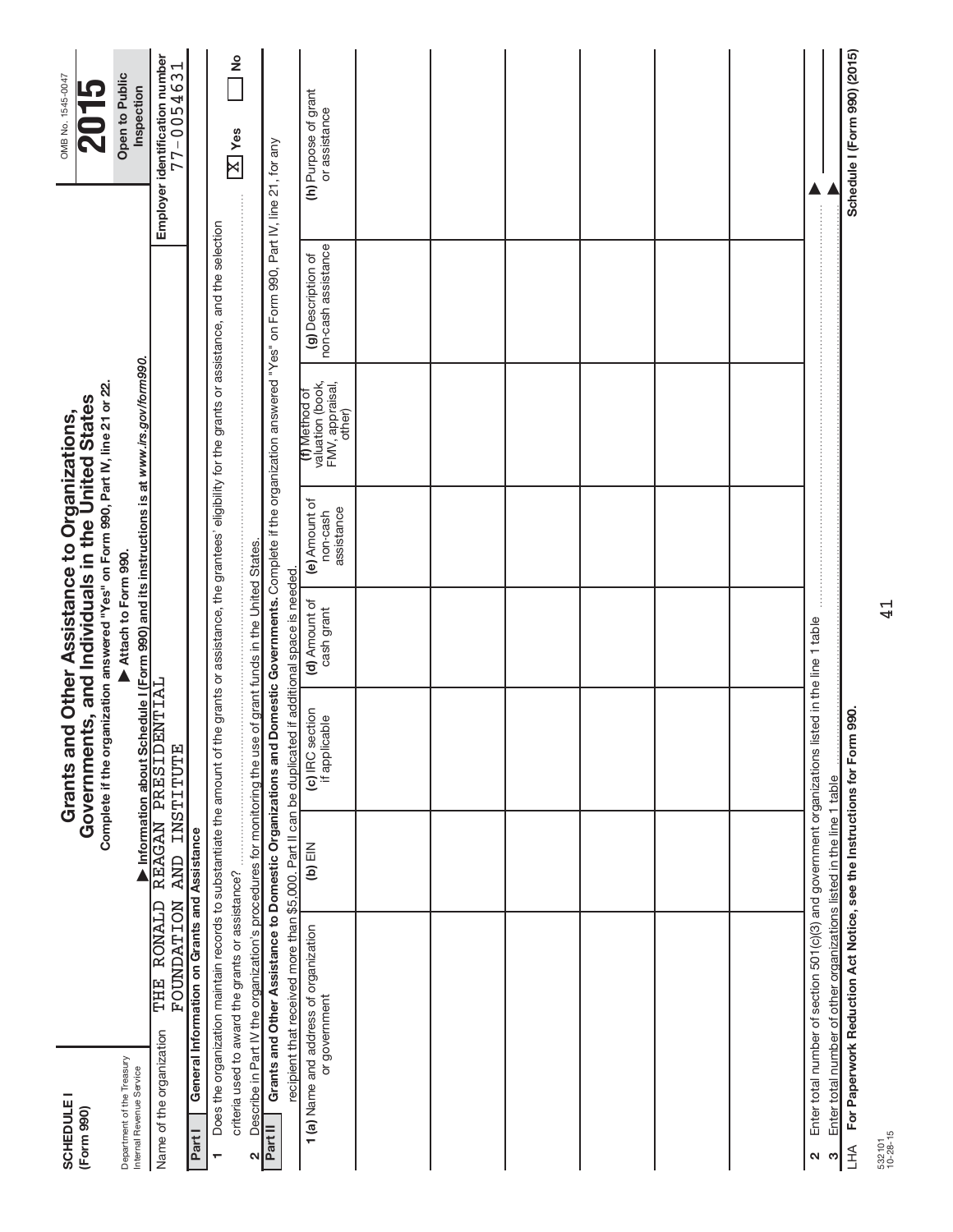| THE RONALD<br><b>NOLLATION</b>                                                                                                                                                                                                                                  | REAGAN PRESIDENTIAL<br>AND INSTITUTE |                             |                                       |                                                          | Page 2<br>$77 - 0054631$               |
|-----------------------------------------------------------------------------------------------------------------------------------------------------------------------------------------------------------------------------------------------------------------|--------------------------------------|-----------------------------|---------------------------------------|----------------------------------------------------------|----------------------------------------|
| Grants and Other Assistance to Domestic Individuals. Complete if the organization answered "Yes" on Form 990, Part IV, line 22.<br>Part III can be duplicated if additional space is needed.<br>Schedule I (Form 990) (2015)<br><b>Part III</b> Grants and Othe |                                      |                             |                                       |                                                          |                                        |
| (a) Type of grant or assistance                                                                                                                                                                                                                                 | (b) Number of<br>recipients          | (c) Amount of<br>cash grant | (d) Amount of non-<br>cash assistance | (e) Method of valuation<br>(book, FMV, appraisal, other) | (f) Description of non-cash assistance |
| COUNTY SCHOLARSHIPS<br>GE REAGAN SCHOLARS AND VENTURA                                                                                                                                                                                                           | 129                                  | 692,542                     | $\overline{\circ}$                    |                                                          |                                        |
|                                                                                                                                                                                                                                                                 |                                      |                             |                                       |                                                          |                                        |
|                                                                                                                                                                                                                                                                 |                                      |                             |                                       |                                                          |                                        |
|                                                                                                                                                                                                                                                                 |                                      |                             |                                       |                                                          |                                        |
|                                                                                                                                                                                                                                                                 |                                      |                             |                                       |                                                          |                                        |
| Supplemental Information. Provide the information required in Part I, line 2, Part III, column (b), and any other additional information<br>Part IV                                                                                                             |                                      |                             |                                       |                                                          |                                        |
| $\ddot{\Omega}$<br><b>LINE</b><br>$\overline{H}$<br><b>PART</b>                                                                                                                                                                                                 |                                      |                             |                                       |                                                          |                                        |
| THE<br>F <sub>O</sub><br><b>USE</b><br><b>APPROPRIATE</b><br><b>ENSURE</b><br>$\overline{D}$                                                                                                                                                                    | SCHOLARSHIP                          | <b>FUNDS</b>                | <b>ARE</b><br><b>LHEY</b>             | THE<br>$\overline{P}$<br><b>SENT</b>                     |                                        |
| FOR<br><b>GUIDANCE</b><br><b>NITH</b><br>SCHOOL<br>STUDENT'S                                                                                                                                                                                                    | <b>AND</b><br><b>USE</b>             | <b>INSTRUCTIONS</b>         | PD                                    | <b>FUNDS</b><br>THE<br><b>RETURN</b>                     |                                        |
| <b>USED</b><br><b>NOT</b><br><b>ARE</b><br><b>LEHEY</b><br>ΕŦ                                                                                                                                                                                                   |                                      |                             |                                       |                                                          |                                        |
|                                                                                                                                                                                                                                                                 |                                      |                             |                                       |                                                          |                                        |
|                                                                                                                                                                                                                                                                 |                                      |                             |                                       |                                                          |                                        |
|                                                                                                                                                                                                                                                                 |                                      |                             |                                       |                                                          |                                        |
|                                                                                                                                                                                                                                                                 |                                      |                             |                                       |                                                          |                                        |
| 532102 10-28-15                                                                                                                                                                                                                                                 |                                      | ļЗ<br>                      |                                       |                                                          | Schedule I (Form 990) (2015)           |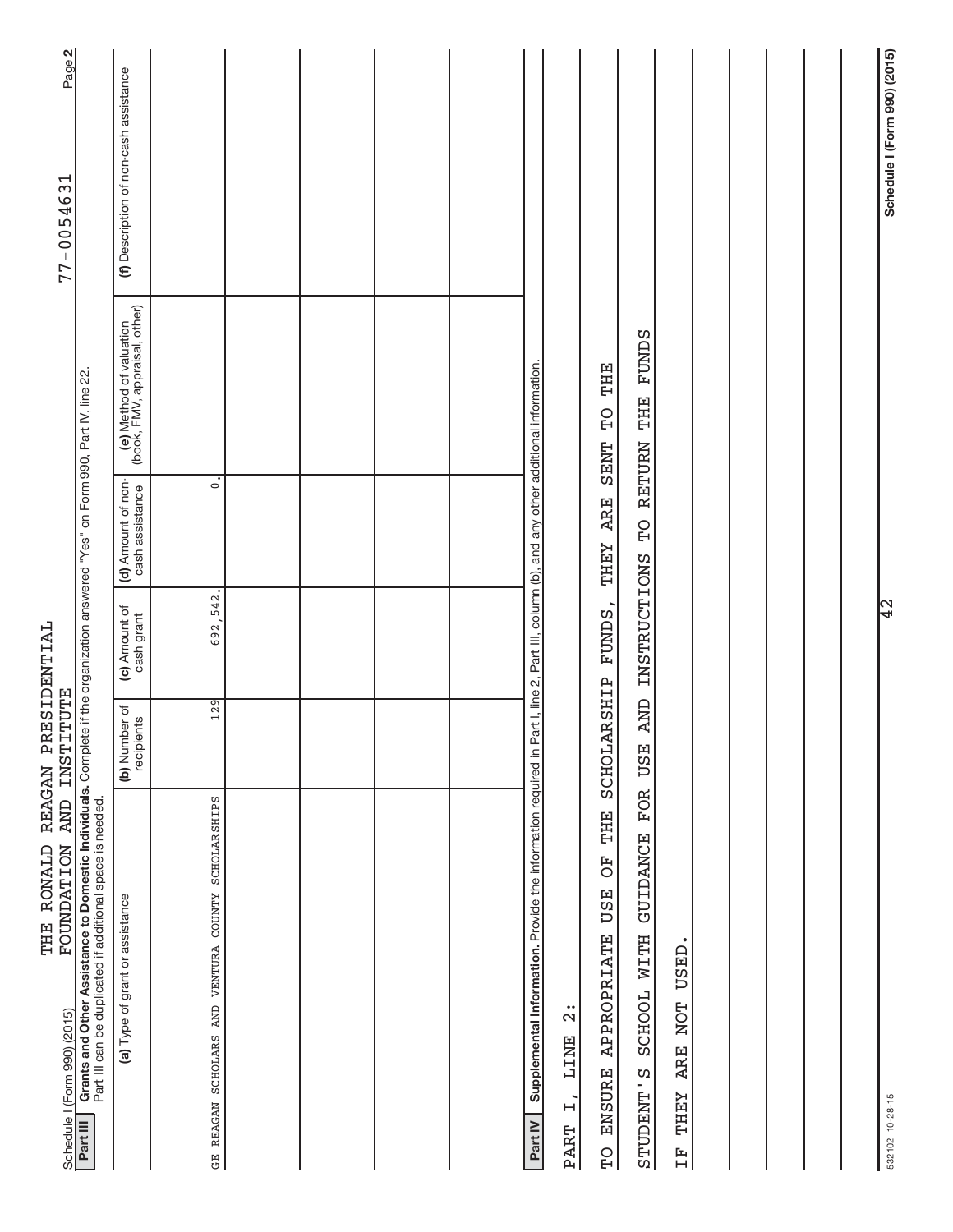| <b>Compensation Information</b><br><b>SCHEDULE J</b>                                                                                        |                                       | OMB No. 1545-0047     |                         |
|---------------------------------------------------------------------------------------------------------------------------------------------|---------------------------------------|-----------------------|-------------------------|
| (Form 990)<br>For certain Officers, Directors, Trustees, Key Employees, and Highest                                                         |                                       | 15                    |                         |
| <b>Compensated Employees</b><br>Complete if the organization answered "Yes" on Form 990, Part IV, line 23.                                  |                                       |                       |                         |
| Attach to Form 990.<br>Department of the Treasury                                                                                           |                                       | <b>Open to Public</b> |                         |
| Information about Schedule J (Form 990) and its instructions is at www.irs.gov/form990.<br>Internal Revenue Service                         |                                       | Inspection            |                         |
| THE RONALD REAGAN PRESIDENTIAL<br>Name of the organization                                                                                  | <b>Employer identification number</b> |                       |                         |
| FOUNDATION AND INSTITUTE                                                                                                                    | 77-0054631                            |                       |                         |
| <b>Questions Regarding Compensation</b><br>Part I                                                                                           |                                       |                       |                         |
|                                                                                                                                             |                                       | <b>Yes</b>            | <b>No</b>               |
| Check the appropriate box(es) if the organization provided any of the following to or for a person listed on Form 990,                      |                                       |                       |                         |
| Part VII, Section A, line 1a. Complete Part III to provide any relevant information regarding these items.<br>First-class or charter travel |                                       |                       |                         |
| Housing allowance or residence for personal use<br>Payments for business use of personal residence<br>Travel for companions                 |                                       |                       |                         |
| Tax indemnification and gross-up payments<br>Health or social club dues or initiation fees                                                  |                                       |                       |                         |
| Discretionary spending account<br>Personal services (e.g., maid, chauffeur, chef)                                                           |                                       |                       |                         |
|                                                                                                                                             |                                       |                       |                         |
| <b>b</b> If any of the boxes on line 1a are checked, did the organization follow a written policy regarding payment or                      |                                       |                       |                         |
|                                                                                                                                             | 1b                                    |                       |                         |
| Did the organization require substantiation prior to reimbursing or allowing expenses incurred by all directors,<br>2                       |                                       |                       |                         |
|                                                                                                                                             | $\overline{2}$                        | х                     |                         |
|                                                                                                                                             |                                       |                       |                         |
| Indicate which, if any, of the following the filing organization used to establish the compensation of the organization's<br>з              |                                       |                       |                         |
| CEO/Executive Director. Check all that apply. Do not check any boxes for methods used by a related organization to                          |                                       |                       |                         |
| establish compensation of the CEO/Executive Director, but explain in Part III.                                                              |                                       |                       |                         |
| $\underline{\mathbf{X}}$ Written employment contract<br>Compensation committee                                                              |                                       |                       |                         |
| $ \mathbf{X} $ Independent compensation consultant<br>$ \mathbf{X} $ Compensation survey or study                                           |                                       |                       |                         |
| $ \mathbf{X} $ Form 990 of other organizations<br>$\lfloor x \rfloor$ Approval by the board or compensation committee                       |                                       |                       |                         |
|                                                                                                                                             |                                       |                       |                         |
| During the year, did any person listed on Form 990, Part VII, Section A, line 1a, with respect to the filing                                |                                       |                       |                         |
| organization or a related organization:                                                                                                     |                                       |                       |                         |
| Receive a severance payment or change-of-control payment?<br>а                                                                              | 4a                                    |                       | Х                       |
| b                                                                                                                                           | 4b                                    |                       | $\overline{\mathbf{X}}$ |
|                                                                                                                                             | 4 <sub>c</sub>                        |                       | X                       |
| If "Yes" to any of lines 4a-c, list the persons and provide the applicable amounts for each item in Part III.                               |                                       |                       |                         |
|                                                                                                                                             |                                       |                       |                         |
| Only section 501(c)(3), 501(c)(4), and 501(c)(29) organizations must complete lines 5-9.                                                    |                                       |                       |                         |
| For persons listed on Form 990, Part VII, Section A, line 1a, did the organization pay or accrue any compensation<br>5                      |                                       |                       |                         |
| contingent on the revenues of:                                                                                                              |                                       |                       |                         |
| a                                                                                                                                           | 5a                                    |                       | x<br>X                  |
|                                                                                                                                             | 5 <sub>b</sub>                        |                       |                         |
| If "Yes" to line 5a or 5b, describe in Part III.                                                                                            |                                       |                       |                         |
| 6 For persons listed on Form 990, Part VII, Section A, line 1a, did the organization pay or accrue any compensation                         |                                       |                       |                         |
| contingent on the net earnings of:                                                                                                          |                                       |                       | x                       |
| a                                                                                                                                           | 6а<br>6b                              |                       | X                       |
| If "Yes" on line 6a or 6b, describe in Part III.                                                                                            |                                       |                       |                         |
| 7 For persons listed on Form 990, Part VII, Section A, line 1a, did the organization provide any non-fixed payments                         |                                       |                       |                         |
|                                                                                                                                             | $\overline{7}$                        |                       | x                       |
| Were any amounts reported on Form 990, Part VII, paid or accrued pursuant to a contract that was subject to the<br>8                        |                                       |                       |                         |
|                                                                                                                                             | 8                                     |                       | x                       |
| If "Yes" to line 8, did the organization also follow the rebuttable presumption procedure described in<br>9                                 |                                       |                       |                         |
|                                                                                                                                             | 9                                     |                       |                         |
| LHA For Paperwork Reduction Act Notice, see the Instructions for Form 990.                                                                  | Schedule J (Form 990) 2015            |                       |                         |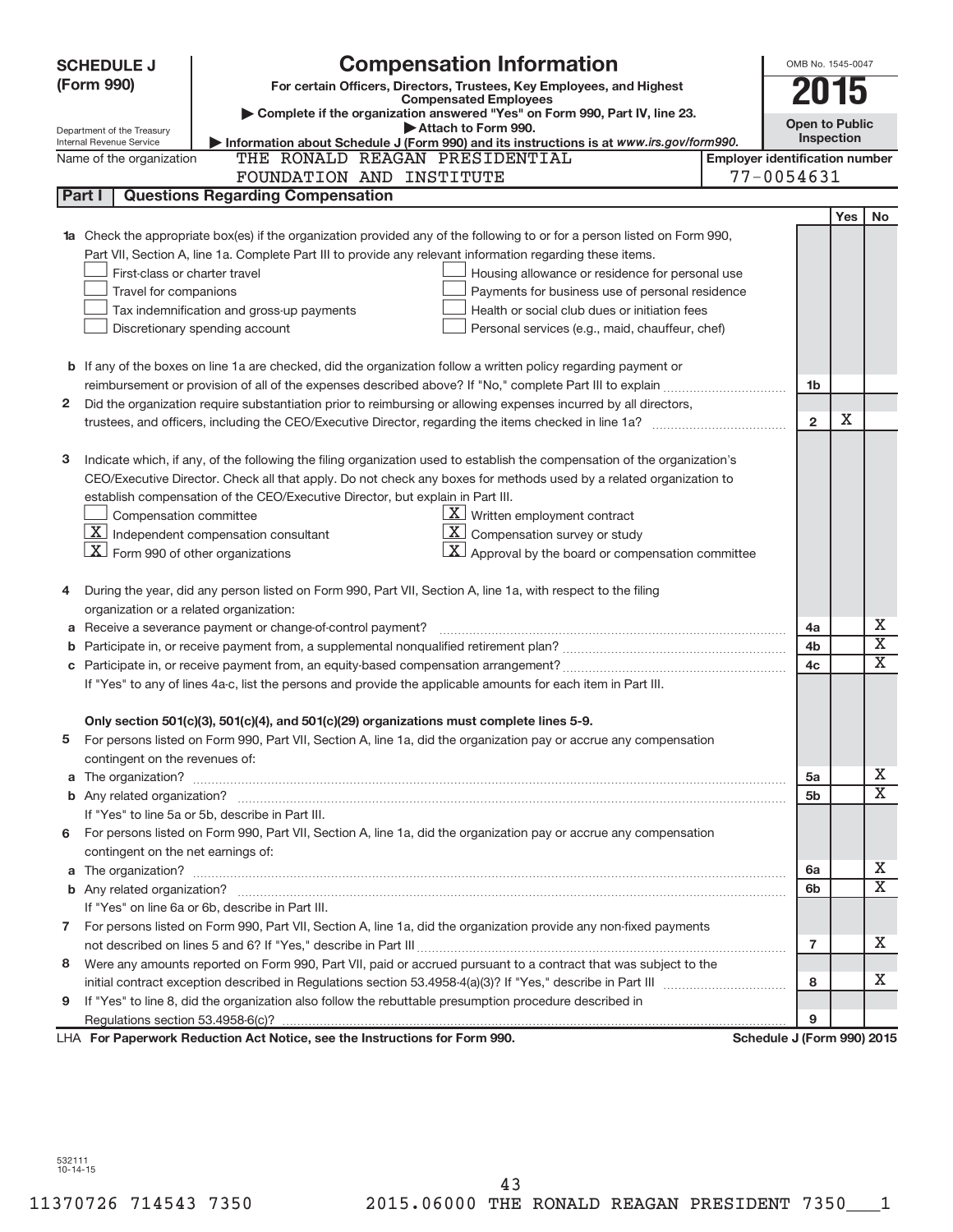| Schedule J (Form 990) 2015                                                                                                                                                                                                                                                        |                      | FOUNDATION AND INSTITUTE                         |                                           |                                                        | $77 - 0054631$                                                                                                   |                                    |                                            | Page 2                                                                                                               |
|-----------------------------------------------------------------------------------------------------------------------------------------------------------------------------------------------------------------------------------------------------------------------------------|----------------------|--------------------------------------------------|-------------------------------------------|--------------------------------------------------------|------------------------------------------------------------------------------------------------------------------|------------------------------------|--------------------------------------------|----------------------------------------------------------------------------------------------------------------------|
| Part II   Officers, Directors, Trustees, Key Employees, and Highest Compensated Employees. Use duplicate copies if additional space is needed                                                                                                                                     |                      |                                                  |                                           |                                                        |                                                                                                                  |                                    |                                            |                                                                                                                      |
| For each individual whose compensation must be reported on Schedule J, report compensation from the organization on row (i) and from related organizations, described in the instructions, on row (ii).<br>Do not list any individuals that are not listed on Form 990, Part VII. |                      |                                                  |                                           |                                                        |                                                                                                                  |                                    |                                            |                                                                                                                      |
| Note: The sum of columns (B)(i)-(iii) for each listed individual must equal the t                                                                                                                                                                                                 |                      |                                                  |                                           |                                                        | otal amount of Form 990, Part VII, Section A, line 1a, applicable column (D) and (E) amounts for that individual |                                    |                                            |                                                                                                                      |
|                                                                                                                                                                                                                                                                                   |                      | (B) Breakdown of W-2                             |                                           | and/or 1099-MISC compensation                          | (C) Retirement and                                                                                               | Nontaxable<br>$\widehat{e}$        | Total of columns<br>$\widehat{\mathsf{E}}$ | (F) Compensation                                                                                                     |
| (A) Name and Title                                                                                                                                                                                                                                                                |                      | compensation<br>(i) Base                         | compensation<br>(ii) Bonus &<br>incentive | compensation<br>reportable<br>(iii) Other              | other deferred<br>compensation                                                                                   | benefits                           | $(B)(i)-(D)$                               | reported as deferred<br>on prior Form 990<br>in column (B)                                                           |
| D. HEUBUSCH<br><b>JOHN</b><br>(1)                                                                                                                                                                                                                                                 | $\widehat{=}$        | $\frac{1}{3}$<br>$\frac{5}{12}$                  | 000,<br>$\frac{0}{10}$                    | $\circ$                                                | $\frac{00}{5}$<br>।<br> २                                                                                        | 105<br>25                          | $\frac{1}{9}$<br>566                       | $\dot{\circ}$                                                                                                        |
| <b>DIRECTOR</b><br><b>EXECUTIVE</b>                                                                                                                                                                                                                                               | ε                    | $\mathbf{C}$                                     | $\overline{\phantom{0}}$                  | $\overline{\circ}$                                     | $\overline{\phantom{0}}$                                                                                         | ⊃                                  | 0                                          | $\dot{\overline{6}}$                                                                                                 |
| GLENN BAKER<br>(2)                                                                                                                                                                                                                                                                | $\widehat{=}$        | 192.<br>$\frac{20}{20}$                          | $-000$<br>$\frac{1}{2}$                   | $\dot{\circ}$                                          | $\frac{19}{21}$<br>ြိ                                                                                            | $\frac{680}{6}$<br>$\frac{5}{2}$   | $\frac{00}{5}$<br>$\frac{0.85}{2}$         | $\overline{\circ}$                                                                                                   |
| CHIEF FINANCIAL OFFICER                                                                                                                                                                                                                                                           | $\widehat{=}$        | $  \circ$                                        | $\overline{\bullet}$                      | $  \dot{\circ}$                                        | $\bullet$<br>0                                                                                                   | $\dot{\circ}$                      | $\dot{\circ}$                              | $\overline{\circ}$                                                                                                   |
| <b>DRAKE</b><br>JOANNE M.<br>(3)                                                                                                                                                                                                                                                  | $\widehat{=}$        | $\frac{1}{808}$<br>194                           | $\overline{000}$ .<br>$\frac{1}{2}$       | $\overline{\vphantom{h}}$                              | 481<br>$\frac{1}{20}$                                                                                            | 716.<br>$\frac{5}{2}$              | 005.<br>$\frac{1}{251}$                    | $\dot{\overline{6}}$                                                                                                 |
| OFFIC<br>CHIEF ADMINISTRATIVE                                                                                                                                                                                                                                                     | ε                    | $\bullet$<br>$\circ$                             | $\bullet$<br>$\circ$                      | $\dot{\circ}$                                          | $\bullet$<br>$\frac{0.00}{500}$                                                                                  | $\bullet$<br>$\circ$               | $\circ$                                    | $\overline{\circ}$                                                                                                   |
| HAYDEN SHAW III<br>(4)                                                                                                                                                                                                                                                            | $\widehat{=}$        | $\sqrt{93}$<br>275                               | $\frac{1}{000}$<br>ခြ                     | ြ                                                      | $\bullet$<br>$\frac{8}{2}$                                                                                       | $\frac{25}{3}$<br>டை               | $\frac{95}{04}$<br>$\frac{1}{241}$         | $  \cdot  $                                                                                                          |
| OFFICER<br>CHIEF DEVELOPMENT                                                                                                                                                                                                                                                      | $\widehat{=}$        | $\dot{\circ}$                                    | $\dot{\circ}$                             | $\overline{\circ}$                                     | $\bullet$<br>$\circ$                                                                                             | $\dot{\circ}$                      | $\dot{\circ}$                              | $\mathsf{L}$                                                                                                         |
| CARY GARMAN<br>(5)                                                                                                                                                                                                                                                                | $\widehat{=}$        | $\overline{600}$<br>M<br>$\overline{\mathbb{E}}$ | $\overline{000}$<br>ြ<br>صا               | $\overline{\vphantom{h}}$<br>$\overline{\vphantom{h}}$ | $\bullet$<br>$-860$<br>b<br>ကြ                                                                                   | $\sqrt{350}$<br>⊩                  | 0<br>$\overline{018}$<br>$\overline{5}$    | $\mathbin{\mathop{\rule{0pt}{0pt}}\nolimits^{}}$<br>$\mathbin{\mathop{\rule{0pt}{0pt}}\nolimits\mskip-1.6mu}{\circ}$ |
| SENIOR CONTROLLER                                                                                                                                                                                                                                                                 | $\widehat{\equiv}$   | $\overline{\overline{\overline{}}\circ}$         |                                           | $\dot{\circ}$                                          | $\bullet$<br>231                                                                                                 | $\bullet$<br>437.<br>$\circ$<br>24 |                                            |                                                                                                                      |
| MELISSA GILLER<br>(6)                                                                                                                                                                                                                                                             | $\widehat{=}$        | $\mathbf{\Omega}$<br>ω<br>143                    | $\ddot{\rm{0}}\,\rm{0}$ .<br>o,           | $\overline{\bigcirc}$                                  | $\bullet$<br>51                                                                                                  |                                    | 980.<br>5<br>ດ                             | $\dot{\circ}$                                                                                                        |
| CHIEF MARKETING OFFICER                                                                                                                                                                                                                                                           | $\widehat{\equiv}$   | $\overline{\cdot}$                               | $\overline{\cdot}$                        |                                                        | $\bullet$<br>$\circ$                                                                                             | $\bullet$<br>0                     | $\bullet$<br>$\circ$                       | $\dot{\overline{6}}$                                                                                                 |
| MARK FITZPATRICK<br>(7)                                                                                                                                                                                                                                                           | $\widehat{=}$        | $\overline{000}$<br>$\overline{P4}$              | $\overline{000}$ .<br>ما                  | $\overline{\varepsilon}$                               | $\bullet$<br>$\frac{1}{20}$<br>$\frac{6}{1}$                                                                     | 235<br>ഥ                           | $\frac{235}{2}$<br>∣თ                      | $\overline{\vphantom{a}}$                                                                                            |
| OPERATIONS<br>CHIEF TECHNOLOGY                                                                                                                                                                                                                                                    | $\widehat{=}$        | $\circ$                                          | o                                         | $\overline{\bullet}$                                   | $\bullet$<br>$\overline{\bullet}$                                                                                | $\overline{\bullet}$               | 10                                         | o                                                                                                                    |
| <b>SWIFT</b><br>KATHLEEN A.<br>(8)                                                                                                                                                                                                                                                | $\widehat{=}$        | 23<br>4<br>$\frac{145}{ }$                       | $\frac{1}{100}$<br>ഥ                      | ြ                                                      | $\bullet$<br>042<br>더<br>니                                                                                       | $\bullet$<br>121<br>ഗ              | 586.<br>$\overline{74}$                    | $\overline{\vphantom{h}}$                                                                                            |
| <b>DEVE</b><br>BUS.<br>ىغ<br>OF RETAIL<br>DIR.                                                                                                                                                                                                                                    | $\widehat{=}$        | 0                                                | $\bullet$<br>$\circ$                      | $\dot{\circ}$                                          | $\bullet$<br>0                                                                                                   | $\mathbf{C}$                       | $\circ$                                    | $\overline{\varepsilon}$                                                                                             |
| ANTHONY D PENNAY<br>$\widehat{e}$                                                                                                                                                                                                                                                 | $\widehat{=}$        | 423<br>$\frac{1}{3}$<br>$\overline{\phantom{0}}$ | 000<br>⊢                                  | $\circ$                                                | $\bullet$<br>$\overline{442}$<br>4<br>$\overline{\phantom{0}}$                                                   | $\bullet$<br>$\frac{26}{6}$        | $\bullet$<br>$\overline{85}$<br>159        | 0                                                                                                                    |
| OFFICER<br>LEARNING<br>CHIEF                                                                                                                                                                                                                                                      | $\widehat{\epsilon}$ | $\circ$                                          | 0                                         | 0                                                      | 0                                                                                                                | $\overline{\bullet}$               | 0                                          | 0                                                                                                                    |
|                                                                                                                                                                                                                                                                                   | $\widehat{=}$        |                                                  |                                           |                                                        |                                                                                                                  |                                    |                                            |                                                                                                                      |
|                                                                                                                                                                                                                                                                                   | $\widehat{=}$        |                                                  |                                           |                                                        |                                                                                                                  |                                    |                                            |                                                                                                                      |
|                                                                                                                                                                                                                                                                                   | $\widehat{=}$        |                                                  |                                           |                                                        |                                                                                                                  |                                    |                                            |                                                                                                                      |
|                                                                                                                                                                                                                                                                                   | $\widehat{\equiv}$   |                                                  |                                           |                                                        |                                                                                                                  |                                    |                                            |                                                                                                                      |
|                                                                                                                                                                                                                                                                                   | $\widehat{=}$        |                                                  |                                           |                                                        |                                                                                                                  |                                    |                                            |                                                                                                                      |
|                                                                                                                                                                                                                                                                                   | $\widehat{\equiv}$   |                                                  |                                           |                                                        |                                                                                                                  |                                    |                                            |                                                                                                                      |
|                                                                                                                                                                                                                                                                                   | $\widehat{=}$        |                                                  |                                           |                                                        |                                                                                                                  |                                    |                                            |                                                                                                                      |
|                                                                                                                                                                                                                                                                                   | $\widehat{=}$        |                                                  |                                           |                                                        |                                                                                                                  |                                    |                                            |                                                                                                                      |
|                                                                                                                                                                                                                                                                                   | $\widehat{=}$        |                                                  |                                           |                                                        |                                                                                                                  |                                    |                                            |                                                                                                                      |
|                                                                                                                                                                                                                                                                                   | $\widehat{\equiv}$   |                                                  |                                           |                                                        |                                                                                                                  |                                    |                                            |                                                                                                                      |
|                                                                                                                                                                                                                                                                                   | $\widehat{=}$        |                                                  |                                           |                                                        |                                                                                                                  |                                    |                                            |                                                                                                                      |
|                                                                                                                                                                                                                                                                                   | $\widehat{=}$        |                                                  |                                           |                                                        |                                                                                                                  |                                    |                                            |                                                                                                                      |
|                                                                                                                                                                                                                                                                                   | $\widehat{=}$        |                                                  |                                           |                                                        |                                                                                                                  |                                    |                                            |                                                                                                                      |
|                                                                                                                                                                                                                                                                                   | ε                    |                                                  |                                           |                                                        |                                                                                                                  |                                    |                                            |                                                                                                                      |
|                                                                                                                                                                                                                                                                                   |                      |                                                  |                                           |                                                        |                                                                                                                  |                                    |                                            | Schedule J (Form 990) 2015                                                                                           |

FOUNDATION AND INSTITUTE 77-0054631 THE RONALD REAGAN PRESIDENTIAL<br>FOUNDATION AND INSTITUTE THE RONALD REAGAN PRESIDENTIAL

Schedule J (Form 990) 2015 F'OUNLAATION AINU INSTITITUTE 77-0054631

44

532112 10-14-15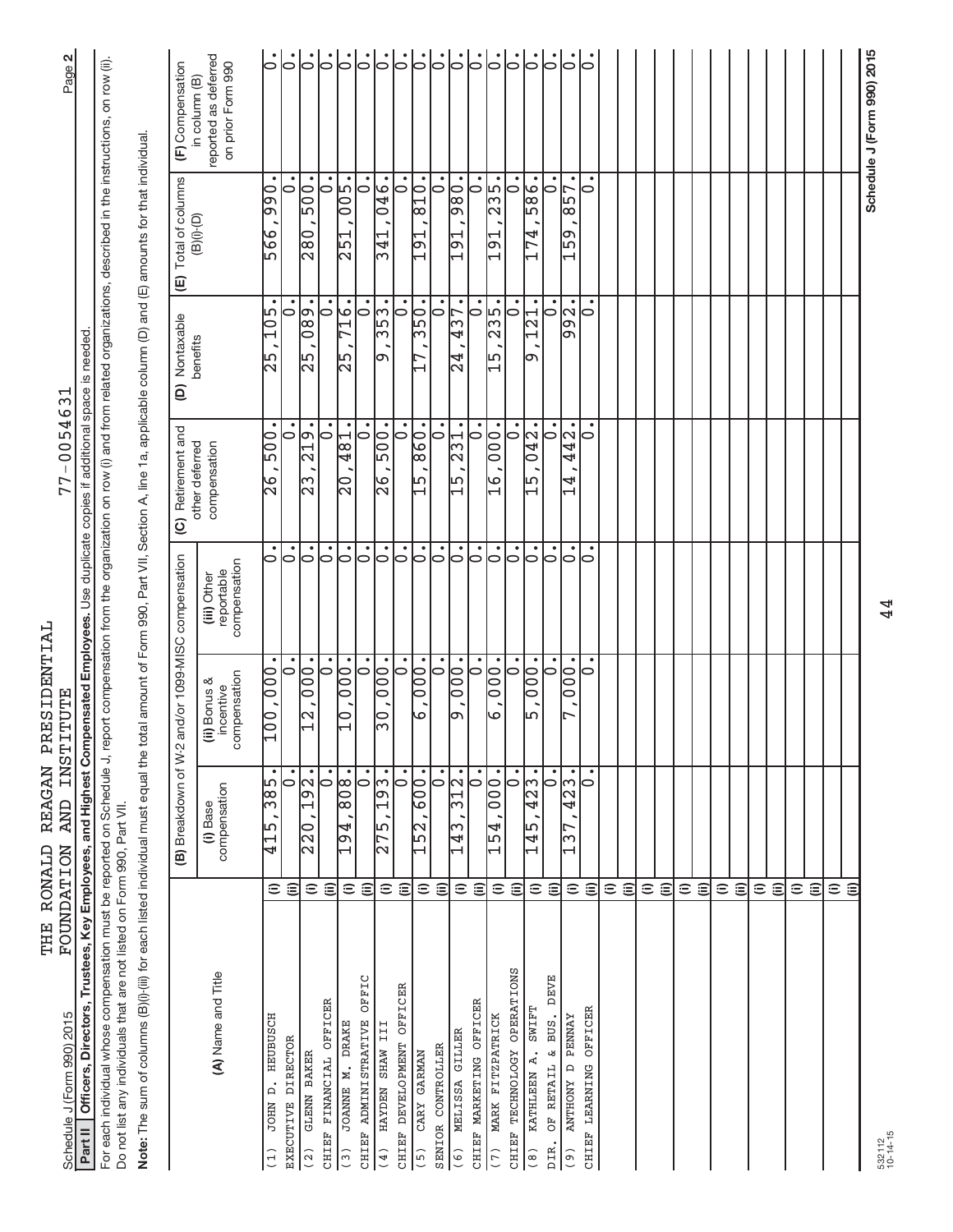| FOUNDATION AND INSTITUTE<br>Schedule J (Form 990) 2015                                                                                                                                                        | Page 3<br>$77 - 0054631$   |
|---------------------------------------------------------------------------------------------------------------------------------------------------------------------------------------------------------------|----------------------------|
| Part III Supplemental Information                                                                                                                                                                             |                            |
| 1a, 1b, 3, 4a, 4b, 4c, 5a, 5b, 6a, 6b, 7, and 8, and for Part II. Also complete this part for any additional information.<br>Provide the information, explanation, or descriptions required for Part I, lines |                            |
|                                                                                                                                                                                                               |                            |
|                                                                                                                                                                                                               |                            |
|                                                                                                                                                                                                               |                            |
|                                                                                                                                                                                                               |                            |
|                                                                                                                                                                                                               |                            |
|                                                                                                                                                                                                               |                            |
|                                                                                                                                                                                                               |                            |
|                                                                                                                                                                                                               |                            |
|                                                                                                                                                                                                               |                            |
|                                                                                                                                                                                                               |                            |
|                                                                                                                                                                                                               |                            |
|                                                                                                                                                                                                               |                            |
|                                                                                                                                                                                                               |                            |
|                                                                                                                                                                                                               |                            |
|                                                                                                                                                                                                               |                            |
|                                                                                                                                                                                                               |                            |
|                                                                                                                                                                                                               |                            |
|                                                                                                                                                                                                               |                            |
|                                                                                                                                                                                                               |                            |
|                                                                                                                                                                                                               | Schedule J (Form 990) 2015 |

THE RONALD REAGAN PRESIDENTIAL

THE RONALD REAGAN PRESIDENTIAL

45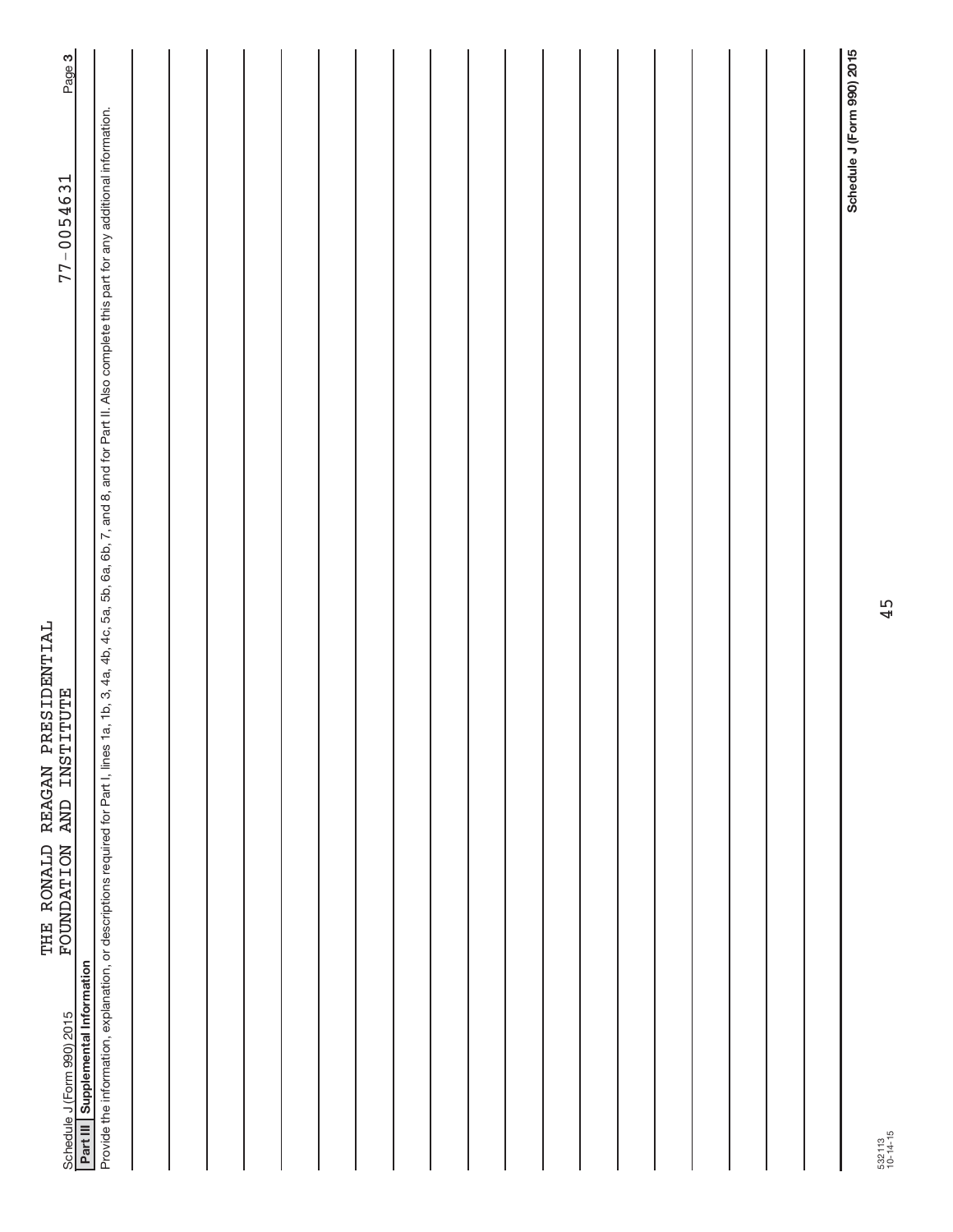|        | <b>SCHEDULE M</b>                                      |                                                                                                                                                                   |                       | <b>Noncash Contributions</b> |                                                                                         |                              | OMB No. 1545-0047                     |     |    |
|--------|--------------------------------------------------------|-------------------------------------------------------------------------------------------------------------------------------------------------------------------|-----------------------|------------------------------|-----------------------------------------------------------------------------------------|------------------------------|---------------------------------------|-----|----|
|        | (Form 990)                                             |                                                                                                                                                                   |                       |                              |                                                                                         |                              | 2015                                  |     |    |
|        |                                                        |                                                                                                                                                                   |                       |                              | Complete if the organizations answered "Yes" on Form 990, Part IV, lines 29 or 30.      |                              |                                       |     |    |
|        | Department of the Treasury<br>Internal Revenue Service | Attach to Form 990.                                                                                                                                               |                       |                              |                                                                                         |                              | <b>Open To Public</b><br>Inspection   |     |    |
|        | Name of the organization                               | THE RONALD REAGAN PRESIDENTIAL                                                                                                                                    |                       |                              | Information about Schedule M (Form 990) and its instructions is at www.irs.gov/form990. |                              | <b>Employer identification number</b> |     |    |
|        |                                                        | FOUNDATION AND INSTITUTE                                                                                                                                          |                       |                              |                                                                                         |                              | $77 - 0054631$                        |     |    |
| Part I |                                                        | <b>Types of Property</b>                                                                                                                                          |                       |                              |                                                                                         |                              |                                       |     |    |
|        |                                                        |                                                                                                                                                                   | (a)                   | (b)                          | (c)                                                                                     |                              | (d)                                   |     |    |
|        |                                                        |                                                                                                                                                                   | Check if              | Number of                    | Noncash contribution                                                                    |                              | Method of determining                 |     |    |
|        |                                                        |                                                                                                                                                                   | applicable            | contributions or             | amounts reported on<br>items contributed Form 990, Part VIII, line 1g                   | noncash contribution amounts |                                       |     |    |
| 1      |                                                        |                                                                                                                                                                   |                       |                              |                                                                                         |                              |                                       |     |    |
| 2      |                                                        |                                                                                                                                                                   |                       |                              |                                                                                         |                              |                                       |     |    |
| з      |                                                        |                                                                                                                                                                   |                       |                              |                                                                                         |                              |                                       |     |    |
| 4      |                                                        | Books and publications                                                                                                                                            |                       |                              |                                                                                         |                              |                                       |     |    |
| 5      |                                                        | Clothing and household goods                                                                                                                                      |                       |                              |                                                                                         |                              |                                       |     |    |
| 6      |                                                        |                                                                                                                                                                   |                       |                              |                                                                                         |                              |                                       |     |    |
| 7      |                                                        |                                                                                                                                                                   |                       |                              |                                                                                         |                              |                                       |     |    |
| 8      |                                                        |                                                                                                                                                                   |                       |                              |                                                                                         |                              |                                       |     |    |
| 9      |                                                        |                                                                                                                                                                   | $\overline{\text{x}}$ |                              |                                                                                         | 962,301. FAIR MARKET VALUE   |                                       |     |    |
| 10     |                                                        | Securities - Closely held stock                                                                                                                                   |                       |                              |                                                                                         |                              |                                       |     |    |
| 11     | Securities - Partnership, LLC, or                      |                                                                                                                                                                   |                       |                              |                                                                                         |                              |                                       |     |    |
|        | trust interests                                        |                                                                                                                                                                   |                       |                              |                                                                                         |                              |                                       |     |    |
| 12     |                                                        | Securities - Miscellaneous                                                                                                                                        |                       |                              |                                                                                         |                              |                                       |     |    |
| 13     | Qualified conservation contribution -                  |                                                                                                                                                                   |                       |                              |                                                                                         |                              |                                       |     |    |
|        |                                                        |                                                                                                                                                                   |                       |                              |                                                                                         |                              |                                       |     |    |
| 14     |                                                        | Qualified conservation contribution - Other                                                                                                                       |                       |                              |                                                                                         |                              |                                       |     |    |
| 15     |                                                        |                                                                                                                                                                   |                       |                              |                                                                                         |                              |                                       |     |    |
| 16     |                                                        | Real estate - Commercial                                                                                                                                          |                       |                              |                                                                                         |                              |                                       |     |    |
| 17     |                                                        |                                                                                                                                                                   |                       |                              |                                                                                         |                              |                                       |     |    |
| 18     |                                                        |                                                                                                                                                                   |                       |                              |                                                                                         |                              |                                       |     |    |
| 19     |                                                        |                                                                                                                                                                   |                       |                              |                                                                                         |                              |                                       |     |    |
| 20     |                                                        | Drugs and medical supplies                                                                                                                                        |                       |                              |                                                                                         |                              |                                       |     |    |
| 21     |                                                        |                                                                                                                                                                   |                       |                              |                                                                                         |                              |                                       |     |    |
| 22     |                                                        |                                                                                                                                                                   |                       |                              |                                                                                         |                              |                                       |     |    |
| 23     |                                                        |                                                                                                                                                                   |                       |                              |                                                                                         |                              |                                       |     |    |
| 24     |                                                        |                                                                                                                                                                   |                       |                              |                                                                                         |                              |                                       |     |    |
| 25     | Other                                                  |                                                                                                                                                                   |                       |                              |                                                                                         |                              |                                       |     |    |
| 26     | Other                                                  |                                                                                                                                                                   |                       |                              |                                                                                         |                              |                                       |     |    |
| 27     | Other                                                  |                                                                                                                                                                   |                       |                              |                                                                                         |                              |                                       |     |    |
| 28     | Other                                                  |                                                                                                                                                                   |                       |                              |                                                                                         |                              |                                       |     |    |
| 29     |                                                        | Number of Forms 8283 received by the organization during the tax year for contributions                                                                           |                       |                              |                                                                                         |                              |                                       |     |    |
|        |                                                        | for which the organization completed Form 8283, Part IV, Donee Acknowledgement                                                                                    |                       |                              | 29                                                                                      |                              |                                       |     |    |
|        |                                                        |                                                                                                                                                                   |                       |                              |                                                                                         |                              |                                       | Yes | No |
|        |                                                        | 30a During the year, did the organization receive by contribution any property reported in Part I, lines 1 through 28, that it                                    |                       |                              |                                                                                         |                              |                                       |     |    |
|        |                                                        | must hold for at least three years from the date of the initial contribution, and which is not required to be used for                                            |                       |                              |                                                                                         |                              |                                       |     | Х  |
|        |                                                        |                                                                                                                                                                   |                       |                              |                                                                                         |                              | 30a                                   |     |    |
| b      |                                                        | If "Yes," describe the arrangement in Part II.<br>Does the organization have a gift acceptance policy that requires the review of any non-standard contributions? |                       |                              |                                                                                         |                              | 31                                    |     | х  |
| 31     |                                                        |                                                                                                                                                                   |                       |                              |                                                                                         |                              |                                       |     |    |
|        |                                                        | 32a Does the organization hire or use third parties or related organizations to solicit, process, or sell noncash                                                 |                       |                              |                                                                                         |                              | 32a                                   |     | x  |
|        | <b>b</b> If "Yes," describe in Part II.                |                                                                                                                                                                   |                       |                              |                                                                                         |                              |                                       |     |    |
| 33     |                                                        | If the organization did not report an amount in column (c) for a type of property for which column (a) is checked,                                                |                       |                              |                                                                                         |                              |                                       |     |    |
|        | describe in Part II.                                   |                                                                                                                                                                   |                       |                              |                                                                                         |                              |                                       |     |    |
| LHA    |                                                        | For Paperwork Reduction Act Notice, see the Instructions for Form 990.                                                                                            |                       |                              |                                                                                         |                              | Schedule M (Form 990) (2015)          |     |    |
|        |                                                        |                                                                                                                                                                   |                       |                              |                                                                                         |                              |                                       |     |    |

532141 08-21-15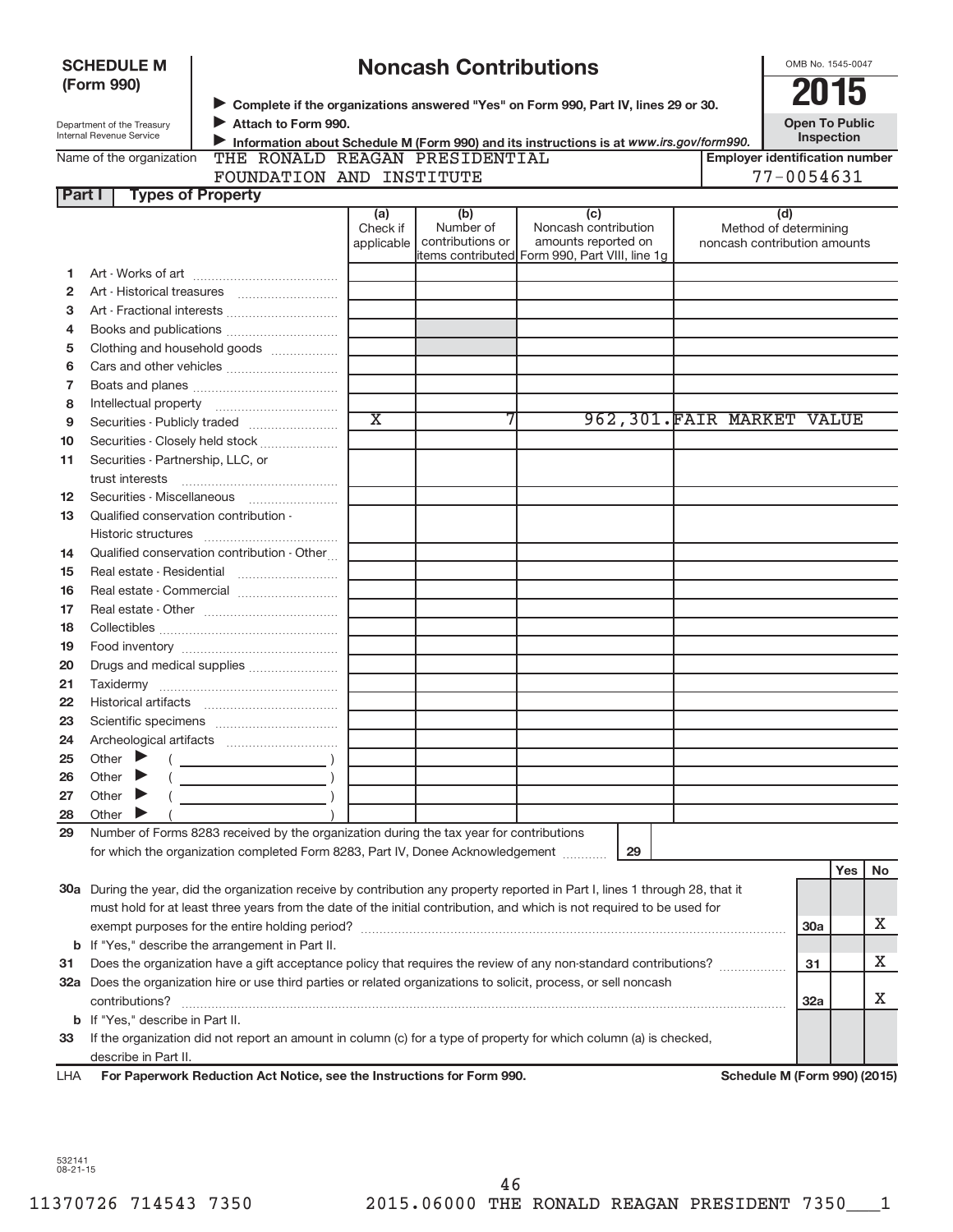|         | THE RONALD REAGAN PRESIDENTIAL                                                                                                                                                                                                                                                                                    |            |        |
|---------|-------------------------------------------------------------------------------------------------------------------------------------------------------------------------------------------------------------------------------------------------------------------------------------------------------------------|------------|--------|
|         | Schedule M (Form 990) (2015) FOUNDATION AND INSTITUTE                                                                                                                                                                                                                                                             | 77-0054631 | Page 2 |
| Part II | Supplemental Information. Provide the information required by Part I, lines 30b, 32b, and 33, and whether the organization<br>is reporting in Part I, column (b), the number of contributions, the number of items received, or a combination of both. Also complete<br>this part for any additional information. |            |        |
|         |                                                                                                                                                                                                                                                                                                                   |            |        |
|         |                                                                                                                                                                                                                                                                                                                   |            |        |
|         |                                                                                                                                                                                                                                                                                                                   |            |        |
|         |                                                                                                                                                                                                                                                                                                                   |            |        |
|         |                                                                                                                                                                                                                                                                                                                   |            |        |

**Schedule M (Form 990) (2015)**

532142 08-21-15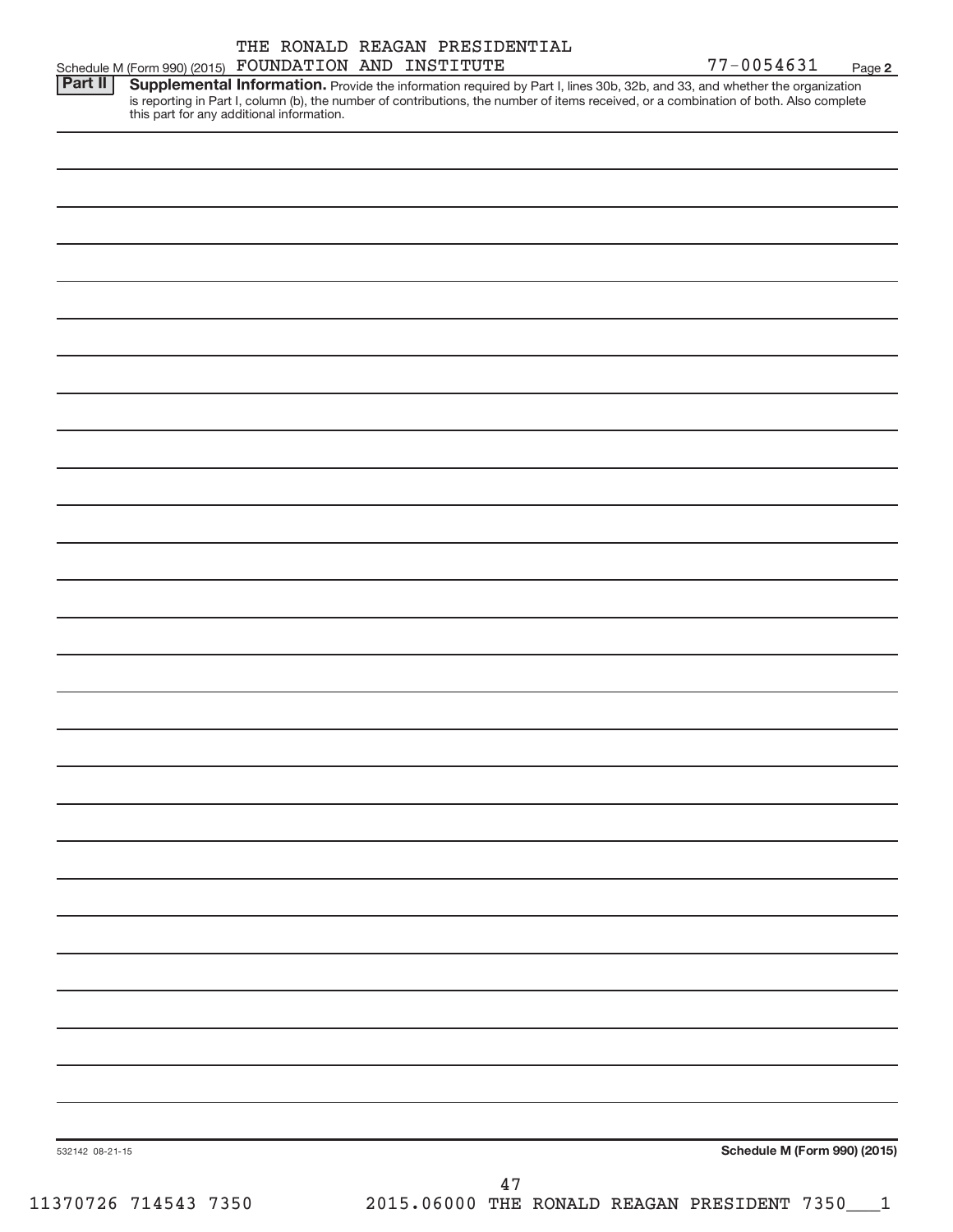**(Form 990 or 990-EZ)**

Department of the Treasury Internal Revenue Service Name of the organization

SCHEDULE O **Supplemental Information to Form 990 or 990-EZ** 2015<br>(Form 990 or 990-EZ)

**Information about Schedule O (Form 990 or 990-EZ) and its instructions is at WWW.irs.gov/form990. Complete to provide information for responses to specific questions on Form 990 or 990-EZ or to provide any additional information. | Attach to Form 990 or 990-EZ.**



FOUNDATION AND INSTITUTE FOUNDATION AND THE THE RESERVE RESERVE THE RESERVE RESERVE THE RESERVE THE RESERVE TH

FORM 990, PART I, LINE 1, DESCRIPTION OF ORGANIZATION MISSION:

THE RONALD REAGAN PRESIDENTIAL

IN 2016, THE ORGANIZATION'S BOARD OF TRUSTEES APPROVED THE EXPANSION OF

THIS MISSION TO INCLUDE PROJECTS AND PROGRAMS UNDER THE AUSPICES OF THE

REAGAN INSTITUTE. THIS NEW ENTITY WILL MOVE BEYOND THE IMPORTANT

MISSION OF PRESERVING THE MEMORY OF OUR 40TH PRESIDENT. THAT MEMORY IS

CAPTURED WONDERFULLY AT THE WORLD CLASS MUSEUM LOCATED AT THE REAGAN

PRESIDENTIAL LIBRARY, THE LARGEST AND MOST VISITED LIBRARY OF ITS KIND

IN THE UNITED STATES. THE REAGAN INSTITUTE WILL PROACTIVELY PROMOTE

PRESIDENT REAGAN'S IDEALS AND VISION, AS WELL AS SHARE HIS LEADERSHIP

ACCOMPLISHMENTS THAT BROUGHT A COUNTRY TOGETHER AND INSTILLED

ENTHUSIASM AND CONFIDENCE AMONG THE AMERICAN PEOPLE. ADDITIONALLY, FOR

THE BENEFIT OF GENERATIONS TO COME, THE REAGAN INSTITUTE WILL BE A

CENTER FOR YOUTH EDUCATION AND ACADEMIC ALLIANCES, SCHOLARLY WORK, AND

SUBSTANTIVE, ISSUE-DRIVEN FORUMS.

FUNDED SOLELY THROUGH PRIVATE GIFTS AND DONATIONS, WE HONOR THE LIFE OF RONALD REAGAN, ONE OF THE GREATEST AND MOST ADMIRED OF THE AMERICAN PRESIDENTS OF THE 20TH CENTURY.

OVER 431,778 VISITORS CAME UP TO THE LIBRARY'S HILLTOP LAST YEAR, OF

WHICH OVER 40,427 WERE SCHOOL CHILDREN.

FORM 990, PART III, LINE 4A, PROGRAM SERVICE ACCOMPLISHMENTS:

> FRED BARNES (AUTHOR): 10/26/15

> MORTON KONDRACKE (AUTHOR): 10/26/15

53221  $09 - 02 - 15$ **For Paperwork Reduction Act Notice, see the Instructions for Form 990 or 990-EZ. Schedule O (Form 990 or 990-EZ) (2015)** LHA

48

11370726 714543 7350 2015.06000 THE RONALD REAGAN PRESIDENT 7350\_\_\_1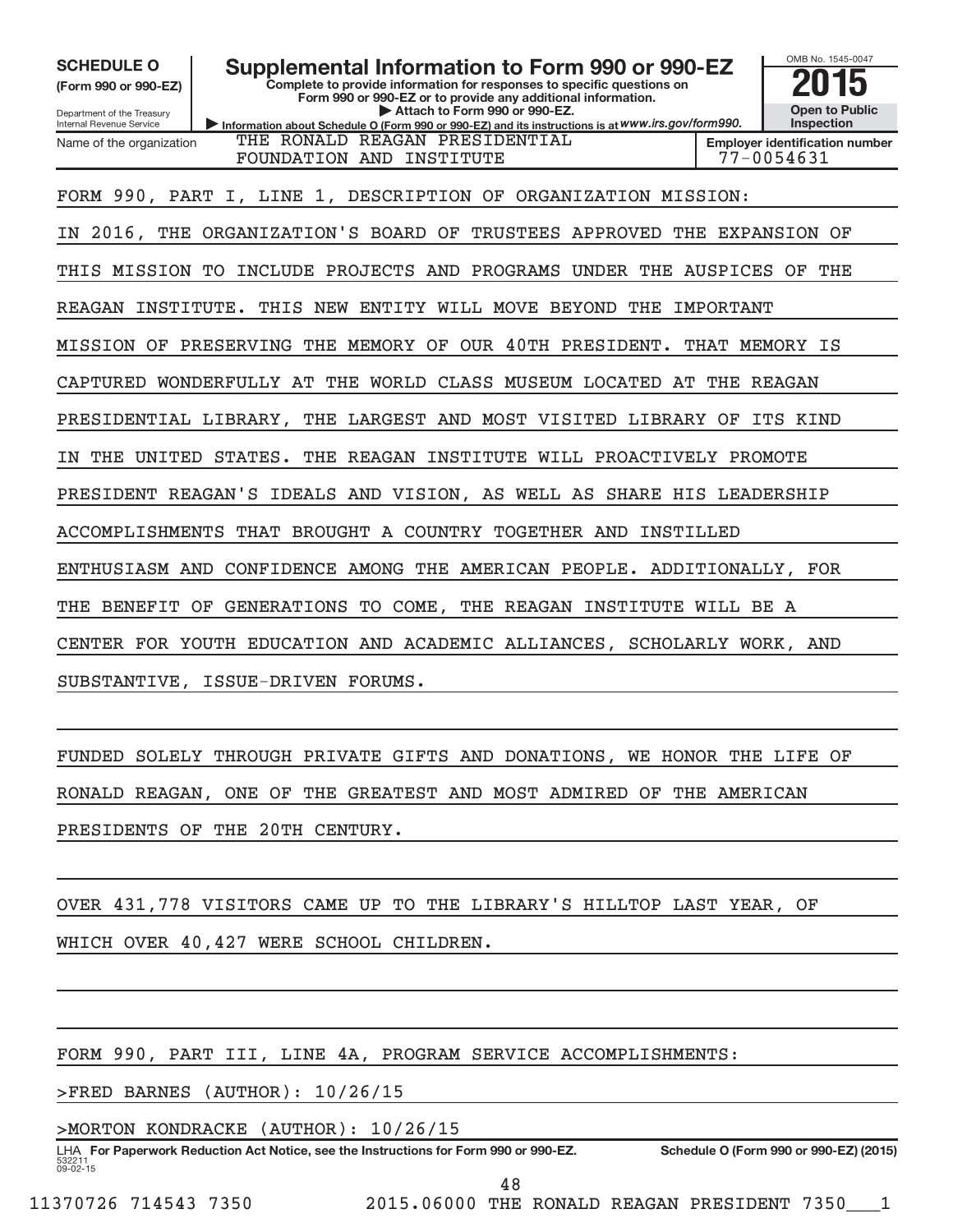| THE RONALD REAGAN PRESIDENTIAL<br>Name of the organization<br>77-0054631<br>FOUNDATION AND INSTITUTE<br>>GREG GUTFELD (FOX NEWS, CO-HOST OF "THE FIVE"): 11/16/15<br>>KARL ROVE (DEPUTY CHIEF OF STAFF AND SENIOR ADVISOR TO PRESIDENT<br>BUSH): 1/7/16<br>>SIR DERMOT TURING (AUTHOR): 1/12/16<br>>ROBERT GATES (FORMER UNITED STATES SECRETARY OF DEFENSE): 2/1/16<br>>MARLIN FITZWATER (SPEECHWRITER TO PRESIDENT REAGAN): 2/6/16<br>>MICHAEL RAMIREZ (POLITICAL CARTOONIST): 2/17/16<br>>GENERAL DAVID PETRAEUS (FORMER DIRECTOR OF THE CIA): 3/25/16<br>>STEVE FORBES (EDITOR-IN-CHIEF, FORBES MAGAZINE): 4/7/16<br>>J.C. WATTS, JR. (FORMER OKLAHOMA HOUSE OF REPRESENTATIVES): 4/13/16<br>>STEVE CASE (CO-FOUNDER OF AOL): 4/29/16<br>>JAMES ROSEBUSH (AUTHOR): 5/9/16<br>>CHASE UNTEMEYER (AUTHOR): 6/9/16<br>>MICHAEL REAGAN (AUTHOR): 6/11/16<br>>JOE MONTEGNA (ACTOR): 6/16/16<br>>PATTI DAVIS (AUTHOR): 6/18/16<br>>ROB O'NEILL (FOX NEWS CORRESPONDENT): 7/27/16<br>>MIKE PENCE (GOVERNOR OF INDIANA): 9/8/16<br>>LAWRENCE KUDLOW (TV HOST, CNBC): 9/21/16<br>>BRIAN DOMITROVIC (AUTHOR): 9/21/16<br>SPECIAL EVENTS<br>>THE REAGAN NATIONAL DEFENSE FORUM: ON NOVEMBER 7, 2015, THE<br>FOUNDATION'S THIRD ANNUAL REAGAN NATIONAL DEFENSE FORUM BROUGHT<br>TOGETHER LEADERS AND KEY STAKEHOLDERS IN THE DEFENSE COMMUNITY -<br>INCLUDING MEMBERS OF CONGRESS, CIVILIAN OFFICIALS AND MILITARY LEADERS<br>FROM THE DEFENSE DEPARTMENT AND INDUSTRY - TO ADDRESS THE HEALTH OF OUR<br>NATIONAL DEFENSE AND STIMULATE DISCUSSIONS THAT PROMOTE POLICIES TO<br>Schedule O (Form 990 or 990-EZ) (2015)<br>532212 09-02-15<br>49 | Schedule O (Form 990 or 990-EZ) (2015)                             | Page 2                                |
|----------------------------------------------------------------------------------------------------------------------------------------------------------------------------------------------------------------------------------------------------------------------------------------------------------------------------------------------------------------------------------------------------------------------------------------------------------------------------------------------------------------------------------------------------------------------------------------------------------------------------------------------------------------------------------------------------------------------------------------------------------------------------------------------------------------------------------------------------------------------------------------------------------------------------------------------------------------------------------------------------------------------------------------------------------------------------------------------------------------------------------------------------------------------------------------------------------------------------------------------------------------------------------------------------------------------------------------------------------------------------------------------------------------------------------------------------------------------------------------------------------------------------------------------------------------------------------------------------------------------------------------|--------------------------------------------------------------------|---------------------------------------|
|                                                                                                                                                                                                                                                                                                                                                                                                                                                                                                                                                                                                                                                                                                                                                                                                                                                                                                                                                                                                                                                                                                                                                                                                                                                                                                                                                                                                                                                                                                                                                                                                                                        |                                                                    | <b>Employer identification number</b> |
|                                                                                                                                                                                                                                                                                                                                                                                                                                                                                                                                                                                                                                                                                                                                                                                                                                                                                                                                                                                                                                                                                                                                                                                                                                                                                                                                                                                                                                                                                                                                                                                                                                        |                                                                    |                                       |
|                                                                                                                                                                                                                                                                                                                                                                                                                                                                                                                                                                                                                                                                                                                                                                                                                                                                                                                                                                                                                                                                                                                                                                                                                                                                                                                                                                                                                                                                                                                                                                                                                                        |                                                                    |                                       |
|                                                                                                                                                                                                                                                                                                                                                                                                                                                                                                                                                                                                                                                                                                                                                                                                                                                                                                                                                                                                                                                                                                                                                                                                                                                                                                                                                                                                                                                                                                                                                                                                                                        |                                                                    |                                       |
|                                                                                                                                                                                                                                                                                                                                                                                                                                                                                                                                                                                                                                                                                                                                                                                                                                                                                                                                                                                                                                                                                                                                                                                                                                                                                                                                                                                                                                                                                                                                                                                                                                        |                                                                    |                                       |
|                                                                                                                                                                                                                                                                                                                                                                                                                                                                                                                                                                                                                                                                                                                                                                                                                                                                                                                                                                                                                                                                                                                                                                                                                                                                                                                                                                                                                                                                                                                                                                                                                                        |                                                                    |                                       |
|                                                                                                                                                                                                                                                                                                                                                                                                                                                                                                                                                                                                                                                                                                                                                                                                                                                                                                                                                                                                                                                                                                                                                                                                                                                                                                                                                                                                                                                                                                                                                                                                                                        |                                                                    |                                       |
|                                                                                                                                                                                                                                                                                                                                                                                                                                                                                                                                                                                                                                                                                                                                                                                                                                                                                                                                                                                                                                                                                                                                                                                                                                                                                                                                                                                                                                                                                                                                                                                                                                        |                                                                    |                                       |
|                                                                                                                                                                                                                                                                                                                                                                                                                                                                                                                                                                                                                                                                                                                                                                                                                                                                                                                                                                                                                                                                                                                                                                                                                                                                                                                                                                                                                                                                                                                                                                                                                                        |                                                                    |                                       |
|                                                                                                                                                                                                                                                                                                                                                                                                                                                                                                                                                                                                                                                                                                                                                                                                                                                                                                                                                                                                                                                                                                                                                                                                                                                                                                                                                                                                                                                                                                                                                                                                                                        |                                                                    |                                       |
|                                                                                                                                                                                                                                                                                                                                                                                                                                                                                                                                                                                                                                                                                                                                                                                                                                                                                                                                                                                                                                                                                                                                                                                                                                                                                                                                                                                                                                                                                                                                                                                                                                        |                                                                    |                                       |
|                                                                                                                                                                                                                                                                                                                                                                                                                                                                                                                                                                                                                                                                                                                                                                                                                                                                                                                                                                                                                                                                                                                                                                                                                                                                                                                                                                                                                                                                                                                                                                                                                                        |                                                                    |                                       |
|                                                                                                                                                                                                                                                                                                                                                                                                                                                                                                                                                                                                                                                                                                                                                                                                                                                                                                                                                                                                                                                                                                                                                                                                                                                                                                                                                                                                                                                                                                                                                                                                                                        |                                                                    |                                       |
|                                                                                                                                                                                                                                                                                                                                                                                                                                                                                                                                                                                                                                                                                                                                                                                                                                                                                                                                                                                                                                                                                                                                                                                                                                                                                                                                                                                                                                                                                                                                                                                                                                        |                                                                    |                                       |
|                                                                                                                                                                                                                                                                                                                                                                                                                                                                                                                                                                                                                                                                                                                                                                                                                                                                                                                                                                                                                                                                                                                                                                                                                                                                                                                                                                                                                                                                                                                                                                                                                                        |                                                                    |                                       |
|                                                                                                                                                                                                                                                                                                                                                                                                                                                                                                                                                                                                                                                                                                                                                                                                                                                                                                                                                                                                                                                                                                                                                                                                                                                                                                                                                                                                                                                                                                                                                                                                                                        |                                                                    |                                       |
|                                                                                                                                                                                                                                                                                                                                                                                                                                                                                                                                                                                                                                                                                                                                                                                                                                                                                                                                                                                                                                                                                                                                                                                                                                                                                                                                                                                                                                                                                                                                                                                                                                        |                                                                    |                                       |
|                                                                                                                                                                                                                                                                                                                                                                                                                                                                                                                                                                                                                                                                                                                                                                                                                                                                                                                                                                                                                                                                                                                                                                                                                                                                                                                                                                                                                                                                                                                                                                                                                                        |                                                                    |                                       |
|                                                                                                                                                                                                                                                                                                                                                                                                                                                                                                                                                                                                                                                                                                                                                                                                                                                                                                                                                                                                                                                                                                                                                                                                                                                                                                                                                                                                                                                                                                                                                                                                                                        |                                                                    |                                       |
|                                                                                                                                                                                                                                                                                                                                                                                                                                                                                                                                                                                                                                                                                                                                                                                                                                                                                                                                                                                                                                                                                                                                                                                                                                                                                                                                                                                                                                                                                                                                                                                                                                        |                                                                    |                                       |
|                                                                                                                                                                                                                                                                                                                                                                                                                                                                                                                                                                                                                                                                                                                                                                                                                                                                                                                                                                                                                                                                                                                                                                                                                                                                                                                                                                                                                                                                                                                                                                                                                                        |                                                                    |                                       |
|                                                                                                                                                                                                                                                                                                                                                                                                                                                                                                                                                                                                                                                                                                                                                                                                                                                                                                                                                                                                                                                                                                                                                                                                                                                                                                                                                                                                                                                                                                                                                                                                                                        |                                                                    |                                       |
|                                                                                                                                                                                                                                                                                                                                                                                                                                                                                                                                                                                                                                                                                                                                                                                                                                                                                                                                                                                                                                                                                                                                                                                                                                                                                                                                                                                                                                                                                                                                                                                                                                        |                                                                    |                                       |
|                                                                                                                                                                                                                                                                                                                                                                                                                                                                                                                                                                                                                                                                                                                                                                                                                                                                                                                                                                                                                                                                                                                                                                                                                                                                                                                                                                                                                                                                                                                                                                                                                                        |                                                                    |                                       |
|                                                                                                                                                                                                                                                                                                                                                                                                                                                                                                                                                                                                                                                                                                                                                                                                                                                                                                                                                                                                                                                                                                                                                                                                                                                                                                                                                                                                                                                                                                                                                                                                                                        |                                                                    |                                       |
|                                                                                                                                                                                                                                                                                                                                                                                                                                                                                                                                                                                                                                                                                                                                                                                                                                                                                                                                                                                                                                                                                                                                                                                                                                                                                                                                                                                                                                                                                                                                                                                                                                        |                                                                    |                                       |
|                                                                                                                                                                                                                                                                                                                                                                                                                                                                                                                                                                                                                                                                                                                                                                                                                                                                                                                                                                                                                                                                                                                                                                                                                                                                                                                                                                                                                                                                                                                                                                                                                                        |                                                                    |                                       |
|                                                                                                                                                                                                                                                                                                                                                                                                                                                                                                                                                                                                                                                                                                                                                                                                                                                                                                                                                                                                                                                                                                                                                                                                                                                                                                                                                                                                                                                                                                                                                                                                                                        |                                                                    |                                       |
|                                                                                                                                                                                                                                                                                                                                                                                                                                                                                                                                                                                                                                                                                                                                                                                                                                                                                                                                                                                                                                                                                                                                                                                                                                                                                                                                                                                                                                                                                                                                                                                                                                        |                                                                    |                                       |
|                                                                                                                                                                                                                                                                                                                                                                                                                                                                                                                                                                                                                                                                                                                                                                                                                                                                                                                                                                                                                                                                                                                                                                                                                                                                                                                                                                                                                                                                                                                                                                                                                                        |                                                                    |                                       |
|                                                                                                                                                                                                                                                                                                                                                                                                                                                                                                                                                                                                                                                                                                                                                                                                                                                                                                                                                                                                                                                                                                                                                                                                                                                                                                                                                                                                                                                                                                                                                                                                                                        | 11370726 714543 7350 2015.06000 THE RONALD REAGAN PRESIDENT 7350 1 |                                       |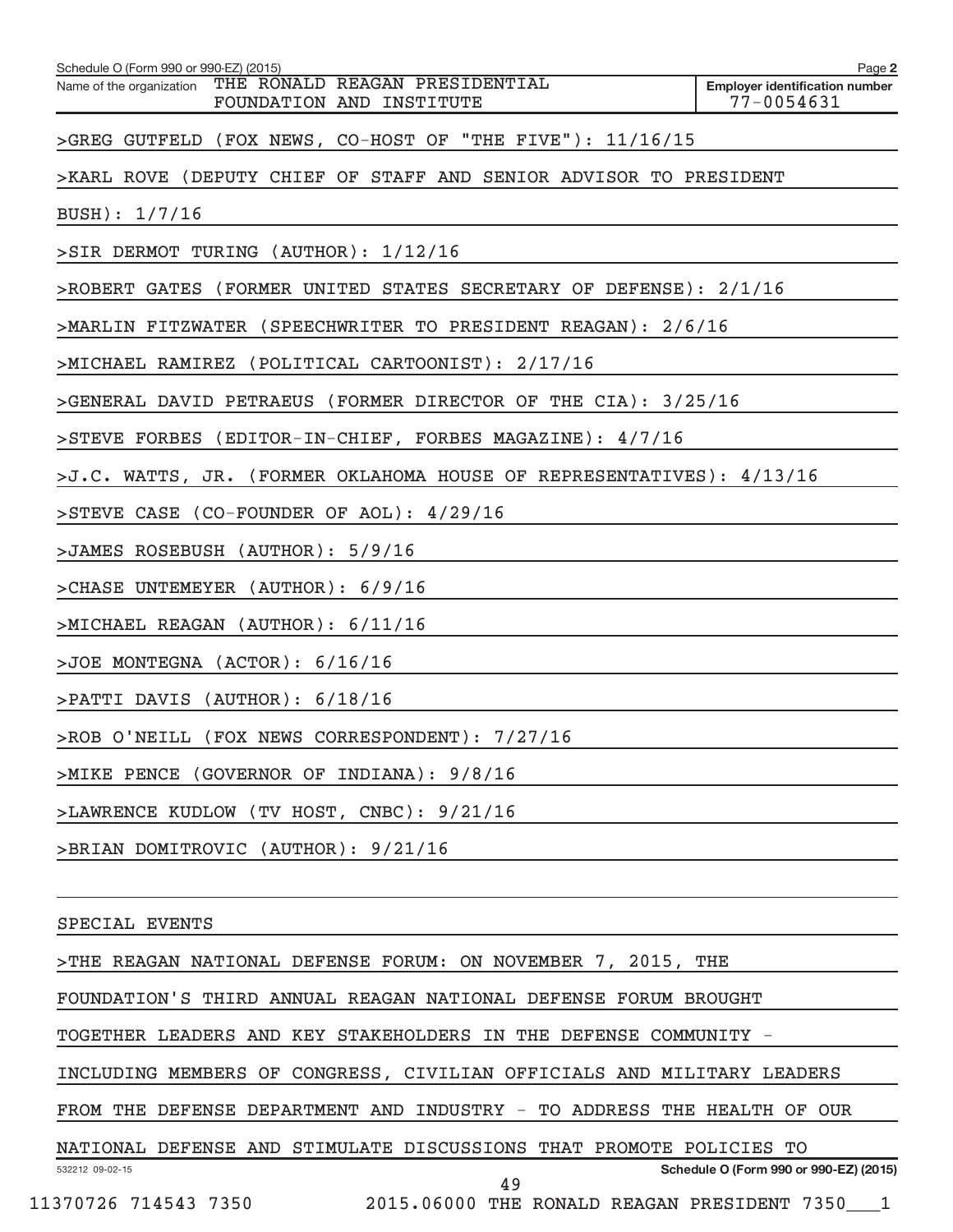| THE RONALD REAGAN PRESIDENTIAL<br>Name of the organization<br><b>Employer identification number</b><br>77-0054631<br>FOUNDATION AND<br>INSTITUTE |  |
|--------------------------------------------------------------------------------------------------------------------------------------------------|--|
|                                                                                                                                                  |  |
| STRENGTHEN THE U.S. MILITARY. THE DAY'S THEME WAS "PEACE THROUGH                                                                                 |  |
| A TIME OF TRANSITION AND TURBULENCE."<br>DOZENS OF<br><b>SPEAKERS</b><br>STRENGTH<br>IN                                                          |  |
| THE ALL-DAY PROGRAM WHICH INCLUDED KEYNOTE LUNCHEON<br>PARTICIPATED<br>IN                                                                        |  |
| REMARKS BY THE HONORABLE ASH CARTER (U.S. SECRETARY OF DEFENSE),                                                                                 |  |
| CLOSING REMARKS BY THE HONORABLE ROBERT WORK (DEPUTY SECRETARY OF                                                                                |  |
| DEFENSE), AND THE PRESENTATION OF THE RONALD REAGAN PEACE THROUGH                                                                                |  |
| STRENGTH AWARD TO THE HONORABLE CONDOLEEZZA RICE (FORMER UNITED STATES                                                                           |  |
| SECRETARY OF STATE) AND THE HONORABLE ADAM SMITH (CONGRESSMAN).                                                                                  |  |

> DEBATE VIEWING PARTY: ON SEPTEMBER 26, 2016, THE REAGAN FOUNDATION, IN PARTNERSHIP WITH KRLA'S THE ANSWER HOSTED A DEBATE VIEWING PARTY BETWEEN CANDIDATES DONALD TRUMP AND HILLARY CLINTON. THE VIEWING PARTY WAS MODERATED BY KRLA RADIO PERSONALITIES BEN SHAPIRO, ALISHA KRAUSS AND JENNIFER HORN.

> COMMEMORATING PRESIDENT REAGAN'S HISTORIC STRATEGIC DEFENSE INITIATIVE SPEECH: ON MARCH 23, 2016 THE FOUNDATION HELD AN EVENT IN CONJUNCTION WITH THE MISSILE DEFENSE ADVOCACY ASSOCIATION (MDAA). SPEAKERS INCLUDED ROBERT "BUD" MCFARLANE (FORMER NATIONAL SECURITY ADVISOR UNDER PRESIDENT REAGAN), LTGEN TREY OBERINGM RET. (FORMER DIRECTOR OF THE MISSILE DEFENSE AGENCY) AND LTGEN SAMUEL GREAVES (COMMANDER, SPACE AND MISSILE SYSTEMS CENTER, AIR FORCE SPACE COMMAND, LOS ANGELES AIR FORCE BASE).

532212 09-02-15 **Schedule O (Form 990 or 990-EZ) (2015)** FORM 990, PART III, LINE 4B, PROGRAM SERVICE ACCOMPLISHMENTS: DURING THIS EXPERIENCE, STUDENTS PARTICIPATE IN ROLE-PLAYING EXERCISES BASED UPON THE 1983 UNITED STATES RESCUE MISSION OF AMERICAN STUDENTS IN GRENADA TO LEARN HOW GOVERNMENT WORKS AND HOW DECISIONS ARE MADE. 11370726 714543 7350 2015.06000 THE RONALD REAGAN PRESIDENT 7350\_\_\_1 50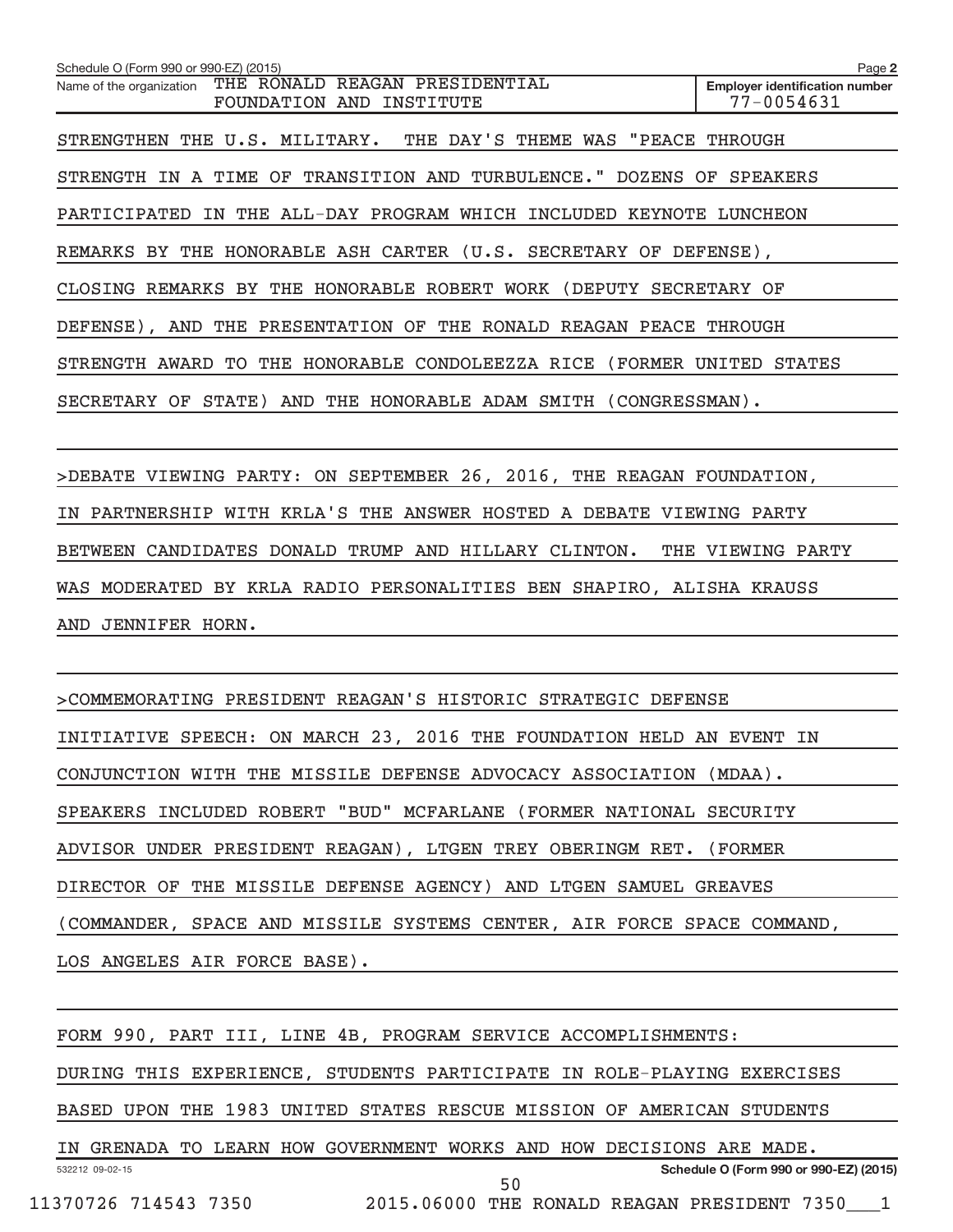| Schedule O (Form 990 or 990-EZ) (2015)                                                 | Page 2                                              |
|----------------------------------------------------------------------------------------|-----------------------------------------------------|
| THE RONALD REAGAN PRESIDENTIAL<br>Name of the organization<br>FOUNDATION AND INSTITUTE | <b>Employer identification number</b><br>77-0054631 |
| STUDENTS TAKE ON THE ROLES OF IMPORTANT GOVERNMENT FIGURES LIKE THE                    |                                                     |
| SECRETARY OF DEFENSE, WHITE HOUSE PRESS CORRESPONDENTS, CHAIRMAN OF THE                |                                                     |
| JOINT CHIEFS OF STAFF, AND EVEN THE PRESIDENT OF THE UNITED STATES                     |                                                     |
| WHILE PARTICIPATING IN DIFFERENT MODULES INCLUDING THE WHITE HOUSE                     |                                                     |
| PRESS ROOM, THE WHITE HOUSE OVAL OFFICE AND THE U.S.S. RONALD REAGAN                   |                                                     |
| COMMAND DECISION CENTER. AT THE END OF THEIR ROLE-PLAYING EXERCISES THE                |                                                     |
| STUDENTS ARE TREATED TO A "RIDE" ON AN ACTUAL AIR FORCE ONE SIMULATOR.                 |                                                     |
|                                                                                        |                                                     |
| >GE-REAGAN FOUNDATION SCHOLARSHIP PROGRAM: THIS SCHOLARSHIP, IN                        |                                                     |
| PARTNERSHIP WITH GE, HONORS THE LEGACY AND CHARACTER OF PRESIDENT                      |                                                     |
| REAGAN BY REWARDING COLLEGE-BOUND STUDENTS WHO DEMONSTRATE EXEMPLARY                   |                                                     |
| LEADERSHIP, DRIVE, INTEGRITY, AND CITIZENSHIP WITH FINANCIAL ASSISTANCE                |                                                     |
| TO PURSUE HIGHER EDUCATION. IN 2016, MORE THAN 13,000 STUDENTS FROM                    |                                                     |
| ACROSS THE UNITED STATES COMPLETED APPLICATIONS. TWENTY STUDENTS WERE                  |                                                     |
| AWARDED THE SCHOLARSHIP, WHICH PROVIDES \$10,000 PER YEAR FOR FOUR                     |                                                     |
| YEARS. RECIPIENTS PARTICIPATED IN A SCHOLARS RETREAT AT THE REAGAN                     |                                                     |
| LIBRARY AND RECEIVE ONGOING PROGRAMMING AND SUPPORT TO DEVELOP THEIR                   |                                                     |
| LEADERSHIP SKILLS.                                                                     |                                                     |

| >RONALD REAGAN PRESIDENTIAL FOUNDATION SCHOLARS PROGRAM: NEARLY 170    |
|------------------------------------------------------------------------|
| VENTURA COUNTY HIGH SCHOOL STUDENTS FROM SCHOOLS ACROSS THE COUNTY     |
| COMPRISED THE 2016 CLASS OF RONALD REAGAN PRESIDENTIAL FOUNDATION      |
| SCHOLAR CANDIDATES. \$50,000 IN COLLEGE SCHOLARSHIPS WAS AWARDED TO 13 |
| STUDENTS WHO DEMONSTRATED OUTSTANDING LEADERSHIP, CHARACTER,           |
| COMMUNICATION SKILLS, ACADEMIC ACHIEVEMENT, AND COMMITMENT TO VENTURA  |
| COUNTY.                                                                |
|                                                                        |

|                 |                      |  | >GREAT COMMUNICATOR DEBATE SERIES: THE RONALD REAGAN GREAT |  |  |                                             |  |
|-----------------|----------------------|--|------------------------------------------------------------|--|--|---------------------------------------------|--|
| 532212 09-02-15 |                      |  |                                                            |  |  | Schedule O (Form 990 or 990-EZ) (2015)      |  |
|                 |                      |  |                                                            |  |  |                                             |  |
|                 | 11370726 714543 7350 |  |                                                            |  |  | 2015.06000 THE RONALD REAGAN PRESIDENT 7350 |  |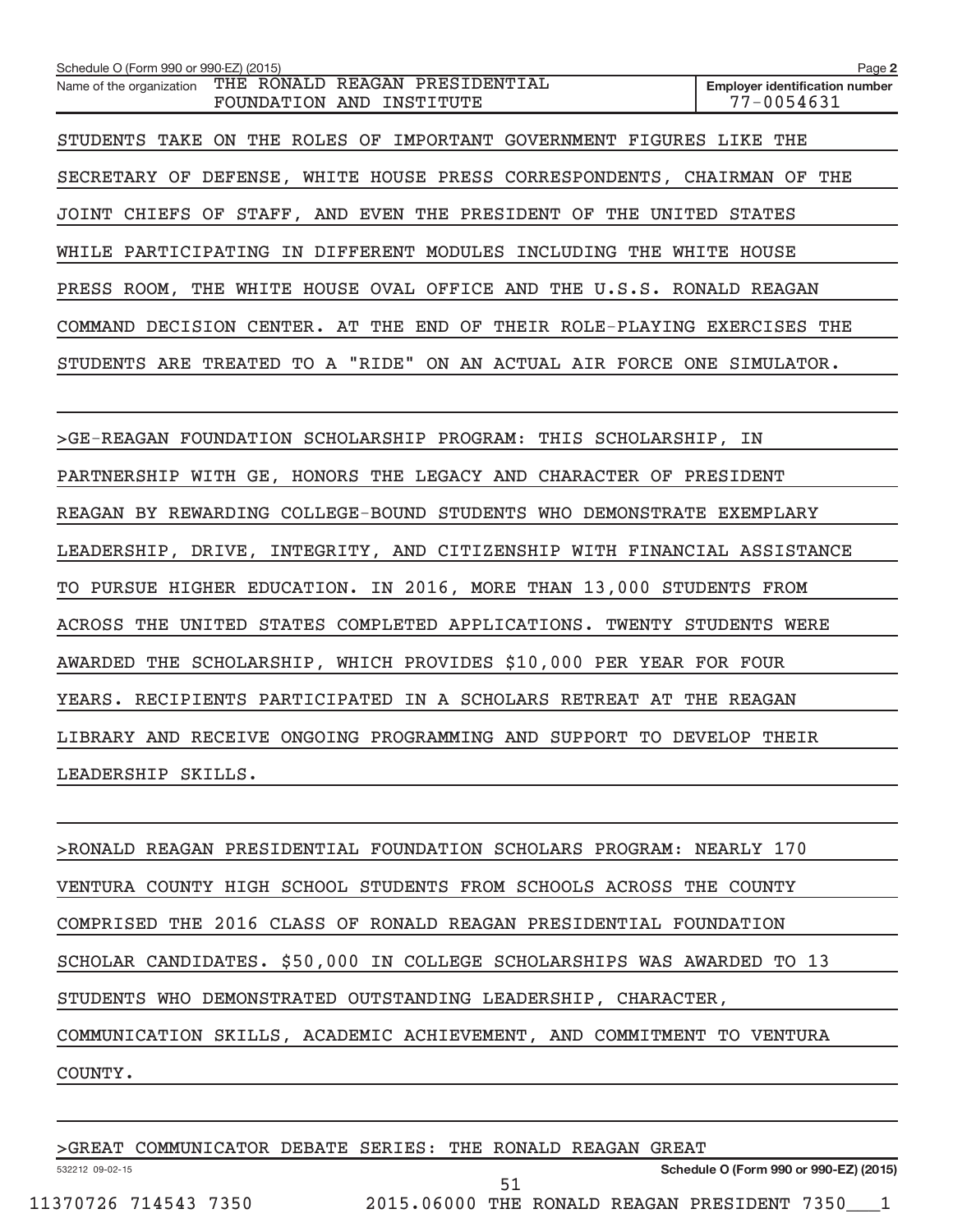**2 Employer identification number** Schedule O (Form 990 or 990-EZ) (2015) Name of the organization THE RONALD REAGAN PRESIDENTIAL FOUNDATION AND INSTITUTE 77-0054631 COMMUNICATOR DEBATE SERIES IS DESIGNED TO DEVELOP PROACTIVE, INFORMED, EDUCATED, AND CONSCIENTIOUS CITIZENS AND LEADERS BY CREATING AND HOSTING A NATIONAL SERIES OF HIGH SCHOOL DEBATES. STUDENTS FROM ACROSS THE COUNTRY COMPETED AT SIX REGIONAL QUALIFYING TOURNAMENTS, AND THE FOUNDATION PARTNERED WITH THE NATIONAL SPEECH AND DEBATE ASSOCIATION AS WELL AS THE NATIONAL ASSOCIATION FOR URBAN DEBATE LEAGUES TO BRING 16 NATIONAL FINALISTS TO THE REAGAN LIBRARY IN SIMI VALLEY. A TOTAL OF \$40,000 IN SCHOLARSHIPS WAS AWARDED.

> RONALD REAGAN PUBLIC POLICY FELLOWSHIP PROGRAM: IN 2016, THIS FELLOWSHIP, UNDERWRITTEN BY THE DRAINE FAMILY CHARITABLE FOUNDATION INC., SUPPORTED A GRADUATE AT STUDENT THE UNIVERSITY OF CALIFORNIA, LOS ANGELES' LUSKIN SCHOOL OF PUBLIC AFFAIRS IN STUDYING RONALD REAGAN AND THE EFFECTS OF HIS ECONOMIC, SOCIAL, AND INTERNATIONAL POLICIES ON THE STATE OF CALIFORNIA, THE FEDERAL GOVERNMENT, AND THE WORLD.

532212 09-02-15 **Schedule O (Form 990 or 990-EZ) (2015)** > PRESIDENTIAL LEARNING CENTER PROGRAMMING: IN 2016, THE REAGAN FOUNDATION'S WALTER AND LEONORE ANNENBERG PRESIDENTIAL LEARNING CENTER (APLC) CONTINUED TO ENGAGE STUDENTS AND TEACHERS FROM ACROSS THE COUNTRY WITH ITS GOAL OF CULTIVATING INFORMED AND ENGAGED CITIZEN-LEADERS. THE APLC HOSTED MORE THAN 15 PROFESSIONAL DEVELOPMENT OPPORTUNITIES BOTH ONSITE AT THE REAGAN LIBRARY AND THROUGH PRESENTING AND EXHIBITING AT CONFERENCES ACROSS THE COUNTRY. WE DISTRIBUTED THOUSANDS OF COPIES OF OUR FREE CURRICULUM BOTH ONLINE AND IN-PERSON. FOR STUDENTS, THE APLC HOSTED A MEDAL OF HONOR FORUM, THE SIMI VALLEY YOUTH TOWN HALL, THE SIMI VALLEY YOUTH SUMMIT, A CONSTITUTION DAY LECTURE WITH LEADING HISTORIAN DR. GORDON LLOYD, AND A YOUNG WOMEN'S LEADERSHIP SUMMIT. IN ADDITION, THE APLC WORKED WITH SCHOOLS FROM ALL 11370726 714543 7350 2015.06000 THE RONALD REAGAN PRESIDENT 7350\_\_\_1 52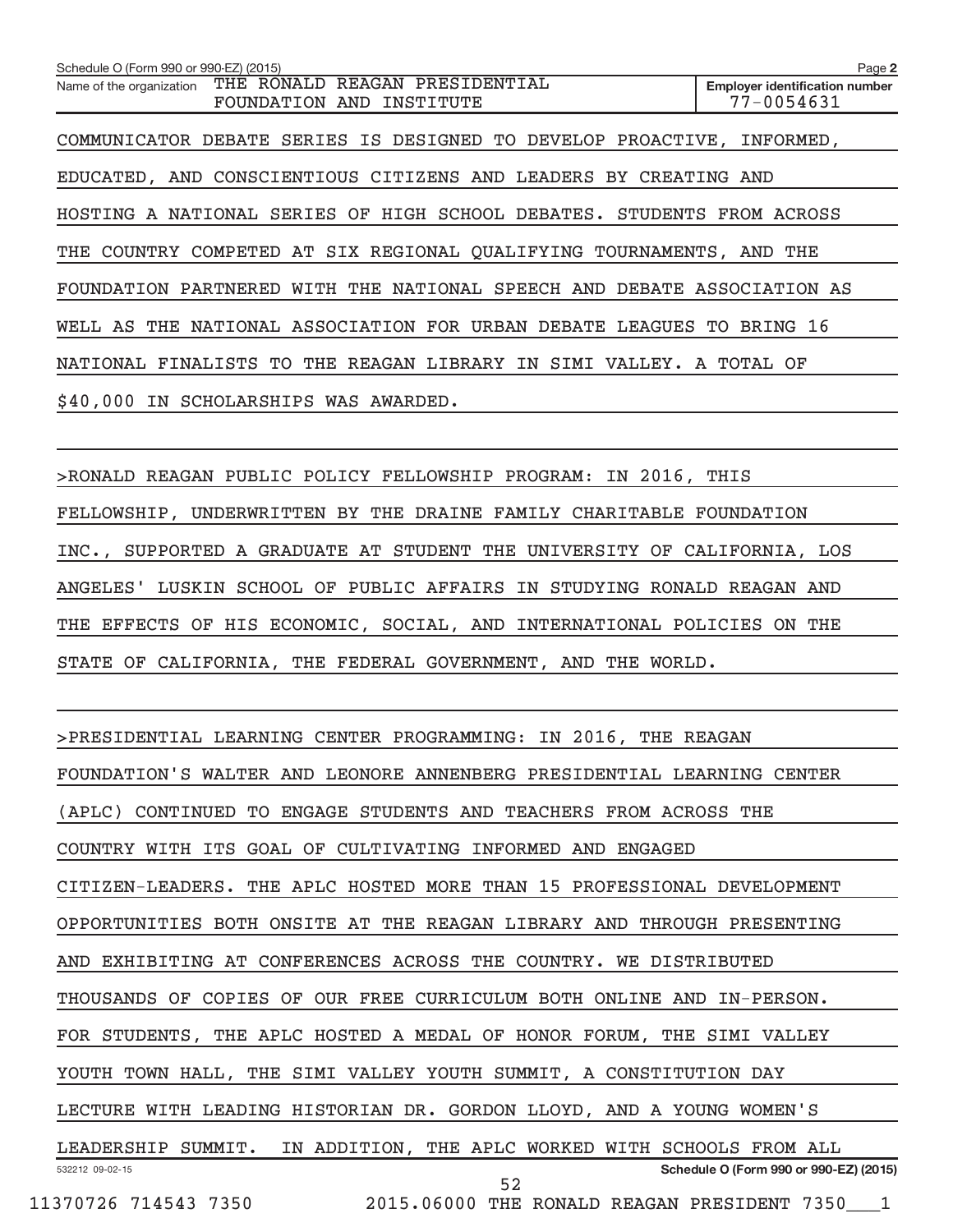| Schedule O (Form 990 or 990-EZ) (2015) |                                                                                     | Page 2                                                                  |
|----------------------------------------|-------------------------------------------------------------------------------------|-------------------------------------------------------------------------|
|                                        | Name of the organization THE RONALD REAGAN PRESIDENTIAL<br>FOUNDATION AND INSTITUTE | <b>Employer identification number</b><br>$77 - 0054631$                 |
|                                        |                                                                                     | 50 STATES TO AWARD MORE THAN 1,300 STUDENT LEADERSHIP AWARDS. IN TOTAL, |
|                                        | THE APLC WORKED WITH MORE THAN 3,800 STUDENTS AND 2,000 EDUCATORS BOTH              |                                                                         |
| ONSITE AND THROUGH OUTREACH PROGRAMS.  |                                                                                     |                                                                         |

> EDUCATOR NIGHT AND TEACHER WORKSHOPS: MULTIPLE TEACHER "OPEN HOUSES" AND CURRICULUM WORKSHOPS WERE OFFERED TO TEACHERS FROM AROUND THE COUNTRY TO SHOWCASE THE CIVIC LEARNING FOCUSED EDUCATIONAL OFFERINGS OF THE REAGAN FOUNDATION.

> SUMMER LEADERSHIP PROGRAM: THIS PAST SUMMER, 175 HIGH SCHOOL STUDENTS FROM ACROSS THE COUNTRY LEARNED HOW EFFECTIVE COMMUNICATION, OPTIMISM, AND INFORMED DECISION MAKING ARE ESSENTIAL TO LEADERSHIP. THEY SPENT FIVE DAYS AT THE LIBRARY WORKING WITH EDUCATORS, COMMUNITY MENTORS, AND IN SOME CASES THEIR SCHOOL ADMINISTRATION TO CREATE THEIR OWN PERSONAL LEADERSHIP ACTION PLAN. STUDENTS GRADUATE FROM THE PROGRAM PREPARED TO MAKE A DIFFERENCE.

532212 09-02-15 **Schedule O (Form 990 or 990-EZ) (2015)** > THE LEADERSHIP AND THE AMERICAN PRESIDENCY (LTAP) PROGRAM: THE LTAP PROGRAM IS A NEW OPPORTUNITY FOR UNDERGRADUATE STUDENTS FROM ACROSS THE COUNTRY TO SPEND A SUMMER OR SEMESTER IN WASHINGTON, DC IMMERSED INTO AN EXPERIENTIAL LEADERSHIP PROGRAM. STUDENTS IN THE PROGRAM TAKE AN ACCREDITED COURSE, LEADERSHIP AND THE PRESIDENCY, SERVE AS INTERNS IN A FIELD ALIGNED WITH THEIR INTERESTS AND SKILL SETS, AND BUILD PROFESSIONAL SKILLS THROUGH WORKSHOPS AND SPECIAL EVENTS. STUDENTS WHO HAVE PARTICIPATED IN THE PROGRAM HAVE CITED LTAP AS A TRANSFORMATIVE EXPERIENCE IN THEIR LEADERSHIP JOURNEYS. LAUNCHED IN THE SUMMER OF 2016, THE LTAP PROGRAM HAS SERVED 66 STUDENTS IN ITS INAUGURAL YEAR, AND THE RONALD REAGAN PRESIDENTIAL FOUNDATION AND INSTITUTE HAS AWARDED 11370726 714543 7350 2015.06000 THE RONALD REAGAN PRESIDENT 7350\_\_\_1 53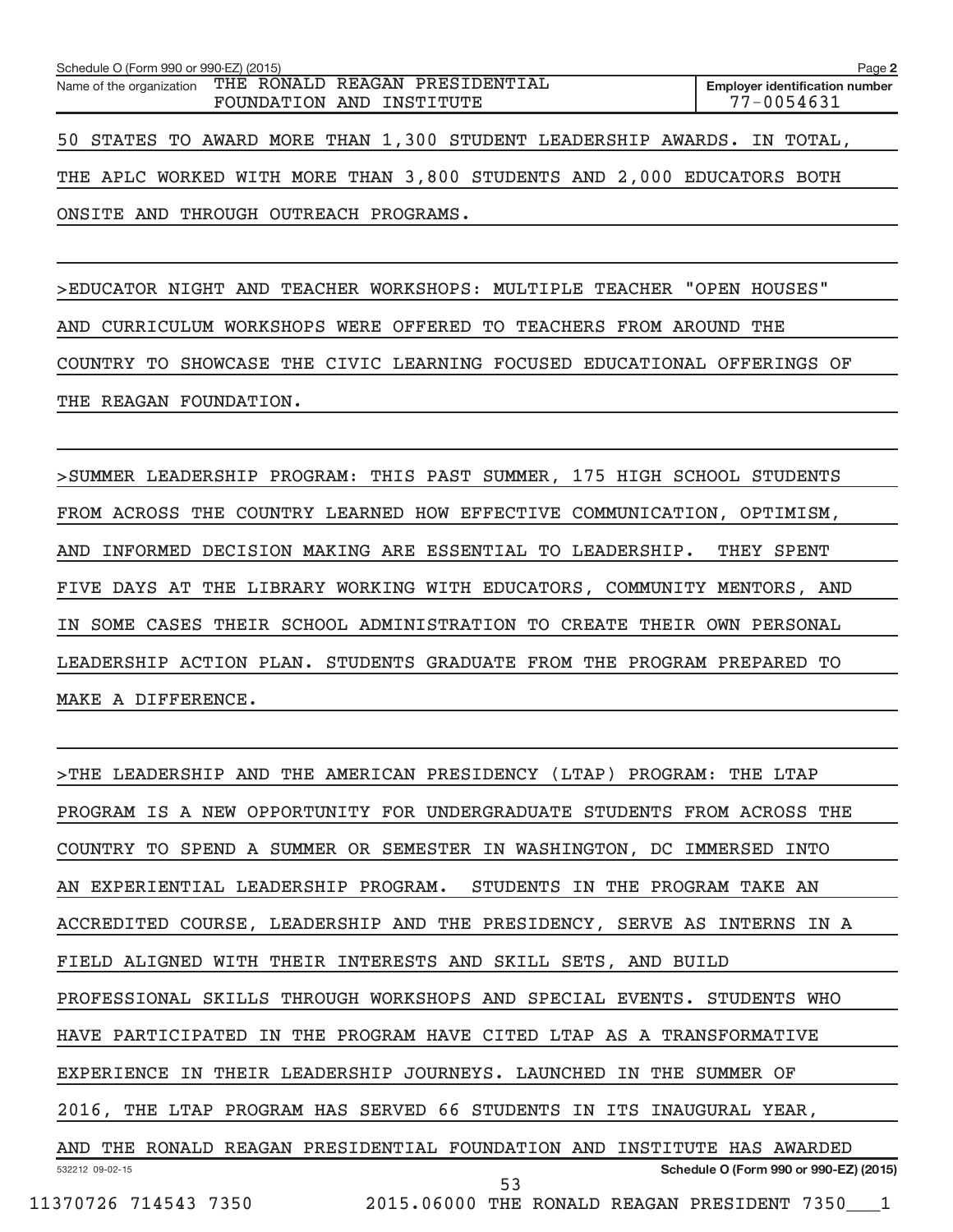| Schedule O (Form 990 or 990-EZ) (2015)                                              | Page 2                                                  |
|-------------------------------------------------------------------------------------|---------------------------------------------------------|
| Name of the organization THE RONALD REAGAN PRESIDENTIAL<br>FOUNDATION AND INSTITUTE | <b>Employer identification number</b><br>$77 - 0054631$ |
| \$233,735 IN SCHOLARSHIP FUNDING TO MAKE THIS OPPORTUNITY POSSIBLE FOR              |                                                         |

STUDENTS.

THE RONALD REAGAN PRESIDENTIAL FOUNDATION AND INSTITUTE AWARDED

A TOTAL OF \$692,542 IN VARIOUS SCHOLARSHIPS AND ASSISTANCE.

FORM 990, PART III, LINE 4C, PROGRAM SERVICE ACCOMPLISHMENTS: INCLUDING SOME OF THE RAREST, HISTORIC AND ICONIC FOOTBALL MEMORABILIA IN THE COUNTRY. THE EXHIBIT DISPLAYED REMARKABLE ARTIFACTS FROM THE LEGENDS OF THE GAME, AS WELL AS SECTIONS ON THE LA RAMS, USC AND USCLA, AND SCORES OF OTHER HISTORICALLY IMPORTANT PLAYERS AND ORGANIZATIONS.

> CHRISTMAS AROUND THE WORLD (NOVEMBER 14, 2015 - JANUARY 3, 2016): CHRISTMAS AROUND THE WORLD RETURNED AFTER A SIX-YEAR HIATUS. THE EXHIBIT INCLUDED 26 EXQUISITELY DECORATED TREES REPRESENTING THE 26 COUNTRIES THAT PRESIDENT REAGAN VISITED WHILE IN OFFICE, AS WELL AS A WHITE HOUSE TREE. DECORATIONS ENCOMPASSED THE BRIGHT AND FESTIVE COLORS OF THE CARIBBEAN, THE CRYSTALS OF THE NORDIC COUNTRIES AND THE TRADITIONAL DECORATIONS OF ENGLAND AND EUROPE. THE FEATURED TREE WAS AN ELEGANT REPRODUCTION OF PRESIDENT AND MRS. REAGAN'S WHITE HOUSE TREE COMPLETE WITH "REAGAN RED" DECORATIONS AND DOZENS OF HAND-BLOWN GLASS ORNAMENTS.

COMMUNITY EVENTS

> PRESIDENTS' DAY, JULY 4TH AND, VETERAN'S DAY: THE LIBRARY CONTINUED

ITS TRADITION OF HOSTING THE LOCAL COMMUNITY TO THREE DAYS OF MUSIC,

532212 09-02-15 **Schedule O (Form 990 or 990-EZ) (2015)** PRESIDENTIAL LOOK-ALIKES, CHILDREN'S ACTIVITIES AND GREAT FOOD. THESE 11370726 714543 7350 2015.06000 THE RONALD REAGAN PRESIDENT 7350\_\_\_1 54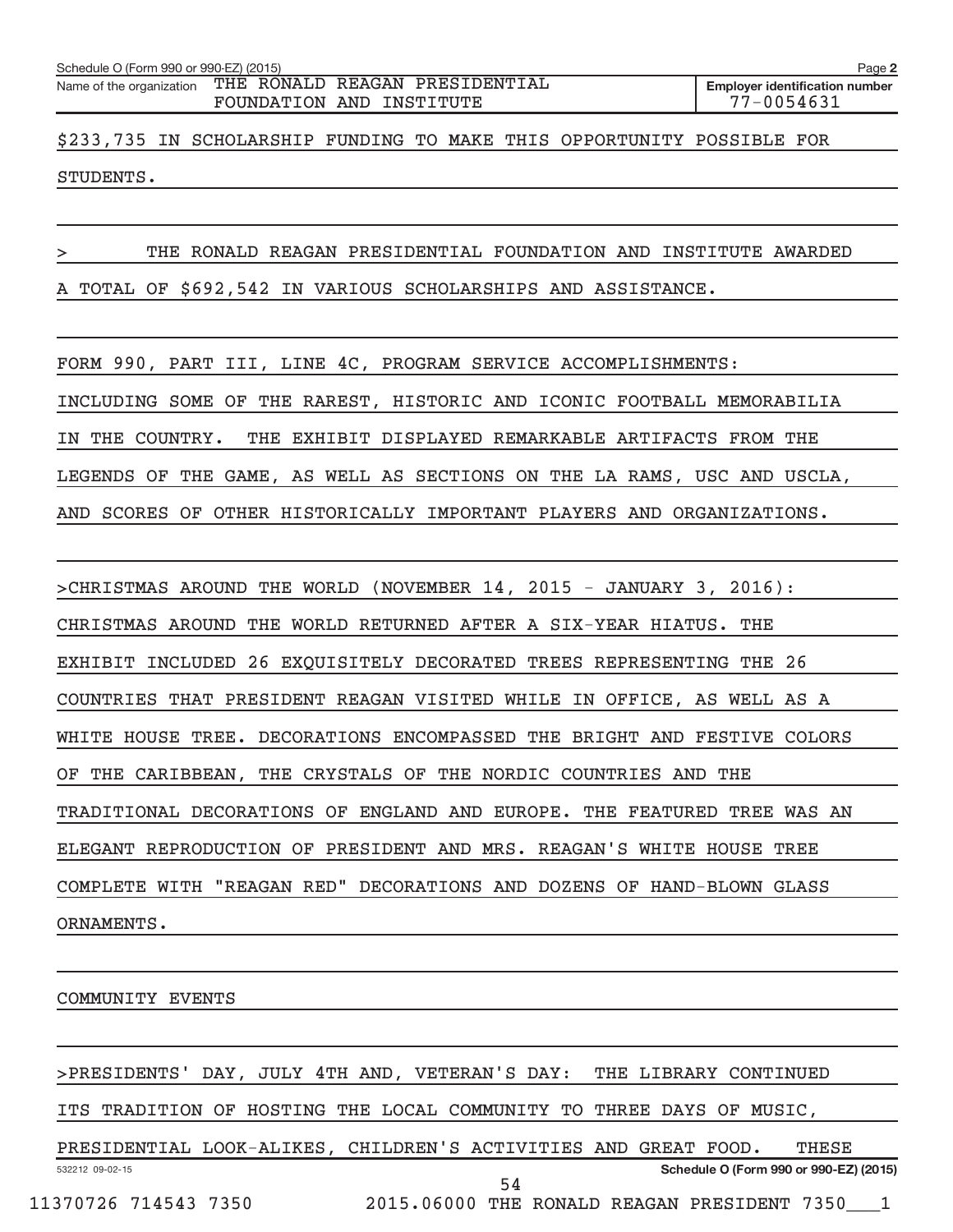| ANNUAL OUTREACH EVENTS HAVE BECOME A STAPLE FOR THE COMMUNITY.          |  |
|-------------------------------------------------------------------------|--|
|                                                                         |  |
| >RONALD REAGAN'S BIRTHDAY CELEBRATION: TO HONOR PRESIDENT REAGAN,       |  |
| PRESIDENT GEORGE W. BUSH DESIGNATED UNITED STATES MARINE CORPS BASE     |  |
| CAMP PENDLETON TO PLACE A WREATH ON PRESIDENT REAGAN'S GRAVESITE ON HIS |  |
| BEHALF ON EVERY FEBRUARY 6TH.<br>THE CEREMONY INCLUDES A 21-GUN SALUTE. |  |
| MARLIN FITZWATER, SPEECHWRITER TO PRESIDENT REAGAN, WAS THE PROGRAM'S   |  |
| KEYNOTE SPEAKER.                                                        |  |
|                                                                         |  |
| THE YEAR AHEAD: FY 2017                                                 |  |
|                                                                         |  |
| FY2017 REAGAN FORUMS                                                    |  |
| >DICK MORRIS (AUTHOR); 10/6/16                                          |  |
| >ANN COULTER (RADIO HOST); 10/11/16                                     |  |
| >NEWT AND CALLISTA GINGRICH (AUTHORS); 10/18/16                         |  |
| >MIKE LOVE (SINGER, THE BEACH BOYS); 10/23/16                           |  |
| >DANA PERINO (FOX NEWS, CO-HOST OF "THE FIVE"): 11/15/16                |  |
| >MICHAEL MEDVED (RADIO HOST); 11/17/16                                  |  |
| >SAM DONALDSON (NEWS ANCHOR); 2/6/17                                    |  |
| >SCOTT MCEWEN (AUTHOR); 2/9/17                                          |  |
| >BRET BAIER (FOX NEWS, HOST, BRET BAIER SPECIAL REPORT): 2/13/17        |  |
| >GEORGE W. BUSH (FORMER PRESIDENT OF THE UNITED STATES): 3/1/17         |  |
| >GARY LINFOOT (U.S. ARMY, RETIRED); 3/2/17                              |  |
| >RICH LITTLE (COMEDIAN); 3/6/17                                         |  |
| >PEGGY GRANDE (AUTHOR); 3/11/17                                         |  |
| >JOHN HEUBUSCH (AUTHOR); 3/14/17                                        |  |
| >CRAIG SHIRLEY (AUTHOR); 3/28/17                                        |  |
| >DAVID HOROWITZ (AUTHOR); 4/5/17                                        |  |
| Schedule O (Form 990 or 990-EZ) (2015)<br>532212 09-02-15<br>55         |  |
| 11370726 714543 7350 2015.06000 THE RONALD REAGAN PRESIDENT 7350____1   |  |

Schedule O (Form 990 or 990-EZ) (2015)

Name of the organization THE RONALD REAGAN PRESIDENTIAL

FOUNDATION AND INSTITUTE

**2**

**Employer identification number**<br> $77 - 0054631$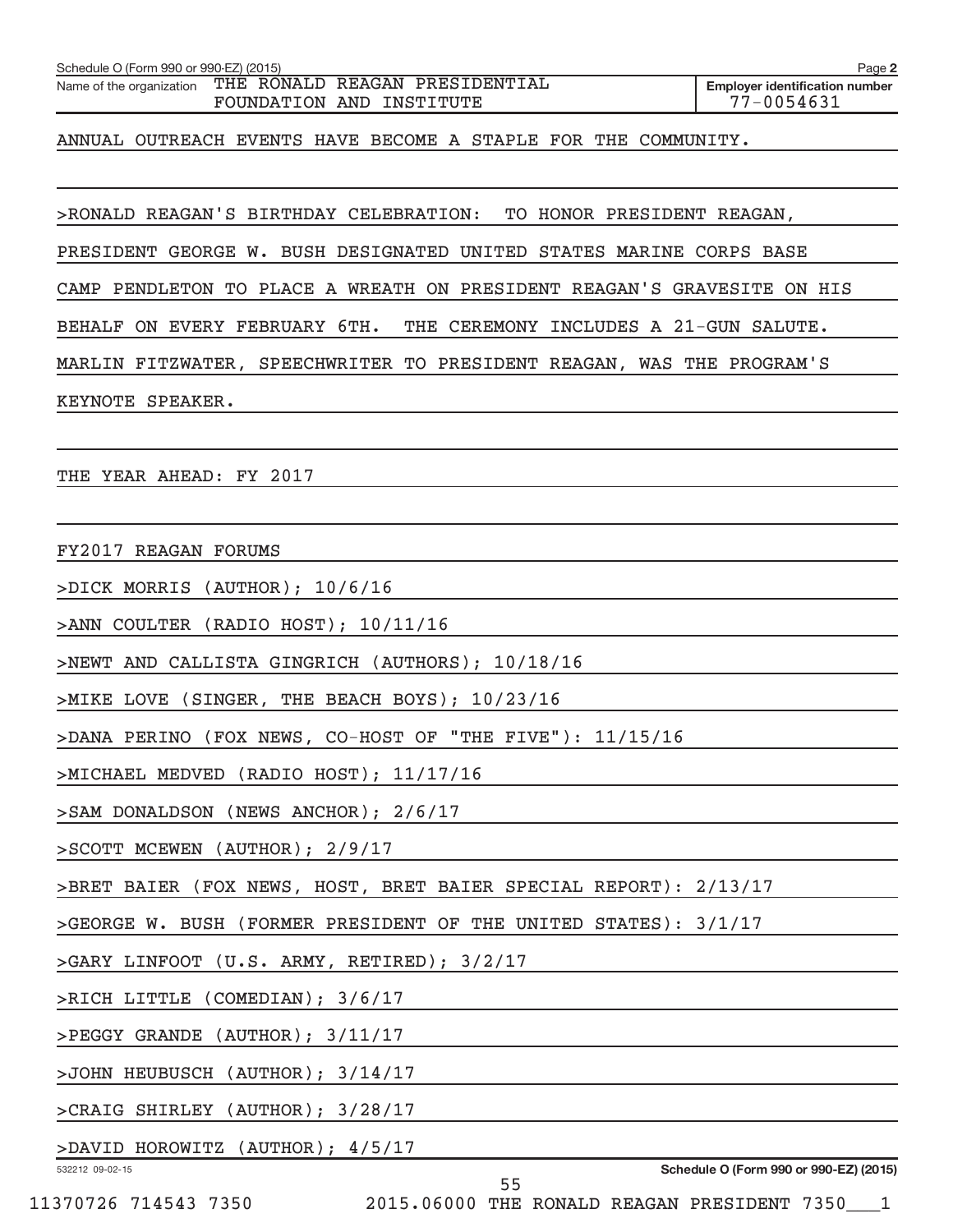**2 Employer identification number** Schedule O (Form 990 or 990-EZ) (2015) Name of the organization THE RONALD REAGAN PRESIDENTIAL FOUNDATION AND INSTITUTE 77-0054631

> CONDOLEEZZA RICE (FORMER SECRETARY OF STATE); 5/18/17

> JOHN AVLON (AUTHOR); 7/11/17

> DON BROWN (AUTHOR); 8/1/17

> JERRY YELLIN (AUTHOR); 8/1/17

> PAUL KENGOR (AUTHOR); 8/8/17

FY2017 SPECIAL PROGRAMS

> THE REAGAN NATIONAL DEFENSE FORUM: 12/2/16 - 12/3/16

> A NATION ENGAGED: POWER AND THE PRESIDENCY: 4/20/17

> THE 1ST 100 DAYS FORUM: 4/26/17

FORM 990, PART VI, SECTION A, LINE 2:

IN AN ANNUAL QUESTIONNAIRE FOR TRUSTEES AND KEY STAFF, SEVERAL RESPONDENTS SELF-IDENTIFIED RELATIONSHIPS OF A BUSINESS NATURE WITH OTHER RESPONDENTS. EXAMPLE OF SUCH RELATIONSHIPS WERE SERVING TOGETHER ON OTHER BOARDS AND USING THE SERVICES OF ANOTHER'S LAW FIRM. ALL RESPONSES WERE REVIEWED BY BOTH THE CHIEF FINANCIAL OFFICER AND THE AUDIT COMMITTEE FOR CONFLICTS THAT WOULD AFFECT THE FOUNDATION.

FORM 990, PART VI, SECTION A, LINE 7A:

THE TRUSTEES OF THE FOUNDATION CAN ELECT TRUSTEES. PROPOSED TRUSTEES

REQUIRE A MAJORITY VOTE TO BE ELECTE TO A 6 YEAR TERM.

FORM 990, PART VI, SECTION B, LINE 11:

THE 990 IS REVIEWED WITH THE AUDIT COMMITTEE OF THE BOARD OF TRUSTEES PRIOR TO FILING. BOARD MEMBERS REVIEW FOR MINIMUM OF 10 DAYS PRIOR TO FILING.

| 990.<br>FORM    | PART VI, SECTION | B, LINE<br>12C: |                                       |
|-----------------|------------------|-----------------|---------------------------------------|
|                 |                  |                 |                                       |
| 532212 09-02-15 |                  |                 | Schedule O (Form 990 or 990-EZ) (2015 |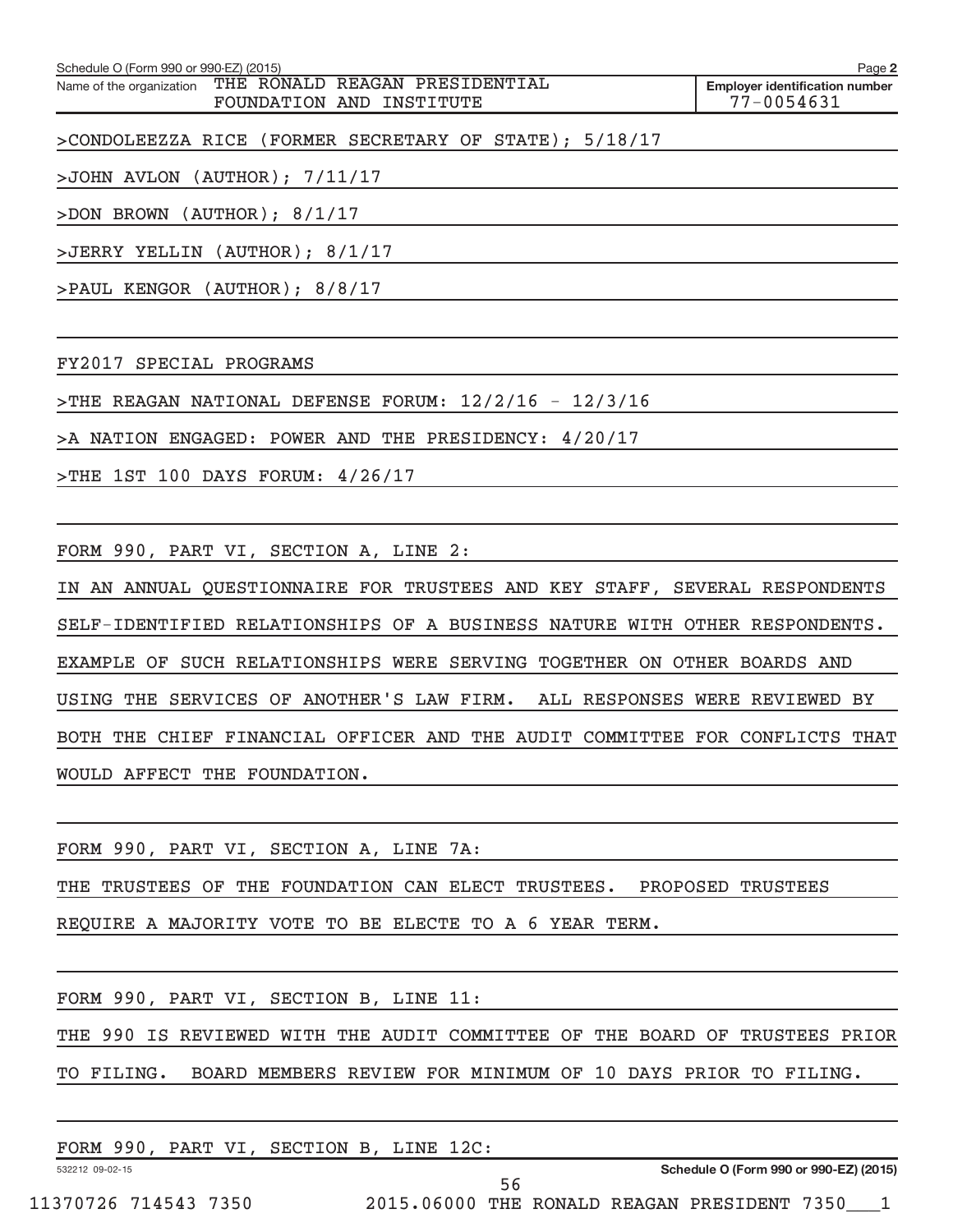| Schedule O (Form 990 or 990-EZ) (2015) |                                                                             | Page 2                                              |  |  |
|----------------------------------------|-----------------------------------------------------------------------------|-----------------------------------------------------|--|--|
| Name of the organization               | THE RONALD REAGAN PRESIDENTIAL<br>FOUNDATION AND INSTITUTE                  | <b>Employer identification number</b><br>77-0054631 |  |  |
|                                        |                                                                             |                                                     |  |  |
|                                        | THE STAFF MONITORS FOR ANY TRANSACTIONS WHICH COULD GIVE RISE TO A CONFLICT |                                                     |  |  |
| OF.<br>INTEREST.                       | THE BOARD OF TRUSTEES IS ASKED TO RESPOND TO                                | AN ANNUAL                                           |  |  |
|                                        | QUESTIONNAIRE REGARDING ANY CONFLICTS OF WHICH THEY MAY BE AWARE.           | ANY                                                 |  |  |
|                                        | POTENTIAL CONFLICTS ARE FIRST REVIEWED WITH THE AUDIT COMMITTEE AND THEN,   |                                                     |  |  |
|                                        | IF REQUIRED, FURTHER REVIEWED AND ACTED ON AS NECESSARY BY THE BOARD OF     |                                                     |  |  |
| TRUSTEES.                              |                                                                             |                                                     |  |  |

FORM 990, PART VI, SECTION B, LINE 15:

> FOR 15A, BOARD OF TRUSTEES HIRED AN INDEPENDENT SEARCH FIRM, INTERVIEWED MULTIPLE CANDIDATES, ASKED FOR AND REVIEWED COMPETITIVE COMPENSATION INFORMATION SUPPLIED BY THE SEARCH FIRM AND VOTED AT A MEETING OF THE BOARD OF TRUSTEES ON THE HIRING AND LEVEL OF COMPENSATION FOR THE FINALIST. COMPENSATION OF THE EXECUTIVE DIRECTOR, INCLUDING ANY PROPOSED CHANGES, IS REVIEWED AT LEAST ANNUALLY BY THE BOARD OF TRUSTEES.

>FOR 15B, CHAIRMAN OF THE BOARD AND SELECTED OTHER TRUSTEES ARE INCLUDED IN THE INTERVIEW PROCESS BASED UPON RECOMMENDATIONS OF THE EXECUTIVE DIRECTOR. AN INDEPENDENT SEARCH FIRM MAY BE USED AND MARKET/COMPETITIVE SALARY INFORMATION IS EVALUATED. INITIAL COMPENSATION AS PROPOSED BY THE EXECUTIVE DIRECTOR IS APPROVED BY THE CHAIRMAN. STAFF COMPENSATION AND PROPOSED CHANGES IS REVIEWED ANNUALLY BY THE BOARD OF TRUSTEES.

FORM 990, PART VI, LINE 17, LIST OF STATES RECEIVING COPY OF FORM 990: AR,AZ,CA,CO,CT,FL,GA,HI,IL,IN,KY,MI,MD,ME,MN,MS,NJ,NV,NY,NC,OK,OR,PA,RI,SC TN,UT,VA,WI,WV,AL,AK,MA,WA,LA,NH,KS,MT,NM,ND,OH

|                 |                      |  | FORM 990, PART VI, SECTION C, LINE 19: |    |  |                                                                            |  |
|-----------------|----------------------|--|----------------------------------------|----|--|----------------------------------------------------------------------------|--|
|                 |                      |  |                                        |    |  | THE FOUNDATION MAKES ITS GOVERNING DOCUMENTS, CONFLICT OF INTEREST POLICY, |  |
| 532212 09-02-15 |                      |  |                                        |    |  | Schedule O (Form 990 or 990-EZ) (2015)                                     |  |
|                 |                      |  |                                        | 57 |  |                                                                            |  |
|                 | 11370726 714543 7350 |  |                                        |    |  | 2015.06000 THE RONALD REAGAN PRESIDENT 7350 1                              |  |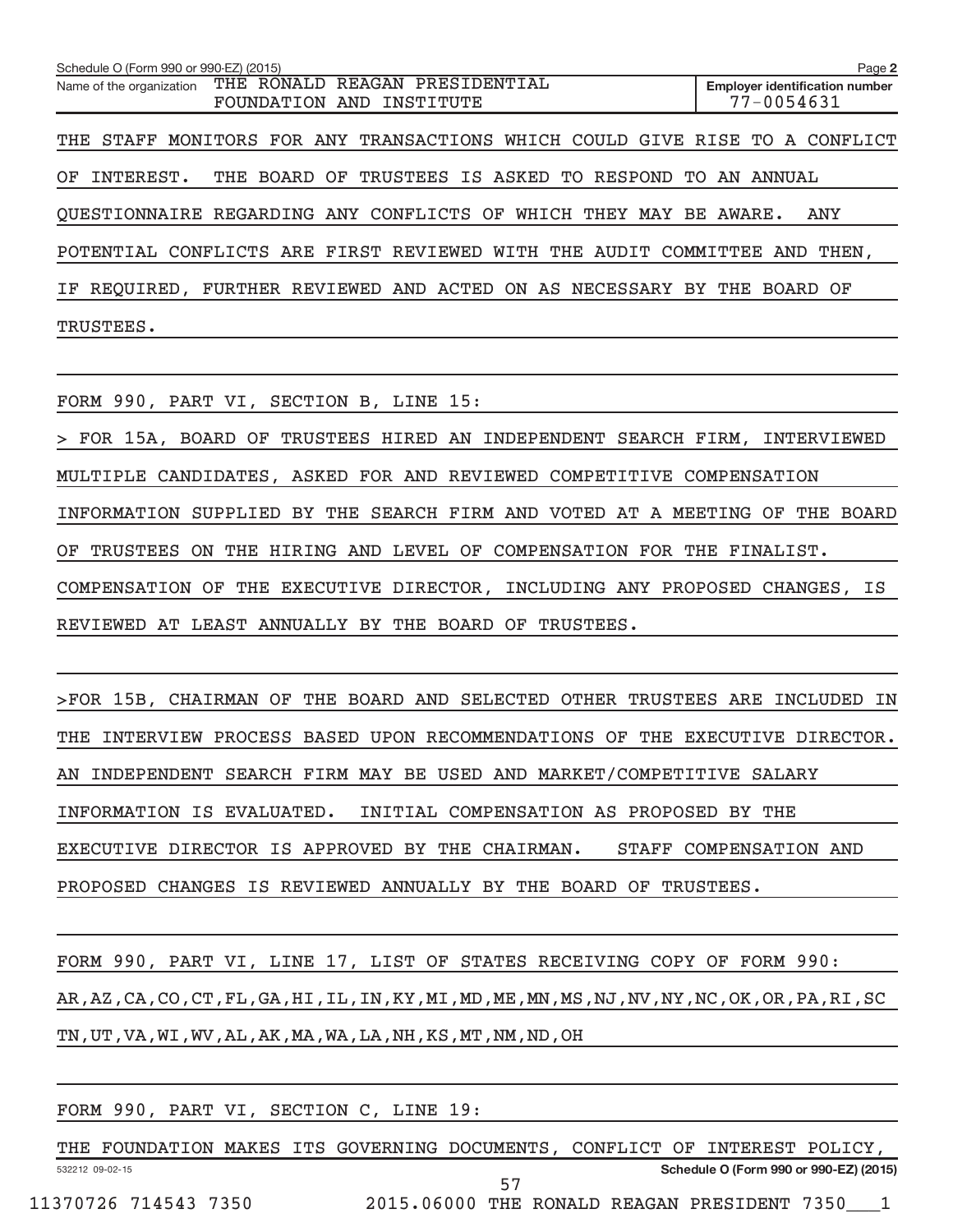| Schedule O (Form 990 or 990-EZ) (2015)<br>Name of the organization THE RONALD REAGAN PRESIDENTIAL<br>FOUNDATION AND INSTITUTE                                                                                                                               | Page 2<br><b>Employer identification number</b><br>$77 - 0054631$ |
|-------------------------------------------------------------------------------------------------------------------------------------------------------------------------------------------------------------------------------------------------------------|-------------------------------------------------------------------|
| AND FINANCIAL STATEMENTS AVAILABLE TO THE PUBLIC UPON REQUEST.                                                                                                                                                                                              | A COPY OF                                                         |
| THE DOCUMENTS ARE AVAILABLE FOR INSPECTION AT 40 PRESIDENTIAL DR., SUITE                                                                                                                                                                                    |                                                                   |
| 200, SIMI VALLEY, CA 93065<br>the control of the control of the control of the control of the control of the control of the control of the control of the control of the control of the control of the control of the control of the control of the control |                                                                   |
|                                                                                                                                                                                                                                                             |                                                                   |
|                                                                                                                                                                                                                                                             |                                                                   |
|                                                                                                                                                                                                                                                             |                                                                   |
|                                                                                                                                                                                                                                                             |                                                                   |
|                                                                                                                                                                                                                                                             |                                                                   |
|                                                                                                                                                                                                                                                             |                                                                   |
|                                                                                                                                                                                                                                                             |                                                                   |
|                                                                                                                                                                                                                                                             |                                                                   |
|                                                                                                                                                                                                                                                             |                                                                   |
|                                                                                                                                                                                                                                                             |                                                                   |
|                                                                                                                                                                                                                                                             |                                                                   |
|                                                                                                                                                                                                                                                             |                                                                   |
|                                                                                                                                                                                                                                                             |                                                                   |
|                                                                                                                                                                                                                                                             |                                                                   |
|                                                                                                                                                                                                                                                             |                                                                   |
|                                                                                                                                                                                                                                                             |                                                                   |
|                                                                                                                                                                                                                                                             |                                                                   |
|                                                                                                                                                                                                                                                             |                                                                   |
|                                                                                                                                                                                                                                                             |                                                                   |
|                                                                                                                                                                                                                                                             |                                                                   |
|                                                                                                                                                                                                                                                             |                                                                   |
|                                                                                                                                                                                                                                                             |                                                                   |
|                                                                                                                                                                                                                                                             |                                                                   |
|                                                                                                                                                                                                                                                             |                                                                   |
| 532212 09-02-15                                                                                                                                                                                                                                             | Schedule O (Form 990 or 990-EZ) (2015)                            |
| 58<br>2015.06000 THE RONALD REAGAN PRESIDENT 7350___1<br>11370726 714543 7350                                                                                                                                                                               |                                                                   |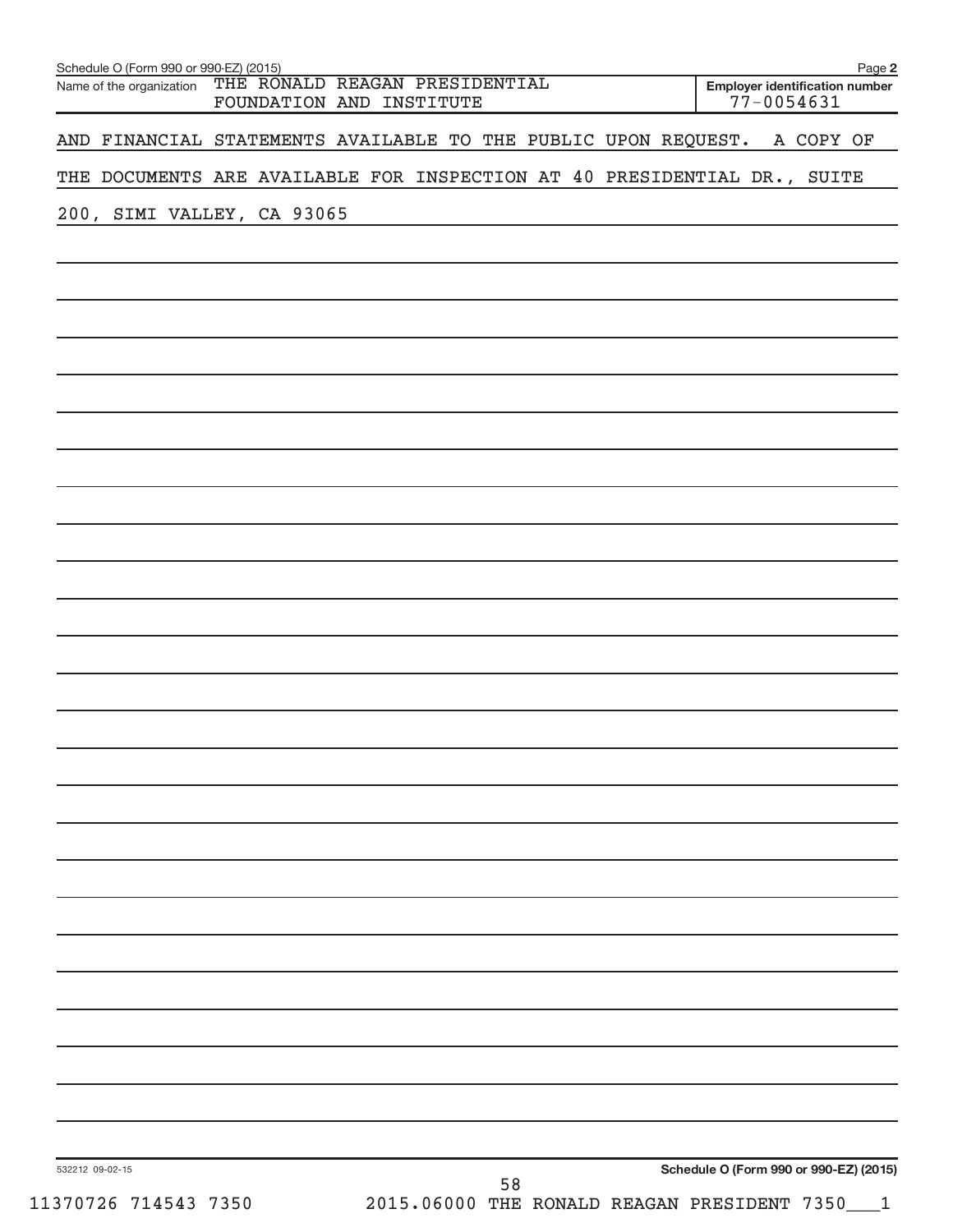# **TAX RETURN FILING INSTRUCTIONS**

## FORM 990-T

### **FOR THE YEAR ENDING**

SEPTEMBER 30, 2016

| <b>Prepared for</b>                                | THE RONALD REAGAN PRESIDENTIAL<br>FOUNDATION AND INSTITUTE<br>40 PRESIDENTIAL DRIVE NO. 200<br>SIMI VALLEY, CA 93065-0600 |
|----------------------------------------------------|---------------------------------------------------------------------------------------------------------------------------|
| <b>Prepared by</b>                                 | ROSE, SNYDER & JACOBS, LLP<br>15821 VENTURA BLVD, SUITE 490<br>ENCINO, CA 91436                                           |
| Amount due<br>or refund                            | BALANCE DUE OF \$835                                                                                                      |
| <b>Make check</b><br>payable to                    | PAYMENTS SHOULD BE MADE USING THE ELECTRONIC FEDERAL TAX<br>PAYMENT SYSTEM (EFTPS).                                       |
| Mail tax return<br>and check (if<br>applicable) to | DEPARTMENT OF THE TREASURY<br>INTERNAL REVENUE SERVICE CENTER<br>OGDEN, UT 84201-0027                                     |
| <b>Return must be</b><br>mailed on<br>or before    | <b>AUGUST 15, 2017</b>                                                                                                    |
| <b>Special</b><br><b>Instructions</b>              | THE RETURN SHOULD BE SIGNED AND DATED.                                                                                    |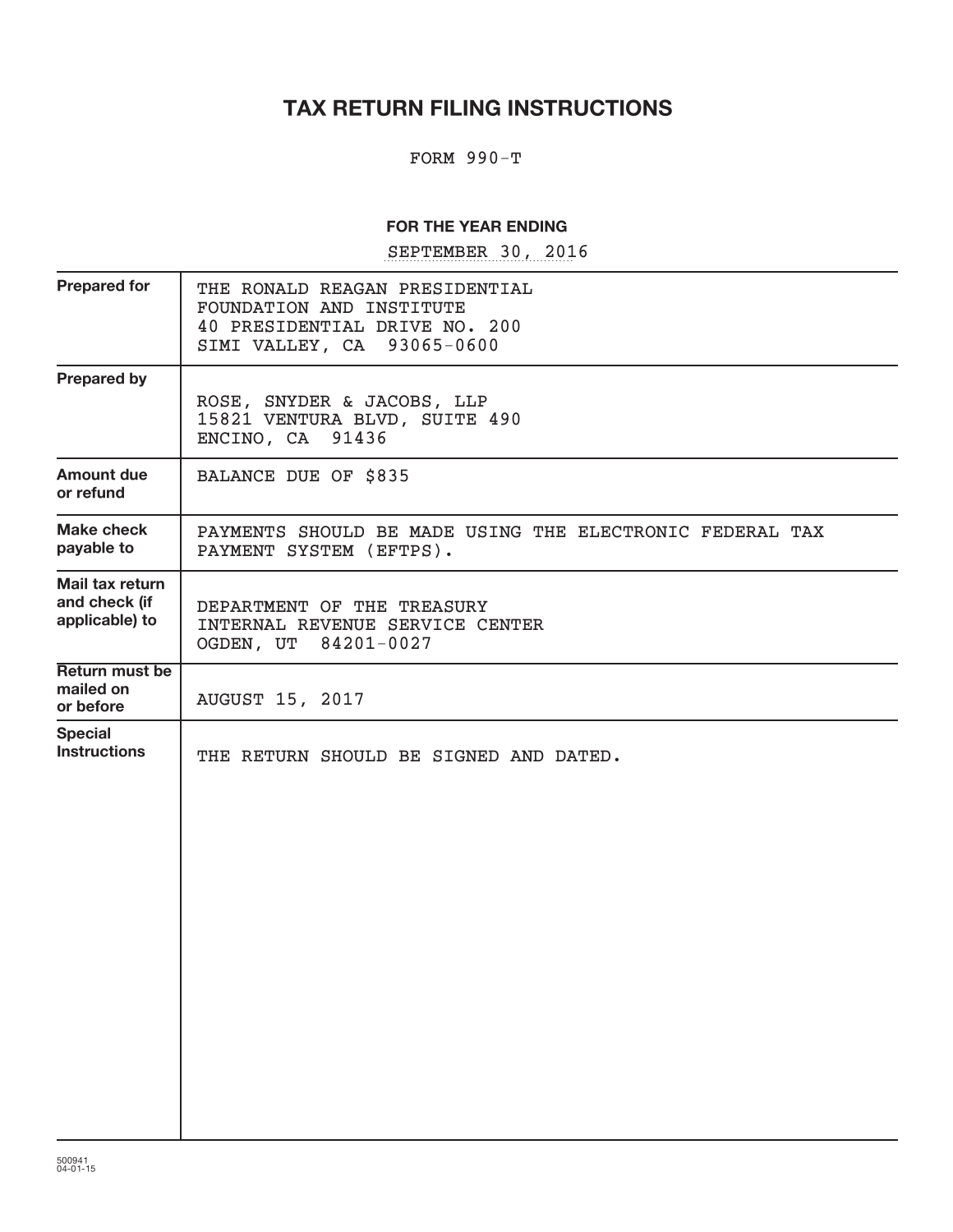|                                                                                                                                          | EXTENDED TO AUGUST 15, 2017                                                                                                                                                                                                    |                 |                |                                 |                 |                                                                        |
|------------------------------------------------------------------------------------------------------------------------------------------|--------------------------------------------------------------------------------------------------------------------------------------------------------------------------------------------------------------------------------|-----------------|----------------|---------------------------------|-----------------|------------------------------------------------------------------------|
| Form 990-T                                                                                                                               | <b>Exempt Organization Business Income Tax Return</b>                                                                                                                                                                          |                 |                |                                 |                 | OMB No. 1545-0687                                                      |
|                                                                                                                                          | (and proxy tax under section 6033(e))                                                                                                                                                                                          |                 |                |                                 |                 |                                                                        |
|                                                                                                                                          | For calendar year 2015 or other tax year beginning $OCT\_1$ , $2015$ and ending $SEP\_30$ , $2016$ .                                                                                                                           |                 |                |                                 |                 | 2015                                                                   |
| Department of the Treasury                                                                                                               | Information about Form 990-T and its instructions is available at www.irs.gov/form990t.                                                                                                                                        |                 |                |                                 |                 |                                                                        |
| Internal Revenue Service                                                                                                                 | bo not enter SSN numbers on this form as it may be made public if your organization is a $501(c)(3)$ .                                                                                                                         |                 |                |                                 |                 | 501(c)(3) Organizations Only<br><b>DEmployer identification number</b> |
| Check box if<br>A<br>address changed                                                                                                     | Name of organization ( $\Box$ Check box if name changed and see instructions.)<br>THE RONALD REAGAN PRESIDENTIAL                                                                                                               |                 |                |                                 |                 | (Employees' trust, see<br>instructions.)                               |
| <b>B</b> Exempt under section                                                                                                            | FOUNDATION AND INSTITUTE<br>Print                                                                                                                                                                                              |                 |                |                                 |                 | 77-0054631                                                             |
| $X$ 501(c)(3                                                                                                                             | 0ľ<br>Number, street, and room or suite no. If a P.O. box, see instructions.                                                                                                                                                   |                 |                |                                 |                 | E Unrelated business activity codes                                    |
| 220(e)<br>408(e)                                                                                                                         | Type<br>40 PRESIDENTIAL DRIVE, NO. 200                                                                                                                                                                                         |                 |                | (See instructions.)             |                 |                                                                        |
| 408A<br>$\frac{1}{30(a)}$                                                                                                                | City or town, state or province, country, and ZIP or foreign postal code                                                                                                                                                       |                 |                |                                 |                 |                                                                        |
| 529(a)                                                                                                                                   | SIMI VALLEY, CA 93065-0600                                                                                                                                                                                                     |                 |                |                                 | 453220          |                                                                        |
| C Book value of all assets                                                                                                               | F Group exemption number (See instructions.)                                                                                                                                                                                   |                 |                |                                 |                 |                                                                        |
| at end of year<br>$305444144.$                                                                                                           | <b>G</b> Check organization type $\blacktriangleright$ $\boxed{\mathbf{X}}$ 501(c) corporation                                                                                                                                 |                 | $501(c)$ trust | $401(a)$ trust                  |                 | Other trust                                                            |
|                                                                                                                                          | H Describe the organization's primary unrelated business activity. MUSEUM STORE SALES                                                                                                                                          |                 |                |                                 |                 |                                                                        |
|                                                                                                                                          | If "Yes," enter the name and identifying number of the parent corporation.                                                                                                                                                     |                 |                |                                 | Yes             | $X$ No                                                                 |
|                                                                                                                                          | J The books are in care of $\triangleright$ CARY L. GARMAN, CPA                                                                                                                                                                |                 |                | Telephone number (805) 577-4107 |                 |                                                                        |
|                                                                                                                                          | Part I   Unrelated Trade or Business Income                                                                                                                                                                                    |                 | $(A)$ Income   | (B) Expenses                    |                 | $(C)$ Net                                                              |
| 1a Gross receipts or sales                                                                                                               | $\overline{36,350}$ .                                                                                                                                                                                                          |                 |                |                                 |                 |                                                                        |
| <b>b</b> Less returns and allowances                                                                                                     | c Balance <b>Division</b>                                                                                                                                                                                                      | 1c              | 36,350.        |                                 |                 |                                                                        |
| 2                                                                                                                                        |                                                                                                                                                                                                                                | $\overline{2}$  | 15,599.        |                                 |                 |                                                                        |
| 3                                                                                                                                        | Gross profit. Subtract line 2 from line 1c [11] [11] [12] [12] [13] [14] [15] [15] [15] [15] [15] [15] [15] [1                                                                                                                 | $\mathbf{a}$    | 20,751.        |                                 |                 | 20,751.                                                                |
|                                                                                                                                          |                                                                                                                                                                                                                                | 4a              |                |                                 |                 |                                                                        |
|                                                                                                                                          | <b>b</b> Net gain (loss) (Form 4797, Part II, line 17) (attach Form 4797)                                                                                                                                                      | 4 <sub>b</sub>  |                |                                 |                 |                                                                        |
|                                                                                                                                          |                                                                                                                                                                                                                                | 4c              |                |                                 |                 |                                                                        |
| 5                                                                                                                                        | Income (loss) from partnerships and S corporations (attach statement)                                                                                                                                                          | 5<br>6          |                |                                 |                 |                                                                        |
| 6                                                                                                                                        |                                                                                                                                                                                                                                | $\overline{7}$  |                |                                 |                 |                                                                        |
| 7<br>8                                                                                                                                   | Interest, annuities, royalties, and rents from controlled organizations (Sch. F)                                                                                                                                               | 8               |                |                                 |                 |                                                                        |
| 9                                                                                                                                        | Investment income of a section 501(c)(7), (9), or (17) organization (Schedule G)                                                                                                                                               | 9               |                |                                 |                 |                                                                        |
| 10                                                                                                                                       |                                                                                                                                                                                                                                | 10              |                |                                 |                 |                                                                        |
| 11                                                                                                                                       |                                                                                                                                                                                                                                | 11              |                |                                 |                 |                                                                        |
| 12                                                                                                                                       |                                                                                                                                                                                                                                | 12              |                |                                 |                 |                                                                        |
| 13                                                                                                                                       |                                                                                                                                                                                                                                | $\overline{13}$ | 20,751.        |                                 |                 | 20,751.                                                                |
| Part II                                                                                                                                  | <b>Deductions Not Taken Elsewhere</b> (See instructions for limitations on deductions.)                                                                                                                                        |                 |                |                                 |                 |                                                                        |
|                                                                                                                                          | (Except for contributions, deductions must be directly connected with the unrelated business income.)                                                                                                                          |                 |                |                                 |                 |                                                                        |
| 14                                                                                                                                       |                                                                                                                                                                                                                                |                 |                |                                 | 14              | 6,440.                                                                 |
| 15                                                                                                                                       | Salaries and wages <b>construction and construction of the construction</b> and wages <b>construction</b> and wages <b>construction</b>                                                                                        |                 |                |                                 | 15<br>16        |                                                                        |
| 16<br>17                                                                                                                                 | Repairs and maintenance recommendial contracts and maintenance results and maintenance recommendial contracts                                                                                                                  |                 |                |                                 | 17              |                                                                        |
| 18                                                                                                                                       |                                                                                                                                                                                                                                |                 |                |                                 | 18              |                                                                        |
| 19                                                                                                                                       | Taxes and licenses <b>construction and construction of the construction</b> and construction of the construction of the                                                                                                        |                 |                |                                 | 19              | 571.                                                                   |
| 20                                                                                                                                       | Charitable contributions (See instructions for limitation rules) [11] matter contract the contributions (See instructions for limitation rules) [11] matter contract the contributions (See instructions for limitation rules) |                 |                |                                 | 20              |                                                                        |
| 21                                                                                                                                       |                                                                                                                                                                                                                                |                 |                |                                 |                 |                                                                        |
| 22                                                                                                                                       | Less depreciation claimed on Schedule A and elsewhere on return [10] [1224]                                                                                                                                                    |                 |                |                                 | 22 <sub>b</sub> |                                                                        |
| 23                                                                                                                                       |                                                                                                                                                                                                                                |                 |                |                                 | 23              |                                                                        |
| 24                                                                                                                                       | Contributions to deferred compensation plans [11] manufactured and produced a deferred compensation plans [11] manufactured and plans [11] manufactured and plans and plans and plans are contributed as a set of the set of t |                 |                |                                 | 24              | 976.                                                                   |
| 25                                                                                                                                       | Employee benefit programs in the committee of the contract of the contract of the contract of the contract of the contract of the contract of the contract of the contract of the contract of the contract of the contract of  |                 |                |                                 | 25<br>26        |                                                                        |
| 26<br>27                                                                                                                                 |                                                                                                                                                                                                                                |                 |                |                                 | 27              |                                                                        |
| 28                                                                                                                                       | Other deductions (attach schedule) Mathematical Mathematical SEE STATEMENT 1                                                                                                                                                   |                 |                |                                 | 28              | 6,459.                                                                 |
| 29                                                                                                                                       | Total deductions. Add lines 14 through 28 [11] manufactures in the contract of the state of the contract of the contract of the contract of the contract of the contract of the contract of the contract of the contract of th |                 |                |                                 | 29              | 14,446.                                                                |
| 30                                                                                                                                       |                                                                                                                                                                                                                                |                 |                |                                 | 30              | 6, 305.                                                                |
| 31                                                                                                                                       |                                                                                                                                                                                                                                |                 |                |                                 | 31              |                                                                        |
| 32                                                                                                                                       | Unrelated business taxable income before specific deduction. Subtract line 31 from line 30 [11] manuscripts taxable income before specific deduction. Subtract line 31 from line 30 [11] manuscripts taxable income before the |                 |                |                                 | 32              | 6, 305.                                                                |
| 33                                                                                                                                       |                                                                                                                                                                                                                                |                 |                |                                 | 33              | 1,000.                                                                 |
| Unrelated business taxable income. Subtract line 33 from line 32. If line 33 is greater than line 32, enter the smaller of zero or<br>34 |                                                                                                                                                                                                                                |                 |                |                                 |                 |                                                                        |
|                                                                                                                                          |                                                                                                                                                                                                                                |                 |                |                                 | 34              | 5,305.                                                                 |
| 523701<br>01-06-16                                                                                                                       | LHA For Paperwork Reduction Act Notice, see instructions.                                                                                                                                                                      | 61              |                |                                 |                 | Form 990-T (2015)                                                      |

11370726 714543 7350 2015.06000 THE RONALD REAGAN PRESIDENT 7350\_\_\_1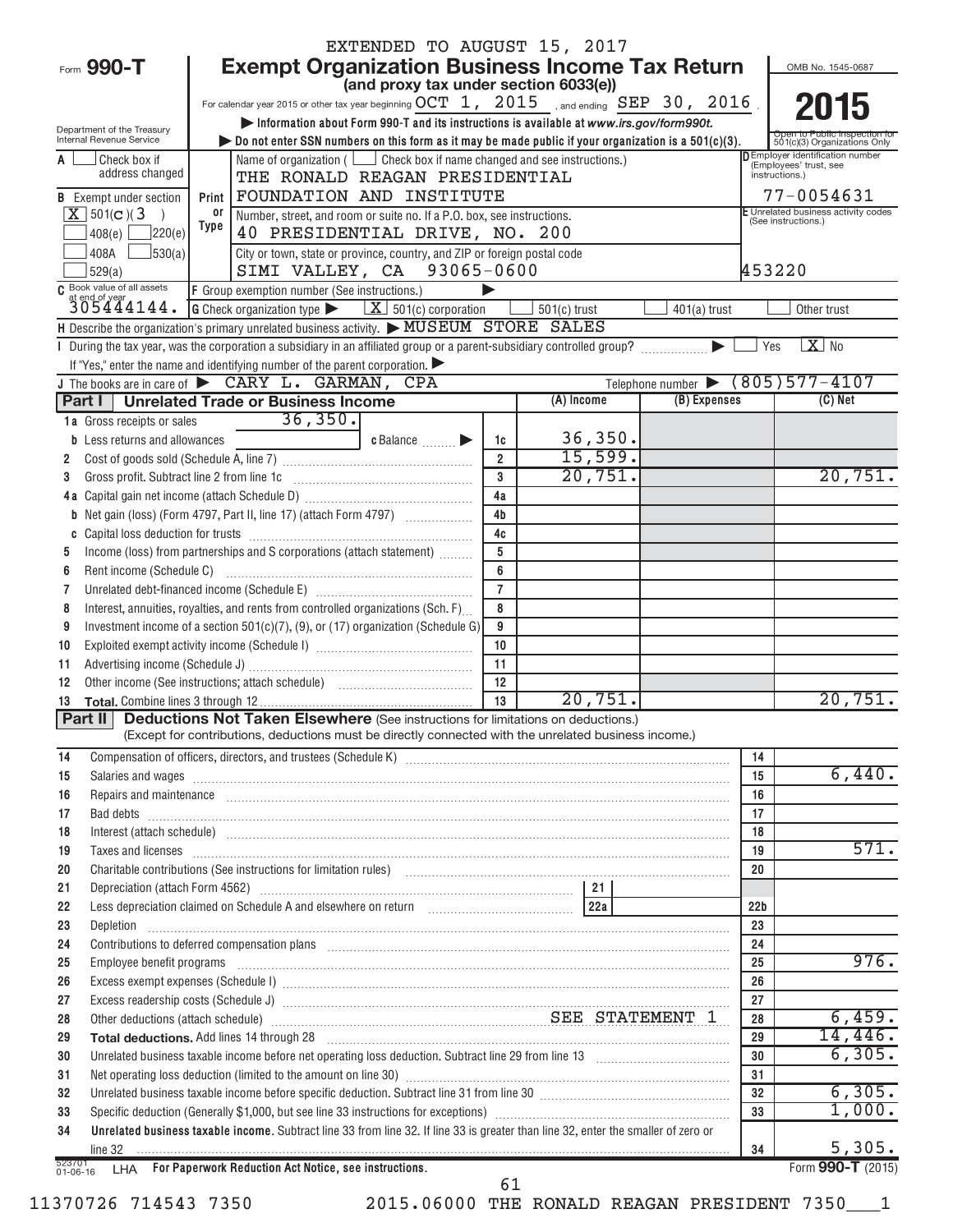|  |  | THE RONALD REAGAN PRESIDENTIAL |
|--|--|--------------------------------|
|  |  |                                |

|                                                                   |                                                                                                                                                                                                                                                                                                                           |                |                                                                                           |            |                                                    |          |          |               |                | 77-0054631                       | Page 2                               |
|-------------------------------------------------------------------|---------------------------------------------------------------------------------------------------------------------------------------------------------------------------------------------------------------------------------------------------------------------------------------------------------------------------|----------------|-------------------------------------------------------------------------------------------|------------|----------------------------------------------------|----------|----------|---------------|----------------|----------------------------------|--------------------------------------|
|                                                                   | Part III   Tax Computation                                                                                                                                                                                                                                                                                                |                |                                                                                           |            |                                                    |          |          |               |                |                                  |                                      |
|                                                                   | 35 Organizations Taxable as Corporations. See instructions for tax computation.                                                                                                                                                                                                                                           |                |                                                                                           |            |                                                    |          |          |               |                |                                  |                                      |
|                                                                   | Controlled group members (sections 1561 and 1563) check here $\blacktriangleright \Box$ See instructions and:                                                                                                                                                                                                             |                |                                                                                           |            |                                                    |          |          |               |                |                                  |                                      |
|                                                                   | a Enter your share of the \$50,000, \$25,000, and \$9,925,000 taxable income brackets (in that order):                                                                                                                                                                                                                    |                |                                                                                           |            |                                                    |          |          |               |                |                                  |                                      |
| $(1)$ $ $                                                         | <b>Contract Contract Contract Contract</b>                                                                                                                                                                                                                                                                                | $(2)$ \\$      | the contract of the contract of                                                           | $(3)$ $ $  |                                                    |          |          |               |                |                                  |                                      |
|                                                                   | <b>b</b> Enter organization's share of: (1) Additional 5% tax (not more than \$11,750) $\left \$$                                                                                                                                                                                                                         |                |                                                                                           |            |                                                    |          |          |               |                |                                  |                                      |
|                                                                   |                                                                                                                                                                                                                                                                                                                           |                |                                                                                           |            |                                                    |          |          |               |                |                                  |                                      |
|                                                                   |                                                                                                                                                                                                                                                                                                                           |                |                                                                                           |            |                                                    |          |          |               | 35c            |                                  | 796.                                 |
| 36                                                                | Trusts Taxable at Trust Rates. See instructions for tax computation. Income tax on the amount on line 34 from:                                                                                                                                                                                                            |                |                                                                                           |            |                                                    |          |          |               |                |                                  |                                      |
|                                                                   |                                                                                                                                                                                                                                                                                                                           |                |                                                                                           |            |                                                    |          |          |               | 36             |                                  |                                      |
| 37                                                                |                                                                                                                                                                                                                                                                                                                           |                |                                                                                           |            |                                                    |          |          |               | 37             |                                  |                                      |
| 38                                                                | Alternative minimum tax information and the contract of the contract of the contract of the contract of the contract of the contract of the contract of the contract of the contract of the contract of the contract of the co                                                                                            |                |                                                                                           |            |                                                    |          |          |               | 38             |                                  |                                      |
| 39                                                                |                                                                                                                                                                                                                                                                                                                           |                |                                                                                           |            |                                                    |          |          |               | 39             |                                  | 796.                                 |
|                                                                   | Part IV   Tax and Payments                                                                                                                                                                                                                                                                                                |                |                                                                                           |            |                                                    |          |          |               |                |                                  |                                      |
|                                                                   | 40a Foreign tax credit (corporations attach Form 1118; trusts attach Form 1116)                                                                                                                                                                                                                                           |                |                                                                                           |            |                                                    | 40a      |          |               |                |                                  |                                      |
|                                                                   | <b>b</b> Other credits (see instructions) <b>contained and contained and contained and contained and contained and contained and contained and contained and contained and contained and contained and contained and contained and co</b>                                                                                 |                |                                                                                           |            |                                                    | 40b      |          |               |                |                                  |                                      |
|                                                                   | c General business credit. Attach Form 3800 [11] [2010] [2010] [2010] [2010] [2010] [2010] [2010] [2010] [2010                                                                                                                                                                                                            |                |                                                                                           |            |                                                    |          |          |               |                |                                  |                                      |
|                                                                   |                                                                                                                                                                                                                                                                                                                           |                |                                                                                           |            |                                                    |          |          |               |                |                                  |                                      |
|                                                                   |                                                                                                                                                                                                                                                                                                                           |                |                                                                                           |            |                                                    |          |          |               | 40e            |                                  |                                      |
| 41                                                                |                                                                                                                                                                                                                                                                                                                           |                |                                                                                           |            |                                                    |          |          |               | 41             |                                  | 796.                                 |
| 42                                                                | Subtract line 40e from line 39<br>Other taxes. Check if from: Form 4255 Form 8611 Form 8697 Form 8866 Jother (attach schedule)                                                                                                                                                                                            |                |                                                                                           |            |                                                    |          |          |               | 42             |                                  |                                      |
| 43                                                                | Total tax. Add lines 41 and 42                                                                                                                                                                                                                                                                                            |                |                                                                                           |            |                                                    |          |          |               | 43             |                                  | 796.                                 |
|                                                                   | 44 a Payments: A 2014 overpayment credited to 2015 [100] [100] [100] [100] [14] a Payments: A 2014 overpayment credited to 2015                                                                                                                                                                                           |                |                                                                                           |            |                                                    | 44a      |          |               |                |                                  |                                      |
|                                                                   |                                                                                                                                                                                                                                                                                                                           |                |                                                                                           |            |                                                    | 44b      |          |               |                |                                  |                                      |
|                                                                   |                                                                                                                                                                                                                                                                                                                           |                |                                                                                           |            |                                                    | 44c      |          |               |                |                                  |                                      |
|                                                                   | d Foreign organizations: Tax paid or withheld at source (see instructions)                                                                                                                                                                                                                                                |                |                                                                                           |            |                                                    | 44d      |          |               |                |                                  |                                      |
|                                                                   |                                                                                                                                                                                                                                                                                                                           |                |                                                                                           |            |                                                    | 44e      |          |               |                |                                  |                                      |
|                                                                   |                                                                                                                                                                                                                                                                                                                           |                |                                                                                           |            |                                                    | 44f      |          |               |                |                                  |                                      |
|                                                                   | g Other credits and payments:                                                                                                                                                                                                                                                                                             |                | $\boxed{\phantom{1} \phantom{1}}$ Form 2439                                               |            |                                                    |          |          |               |                |                                  |                                      |
|                                                                   | $\Box$ Form 4136                                                                                                                                                                                                                                                                                                          |                | Dother Total > 44g                                                                        |            |                                                    |          |          |               |                |                                  |                                      |
| 45                                                                |                                                                                                                                                                                                                                                                                                                           |                |                                                                                           |            |                                                    |          |          |               | 45             |                                  |                                      |
| 46                                                                | Estimated tax penalty (see instructions). Check if Form 2220 is attached $\blacktriangleright\hspace{0.1cm}\square\hspace{0.1cm}\square\hspace{0.1cm}\dots\dots\dots\dots\dots\dots\dots$                                                                                                                                 |                |                                                                                           |            |                                                    |          |          |               | 46             |                                  |                                      |
| 47                                                                |                                                                                                                                                                                                                                                                                                                           |                |                                                                                           |            |                                                    |          |          |               | 47             |                                  | 797.                                 |
| 48                                                                |                                                                                                                                                                                                                                                                                                                           |                |                                                                                           |            |                                                    |          |          |               | 48             |                                  |                                      |
| 49                                                                | Enter the amount of line 48 you want: Credited to 2016 estimated tax                                                                                                                                                                                                                                                      |                |                                                                                           |            |                                                    |          | Refunded |               | 49             |                                  |                                      |
|                                                                   |                                                                                                                                                                                                                                                                                                                           |                | Part V   Statements Regarding Certain Activities and Other Information (see instructions) |            |                                                    |          |          |               |                |                                  |                                      |
|                                                                   |                                                                                                                                                                                                                                                                                                                           |                |                                                                                           |            |                                                    |          |          |               |                |                                  |                                      |
|                                                                   | 1 At any time during the 2015 calendar year, did the organization have an interest in or a signature or other authority over a financial account (bank, Yes No                                                                                                                                                            |                |                                                                                           |            |                                                    |          |          |               |                |                                  |                                      |
|                                                                   |                                                                                                                                                                                                                                                                                                                           |                |                                                                                           |            |                                                    |          |          |               |                |                                  |                                      |
|                                                                   | securities, or other) in a foreign country? If YES, the organization may have to file FinCEN Form 114, Report of Foreign Bank and Financial                                                                                                                                                                               |                |                                                                                           |            |                                                    |          |          |               |                |                                  | Х                                    |
|                                                                   |                                                                                                                                                                                                                                                                                                                           |                |                                                                                           |            |                                                    |          |          |               |                |                                  | $\overline{\textnormal{x}}$          |
|                                                                   | Accounts. If YES, enter the name of the foreign country here<br>During the tax year, did the organization receive a distribution from, or was it the grantor of, or transferor to, a foreign trust?<br>If YES, see instructions for                                                                                       |                |                                                                                           |            |                                                    |          |          |               |                |                                  |                                      |
|                                                                   | Enter the amount of tax-exempt interest received or accrued during the tax year $\triangleright$ \$                                                                                                                                                                                                                       |                |                                                                                           |            | N/A                                                |          |          |               |                |                                  |                                      |
|                                                                   | Schedule A - Cost of Goods Sold. Enter method of inventory valuation                                                                                                                                                                                                                                                      | 1              |                                                                                           |            |                                                    |          |          |               | 6              |                                  | $\overline{0}$ .                     |
|                                                                   | Inventory at beginning of year                                                                                                                                                                                                                                                                                            | $\overline{2}$ | $\overline{0}$ .                                                                          |            |                                                    |          |          |               |                |                                  |                                      |
| Purchases                                                         |                                                                                                                                                                                                                                                                                                                           | $\mathbf{a}$   | 15,599.                                                                                   |            | 7 Cost of goods sold. Subtract line 6              |          |          |               |                |                                  |                                      |
|                                                                   |                                                                                                                                                                                                                                                                                                                           |                |                                                                                           |            | from line 5. Enter here and in Part I, line 2      |          |          |               | $\overline{7}$ |                                  | 15,599.                              |
| $\overline{2}$<br>1<br>2<br>3<br>4 a                              | Additional section 263A costs (att. schedule)                                                                                                                                                                                                                                                                             | 4a             |                                                                                           |            | 8 Do the rules of section 263A (with respect to    |          |          |               |                |                                  | Yes<br>No                            |
| b                                                                 | Other costs (attach schedule)                                                                                                                                                                                                                                                                                             | 4b<br>5        |                                                                                           |            | property produced or acquired for resale) apply to |          |          |               |                |                                  |                                      |
| 5                                                                 | Total. Add lines 1 through 4b                                                                                                                                                                                                                                                                                             |                | 15,599.                                                                                   |            |                                                    |          |          |               |                |                                  | х                                    |
|                                                                   | Under penalties of perjury, I declare that I have examined this return, including accompanying schedules and statements, and to the best of my knowledge and belief, it is true,<br>correct, and complete. Declaration of preparer (other than taxpayer) is based on all information of which preparer has any knowledge. |                |                                                                                           |            |                                                    |          |          |               |                |                                  |                                      |
|                                                                   |                                                                                                                                                                                                                                                                                                                           |                |                                                                                           |            |                                                    |          |          |               |                |                                  | May the IRS discuss this return with |
|                                                                   |                                                                                                                                                                                                                                                                                                                           |                | Date                                                                                      |            | CHIEF FIN OFFICER                                  |          |          |               |                | the preparer shown below (see    |                                      |
|                                                                   | Signature of officer                                                                                                                                                                                                                                                                                                      |                |                                                                                           |            |                                                    |          |          |               |                | instructions)? $\mid X \mid$ Yes | No                                   |
|                                                                   | Print/Type preparer's name                                                                                                                                                                                                                                                                                                |                | Preparer's signature                                                                      |            |                                                    | Date     | Check    |               | PTIN<br>if     |                                  |                                      |
|                                                                   |                                                                                                                                                                                                                                                                                                                           |                |                                                                                           |            |                                                    |          |          | self-employed |                |                                  |                                      |
|                                                                   | CRAIG M. FRYE                                                                                                                                                                                                                                                                                                             |                |                                                                                           |            |                                                    | 07/26/17 |          |               |                | P00090236                        |                                      |
| <b>Sign</b><br><b>Here</b><br>Paid<br>Preparer<br><b>Use Only</b> | Firm's name $\blacktriangleright$ ROSE,                                                                                                                                                                                                                                                                                   |                | SNYDER & JACOBS,                                                                          | <b>LLP</b> |                                                    |          |          | Firm's EIN    |                |                                  | 45-4095250                           |
|                                                                   |                                                                                                                                                                                                                                                                                                                           |                | 15821 VENTURA BLVD, SUITE 490                                                             |            |                                                    |          |          |               |                |                                  |                                      |
|                                                                   | Firm's address > ENCINO, CA 91436                                                                                                                                                                                                                                                                                         |                |                                                                                           |            |                                                    |          |          | Phone no.     |                |                                  | $(818)461-0600$                      |
| 523711 01-06-16                                                   |                                                                                                                                                                                                                                                                                                                           |                |                                                                                           |            | 62                                                 |          |          |               |                |                                  | Form 990-T (2015)                    |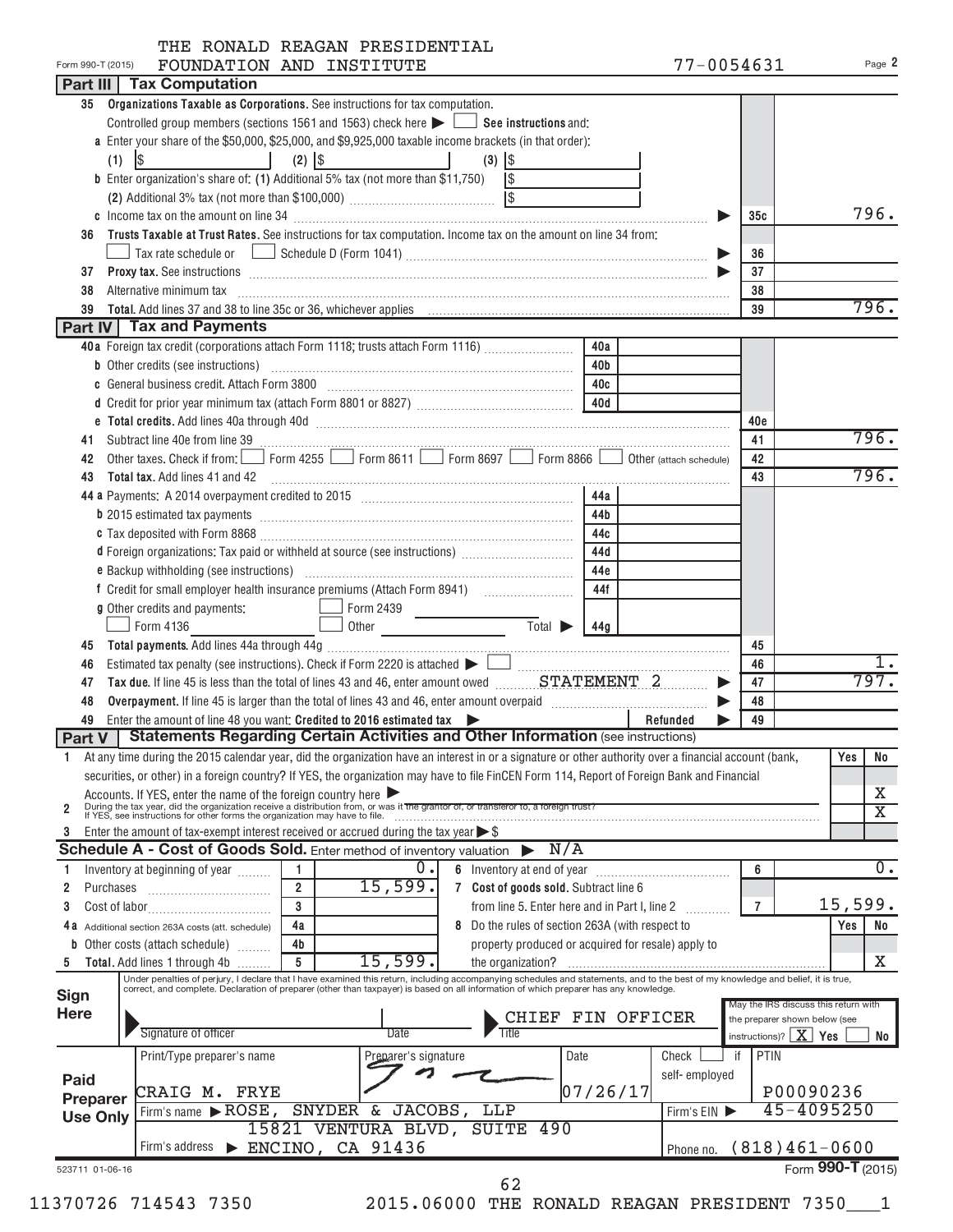#### Form 990-T (2015)  ${\tt FQUNDATION}$   ${\tt AND}$   ${\tt INSTITUTE}$   ${\tt TVT-MI}$   ${\tt TVT-MI}$   ${\tt TVT-MI}$   ${\tt NQCD}$ THE RONALD REAGAN PRESIDENTIAL

**3**

 ${\sf Schedule~C}$  - Rent Income (From Real Property and Personal Property Leased With Real Property)<sup>(see instructions)</sup>

1. Description of property

| (2)                                                                                                                                                                                                                           |                                                      |                                                                                                |                                                                                                                                                     |               |                                     |                                                                                            |       |                                                                                                                                                                                                                                          |
|-------------------------------------------------------------------------------------------------------------------------------------------------------------------------------------------------------------------------------|------------------------------------------------------|------------------------------------------------------------------------------------------------|-----------------------------------------------------------------------------------------------------------------------------------------------------|---------------|-------------------------------------|--------------------------------------------------------------------------------------------|-------|------------------------------------------------------------------------------------------------------------------------------------------------------------------------------------------------------------------------------------------|
| (3)                                                                                                                                                                                                                           |                                                      |                                                                                                |                                                                                                                                                     |               |                                     |                                                                                            |       |                                                                                                                                                                                                                                          |
| (4)                                                                                                                                                                                                                           |                                                      |                                                                                                |                                                                                                                                                     |               |                                     |                                                                                            |       |                                                                                                                                                                                                                                          |
|                                                                                                                                                                                                                               | 2.                                                   | Rent received or accrued                                                                       |                                                                                                                                                     |               |                                     |                                                                                            |       | $3(a)$ Deductions directly connected with the income in                                                                                                                                                                                  |
| (a) From personal property (if the percentage of<br>rent for personal property is more than<br>10% but not more than 50%)                                                                                                     |                                                      |                                                                                                | (b) From real and personal property (if the percentage<br>of rent for personal property exceeds 50% or if<br>the rent is based on profit or income) |               |                                     |                                                                                            |       | columns 2(a) and 2(b) (attach schedule)                                                                                                                                                                                                  |
| (1)                                                                                                                                                                                                                           |                                                      |                                                                                                |                                                                                                                                                     |               |                                     |                                                                                            |       |                                                                                                                                                                                                                                          |
| (2)                                                                                                                                                                                                                           |                                                      |                                                                                                |                                                                                                                                                     |               |                                     |                                                                                            |       |                                                                                                                                                                                                                                          |
| (3)                                                                                                                                                                                                                           |                                                      |                                                                                                |                                                                                                                                                     |               |                                     |                                                                                            |       |                                                                                                                                                                                                                                          |
| (4)                                                                                                                                                                                                                           |                                                      |                                                                                                |                                                                                                                                                     |               |                                     |                                                                                            |       |                                                                                                                                                                                                                                          |
| Total                                                                                                                                                                                                                         | $\overline{0}$ .                                     | Total                                                                                          |                                                                                                                                                     |               | $0$ .                               |                                                                                            |       |                                                                                                                                                                                                                                          |
| (c) Total income. Add totals of columns 2(a) and 2(b). Enter                                                                                                                                                                  |                                                      |                                                                                                |                                                                                                                                                     |               |                                     | (b) Total deductions.                                                                      |       |                                                                                                                                                                                                                                          |
|                                                                                                                                                                                                                               |                                                      |                                                                                                |                                                                                                                                                     |               | 0.                                  | Enter here and on page 1,<br>Part I, line 6, column (B)                                    |       |                                                                                                                                                                                                                                          |
| <b>Schedule E - Unrelated Debt-Financed Income (see instructions)</b>                                                                                                                                                         |                                                      |                                                                                                |                                                                                                                                                     |               |                                     |                                                                                            |       |                                                                                                                                                                                                                                          |
|                                                                                                                                                                                                                               |                                                      |                                                                                                |                                                                                                                                                     |               |                                     | 3. Deductions directly connected with or allocable<br>to debt-financed property            |       |                                                                                                                                                                                                                                          |
|                                                                                                                                                                                                                               |                                                      |                                                                                                | 2. Gross income from<br>or allocable to debt-                                                                                                       |               |                                     | (a) Straight line depreciation                                                             |       | $(b)$ Other deductions                                                                                                                                                                                                                   |
| 1. Description of debt-financed property                                                                                                                                                                                      |                                                      |                                                                                                | financed property                                                                                                                                   |               |                                     | (attach schedule)                                                                          |       | (attach schedule)                                                                                                                                                                                                                        |
|                                                                                                                                                                                                                               |                                                      |                                                                                                |                                                                                                                                                     |               |                                     |                                                                                            |       |                                                                                                                                                                                                                                          |
| (1)                                                                                                                                                                                                                           |                                                      |                                                                                                |                                                                                                                                                     |               |                                     |                                                                                            |       |                                                                                                                                                                                                                                          |
| (2)                                                                                                                                                                                                                           |                                                      |                                                                                                |                                                                                                                                                     |               |                                     |                                                                                            |       |                                                                                                                                                                                                                                          |
| (3)                                                                                                                                                                                                                           |                                                      |                                                                                                |                                                                                                                                                     |               |                                     |                                                                                            |       |                                                                                                                                                                                                                                          |
| (4)                                                                                                                                                                                                                           |                                                      |                                                                                                |                                                                                                                                                     |               |                                     |                                                                                            |       |                                                                                                                                                                                                                                          |
| 4. Amount of average acquisition<br>debt on or allocable to debt-financed<br>property (attach schedule)                                                                                                                       |                                                      | 5. Average adjusted basis<br>of or allocable to<br>debt-financed property<br>(attach schedule) | 6. Column 4 divided<br>by column 5                                                                                                                  |               |                                     | 7. Gross income<br>reportable (column<br>2 x column 6)                                     |       | 8. Allocable deductions<br>(column 6 x total of columns<br>$3(a)$ and $3(b)$ )                                                                                                                                                           |
|                                                                                                                                                                                                                               |                                                      |                                                                                                |                                                                                                                                                     | $\frac{0}{0}$ |                                     |                                                                                            |       |                                                                                                                                                                                                                                          |
| (1)                                                                                                                                                                                                                           |                                                      |                                                                                                |                                                                                                                                                     | $\frac{0}{0}$ |                                     |                                                                                            |       |                                                                                                                                                                                                                                          |
| (2)                                                                                                                                                                                                                           |                                                      |                                                                                                |                                                                                                                                                     |               |                                     |                                                                                            |       |                                                                                                                                                                                                                                          |
|                                                                                                                                                                                                                               |                                                      |                                                                                                |                                                                                                                                                     |               |                                     |                                                                                            |       |                                                                                                                                                                                                                                          |
|                                                                                                                                                                                                                               |                                                      |                                                                                                |                                                                                                                                                     | $\frac{0}{0}$ |                                     |                                                                                            |       |                                                                                                                                                                                                                                          |
|                                                                                                                                                                                                                               |                                                      |                                                                                                |                                                                                                                                                     | $\frac{0}{0}$ |                                     |                                                                                            |       |                                                                                                                                                                                                                                          |
|                                                                                                                                                                                                                               |                                                      |                                                                                                |                                                                                                                                                     |               |                                     | Enter here and on page 1,<br>Part I, line 7, column (A).                                   |       |                                                                                                                                                                                                                                          |
|                                                                                                                                                                                                                               |                                                      |                                                                                                |                                                                                                                                                     |               |                                     |                                                                                            | $0$ . |                                                                                                                                                                                                                                          |
|                                                                                                                                                                                                                               |                                                      |                                                                                                |                                                                                                                                                     |               |                                     |                                                                                            |       |                                                                                                                                                                                                                                          |
|                                                                                                                                                                                                                               |                                                      |                                                                                                |                                                                                                                                                     |               |                                     |                                                                                            |       |                                                                                                                                                                                                                                          |
|                                                                                                                                                                                                                               |                                                      |                                                                                                | <b>Exempt Controlled Organizations</b>                                                                                                              |               |                                     |                                                                                            |       |                                                                                                                                                                                                                                          |
| 1. Name of controlled organization                                                                                                                                                                                            | 2.                                                   |                                                                                                | 3.                                                                                                                                                  |               | 4.                                  | 5. Part of column 4 that is                                                                |       |                                                                                                                                                                                                                                          |
|                                                                                                                                                                                                                               | Employer identification<br>number                    |                                                                                                | Net unrelated income<br>(loss) (see instructions)                                                                                                   |               | Total of specified<br>payments made | included in the controlling<br>organization's gross income                                 |       | in column 5                                                                                                                                                                                                                              |
|                                                                                                                                                                                                                               |                                                      |                                                                                                |                                                                                                                                                     |               |                                     |                                                                                            |       |                                                                                                                                                                                                                                          |
|                                                                                                                                                                                                                               |                                                      |                                                                                                |                                                                                                                                                     |               |                                     |                                                                                            |       |                                                                                                                                                                                                                                          |
|                                                                                                                                                                                                                               |                                                      |                                                                                                |                                                                                                                                                     |               |                                     |                                                                                            |       |                                                                                                                                                                                                                                          |
|                                                                                                                                                                                                                               |                                                      |                                                                                                |                                                                                                                                                     |               |                                     |                                                                                            |       |                                                                                                                                                                                                                                          |
|                                                                                                                                                                                                                               |                                                      |                                                                                                |                                                                                                                                                     |               |                                     |                                                                                            |       |                                                                                                                                                                                                                                          |
|                                                                                                                                                                                                                               |                                                      |                                                                                                |                                                                                                                                                     |               |                                     |                                                                                            |       |                                                                                                                                                                                                                                          |
| 7. Taxable Income                                                                                                                                                                                                             | 8. Net unrelated income (loss)<br>(see instructions) |                                                                                                | 9. Total of specified payments<br>made                                                                                                              |               |                                     | 10. Part of column 9 that is included<br>in the controlling organization's<br>gross income |       |                                                                                                                                                                                                                                          |
|                                                                                                                                                                                                                               |                                                      |                                                                                                |                                                                                                                                                     |               |                                     |                                                                                            |       |                                                                                                                                                                                                                                          |
|                                                                                                                                                                                                                               |                                                      |                                                                                                |                                                                                                                                                     |               |                                     |                                                                                            |       |                                                                                                                                                                                                                                          |
|                                                                                                                                                                                                                               |                                                      |                                                                                                |                                                                                                                                                     |               |                                     |                                                                                            |       |                                                                                                                                                                                                                                          |
|                                                                                                                                                                                                                               |                                                      |                                                                                                |                                                                                                                                                     |               |                                     |                                                                                            |       |                                                                                                                                                                                                                                          |
|                                                                                                                                                                                                                               |                                                      |                                                                                                |                                                                                                                                                     |               |                                     |                                                                                            |       |                                                                                                                                                                                                                                          |
|                                                                                                                                                                                                                               |                                                      |                                                                                                |                                                                                                                                                     |               |                                     | Add columns 5 and 10.<br>Enter here and on page 1, Part I,                                 |       | Add columns 6 and 11.                                                                                                                                                                                                                    |
| (3)<br>(4)<br>Totals<br>Schedule F - Interest, Annuities, Royalties, and Rents From Controlled Organizations (see instructions)<br>(1)<br>(2)<br>(3)<br>(4)<br>Nonexempt Controlled Organizations<br>(1)<br>(2)<br>(3)<br>(4) |                                                      |                                                                                                |                                                                                                                                                     |               |                                     | line 8, column (A).                                                                        |       | Enter here and on page 1,<br>Part I, line 7, column (B).<br>6. Deductions directly<br>connected with income<br>11. Deductions directly connected<br>with income in column 10<br>Enter here and on page 1, Part I,<br>line 8, column (B). |
|                                                                                                                                                                                                                               |                                                      |                                                                                                |                                                                                                                                                     |               |                                     | 0.                                                                                         |       |                                                                                                                                                                                                                                          |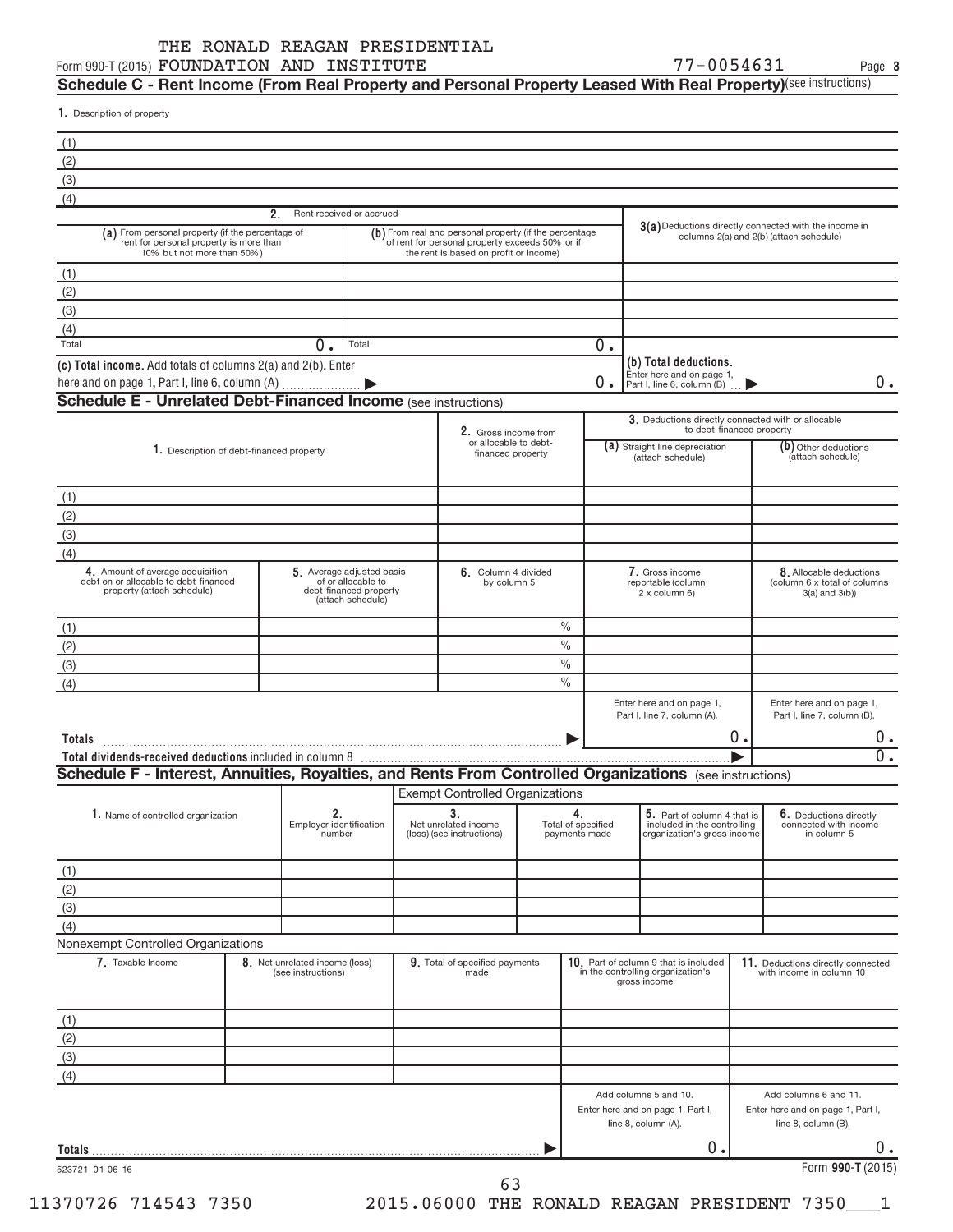**4**

# **Schedule G - Investment Income of a Section 501(c)(7), (9), or (17) Organization**

|                                         |                    | 1. Description of income                                                     |                                                                                         | 2. Amount of income                                                                                                                   | 3. Deductions<br>directly connected<br>(attach schedule)                     | 4. Set-asides<br>(attach schedule)         | 5. Total deductions<br>and set-asides<br>(col. 3 plus col. 4)                                |
|-----------------------------------------|--------------------|------------------------------------------------------------------------------|-----------------------------------------------------------------------------------------|---------------------------------------------------------------------------------------------------------------------------------------|------------------------------------------------------------------------------|--------------------------------------------|----------------------------------------------------------------------------------------------|
| (1)                                     |                    |                                                                              |                                                                                         |                                                                                                                                       |                                                                              |                                            |                                                                                              |
|                                         |                    |                                                                              |                                                                                         |                                                                                                                                       |                                                                              |                                            |                                                                                              |
| $\frac{(2)}{(3)}$                       |                    |                                                                              |                                                                                         |                                                                                                                                       |                                                                              |                                            |                                                                                              |
| $\overline{(4)}$                        |                    |                                                                              |                                                                                         |                                                                                                                                       |                                                                              |                                            |                                                                                              |
|                                         |                    |                                                                              |                                                                                         | Enter here and on page 1.<br>Part I, line 9, column (A).                                                                              |                                                                              |                                            | Enter here and on page 1,<br>Part I, line 9, column (B).                                     |
| Totals                                  |                    |                                                                              |                                                                                         | 0.                                                                                                                                    |                                                                              |                                            | $0$ .                                                                                        |
|                                         |                    | Schedule I - Exploited Exempt Activity Income, Other Than Advertising Income |                                                                                         |                                                                                                                                       |                                                                              |                                            |                                                                                              |
| 1. Description of<br>exploited activity | (see instructions) | 2. Gross<br>unrelated business<br>income from<br>trade or business           | 3. Expenses<br>directly connected<br>with production<br>of unrelated<br>business income | 4. Net income (loss)<br>from unrelated trade or<br>business (column 2<br>minus column 3). If a<br>gain, compute cols. 5<br>through 7. | 5. Gross income<br>from activity that<br>is not unrelated<br>business income | 6. Expenses<br>attributable to<br>column 5 | 7. Excess exempt<br>expenses (column<br>6 minus column 5.<br>but not more than<br>column 4). |
|                                         |                    |                                                                              |                                                                                         |                                                                                                                                       |                                                                              |                                            |                                                                                              |
|                                         |                    |                                                                              |                                                                                         |                                                                                                                                       |                                                                              |                                            |                                                                                              |
|                                         |                    |                                                                              |                                                                                         |                                                                                                                                       |                                                                              |                                            |                                                                                              |
|                                         |                    |                                                                              |                                                                                         |                                                                                                                                       |                                                                              |                                            |                                                                                              |
| $rac{(1)}{(2)}$<br>(3)<br>(4)           |                    | Enter here and on<br>page 1, Part I,<br>line 10, col. (A).                   | Enter here and on<br>page 1, Part I,<br>line 10, col. (B).                              |                                                                                                                                       |                                                                              |                                            | Enter here and<br>on page 1,<br>Part II, line 26.                                            |

| 1. Name of periodical                  | 2. Gross<br>advertising<br>income | 3. Direct<br>advertising costs | 4. Advertising gain<br>or (loss) (col. 2 minus<br>col. 3). If a gain, compute<br>cols. 5 through 7. | 5. Circulation<br>income | $\boldsymbol{6}$ . Readership<br>costs | 7. Excess readership<br>costs (column 6 minus<br>column 5, but not more<br>than column 4). |
|----------------------------------------|-----------------------------------|--------------------------------|-----------------------------------------------------------------------------------------------------|--------------------------|----------------------------------------|--------------------------------------------------------------------------------------------|
| (1)                                    |                                   |                                |                                                                                                     |                          |                                        |                                                                                            |
| (2)                                    |                                   |                                |                                                                                                     |                          |                                        |                                                                                            |
| (3)                                    |                                   |                                |                                                                                                     |                          |                                        |                                                                                            |
| (4)                                    |                                   |                                |                                                                                                     |                          |                                        |                                                                                            |
|                                        |                                   |                                |                                                                                                     |                          |                                        |                                                                                            |
| Totals (carry to Part II, line $(5)$ ) | 0.I                               | 0<br>$\overline{\phantom{a}}$  | __                                                                                                  |                          |                                        | υ.                                                                                         |

Part II | Income From Periodicals Reported on a Separate Basis (For each periodical listed in Part II, fill in columns 2 through 7 on a line-by-line basis.)

| 1. Name of periodical                                                             | 2. Gross<br>3. Direct<br>advertising<br>advertising costs<br>income |  |                                                            | 4. Advertising gain<br>or (loss) (col. 2 minus<br>col. 3). If a gain, compute<br>cols. 5 through 7. | 5. Circulation<br>income |                                              | 6. Readership<br>costs |  | 7. Excess readership<br>costs (column 6 minus<br>column 5, but not more<br>than column 4). |
|-----------------------------------------------------------------------------------|---------------------------------------------------------------------|--|------------------------------------------------------------|-----------------------------------------------------------------------------------------------------|--------------------------|----------------------------------------------|------------------------|--|--------------------------------------------------------------------------------------------|
| (1)                                                                               |                                                                     |  |                                                            |                                                                                                     |                          |                                              |                        |  |                                                                                            |
| (2)                                                                               |                                                                     |  |                                                            |                                                                                                     |                          |                                              |                        |  |                                                                                            |
| (3)                                                                               |                                                                     |  |                                                            |                                                                                                     |                          |                                              |                        |  |                                                                                            |
| (4)                                                                               |                                                                     |  |                                                            |                                                                                                     |                          |                                              |                        |  |                                                                                            |
| <b>Totals from Part I</b>                                                         | 0.                                                                  |  | 0.                                                         |                                                                                                     |                          |                                              |                        |  | 0.                                                                                         |
|                                                                                   | Enter here and on<br>page 1, Part I,<br>line 11, col. (A).          |  | Enter here and on<br>page 1, Part I,<br>line 11, col. (B). |                                                                                                     |                          |                                              |                        |  | Enter here and<br>on page 1,<br>Part II, line 27.                                          |
| <b>Totals, Part II (lines 1-5)</b>                                                | 0.                                                                  |  | 0.                                                         |                                                                                                     |                          |                                              |                        |  | 0.                                                                                         |
| Schedule K - Compensation of Officers, Directors, and Trustees (see instructions) |                                                                     |  |                                                            |                                                                                                     |                          |                                              |                        |  |                                                                                            |
| 1. Name                                                                           |                                                                     |  |                                                            | 2. Title                                                                                            |                          | 3. Percent of<br>time devoted to<br>business |                        |  | 4. Compensation attributable<br>to unrelated business                                      |
| (1)                                                                               |                                                                     |  |                                                            |                                                                                                     |                          |                                              | $\frac{0}{0}$          |  |                                                                                            |
| (2)                                                                               |                                                                     |  |                                                            |                                                                                                     |                          |                                              | $\frac{0}{0}$          |  |                                                                                            |
| (3)                                                                               |                                                                     |  |                                                            |                                                                                                     |                          |                                              | $\frac{0}{0}$          |  |                                                                                            |
| (4)                                                                               |                                                                     |  |                                                            |                                                                                                     |                          |                                              | $\frac{9}{0}$          |  |                                                                                            |
| Total. Enter here and on page 1, Part II, line 14                                 |                                                                     |  |                                                            |                                                                                                     |                          |                                              |                        |  | 0.                                                                                         |
|                                                                                   |                                                                     |  |                                                            |                                                                                                     |                          |                                              |                        |  | 000T                                                                                       |

523731 01-06-16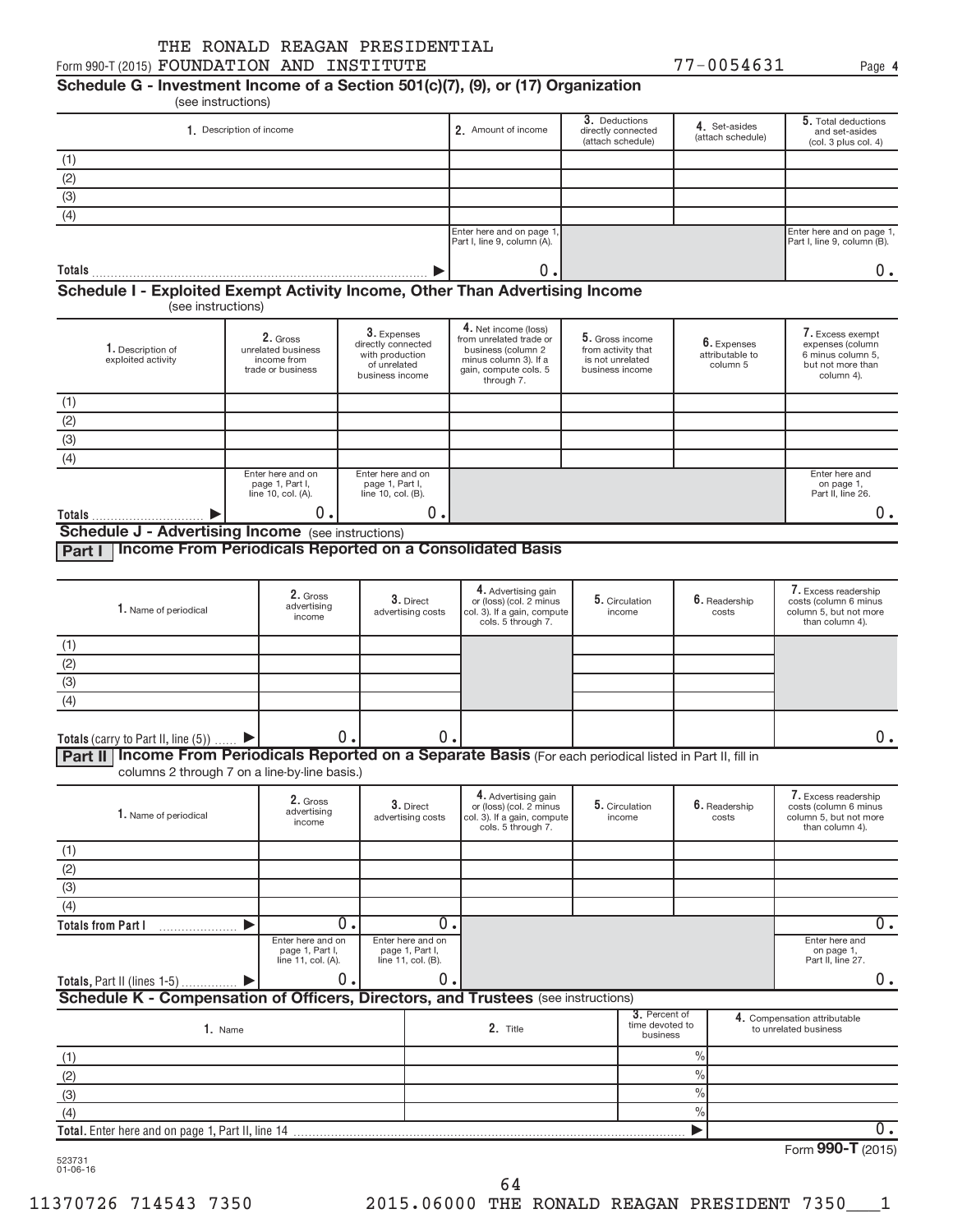| FORM $990-T$                                                                                          |                      | OTHER DEDUCTIONS       |                |      |                |   | <b>STATEMENT</b><br>1              |
|-------------------------------------------------------------------------------------------------------|----------------------|------------------------|----------------|------|----------------|---|------------------------------------|
| <b>DESCRIPTION</b>                                                                                    |                      |                        |                |      |                |   | <b>AMOUNT</b>                      |
| ALLOCATED OVERHEAD<br>CATALOG PRINTING & MAILING<br><b>MISCELLANEOUS</b>                              |                      |                        |                |      |                |   | 2,320.<br>649.<br>3,490.           |
| TOTAL TO FORM 990-T, PAGE 1, LINE 28                                                                  |                      |                        |                |      |                |   | 6,459.                             |
| FORM $990-T$                                                                                          |                      | INTEREST AND PENALTIES |                |      |                |   | $\overline{a}$<br><b>STATEMENT</b> |
| TAX FROM FORM 990-T, PART IV<br>UNDERPAYMENT PENALTY<br>LATE PAYMENT INTEREST<br>LATE PAYMENT PENALTY |                      |                        |                |      |                |   | 796.<br>1.<br>14.<br>24.           |
| TOTAL AMOUNT DUE                                                                                      |                      |                        |                |      |                |   | 835.                               |
| FORM $990-T$                                                                                          |                      | LATE PAYMENT INTEREST  |                |      |                |   | 3<br><b>STATEMENT</b>              |
| DESCRIPTION                                                                                           | <b>DATE</b>          | <b>AMOUNT</b>          | <b>BALANCE</b> |      | <b>RATE</b>    |   | DAYS INTEREST                      |
| TAX DUE<br>DATE FILED                                                                                 | 02/15/17<br>07/26/17 | 796.                   |                | 810. | 796. .0400 161 |   | 14.                                |
| TOTAL LATE PAYMENT INTEREST                                                                           |                      |                        |                |      |                |   | 14.                                |
| FORM $990-T$                                                                                          |                      | LATE PAYMENT PENALTY   |                |      |                |   | 4<br>STATEMENT                     |
| DESCRIPTION                                                                                           |                      | DATE AMOUNT            |                |      |                |   | BALANCE MONTHS PENALTY             |
| TAX DUE<br>DATE FILED                                                                                 | 07/26/17             | $02/15/17$ 796.        |                |      | 796.<br>796.   | 6 | 24.                                |
| TOTAL LATE PAYMENT PENALTY                                                                            |                      |                        |                |      |                |   | 24.                                |

}}}}}}}}}}}}}}}}}}}}}}}}}}}}}}}}}}}}}}}} }}}}}}}}}}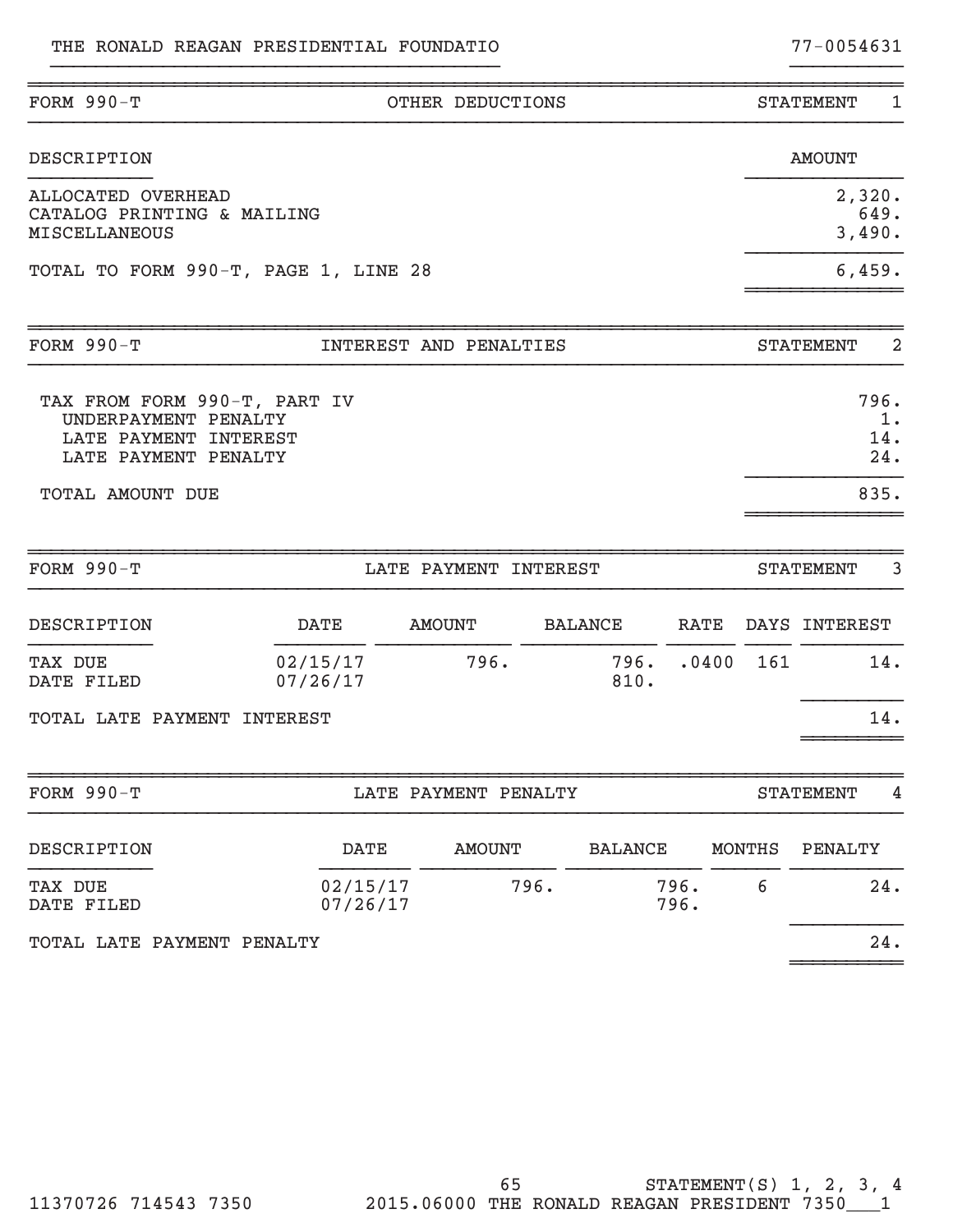|      | Form 2220                  |  | <b>Underpayment of Estimated Tax by Corporations</b>                                                        |              | OMB No. 1545-0123              |
|------|----------------------------|--|-------------------------------------------------------------------------------------------------------------|--------------|--------------------------------|
|      | Department of the Treasury |  | Attach to the corporation's tax return.                                                                     | $FORM 990-T$ | 2015                           |
|      | Internal Revenue Service   |  | $\blacktriangleright$ Information about Form 2220 and its separate instructions is at www.irs.gov/form2220. |              |                                |
| Name |                            |  | THE RONALD REAGAN PRESIDENTIAL                                                                              |              | Emplover identification number |

| ame | THE        | PRESIDENTIAL<br>RONALD REAGAN | <b>Employer identification num</b> |
|-----|------------|-------------------------------|------------------------------------|
|     | FOUNDATION | TNSTTTUTE<br>AND              | 054631<br>$\overline{\phantom{0}}$ |
|     |            |                               |                                    |

**Note:** Generally, the corporation is not required to file Form 2220 (see Part II below for exceptions) because the IRS will figure any penalty owed and estimated tax penalty line of the corporation's income tax return, but **do not** attach Form 2220. bill the corporation. However, the corporation may still use Form 2220 to figure the penalty. If so, enter the amount from page 2, line 38 on the

| 796.<br>-1<br>2 a Personal holding company tax (Schedule PH (Form 1120), line 26) included on line 1 [1] [1]<br>2a<br>b Look-back interest included on line 1 under section 460(b)(2) for completed long-term<br>contracts or section 167(g) for depreciation under the income forecast method<br>2 <sub>b</sub><br>2c<br>c Credit for federal tax paid on fuels (see instructions) www.communically.communically<br>d Total. Add lines 2a through 2c [11] March 2014 [12] March 2015 [12] March 2015 [12] March 2015 [12] March 2015 [12] March 2015 [12] March 2015 [12] March 2016 [12] March 2016 [12] March 2016 [12] March 2016 [12] March 20<br>2d<br>3 Subtract line 2d from line 1. If the result is less than \$500, do not complete or file this form. The corporation<br>3<br>4 Enter the tax shown on the corporation's 2014 income tax return (see instructions). Caution: If the tax is zero<br>54.<br>4<br>5 Required annual payment. Enter the smaller of line 3 or line 4. If the corporation is required to skip line 4,<br>54.<br>5<br>enter the amount from line 3 <u>www.communications.communications.communications.communications.com</u><br>Reasons for Filing - Check the boxes below that apply. If any boxes are checked, the corporation must file Form 2220<br>Part II<br>even if it does not owe a penalty (see instructions).<br>The corporation is using the adjusted seasonal installment method.<br>6<br>$\overline{7}$<br>The corporation is using the annualized income installment method.<br>The corporation is a "large corporation" figuring its first required installment based on the prior year's tax.<br>8<br>Part III   Figuring the Underpayment<br>(b)<br>(d)<br>(a)<br>(c)<br>Installment due dates. Enter in columns (a) through<br>9<br>(d) the 15th day of the 4th (Form 990-PF filers:<br>Use 5th month), 6th, 9th, and 12th months of the<br>01/15/16<br>03/15/16<br>06/15/16<br>09/15/16<br>9<br>10 Required installments. If the box on line 6 and/or line 7<br>above is checked, enter the amounts from Sch A, line 38. If<br>the box on line 8 (but not 6 or 7) is checked, see instructions<br>for the amounts to enter. If none of these boxes are checked.<br>13.<br>13.<br>14.<br>14.<br>10<br>11 Estimated tax paid or credited for each period (see<br>instructions). For column (a) only, enter the amount<br>11<br>from line 11 on line 15<br>Complete lines 12 through 18 of one column<br>before going to the next column.<br>12 Enter amount, if any, from line 18 of the preceding column<br>12<br>13<br>27.<br>41.<br>14.<br>14 Add amounts on lines 16 and 17 of the preceding column<br>14<br>$\overline{0}$ .<br>$\overline{0}$ .<br>$\overline{0}$ .<br>$\overline{0}$ .<br>Subtract line 14 from line 13. If zero or less, enter -0-<br>15<br>15 | pondity into or tho corporation o infoonite tax retainity<br><b>Required Annual Payment</b><br>Part I |  |  |  |      |
|--------------------------------------------------------------------------------------------------------------------------------------------------------------------------------------------------------------------------------------------------------------------------------------------------------------------------------------------------------------------------------------------------------------------------------------------------------------------------------------------------------------------------------------------------------------------------------------------------------------------------------------------------------------------------------------------------------------------------------------------------------------------------------------------------------------------------------------------------------------------------------------------------------------------------------------------------------------------------------------------------------------------------------------------------------------------------------------------------------------------------------------------------------------------------------------------------------------------------------------------------------------------------------------------------------------------------------------------------------------------------------------------------------------------------------------------------------------------------------------------------------------------------------------------------------------------------------------------------------------------------------------------------------------------------------------------------------------------------------------------------------------------------------------------------------------------------------------------------------------------------------------------------------------------------------------------------------------------------------------------------------------------------------------------------------------------------------------------------------------------------------------------------------------------------------------------------------------------------------------------------------------------------------------------------------------------------------------------------------------------------------------------------------------------------------------------------------------------------------------------------------------------------------------------------------------------------------------------------------------------------------------------------------------------------------------------------------------------------------------------------------------------------------------------------------------------------------|-------------------------------------------------------------------------------------------------------|--|--|--|------|
|                                                                                                                                                                                                                                                                                                                                                                                                                                                                                                                                                                                                                                                                                                                                                                                                                                                                                                                                                                                                                                                                                                                                                                                                                                                                                                                                                                                                                                                                                                                                                                                                                                                                                                                                                                                                                                                                                                                                                                                                                                                                                                                                                                                                                                                                                                                                                                                                                                                                                                                                                                                                                                                                                                                                                                                                                                |                                                                                                       |  |  |  |      |
|                                                                                                                                                                                                                                                                                                                                                                                                                                                                                                                                                                                                                                                                                                                                                                                                                                                                                                                                                                                                                                                                                                                                                                                                                                                                                                                                                                                                                                                                                                                                                                                                                                                                                                                                                                                                                                                                                                                                                                                                                                                                                                                                                                                                                                                                                                                                                                                                                                                                                                                                                                                                                                                                                                                                                                                                                                |                                                                                                       |  |  |  |      |
|                                                                                                                                                                                                                                                                                                                                                                                                                                                                                                                                                                                                                                                                                                                                                                                                                                                                                                                                                                                                                                                                                                                                                                                                                                                                                                                                                                                                                                                                                                                                                                                                                                                                                                                                                                                                                                                                                                                                                                                                                                                                                                                                                                                                                                                                                                                                                                                                                                                                                                                                                                                                                                                                                                                                                                                                                                |                                                                                                       |  |  |  |      |
|                                                                                                                                                                                                                                                                                                                                                                                                                                                                                                                                                                                                                                                                                                                                                                                                                                                                                                                                                                                                                                                                                                                                                                                                                                                                                                                                                                                                                                                                                                                                                                                                                                                                                                                                                                                                                                                                                                                                                                                                                                                                                                                                                                                                                                                                                                                                                                                                                                                                                                                                                                                                                                                                                                                                                                                                                                |                                                                                                       |  |  |  |      |
|                                                                                                                                                                                                                                                                                                                                                                                                                                                                                                                                                                                                                                                                                                                                                                                                                                                                                                                                                                                                                                                                                                                                                                                                                                                                                                                                                                                                                                                                                                                                                                                                                                                                                                                                                                                                                                                                                                                                                                                                                                                                                                                                                                                                                                                                                                                                                                                                                                                                                                                                                                                                                                                                                                                                                                                                                                |                                                                                                       |  |  |  |      |
|                                                                                                                                                                                                                                                                                                                                                                                                                                                                                                                                                                                                                                                                                                                                                                                                                                                                                                                                                                                                                                                                                                                                                                                                                                                                                                                                                                                                                                                                                                                                                                                                                                                                                                                                                                                                                                                                                                                                                                                                                                                                                                                                                                                                                                                                                                                                                                                                                                                                                                                                                                                                                                                                                                                                                                                                                                |                                                                                                       |  |  |  |      |
|                                                                                                                                                                                                                                                                                                                                                                                                                                                                                                                                                                                                                                                                                                                                                                                                                                                                                                                                                                                                                                                                                                                                                                                                                                                                                                                                                                                                                                                                                                                                                                                                                                                                                                                                                                                                                                                                                                                                                                                                                                                                                                                                                                                                                                                                                                                                                                                                                                                                                                                                                                                                                                                                                                                                                                                                                                |                                                                                                       |  |  |  |      |
|                                                                                                                                                                                                                                                                                                                                                                                                                                                                                                                                                                                                                                                                                                                                                                                                                                                                                                                                                                                                                                                                                                                                                                                                                                                                                                                                                                                                                                                                                                                                                                                                                                                                                                                                                                                                                                                                                                                                                                                                                                                                                                                                                                                                                                                                                                                                                                                                                                                                                                                                                                                                                                                                                                                                                                                                                                |                                                                                                       |  |  |  |      |
|                                                                                                                                                                                                                                                                                                                                                                                                                                                                                                                                                                                                                                                                                                                                                                                                                                                                                                                                                                                                                                                                                                                                                                                                                                                                                                                                                                                                                                                                                                                                                                                                                                                                                                                                                                                                                                                                                                                                                                                                                                                                                                                                                                                                                                                                                                                                                                                                                                                                                                                                                                                                                                                                                                                                                                                                                                |                                                                                                       |  |  |  |      |
|                                                                                                                                                                                                                                                                                                                                                                                                                                                                                                                                                                                                                                                                                                                                                                                                                                                                                                                                                                                                                                                                                                                                                                                                                                                                                                                                                                                                                                                                                                                                                                                                                                                                                                                                                                                                                                                                                                                                                                                                                                                                                                                                                                                                                                                                                                                                                                                                                                                                                                                                                                                                                                                                                                                                                                                                                                |                                                                                                       |  |  |  | 796. |
|                                                                                                                                                                                                                                                                                                                                                                                                                                                                                                                                                                                                                                                                                                                                                                                                                                                                                                                                                                                                                                                                                                                                                                                                                                                                                                                                                                                                                                                                                                                                                                                                                                                                                                                                                                                                                                                                                                                                                                                                                                                                                                                                                                                                                                                                                                                                                                                                                                                                                                                                                                                                                                                                                                                                                                                                                                |                                                                                                       |  |  |  |      |
|                                                                                                                                                                                                                                                                                                                                                                                                                                                                                                                                                                                                                                                                                                                                                                                                                                                                                                                                                                                                                                                                                                                                                                                                                                                                                                                                                                                                                                                                                                                                                                                                                                                                                                                                                                                                                                                                                                                                                                                                                                                                                                                                                                                                                                                                                                                                                                                                                                                                                                                                                                                                                                                                                                                                                                                                                                |                                                                                                       |  |  |  |      |
|                                                                                                                                                                                                                                                                                                                                                                                                                                                                                                                                                                                                                                                                                                                                                                                                                                                                                                                                                                                                                                                                                                                                                                                                                                                                                                                                                                                                                                                                                                                                                                                                                                                                                                                                                                                                                                                                                                                                                                                                                                                                                                                                                                                                                                                                                                                                                                                                                                                                                                                                                                                                                                                                                                                                                                                                                                |                                                                                                       |  |  |  |      |
|                                                                                                                                                                                                                                                                                                                                                                                                                                                                                                                                                                                                                                                                                                                                                                                                                                                                                                                                                                                                                                                                                                                                                                                                                                                                                                                                                                                                                                                                                                                                                                                                                                                                                                                                                                                                                                                                                                                                                                                                                                                                                                                                                                                                                                                                                                                                                                                                                                                                                                                                                                                                                                                                                                                                                                                                                                |                                                                                                       |  |  |  |      |
|                                                                                                                                                                                                                                                                                                                                                                                                                                                                                                                                                                                                                                                                                                                                                                                                                                                                                                                                                                                                                                                                                                                                                                                                                                                                                                                                                                                                                                                                                                                                                                                                                                                                                                                                                                                                                                                                                                                                                                                                                                                                                                                                                                                                                                                                                                                                                                                                                                                                                                                                                                                                                                                                                                                                                                                                                                |                                                                                                       |  |  |  |      |
|                                                                                                                                                                                                                                                                                                                                                                                                                                                                                                                                                                                                                                                                                                                                                                                                                                                                                                                                                                                                                                                                                                                                                                                                                                                                                                                                                                                                                                                                                                                                                                                                                                                                                                                                                                                                                                                                                                                                                                                                                                                                                                                                                                                                                                                                                                                                                                                                                                                                                                                                                                                                                                                                                                                                                                                                                                |                                                                                                       |  |  |  |      |
|                                                                                                                                                                                                                                                                                                                                                                                                                                                                                                                                                                                                                                                                                                                                                                                                                                                                                                                                                                                                                                                                                                                                                                                                                                                                                                                                                                                                                                                                                                                                                                                                                                                                                                                                                                                                                                                                                                                                                                                                                                                                                                                                                                                                                                                                                                                                                                                                                                                                                                                                                                                                                                                                                                                                                                                                                                |                                                                                                       |  |  |  |      |
|                                                                                                                                                                                                                                                                                                                                                                                                                                                                                                                                                                                                                                                                                                                                                                                                                                                                                                                                                                                                                                                                                                                                                                                                                                                                                                                                                                                                                                                                                                                                                                                                                                                                                                                                                                                                                                                                                                                                                                                                                                                                                                                                                                                                                                                                                                                                                                                                                                                                                                                                                                                                                                                                                                                                                                                                                                |                                                                                                       |  |  |  |      |
|                                                                                                                                                                                                                                                                                                                                                                                                                                                                                                                                                                                                                                                                                                                                                                                                                                                                                                                                                                                                                                                                                                                                                                                                                                                                                                                                                                                                                                                                                                                                                                                                                                                                                                                                                                                                                                                                                                                                                                                                                                                                                                                                                                                                                                                                                                                                                                                                                                                                                                                                                                                                                                                                                                                                                                                                                                |                                                                                                       |  |  |  |      |
|                                                                                                                                                                                                                                                                                                                                                                                                                                                                                                                                                                                                                                                                                                                                                                                                                                                                                                                                                                                                                                                                                                                                                                                                                                                                                                                                                                                                                                                                                                                                                                                                                                                                                                                                                                                                                                                                                                                                                                                                                                                                                                                                                                                                                                                                                                                                                                                                                                                                                                                                                                                                                                                                                                                                                                                                                                |                                                                                                       |  |  |  |      |
|                                                                                                                                                                                                                                                                                                                                                                                                                                                                                                                                                                                                                                                                                                                                                                                                                                                                                                                                                                                                                                                                                                                                                                                                                                                                                                                                                                                                                                                                                                                                                                                                                                                                                                                                                                                                                                                                                                                                                                                                                                                                                                                                                                                                                                                                                                                                                                                                                                                                                                                                                                                                                                                                                                                                                                                                                                |                                                                                                       |  |  |  |      |
|                                                                                                                                                                                                                                                                                                                                                                                                                                                                                                                                                                                                                                                                                                                                                                                                                                                                                                                                                                                                                                                                                                                                                                                                                                                                                                                                                                                                                                                                                                                                                                                                                                                                                                                                                                                                                                                                                                                                                                                                                                                                                                                                                                                                                                                                                                                                                                                                                                                                                                                                                                                                                                                                                                                                                                                                                                |                                                                                                       |  |  |  |      |
|                                                                                                                                                                                                                                                                                                                                                                                                                                                                                                                                                                                                                                                                                                                                                                                                                                                                                                                                                                                                                                                                                                                                                                                                                                                                                                                                                                                                                                                                                                                                                                                                                                                                                                                                                                                                                                                                                                                                                                                                                                                                                                                                                                                                                                                                                                                                                                                                                                                                                                                                                                                                                                                                                                                                                                                                                                |                                                                                                       |  |  |  |      |
|                                                                                                                                                                                                                                                                                                                                                                                                                                                                                                                                                                                                                                                                                                                                                                                                                                                                                                                                                                                                                                                                                                                                                                                                                                                                                                                                                                                                                                                                                                                                                                                                                                                                                                                                                                                                                                                                                                                                                                                                                                                                                                                                                                                                                                                                                                                                                                                                                                                                                                                                                                                                                                                                                                                                                                                                                                |                                                                                                       |  |  |  |      |
|                                                                                                                                                                                                                                                                                                                                                                                                                                                                                                                                                                                                                                                                                                                                                                                                                                                                                                                                                                                                                                                                                                                                                                                                                                                                                                                                                                                                                                                                                                                                                                                                                                                                                                                                                                                                                                                                                                                                                                                                                                                                                                                                                                                                                                                                                                                                                                                                                                                                                                                                                                                                                                                                                                                                                                                                                                |                                                                                                       |  |  |  |      |
|                                                                                                                                                                                                                                                                                                                                                                                                                                                                                                                                                                                                                                                                                                                                                                                                                                                                                                                                                                                                                                                                                                                                                                                                                                                                                                                                                                                                                                                                                                                                                                                                                                                                                                                                                                                                                                                                                                                                                                                                                                                                                                                                                                                                                                                                                                                                                                                                                                                                                                                                                                                                                                                                                                                                                                                                                                |                                                                                                       |  |  |  |      |
|                                                                                                                                                                                                                                                                                                                                                                                                                                                                                                                                                                                                                                                                                                                                                                                                                                                                                                                                                                                                                                                                                                                                                                                                                                                                                                                                                                                                                                                                                                                                                                                                                                                                                                                                                                                                                                                                                                                                                                                                                                                                                                                                                                                                                                                                                                                                                                                                                                                                                                                                                                                                                                                                                                                                                                                                                                |                                                                                                       |  |  |  |      |
|                                                                                                                                                                                                                                                                                                                                                                                                                                                                                                                                                                                                                                                                                                                                                                                                                                                                                                                                                                                                                                                                                                                                                                                                                                                                                                                                                                                                                                                                                                                                                                                                                                                                                                                                                                                                                                                                                                                                                                                                                                                                                                                                                                                                                                                                                                                                                                                                                                                                                                                                                                                                                                                                                                                                                                                                                                |                                                                                                       |  |  |  |      |
|                                                                                                                                                                                                                                                                                                                                                                                                                                                                                                                                                                                                                                                                                                                                                                                                                                                                                                                                                                                                                                                                                                                                                                                                                                                                                                                                                                                                                                                                                                                                                                                                                                                                                                                                                                                                                                                                                                                                                                                                                                                                                                                                                                                                                                                                                                                                                                                                                                                                                                                                                                                                                                                                                                                                                                                                                                |                                                                                                       |  |  |  |      |
|                                                                                                                                                                                                                                                                                                                                                                                                                                                                                                                                                                                                                                                                                                                                                                                                                                                                                                                                                                                                                                                                                                                                                                                                                                                                                                                                                                                                                                                                                                                                                                                                                                                                                                                                                                                                                                                                                                                                                                                                                                                                                                                                                                                                                                                                                                                                                                                                                                                                                                                                                                                                                                                                                                                                                                                                                                |                                                                                                       |  |  |  |      |
|                                                                                                                                                                                                                                                                                                                                                                                                                                                                                                                                                                                                                                                                                                                                                                                                                                                                                                                                                                                                                                                                                                                                                                                                                                                                                                                                                                                                                                                                                                                                                                                                                                                                                                                                                                                                                                                                                                                                                                                                                                                                                                                                                                                                                                                                                                                                                                                                                                                                                                                                                                                                                                                                                                                                                                                                                                |                                                                                                       |  |  |  |      |
|                                                                                                                                                                                                                                                                                                                                                                                                                                                                                                                                                                                                                                                                                                                                                                                                                                                                                                                                                                                                                                                                                                                                                                                                                                                                                                                                                                                                                                                                                                                                                                                                                                                                                                                                                                                                                                                                                                                                                                                                                                                                                                                                                                                                                                                                                                                                                                                                                                                                                                                                                                                                                                                                                                                                                                                                                                |                                                                                                       |  |  |  |      |
|                                                                                                                                                                                                                                                                                                                                                                                                                                                                                                                                                                                                                                                                                                                                                                                                                                                                                                                                                                                                                                                                                                                                                                                                                                                                                                                                                                                                                                                                                                                                                                                                                                                                                                                                                                                                                                                                                                                                                                                                                                                                                                                                                                                                                                                                                                                                                                                                                                                                                                                                                                                                                                                                                                                                                                                                                                |                                                                                                       |  |  |  |      |
|                                                                                                                                                                                                                                                                                                                                                                                                                                                                                                                                                                                                                                                                                                                                                                                                                                                                                                                                                                                                                                                                                                                                                                                                                                                                                                                                                                                                                                                                                                                                                                                                                                                                                                                                                                                                                                                                                                                                                                                                                                                                                                                                                                                                                                                                                                                                                                                                                                                                                                                                                                                                                                                                                                                                                                                                                                |                                                                                                       |  |  |  |      |
|                                                                                                                                                                                                                                                                                                                                                                                                                                                                                                                                                                                                                                                                                                                                                                                                                                                                                                                                                                                                                                                                                                                                                                                                                                                                                                                                                                                                                                                                                                                                                                                                                                                                                                                                                                                                                                                                                                                                                                                                                                                                                                                                                                                                                                                                                                                                                                                                                                                                                                                                                                                                                                                                                                                                                                                                                                |                                                                                                       |  |  |  |      |
|                                                                                                                                                                                                                                                                                                                                                                                                                                                                                                                                                                                                                                                                                                                                                                                                                                                                                                                                                                                                                                                                                                                                                                                                                                                                                                                                                                                                                                                                                                                                                                                                                                                                                                                                                                                                                                                                                                                                                                                                                                                                                                                                                                                                                                                                                                                                                                                                                                                                                                                                                                                                                                                                                                                                                                                                                                |                                                                                                       |  |  |  |      |
|                                                                                                                                                                                                                                                                                                                                                                                                                                                                                                                                                                                                                                                                                                                                                                                                                                                                                                                                                                                                                                                                                                                                                                                                                                                                                                                                                                                                                                                                                                                                                                                                                                                                                                                                                                                                                                                                                                                                                                                                                                                                                                                                                                                                                                                                                                                                                                                                                                                                                                                                                                                                                                                                                                                                                                                                                                |                                                                                                       |  |  |  |      |
|                                                                                                                                                                                                                                                                                                                                                                                                                                                                                                                                                                                                                                                                                                                                                                                                                                                                                                                                                                                                                                                                                                                                                                                                                                                                                                                                                                                                                                                                                                                                                                                                                                                                                                                                                                                                                                                                                                                                                                                                                                                                                                                                                                                                                                                                                                                                                                                                                                                                                                                                                                                                                                                                                                                                                                                                                                |                                                                                                       |  |  |  |      |
| 16 If the amount on line 15 is zero, subtract line 13 from line                                                                                                                                                                                                                                                                                                                                                                                                                                                                                                                                                                                                                                                                                                                                                                                                                                                                                                                                                                                                                                                                                                                                                                                                                                                                                                                                                                                                                                                                                                                                                                                                                                                                                                                                                                                                                                                                                                                                                                                                                                                                                                                                                                                                                                                                                                                                                                                                                                                                                                                                                                                                                                                                                                                                                                |                                                                                                       |  |  |  |      |
| 14.<br>27.<br>16                                                                                                                                                                                                                                                                                                                                                                                                                                                                                                                                                                                                                                                                                                                                                                                                                                                                                                                                                                                                                                                                                                                                                                                                                                                                                                                                                                                                                                                                                                                                                                                                                                                                                                                                                                                                                                                                                                                                                                                                                                                                                                                                                                                                                                                                                                                                                                                                                                                                                                                                                                                                                                                                                                                                                                                                               |                                                                                                       |  |  |  |      |
| 17 Underpayment. If line 15 is less than or equal to line 10,                                                                                                                                                                                                                                                                                                                                                                                                                                                                                                                                                                                                                                                                                                                                                                                                                                                                                                                                                                                                                                                                                                                                                                                                                                                                                                                                                                                                                                                                                                                                                                                                                                                                                                                                                                                                                                                                                                                                                                                                                                                                                                                                                                                                                                                                                                                                                                                                                                                                                                                                                                                                                                                                                                                                                                  |                                                                                                       |  |  |  |      |
| subtract line 15 from line 10. Then go to line 12 of the next                                                                                                                                                                                                                                                                                                                                                                                                                                                                                                                                                                                                                                                                                                                                                                                                                                                                                                                                                                                                                                                                                                                                                                                                                                                                                                                                                                                                                                                                                                                                                                                                                                                                                                                                                                                                                                                                                                                                                                                                                                                                                                                                                                                                                                                                                                                                                                                                                                                                                                                                                                                                                                                                                                                                                                  |                                                                                                       |  |  |  |      |
| 14.<br>13.<br>14.<br>17<br>column. Otherwise, go to line 18                                                                                                                                                                                                                                                                                                                                                                                                                                                                                                                                                                                                                                                                                                                                                                                                                                                                                                                                                                                                                                                                                                                                                                                                                                                                                                                                                                                                                                                                                                                                                                                                                                                                                                                                                                                                                                                                                                                                                                                                                                                                                                                                                                                                                                                                                                                                                                                                                                                                                                                                                                                                                                                                                                                                                                    |                                                                                                       |  |  |  | 13.  |
| 18 Overpayment. If line 10 is less than line 15, subtract line 10                                                                                                                                                                                                                                                                                                                                                                                                                                                                                                                                                                                                                                                                                                                                                                                                                                                                                                                                                                                                                                                                                                                                                                                                                                                                                                                                                                                                                                                                                                                                                                                                                                                                                                                                                                                                                                                                                                                                                                                                                                                                                                                                                                                                                                                                                                                                                                                                                                                                                                                                                                                                                                                                                                                                                              |                                                                                                       |  |  |  |      |
| from line 15. Then go to line 12 of the next column<br>18                                                                                                                                                                                                                                                                                                                                                                                                                                                                                                                                                                                                                                                                                                                                                                                                                                                                                                                                                                                                                                                                                                                                                                                                                                                                                                                                                                                                                                                                                                                                                                                                                                                                                                                                                                                                                                                                                                                                                                                                                                                                                                                                                                                                                                                                                                                                                                                                                                                                                                                                                                                                                                                                                                                                                                      |                                                                                                       |  |  |  |      |

*Go to Part IV on page 2 to figure the penalty. Do not go to Part IV if there are no entries on line 17 - no penalty is owed.*

**For Paperwork Reduction Act Notice, see separate instructions. 2220**  LHA Form (2015)

66

<sup>512801</sup> 12-31-15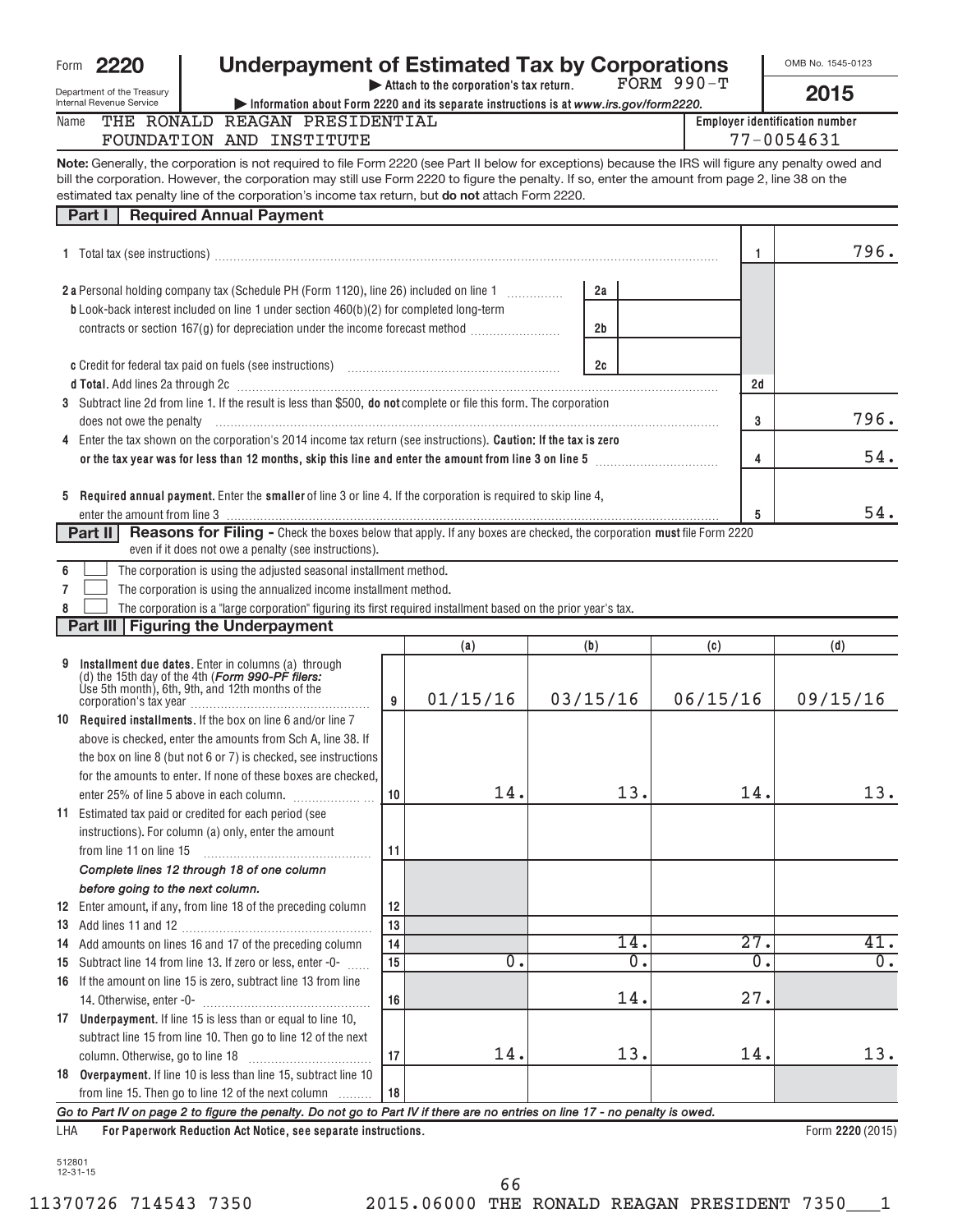## Form 2220 (2015) **FOUNDATION AND INSTITUTE** 77-0054631 <sub>Page</sub> FORM 990-T THE RONALD REAGAN PRESIDENTIAL

## **Part IV** Figuring the Penalty

|                                                                                                                                          |           | (a) | (b)             | (c)       | (d) |
|------------------------------------------------------------------------------------------------------------------------------------------|-----------|-----|-----------------|-----------|-----|
| 19 Enter the date of payment or the 15th day of the 3rd month                                                                            |           |     |                 |           |     |
| after the close of the tax year, whichever is earlier (see                                                                               |           |     |                 |           |     |
| instructions). (Form 990-PF and Form 990-T filers:                                                                                       |           |     |                 |           |     |
|                                                                                                                                          | 19        |     |                 |           |     |
| 20 Number of days from due date of installment on line 9 to the                                                                          | 20        |     |                 |           |     |
|                                                                                                                                          |           |     |                 |           |     |
| 21 Number of days on line 20 after 4/15/2015 and before 7/1/2015                                                                         | 21        |     |                 |           |     |
|                                                                                                                                          |           |     |                 |           |     |
| 22 Underpayment on line 17 x Number of days on line 21 x 3%                                                                              |           |     | \$              | \$        | \$  |
|                                                                                                                                          |           |     |                 |           |     |
| 23 Number of days on line 20 after 06/30/2015 and before 10/1/2015                                                                       | 23        |     |                 |           |     |
| 24 Underpayment on line 17 x Number of days on line 23 x 3%                                                                              |           |     | \$              | \$        | \$  |
|                                                                                                                                          |           |     |                 |           |     |
| 25 Number of days on line 20 after $9/30/2015$ and before $1/1/2016$                                                                     | 25        |     |                 |           |     |
|                                                                                                                                          |           |     |                 |           |     |
| 26 Underpayment on line 17 x Number of days on line 25 x 3%                                                                              | $26 $ \$  |     | \$              | \$        | \$  |
|                                                                                                                                          |           |     |                 |           |     |
| 27 Number of days on line 20 after 12/31/2015 and before 4/1/2016                                                                        | 27        | SEE | <b>ATTACHED</b> | WORKSHEET |     |
|                                                                                                                                          |           |     |                 |           |     |
| 28 Underpayment on line 17 x Number of days on line 27 x 3%                                                                              |           |     | \$              | \$        | \$  |
| 29 Number of days on line 20 after 3/31/2016 and before 7/1/2016                                                                         | 29        |     |                 |           |     |
|                                                                                                                                          |           |     |                 |           |     |
| <b>30</b> Underpayment on line 17 x Number of days on line 29 x $*$ %<br>.                                                               | $30$ \ \$ |     | \$              | \$        | \$  |
|                                                                                                                                          |           |     |                 |           |     |
| 31 Number of days on line 20 after $6/30/2016$ and before $10/01/2016$                                                                   | 31        |     |                 |           |     |
|                                                                                                                                          |           |     |                 |           |     |
| 32 Underpayment on line 17 x Number of days on line 31 x *%                                                                              |           |     | \$              | \$        | \$  |
|                                                                                                                                          | 33        |     |                 |           |     |
| 33 Number of days on line 20 after $9/30/2016$ and before $1/1/2017$                                                                     |           |     |                 |           |     |
| 34 Underpayment on line 17 x Number of days on line 33 x *%                                                                              |           |     | \$              | \$        | \$  |
|                                                                                                                                          |           |     |                 |           |     |
| 35 Number of days on line 20 after 12/31/2016 and before $2/16/2017$                                                                     | 35        |     |                 |           |     |
|                                                                                                                                          |           |     |                 |           |     |
| 36 Underpayment on line 17 x Number of days on line 35 x $*$ %<br>365                                                                    | 36   \$   |     | \$              | \$        | \$  |
|                                                                                                                                          |           |     |                 |           |     |
| 37 Add lines 22, 24, 26, 28, 30, 32, 34, and 36                                                                                          | $37$ \$   |     | \$              | \$        | \$  |
| 38 Penalty. Add columns (a) through (d) of line 37. Enter the total here and on Form 1120; line 33;                                      |           |     |                 |           |     |
|                                                                                                                                          |           |     |                 | $38  $ \$ | 1.  |
| * Use the penalty interest rate for each calendar quarter, which the IRS will determine during the first month in the preceding quarter. |           |     |                 |           |     |

These rates are published quarterly in an IRS News Release and in a revenue ruling in the Internal Revenue Bulletin. To obtain this

information on the Internet, access the IRS website at **www.irs.gov.** You can also call 1-800-829-4933 to get interest rate information.

**2220**  Form (2015)

512802 12-31-15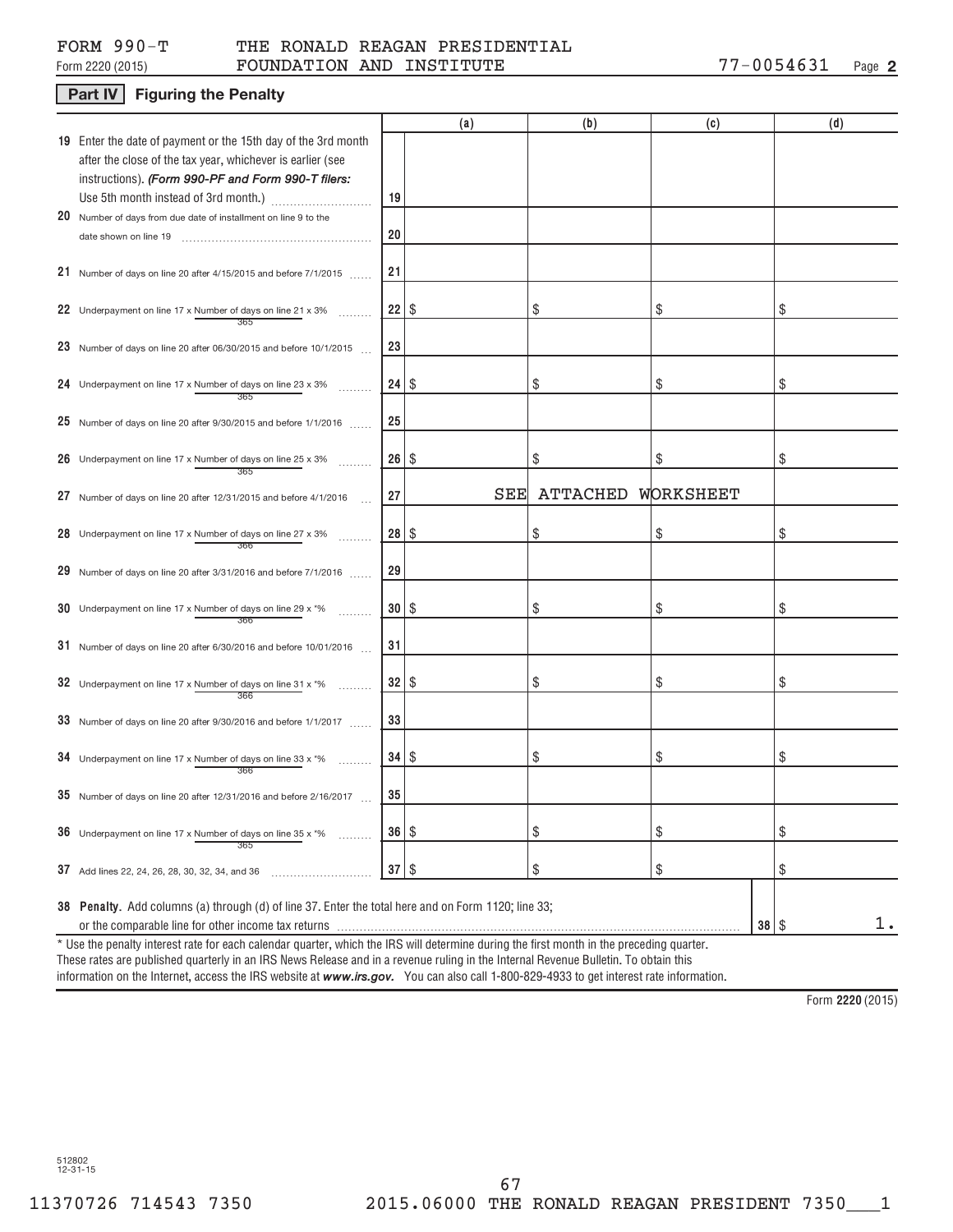#### **UNDERPAYMENT OF ESTIMATED TAX WORKSHEET** FORM 990-T

| Name(s)                        | THE RONALD REAGAN PRESIDENTIAL |                                       |                                          | <b>Identifying Number</b>    |                |
|--------------------------------|--------------------------------|---------------------------------------|------------------------------------------|------------------------------|----------------|
|                                | FOUNDATION AND INSTITUTE       |                                       |                                          | $77 - 0054631$               |                |
| (A)<br>$^\star$ Date           | (B)<br>Amount                  | (C)<br>Adjusted<br><b>Balance Due</b> | (D)<br>Number Days<br><b>Balance Due</b> | (E)<br>Daily<br>Penalty Rate | (F)<br>Penalty |
|                                |                                | $-0-$                                 |                                          |                              |                |
| 01/15/16                       | 14.                            | 14.                                   | 60                                       | .000081967                   |                |
| 03/15/16                       | 13.                            | 27.                                   | 16                                       | .000081967                   |                |
| 06/15/16                       | 14.                            | 41.                                   | 92                                       | .000109290                   |                |
| 09/15/16                       | 13.                            | 54.                                   | 107                                      | .000109290                   | $1$ .          |
| 12/31/16                       | $0$ .                          | 54.                                   | 46                                       | .000109589                   |                |
|                                |                                |                                       |                                          |                              |                |
|                                |                                |                                       |                                          |                              |                |
|                                |                                |                                       |                                          |                              |                |
|                                |                                |                                       |                                          |                              |                |
|                                |                                |                                       |                                          |                              |                |
|                                |                                |                                       |                                          |                              |                |
|                                |                                |                                       |                                          |                              |                |
|                                |                                |                                       |                                          |                              |                |
|                                |                                |                                       |                                          |                              |                |
|                                |                                |                                       |                                          |                              |                |
|                                |                                |                                       |                                          |                              |                |
|                                |                                |                                       |                                          |                              |                |
|                                |                                |                                       |                                          |                              |                |
|                                |                                |                                       |                                          |                              |                |
|                                |                                |                                       |                                          |                              |                |
|                                |                                |                                       |                                          |                              |                |
| Penalty Due (Sum of Column F). |                                |                                       |                                          |                              | 1.             |

\* Date of estimated tax payment, withholding credit date or installment due date.

512511 04-01-15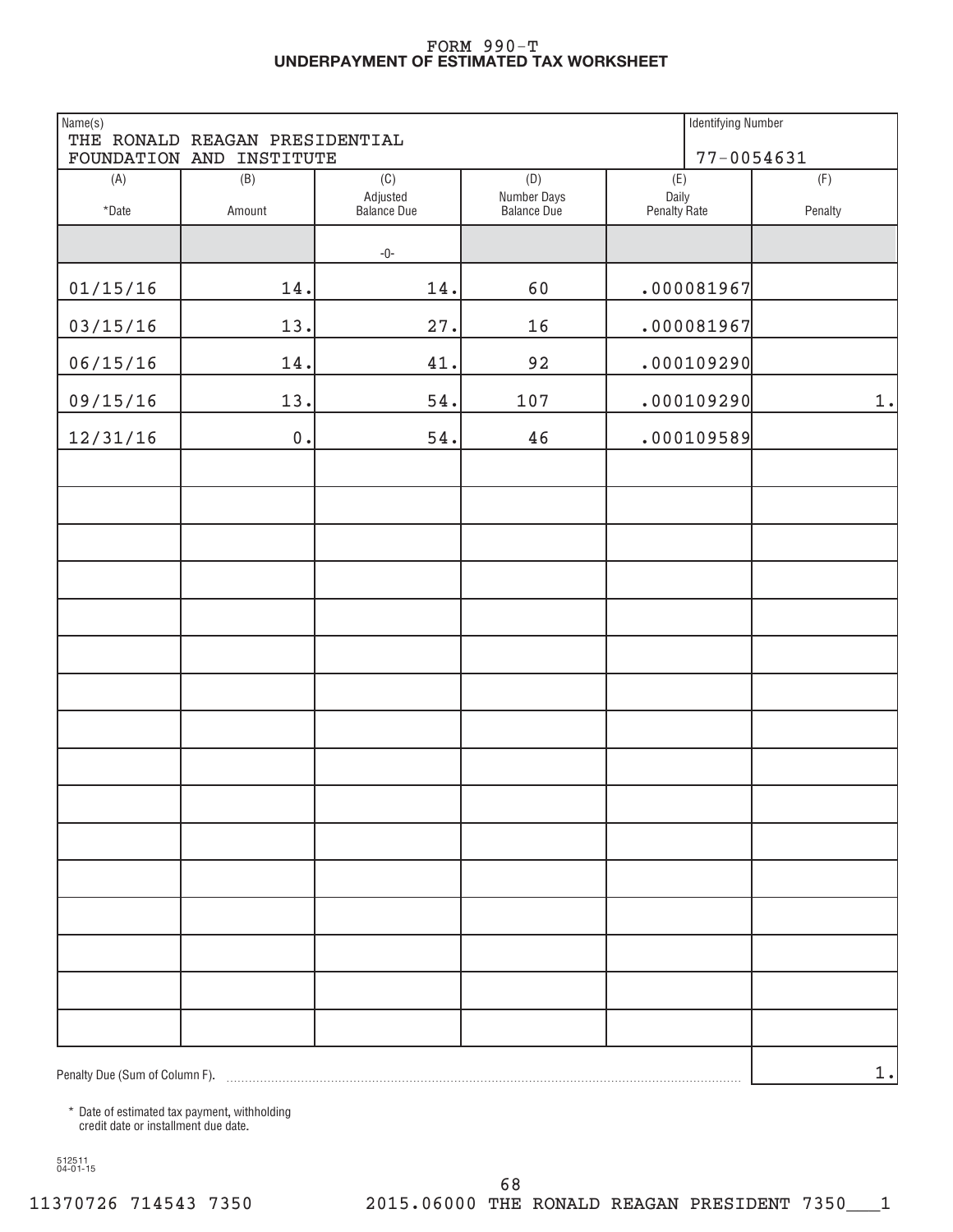● If you are filing for an Additional (Not Automatic) 3-Month Extension, complete only Part II and check this box <sub>…</sub>……………………………

**Note.**  Only complete Part II if you have already been granted an automatic 3-month extension on a previously filed Form 8868.

#### ● If you are filing for an Automatic 3-Month Extension, complete only Part I (on page 1).

| Part II                                    | Additional (Not Automatic) 3-Month Extension of Time. Only file the original (no copies needed).                       |                                                    |
|--------------------------------------------|------------------------------------------------------------------------------------------------------------------------|----------------------------------------------------|
|                                            |                                                                                                                        | Enter filer's identifying number, see instructions |
| Type or<br>print                           | Name of exempt organization or other filer, see instructions.<br>THE RONALD REAGAN PRESIDENTIAL                        | Employer identification number (EIN) or            |
| File by the                                | FOUNDATION AND INSTITUTE                                                                                               | 77-0054631                                         |
| due date for<br>filing your<br>return. See | Number, street, and room or suite no. If a P.O. box, see instructions.<br>40 PRESIDENTIAL DRIVE, NO. 200               | Social security number (SSN)                       |
| instructions.                              | City, town or post office, state, and ZIP code. For a foreign address, see instructions.<br>SIMI VALLEY, CA 93065-0600 |                                                    |
|                                            |                                                                                                                        |                                                    |

Enter the Return code for the return that this application is for (file a separate application for each return) ~~~~~~~~~~~~~~~~~

| Application                                                                                                                                                                                                                                                                                                                                                                                                                                                                                                                                                                                                                                                                                                                                                                                                                                                                                                                                                                                                                                                                                       | Return | Application                       |    |    | Return |  |  |
|---------------------------------------------------------------------------------------------------------------------------------------------------------------------------------------------------------------------------------------------------------------------------------------------------------------------------------------------------------------------------------------------------------------------------------------------------------------------------------------------------------------------------------------------------------------------------------------------------------------------------------------------------------------------------------------------------------------------------------------------------------------------------------------------------------------------------------------------------------------------------------------------------------------------------------------------------------------------------------------------------------------------------------------------------------------------------------------------------|--------|-----------------------------------|----|----|--------|--|--|
| <b>Is For</b>                                                                                                                                                                                                                                                                                                                                                                                                                                                                                                                                                                                                                                                                                                                                                                                                                                                                                                                                                                                                                                                                                     | Code   | Is For                            |    |    | Code   |  |  |
| Form 990 or Form 990-EZ                                                                                                                                                                                                                                                                                                                                                                                                                                                                                                                                                                                                                                                                                                                                                                                                                                                                                                                                                                                                                                                                           | 01     |                                   |    |    |        |  |  |
| Form 990-BL                                                                                                                                                                                                                                                                                                                                                                                                                                                                                                                                                                                                                                                                                                                                                                                                                                                                                                                                                                                                                                                                                       | 02     | Form 1041-A                       |    |    | 08     |  |  |
| Form 4720 (individual)                                                                                                                                                                                                                                                                                                                                                                                                                                                                                                                                                                                                                                                                                                                                                                                                                                                                                                                                                                                                                                                                            | 03     | Form 4720 (other than individual) |    |    | 09     |  |  |
| Form 990-PF                                                                                                                                                                                                                                                                                                                                                                                                                                                                                                                                                                                                                                                                                                                                                                                                                                                                                                                                                                                                                                                                                       | 04     | Form 5227                         |    |    | 10     |  |  |
| Form 990-T (sec. 401(a) or 408(a) trust)                                                                                                                                                                                                                                                                                                                                                                                                                                                                                                                                                                                                                                                                                                                                                                                                                                                                                                                                                                                                                                                          | 05     | Form 6069                         |    |    | 11     |  |  |
| Form 990-T (trust other than above)                                                                                                                                                                                                                                                                                                                                                                                                                                                                                                                                                                                                                                                                                                                                                                                                                                                                                                                                                                                                                                                               | 06     | Form 8870                         |    |    | 12     |  |  |
| STOP! Do not complete Part II if you were not already granted an automatic 3-month extension on a previously filed Form 8868.                                                                                                                                                                                                                                                                                                                                                                                                                                                                                                                                                                                                                                                                                                                                                                                                                                                                                                                                                                     |        |                                   |    |    |        |  |  |
| CARY L. GARMAN, CPA<br>• The books are in the care of $\triangleright$ 40 PRESIDENTIAL DRIVE - SIMI VALLEY, CA 93065-0600<br>Fax No. $\triangleright$ (805) 577-4128<br>Telephone No. $\bullet$ (805) 577-4107<br>If this is for a Group Return, enter the organization's four digit Group Exemption Number (GEN) [15] If this is for the whole group, check this<br>. If it is for part of the group, check this box $\blacktriangleright$ [<br>$\Box$ and attach a list with the names and EINs of all members the extension is for.<br>$box \triangleright$<br><b>AUGUST 15, 2017</b><br>I request an additional 3-month extension of time until<br>4<br>For calendar year _________, or other tax year beginning $OCT$ 1, 2015<br>, and ending $SEP$ 30, 2016<br>5<br>If the tax year entered in line 5 is for less than 12 months, check reason:<br>Initial return<br>Final return<br>6<br>Change in accounting period<br>State in detail why you need the extension<br>$\overline{7}$<br>ADDITIONAL TIME IS REQUIRED TO GATHER THE INFORMATION NECESSARY TO FILE<br>AN ACCURATE TAX RETURN. |        |                                   |    |    |        |  |  |
| 8a If this application is for Forms 990-BL, 990-PF, 990-T, 4720, or 6069, enter the tentative tax, less any<br>nonrefundable credits. See instructions.                                                                                                                                                                                                                                                                                                                                                                                                                                                                                                                                                                                                                                                                                                                                                                                                                                                                                                                                           |        |                                   | 8а | \$ | 0.     |  |  |
| If this application is for Forms 990-PF, 990-T, 4720, or 6069, enter any refundable credits and estimated<br>b                                                                                                                                                                                                                                                                                                                                                                                                                                                                                                                                                                                                                                                                                                                                                                                                                                                                                                                                                                                    |        |                                   |    |    |        |  |  |
| tax payments made. Include any prior year overpayment allowed as a credit and any amount paid                                                                                                                                                                                                                                                                                                                                                                                                                                                                                                                                                                                                                                                                                                                                                                                                                                                                                                                                                                                                     |        |                                   |    |    |        |  |  |
| previously with Form 8868.                                                                                                                                                                                                                                                                                                                                                                                                                                                                                                                                                                                                                                                                                                                                                                                                                                                                                                                                                                                                                                                                        |        |                                   | 8b | \$ | 0.     |  |  |
| Balance due. Subtract line 8b from line 8a. Include your payment with this form, if required, by using<br>с                                                                                                                                                                                                                                                                                                                                                                                                                                                                                                                                                                                                                                                                                                                                                                                                                                                                                                                                                                                       |        |                                   |    |    |        |  |  |
| EFTPS (Electronic Federal Tax Payment System). See instructions.                                                                                                                                                                                                                                                                                                                                                                                                                                                                                                                                                                                                                                                                                                                                                                                                                                                                                                                                                                                                                                  |        |                                   |    |    | 0.     |  |  |

#### **Signature and Verification must be completed for Part II only.**

Under penalties of perjury, I declare that I have examined this form, including accompanying schedules and statements, and to the best of my knowledge and belief, it is true, correct, and complete, and that I am authorized to prepare this form.

| Signatur | $-$<br>, itle<br>- - - - - - - | ำก†.<br>Dalt |
|----------|--------------------------------|--------------|
|          |                                |              |

Form 8868 (Rev. 1-2014)

**2**

 $\boxed{\text{X}}$ 

 $\boxed{0 | 1}$ 

523842 04-01-15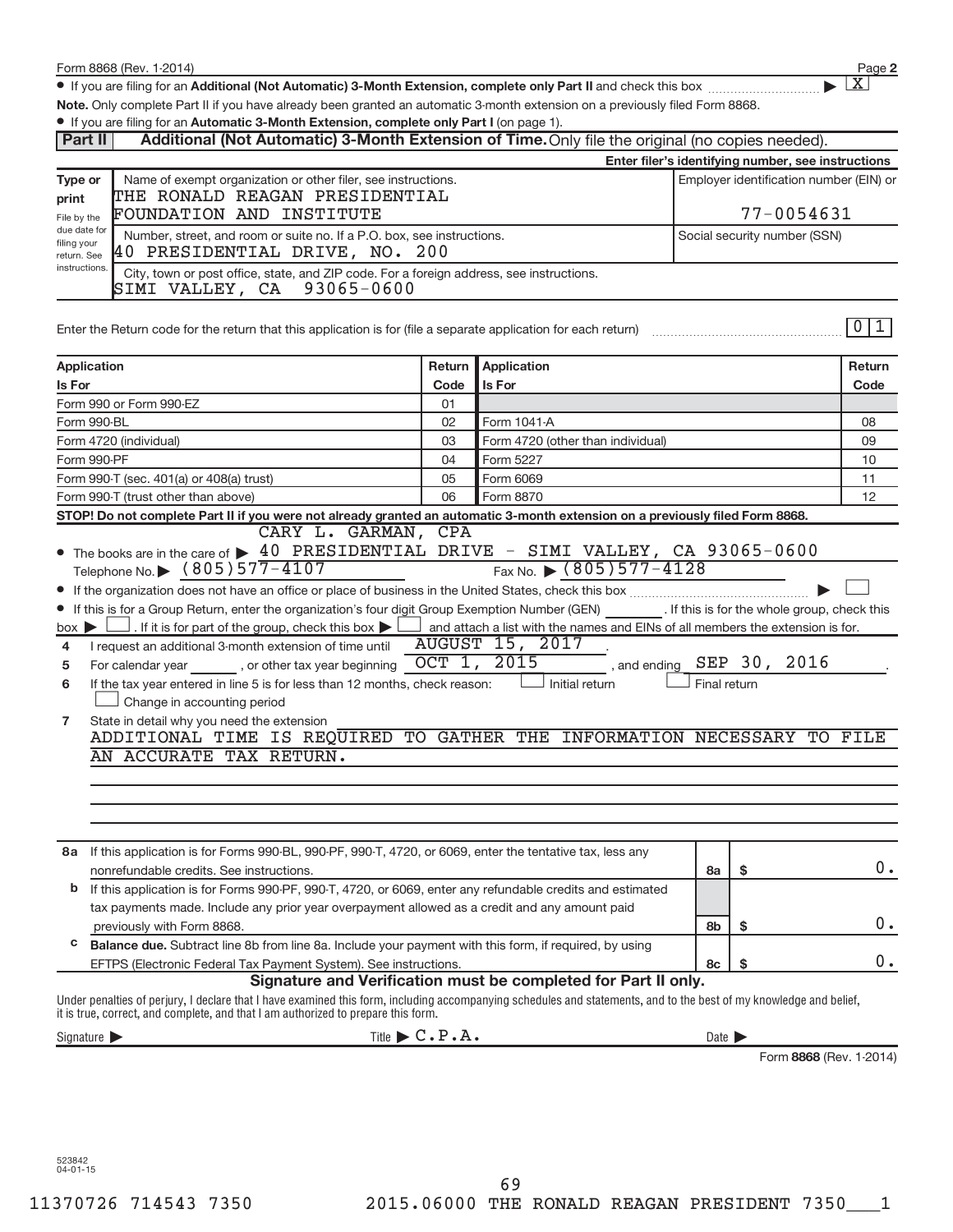## (Rev. January 2014) **Cxempt Organization Return** Manuary 2014) **CMB No. 1545-1709 Form 8868 Application for Extension of Time To File an<br>Rev. January 2014) <b>Application Fyempt Organization Return**

**| File a separate application for each return.**

 $\overline{\phantom{a}}$ 

X

| Department of the Treasury      |
|---------------------------------|
| <b>Internal Revenue Service</b> |

Information about Form 8868 and its instructions is at www.irs.gov/form8868.

 **Automatic 3-Month Extension, complete only Part I** ¥ If you are filing for an and check this box ~~~~~~~~~~~~~~~~~~~ |

● If you are filing for an Additional (Not Automatic) 3-Month Extension, complete only Part II (on page 2 of this form).

Do not complete Part II unless you have already been granted an automatic 3-month extension on a previously filed Form 8868.

Electronic filing (e-file). You can electronically file Form 8868 if you need a 3-month automatic extension of time to file (6 months for a corporation visit www.irs.gov/efile and click on e-file for Charities & Nonprofits. required to file Form 990-T), or an additional (not automatic) 3-month extension of time. You can electronically file Form 8868 to request an extension of time to file any of the forms listed in Part I or Part II with the exception of Form 8870, Information Return for Transfers Associated With Certain Personal Benefit Contracts, which must be sent to the IRS in paper format (see instructions). For more details on the electronic filing of this form,

#### **Part I** Automatic 3-Month Extension of Time. Only submit original (no copies needed)

A corporation required to file Form 990-T and requesting an automatic 6-month extension - check this box and complete

| .          |  |  |  |  |  |  |  |
|------------|--|--|--|--|--|--|--|
| Dart Lanks |  |  |  |  |  |  |  |

**Enter filer's identifying number** *All other corporations (including 1120-C filers), partnerships, REMICs, and trusts must use Form 7004 to request an extension of time to file income tax returns.* Part I only ~~~~~~~~~~~~~~~~~~~~~~~~~~~~~~~~~~~~~~~~~~~~~~~~~~~~~~~~~~~~~~ |

| Type or<br>print                                                           | Name of exempt organization or other filer, see instructions.<br>THE RONALD REAGAN PRESIDENTIAL                        | Employer identification number (EIN) or |
|----------------------------------------------------------------------------|------------------------------------------------------------------------------------------------------------------------|-----------------------------------------|
| File by the<br>due date for<br>filing your<br>return. See<br>instructions. | FOUNDATION AND INSTITUTE                                                                                               | $77 - 0054631$                          |
|                                                                            | Number, street, and room or suite no. If a P.O. box, see instructions.<br>40 PRESIDENTIAL DRIVE, NO. 200               | Social security number (SSN)            |
|                                                                            | City, town or post office, state, and ZIP code. For a foreign address, see instructions.<br>SIMI VALLEY, CA 93065-0600 |                                         |

| Enter the Return code for the return that this application is for (file a separate application for each return) |  |  |  |
|-----------------------------------------------------------------------------------------------------------------|--|--|--|
|                                                                                                                 |  |  |  |

| Application<br><b>Application</b><br>Return                                                                                                                                          |      |                                   |                | Return                  |    |  |
|--------------------------------------------------------------------------------------------------------------------------------------------------------------------------------------|------|-----------------------------------|----------------|-------------------------|----|--|
| Is For                                                                                                                                                                               | Code | Is For                            |                |                         |    |  |
| Form 990 or Form 990-EZ<br>01<br>Form 990-T (corporation)                                                                                                                            |      |                                   |                |                         | 07 |  |
| Form 990-BL                                                                                                                                                                          | 02   | Form 1041-A                       |                |                         | 08 |  |
| Form 4720 (individual)                                                                                                                                                               | 03   | Form 4720 (other than individual) |                |                         | 09 |  |
| Form 990-PF                                                                                                                                                                          | 04   | Form 5227                         |                |                         | 10 |  |
| Form 990-T (sec. 401(a) or 408(a) trust)                                                                                                                                             | 05   | Form 6069                         |                |                         | 11 |  |
| Form 990-T (trust other than above)                                                                                                                                                  | 06   | Form 8870                         |                |                         | 12 |  |
| CARY L. GARMAN, CPA                                                                                                                                                                  |      |                                   |                |                         |    |  |
| • The books are in the care of $\triangleright$ 40 PRESIDENTIAL DRIVE - SIMI VALLEY, CA 93065-0600                                                                                   |      |                                   |                |                         |    |  |
| Fax No. $\triangleright$ (805) 577-4128<br>Telephone No. $\triangleright$ (805) 577-4107                                                                                             |      |                                   |                |                         |    |  |
|                                                                                                                                                                                      |      |                                   |                |                         |    |  |
| If this is for a Group Return, enter the organization's four digit Group Exemption Number (GEN) [If this is for the whole group, check this                                          |      |                                   |                |                         |    |  |
| . If it is for part of the group, check this box $\blacktriangleright$ $\Box$ and attach a list with the names and EINs of all members the extension is for.<br>$box \triangleright$ |      |                                   |                |                         |    |  |
| I request an automatic 3-month (6 months for a corporation required to file Form 990-T) extension of time until<br>1                                                                 |      |                                   |                |                         |    |  |
| AUGUST 15, 2017 , to file the exempt organization return for the organization named above. The extension                                                                             |      |                                   |                |                         |    |  |
| is for the organization's return for:                                                                                                                                                |      |                                   |                |                         |    |  |
| calendar year or                                                                                                                                                                     |      |                                   |                |                         |    |  |
| $\overline{\text{X}}$ tax year beginning $\overline{\text{OCT}}$ 1, 2015                                                                                                             |      | , and ending $SEP$ 30, 2016       |                |                         |    |  |
|                                                                                                                                                                                      |      |                                   |                |                         |    |  |
| If the tax year entered in line 1 is for less than 12 months, check reason:<br>$\mathbf{2}$                                                                                          |      | Initial return                    | Final return   |                         |    |  |
| Change in accounting period                                                                                                                                                          |      |                                   |                |                         |    |  |
| If this application is for Forms 990-BL, 990-PF, 990-T, 4720, or 6069, enter the tentative tax, less any<br>За                                                                       |      |                                   |                |                         |    |  |
| nonrefundable credits. See instructions.                                                                                                                                             |      |                                   | 3a             | \$                      | 0. |  |
| If this application is for Forms 990-PF, 990-T, 4720, or 6069, enter any refundable credits and<br>b                                                                                 |      |                                   |                |                         |    |  |
| estimated tax payments made. Include any prior year overpayment allowed as a credit.                                                                                                 |      |                                   | 3 <sub>b</sub> | \$                      | 0. |  |
| Balance due. Subtract line 3b from line 3a. Include your payment with this form, if required,<br>C                                                                                   |      |                                   |                |                         |    |  |
| by using EFTPS (Electronic Federal Tax Payment System). See instructions.<br>3 <sub>c</sub>                                                                                          |      |                                   |                |                         |    |  |
| Caution. If you are going to make an electronic funds withdrawal (direct debit) with this Form 8868, see Form 8453-EO and Form 8879-EO for payment                                   |      |                                   |                |                         |    |  |
| instructions.                                                                                                                                                                        |      |                                   |                |                         |    |  |
| For Privacy Act and Paperwork Reduction Act Notice, see instructions.<br>LHA                                                                                                         |      |                                   |                | Form 8868 (Rev. 1-2014) |    |  |
| 523841<br>04-01-15                                                                                                                                                                   |      |                                   |                |                         |    |  |
|                                                                                                                                                                                      |      | 70                                |                |                         |    |  |

11370726 714543 7350 2015.06000 THE RONALD REAGAN PRESIDENT 7350\_\_\_1